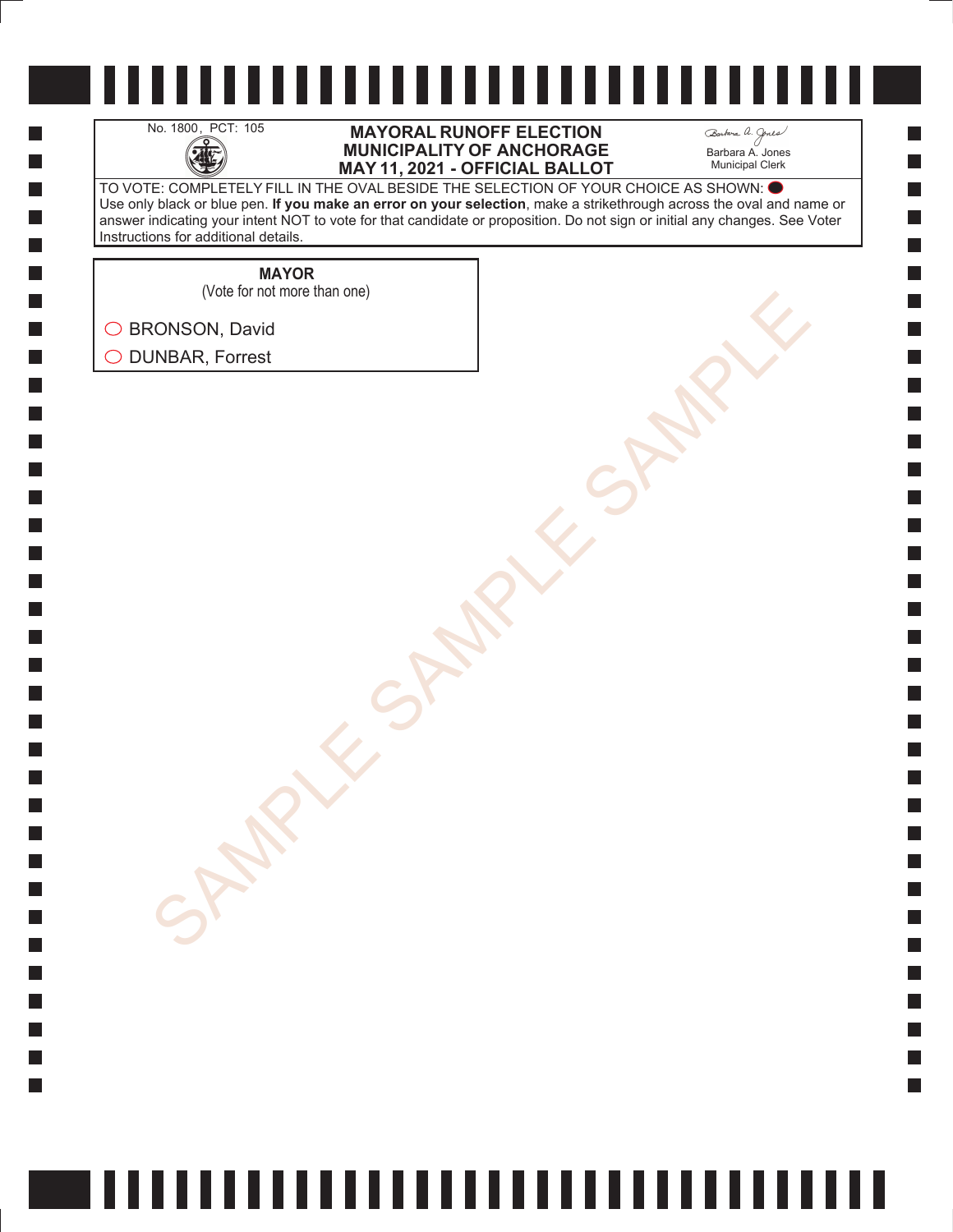H

 $\Box$  $\Box$  $\mathcal{L}_{\mathcal{A}}$  $\Box$  No. 1801, PCT: 110 **MAYORAL RUNOFF ELECTION**<br>MUNICIPALITY OF ANCHORAGE<br>MAY 11, 2021 - OFFICIAL BALLO **MUNICIPALITY OF ANCHORAGE MAY 11, 2021 - OFFICIAL BALLOT** Barbara A. Jones Municipal Clerk

**College** 

TO VOTE: COMPLETELY FILL IN THE OVAL BESIDE THE SELECTION OF YOUR CHOICE AS SHOWN: Use only black or blue pen. **If you make an error on your selection**, make a strikethrough across the oval and name or answer indicating your intent NOT to vote for that candidate or proposition. Do not sign or initial any changes. See Voter Instructions for additional details.

**MAYOR**

(Vote for not more than one)

SONSON, David<br>AMBAR, Forrest<br>SAMPLE SAMPLE SAMPLE SAMPLE ◯ BRONSON, David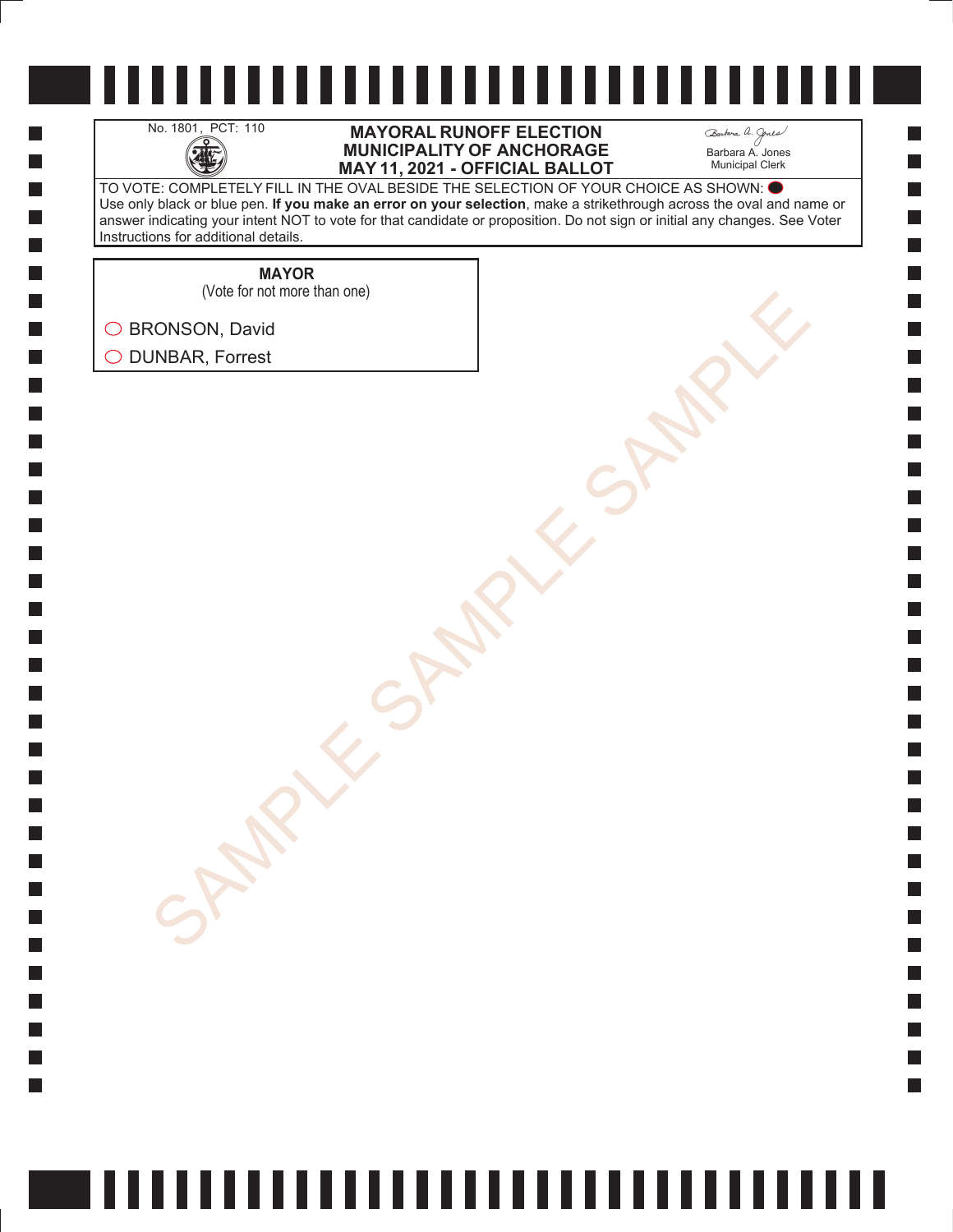H

 $\Box$  $\Box$  $\mathcal{L}_{\mathcal{A}}$  $\Box$ 

#### No. 1802, PCT: 115 **MAYORAL RUNOFF ELECTION**<br>MUNICIPALITY OF ANCHORAGE<br>MAY 11. 2021 - OFFICIAL BALLO **MUNICIPALITY OF ANCHORAGE MAY 11, 2021 - OFFICIAL BALLOT**

Barbara A. Jones Municipal Clerk

**College** 

TO VOTE: COMPLETELY FILL IN THE OVAL BESIDE THE SELECTION OF YOUR CHOICE AS SHOWN: Use only black or blue pen. **If you make an error on your selection**, make a strikethrough across the oval and name or answer indicating your intent NOT to vote for that candidate or proposition. Do not sign or initial any changes. See Voter Instructions for additional details.

**MAYOR**

SONSON, David<br>AMBAR, Forrest<br>SAMPLE SAMPLE SAMPLE SAMPLE (Vote for not more than one)

◯ BRONSON, David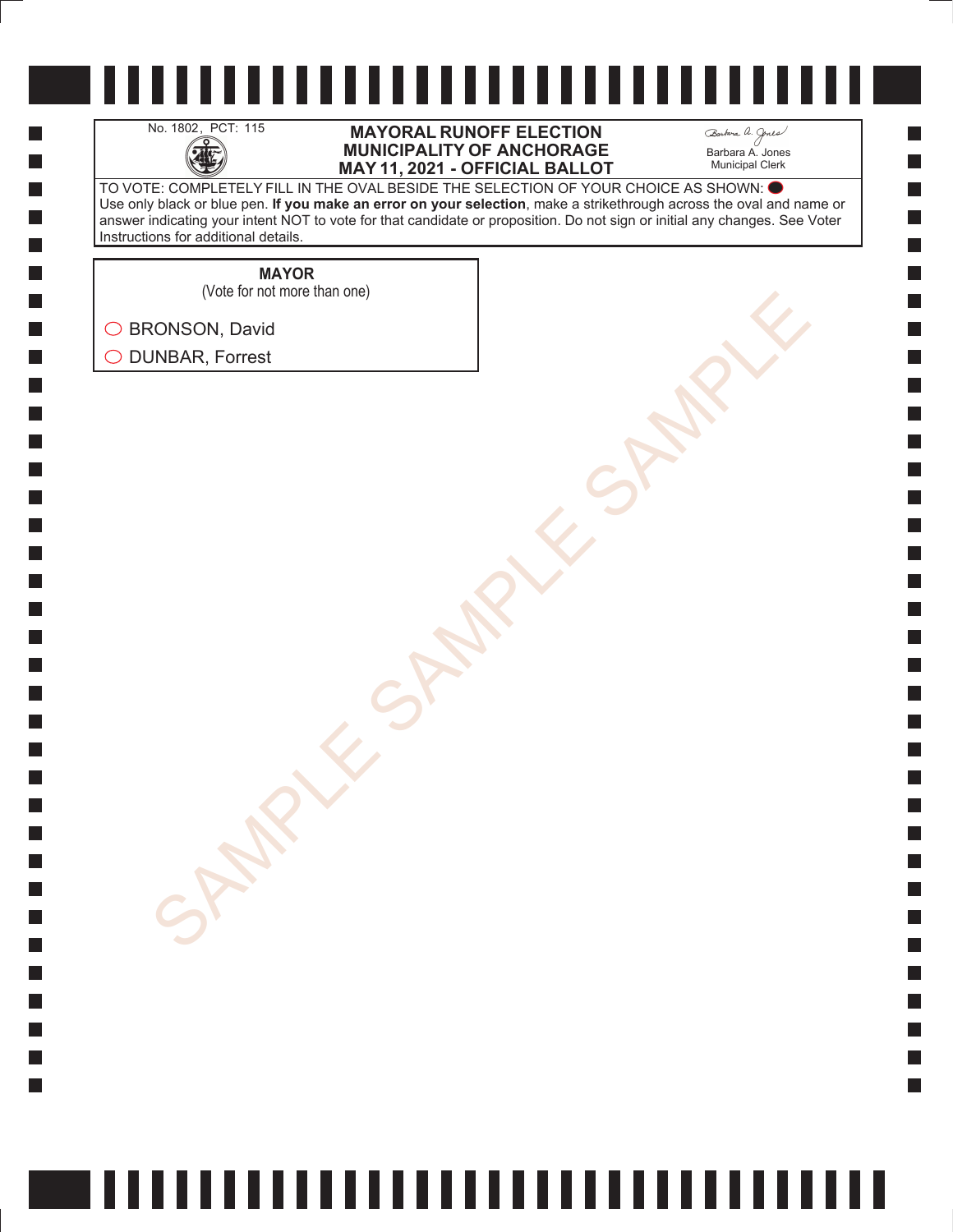H

 $\Box$  $\Box$  $\mathcal{L}_{\mathcal{A}}$  $\Box$ 

#### No. 1803, PCT: 120 **MAYORAL RUNOFF ELECTION**<br> **MUNICIPALITY OF ANCHORAGE**<br>
MAY 11. 2021 - OFFICIAL BALLO **MUNICIPALITY OF ANCHORAGE MAY 11, 2021 - OFFICIAL BALLOT**

Barbara A. Jones Municipal Clerk

**College** 

TO VOTE: COMPLETELY FILL IN THE OVAL BESIDE THE SELECTION OF YOUR CHOICE AS SHOWN: Use only black or blue pen. **If you make an error on your selection**, make a strikethrough across the oval and name or answer indicating your intent NOT to vote for that candidate or proposition. Do not sign or initial any changes. See Voter Instructions for additional details.

**MAYOR**

SONSON, David<br>AMBAR, Forrest<br>SAMPLE SAMPLE SAMPLE SAMPLE (Vote for not more than one)

◯ BRONSON, David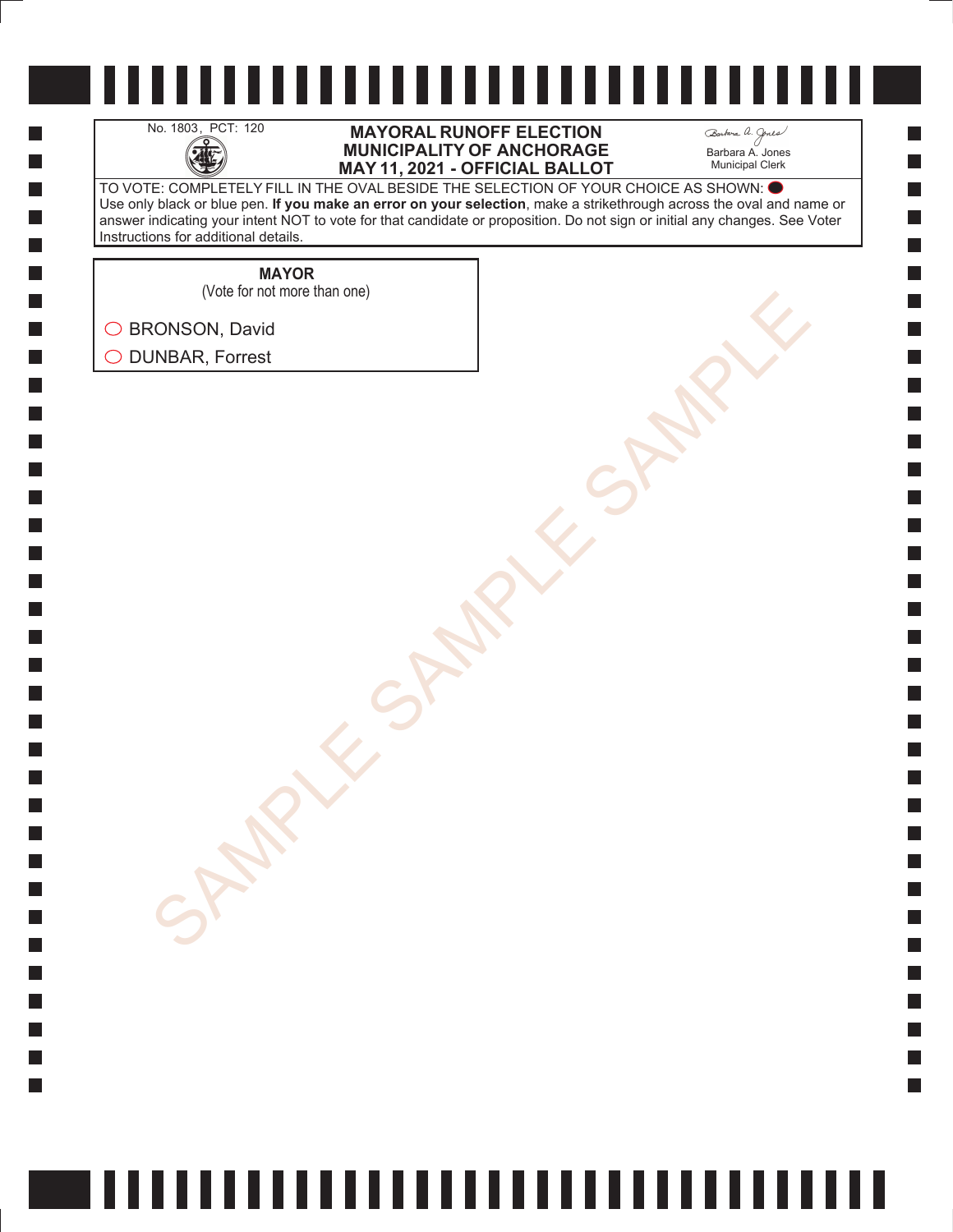H

 $\Box$  $\Box$  $\mathcal{L}_{\mathcal{A}}$  $\Box$ 

#### No. 1804, PCT: 125 **MAYORAL RUNOFF ELECTION**<br>MUNICIPALITY OF ANCHORAGE<br>MAY 11. 2021 - OFFICIAL BALLO **MUNICIPALITY OF ANCHORAGE MAY 11, 2021 - OFFICIAL BALLOT**

Barbara A. Jones Municipal Clerk

**College** 

TO VOTE: COMPLETELY FILL IN THE OVAL BESIDE THE SELECTION OF YOUR CHOICE AS SHOWN: Use only black or blue pen. **If you make an error on your selection**, make a strikethrough across the oval and name or answer indicating your intent NOT to vote for that candidate or proposition. Do not sign or initial any changes. See Voter Instructions for additional details.

**MAYOR**

SONSON, David<br>AMBAR, Forrest<br>SAMPLE SAMPLE SAMPLE SAMPLE (Vote for not more than one)

◯ BRONSON, David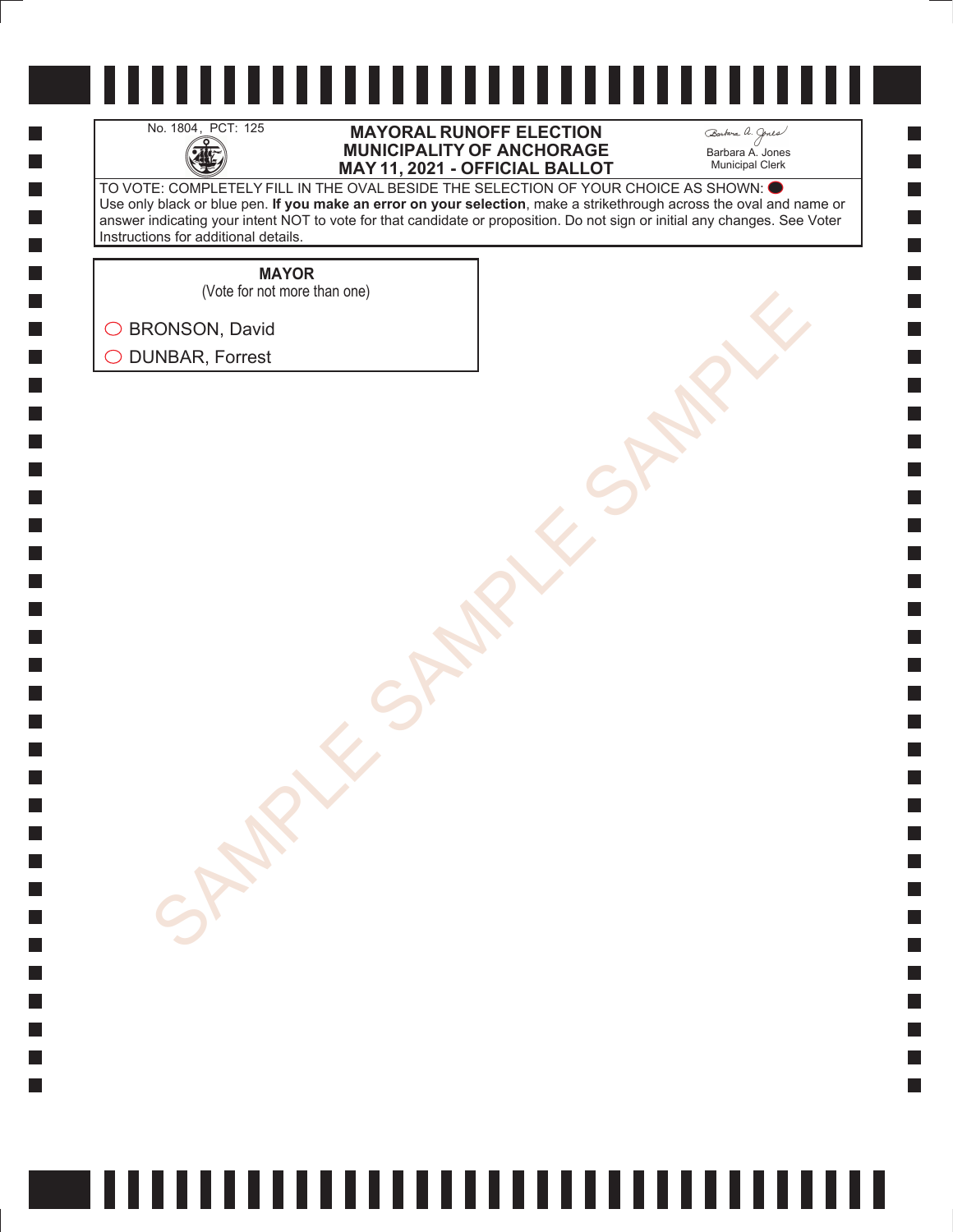H

 $\Box$  $\Box$  $\mathcal{L}_{\mathcal{A}}$  $\Box$ 

#### No. 1805, PCT: 130 **MAYORAL RUNOFF ELECTION**<br>MUNICIPALITY OF ANCHORAGE<br>MAY 11. 2021 - OFFICIAL BALLO **MUNICIPALITY OF ANCHORAGE MAY 11, 2021 - OFFICIAL BALLOT**

Barbara A. Jones Municipal Clerk

**College** 

TO VOTE: COMPLETELY FILL IN THE OVAL BESIDE THE SELECTION OF YOUR CHOICE AS SHOWN: Use only black or blue pen. **If you make an error on your selection**, make a strikethrough across the oval and name or answer indicating your intent NOT to vote for that candidate or proposition. Do not sign or initial any changes. See Voter Instructions for additional details.

**MAYOR**

SONSON, David<br>AMBAR, Forrest<br>SAMPLE SAMPLE SAMPLE SAMPLE (Vote for not more than one)

◯ BRONSON, David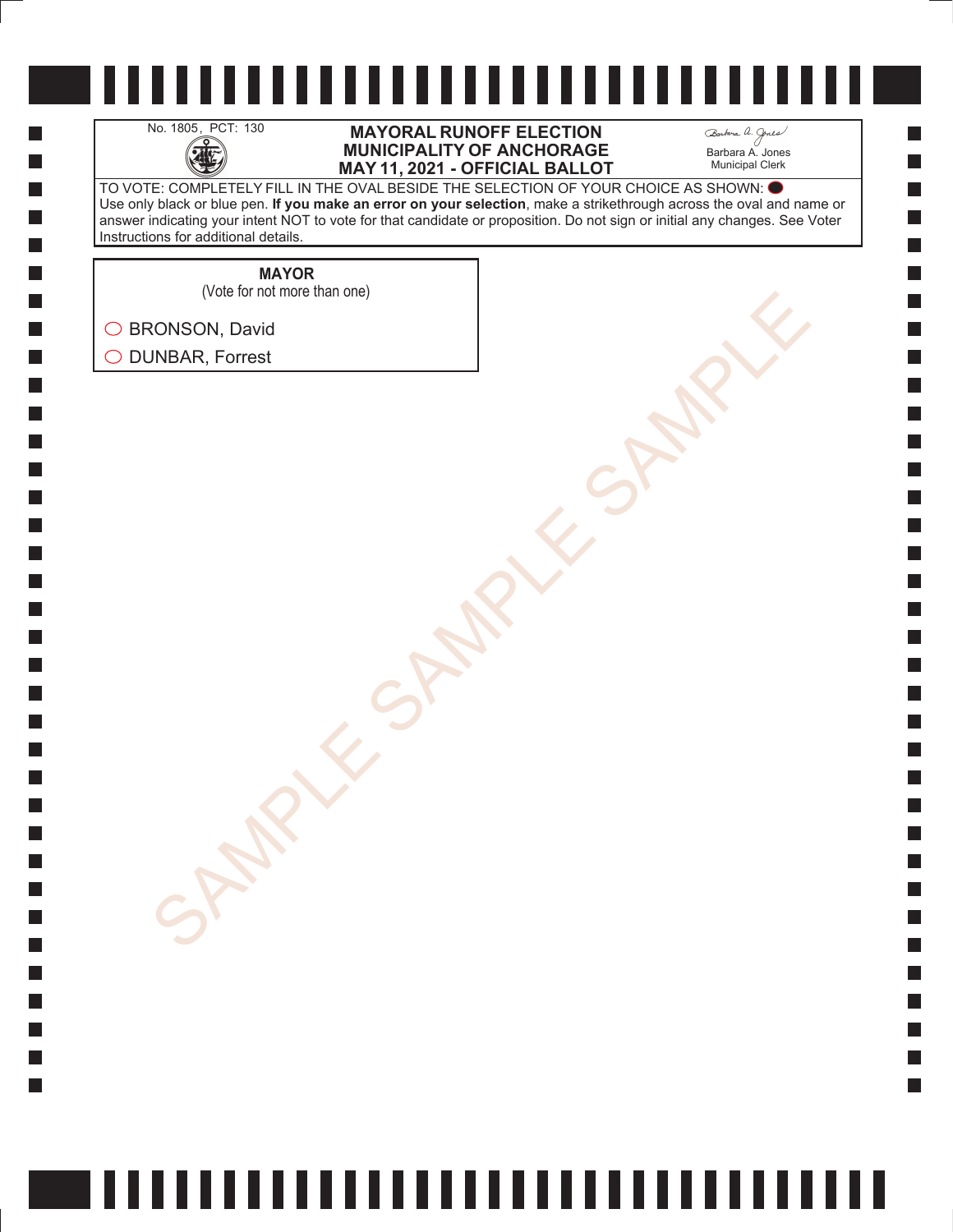H

 $\Box$  $\Box$  $\mathcal{L}_{\mathcal{A}}$  $\Box$ 

#### No. 1806, PCT: 135 **MAYORAL RUNOFF ELECTION**<br>MUNICIPALITY OF ANCHORAGE<br>MAY 11. 2021 - OFFICIAL BALLO **MUNICIPALITY OF ANCHORAGE MAY 11, 2021 - OFFICIAL BALLOT**

Barbara A. Jones Municipal Clerk

**College** 

TO VOTE: COMPLETELY FILL IN THE OVAL BESIDE THE SELECTION OF YOUR CHOICE AS SHOWN: Use only black or blue pen. **If you make an error on your selection**, make a strikethrough across the oval and name or answer indicating your intent NOT to vote for that candidate or proposition. Do not sign or initial any changes. See Voter Instructions for additional details.

**MAYOR**

SONSON, David<br>AMBAR, Forrest<br>SAMPLE SAMPLE SAMPLE SAMPLE (Vote for not more than one)

◯ BRONSON, David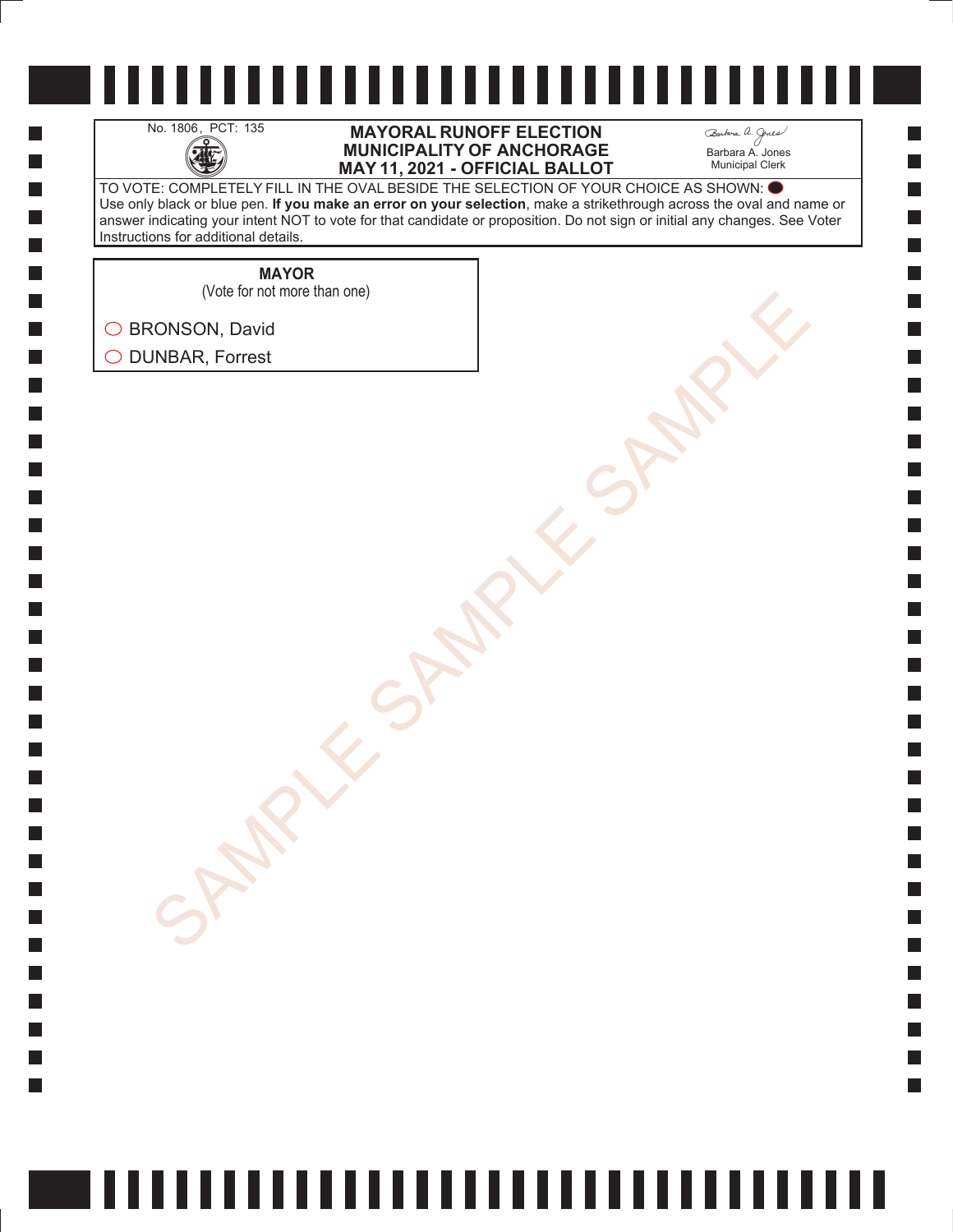H

 $\Box$  $\Box$  $\mathcal{L}_{\mathcal{A}}$  $\Box$ 

#### No. 1807, PCT: 140 **MAYORAL RUNOFF ELECTION**<br>MUNICIPALITY OF ANCHORAGE<br>MAY 11, 2021 - OFFICIAL BALLO **MUNICIPALITY OF ANCHORAGE MAY 11, 2021 - OFFICIAL BALLOT**

Barbara A. Jones Municipal Clerk

**College** 

TO VOTE: COMPLETELY FILL IN THE OVAL BESIDE THE SELECTION OF YOUR CHOICE AS SHOWN: Use only black or blue pen. **If you make an error on your selection**, make a strikethrough across the oval and name or answer indicating your intent NOT to vote for that candidate or proposition. Do not sign or initial any changes. See Voter Instructions for additional details.

**MAYOR**

SONSON, David<br>AMBAR, Forrest<br>SAMPLE SAMPLE SAMPLE SAMPLE (Vote for not more than one)

◯ BRONSON, David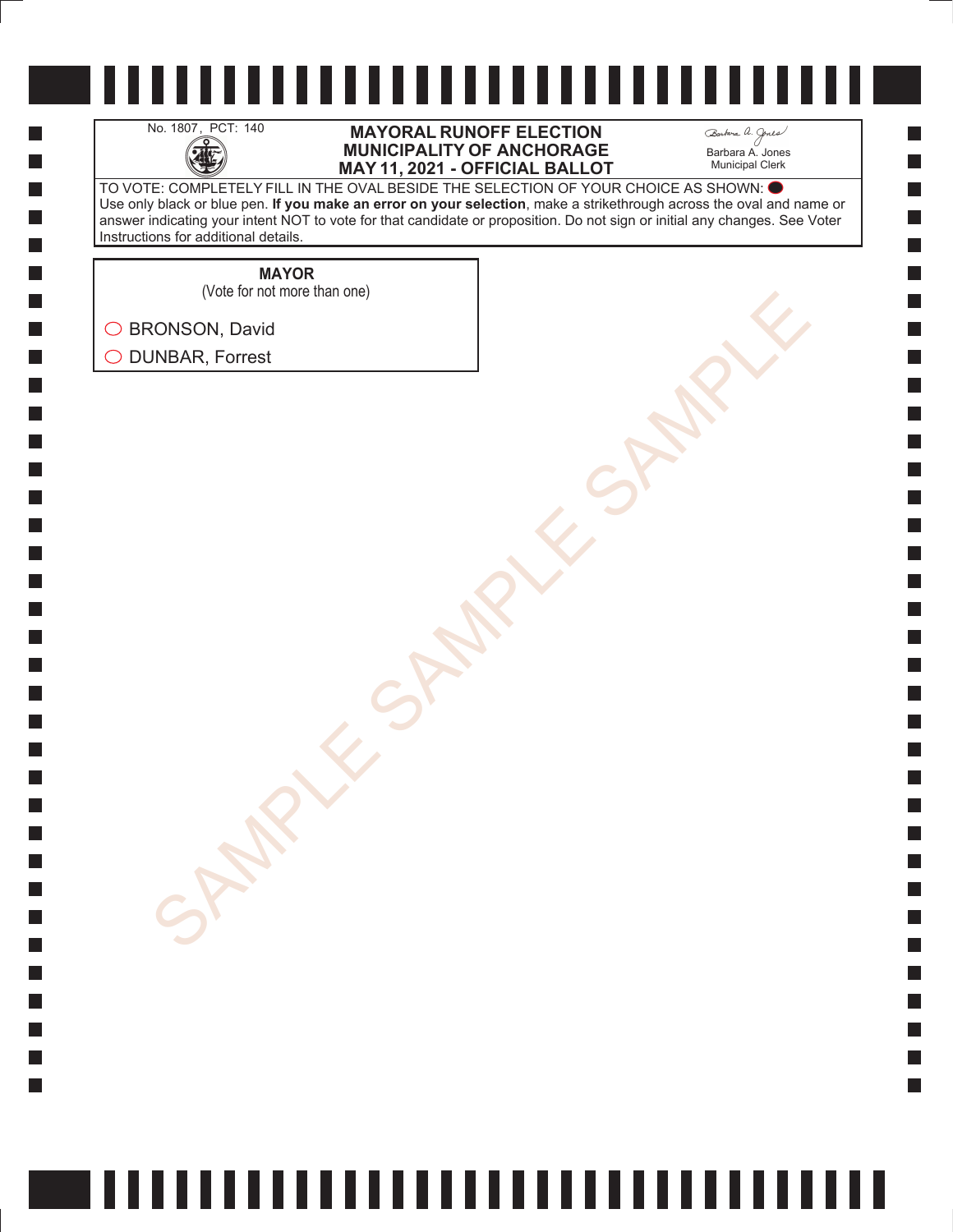H

 $\Box$  $\Box$  $\mathcal{L}_{\mathcal{A}}$  $\Box$ 

#### No. 1808, PCT: 145 **MAYORAL RUNOFF ELECTION**<br>MUNICIPALITY OF ANCHORAGE<br>MAY 11. 2021 - OFFICIAL BALLO **MUNICIPALITY OF ANCHORAGE MAY 11, 2021 - OFFICIAL BALLOT**

Barbara A. Jones Municipal Clerk

**College** 

TO VOTE: COMPLETELY FILL IN THE OVAL BESIDE THE SELECTION OF YOUR CHOICE AS SHOWN: Use only black or blue pen. **If you make an error on your selection**, make a strikethrough across the oval and name or answer indicating your intent NOT to vote for that candidate or proposition. Do not sign or initial any changes. See Voter Instructions for additional details.

**MAYOR**

SONSON, David<br>AMBAR, Forrest<br>SAMPLE SAMPLE SAMPLE SAMPLE (Vote for not more than one)

◯ BRONSON, David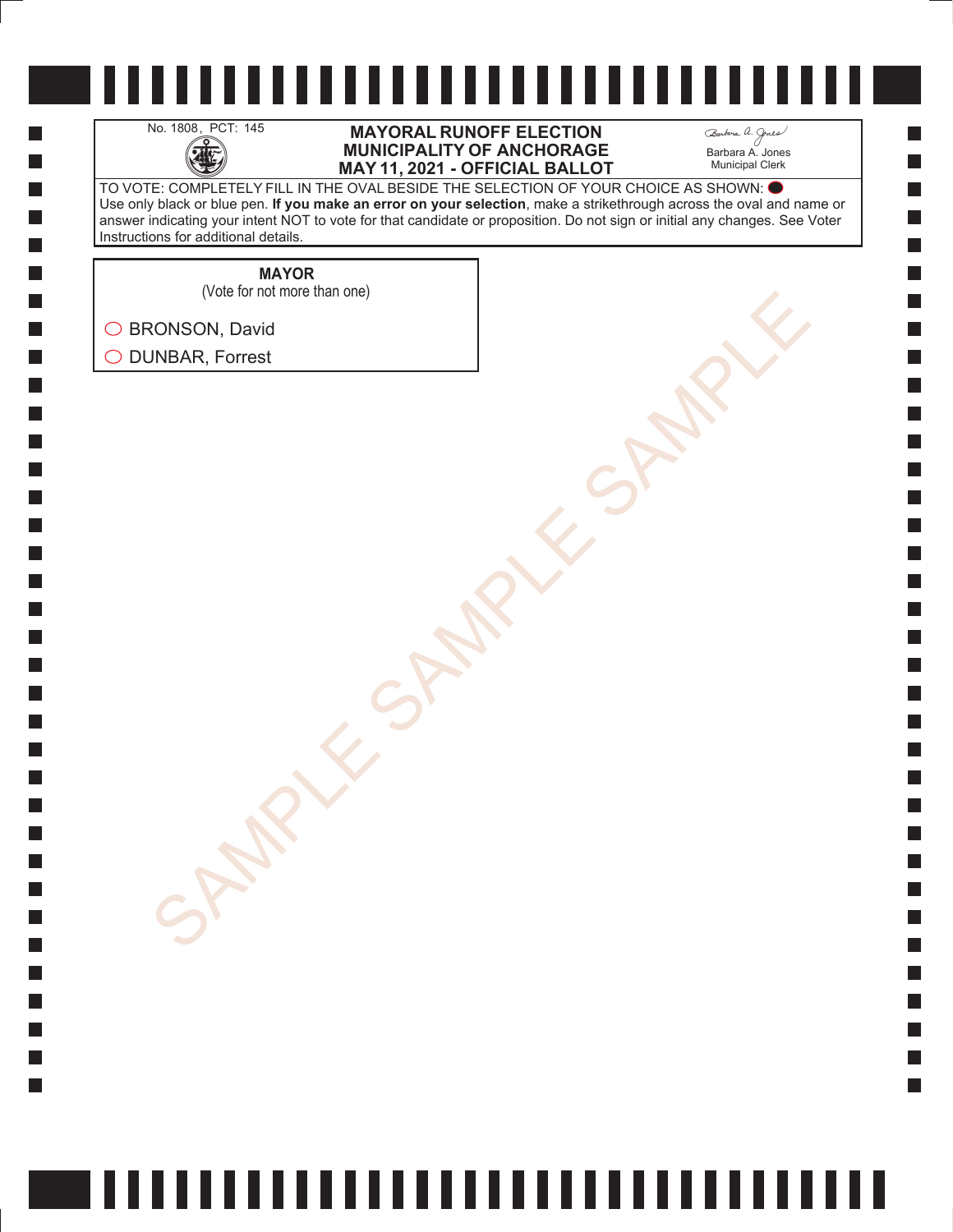H

 $\Box$  $\Box$  $\mathcal{L}_{\mathcal{A}}$  $\Box$ 

#### No. 1809, PCT: 225 **MAYORAL RUNOFF ELECTION**<br>MUNICIPALITY OF ANCHORAGE<br>MAY 11. 2021 - OFFICIAL BALLO **MUNICIPALITY OF ANCHORAGE MAY 11, 2021 - OFFICIAL BALLOT**

Barbara A. Jones Municipal Clerk

**College** 

TO VOTE: COMPLETELY FILL IN THE OVAL BESIDE THE SELECTION OF YOUR CHOICE AS SHOWN: Use only black or blue pen. **If you make an error on your selection**, make a strikethrough across the oval and name or answer indicating your intent NOT to vote for that candidate or proposition. Do not sign or initial any changes. See Voter Instructions for additional details.

**MAYOR**

(Vote for not more than one)

SONSON, David<br>AMBAR, Forrest<br>SAMPLE SAMPLE SAMPLE SAMPLE ◯ BRONSON, David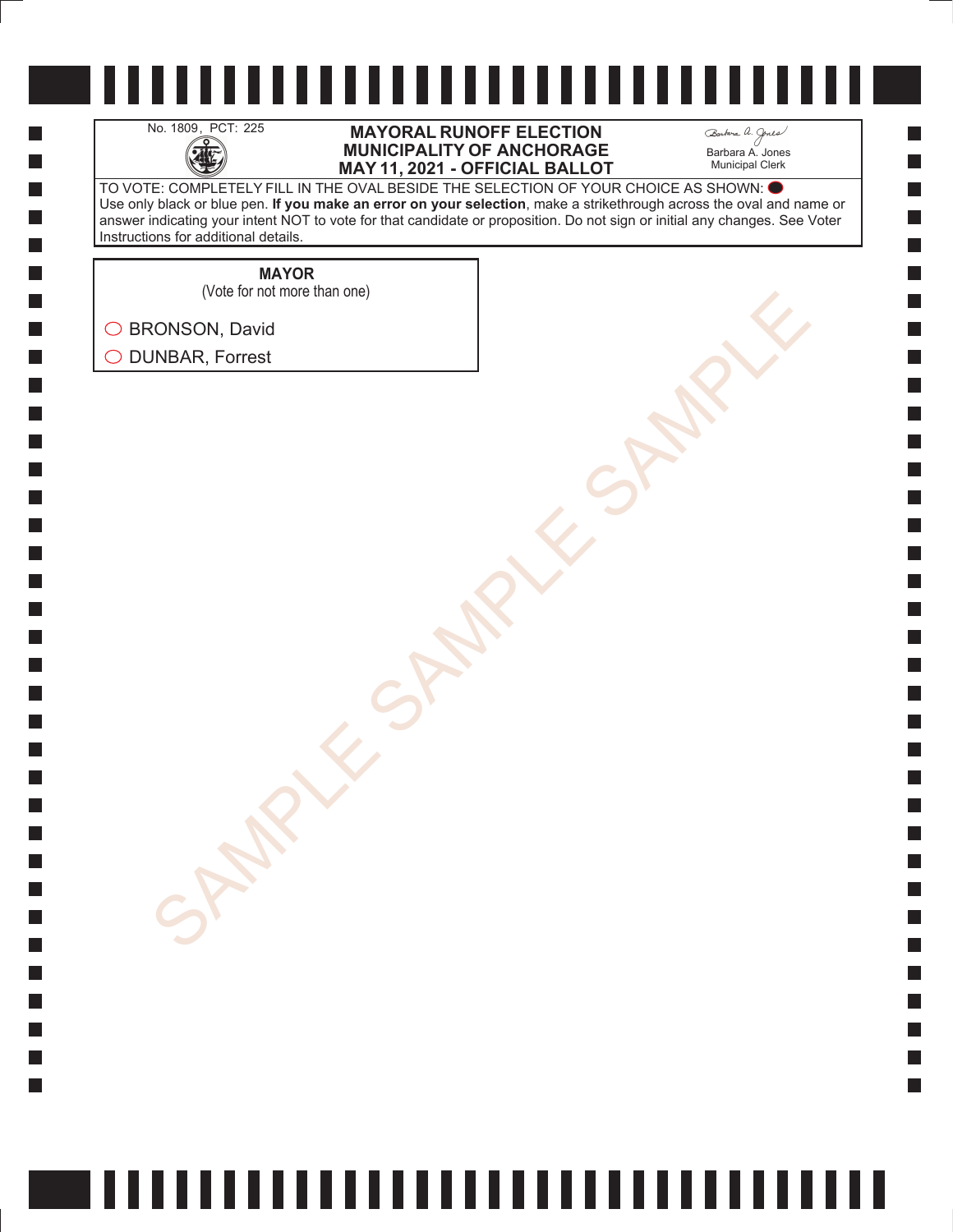H

 $\Box$  $\Box$  $\mathcal{L}_{\mathcal{A}}$  $\Box$ 

#### No. 1810, PCT: 230 **MAYORAL RUNOFF ELECTION**<br>MUNICIPALITY OF ANCHORAGE<br>MAY 11. 2021 - OFFICIAL BALLO **MUNICIPALITY OF ANCHORAGE MAY 11, 2021 - OFFICIAL BALLOT**

Barbara A. Jones Municipal Clerk

**College** 

TO VOTE: COMPLETELY FILL IN THE OVAL BESIDE THE SELECTION OF YOUR CHOICE AS SHOWN: Use only black or blue pen. **If you make an error on your selection**, make a strikethrough across the oval and name or answer indicating your intent NOT to vote for that candidate or proposition. Do not sign or initial any changes. See Voter Instructions for additional details.

**MAYOR**

SONSON, David<br>AMBAR, Forrest<br>SAMPLE SAMPLE SAMPLE SAMPLE (Vote for not more than one)

◯ BRONSON, David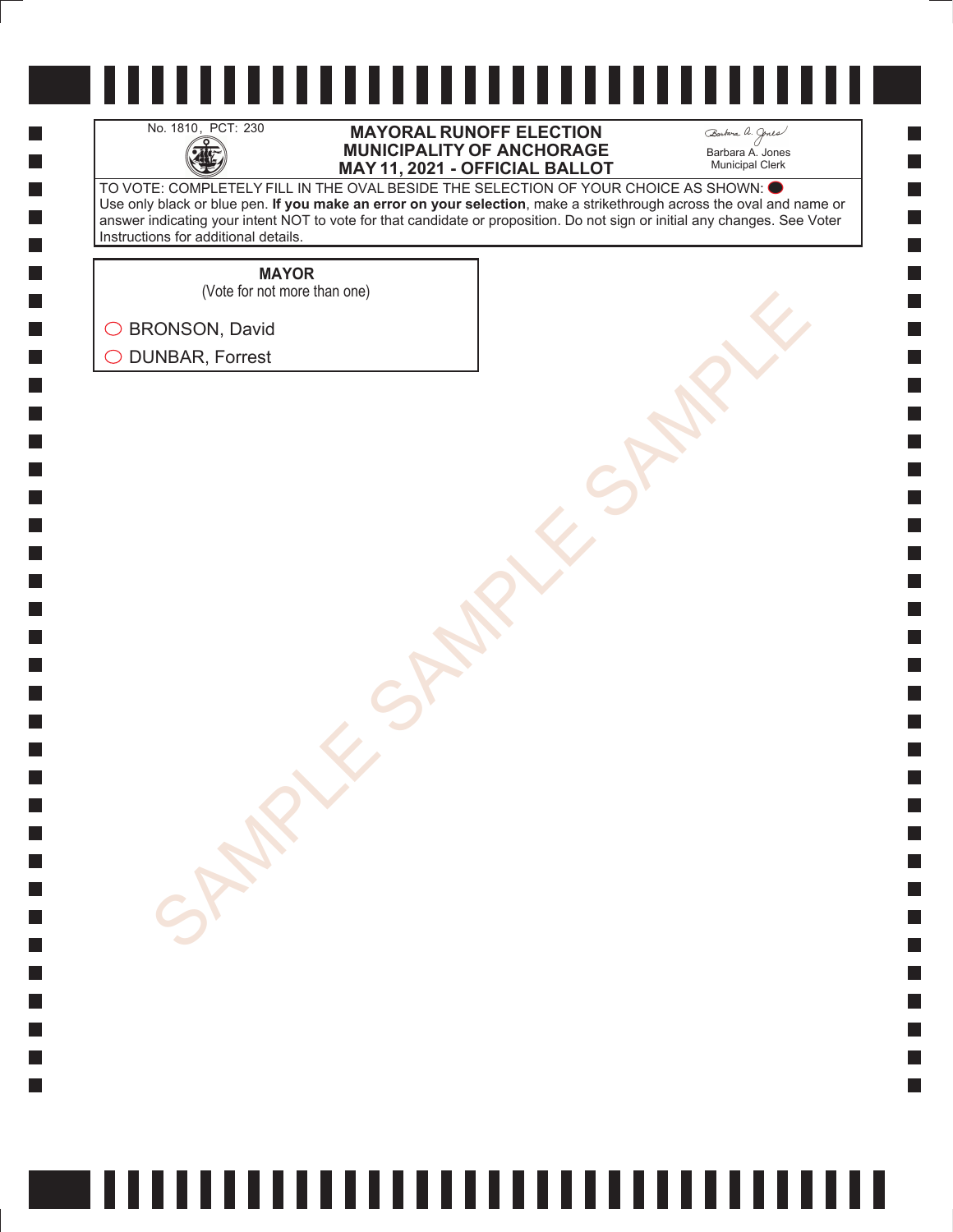H

 $\Box$  $\Box$  $\mathcal{L}_{\mathcal{A}}$  $\Box$ 

#### No. 1811, PCT: 233 **MAYORAL RUNOFF ELECTION**<br>MUNICIPALITY OF ANCHORAGE<br>MAY 11. 2021 - OFFICIAL BALLO **MUNICIPALITY OF ANCHORAGE MAY 11, 2021 - OFFICIAL BALLOT**

Barbara A. Jones Municipal Clerk

**College** 

TO VOTE: COMPLETELY FILL IN THE OVAL BESIDE THE SELECTION OF YOUR CHOICE AS SHOWN: Use only black or blue pen. **If you make an error on your selection**, make a strikethrough across the oval and name or answer indicating your intent NOT to vote for that candidate or proposition. Do not sign or initial any changes. See Voter Instructions for additional details.

**MAYOR**

(Vote for not more than one)

SONSON, David<br>AMBAR, Forrest<br>SAMPLE SAMPLE SAMPLE SAMPLE ◯ BRONSON, David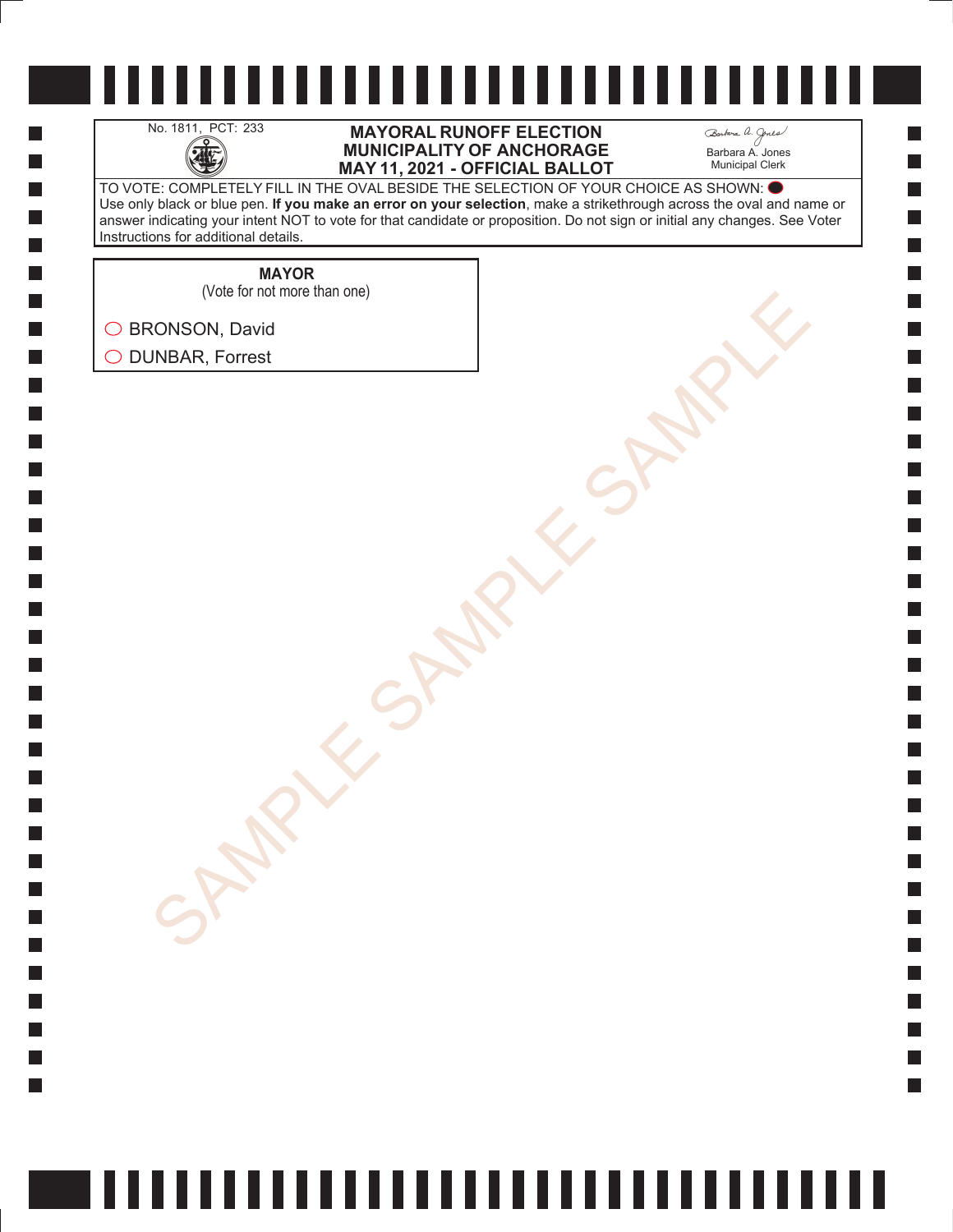H

 $\Box$  $\Box$  $\mathcal{L}_{\mathcal{A}}$  $\Box$ 

#### No. 1812, PCT: 235 **MAYORAL RUNOFF ELECTION**<br>MUNICIPALITY OF ANCHORAGE<br>MAY 11. 2021 - OFFICIAL BALLO **MUNICIPALITY OF ANCHORAGE MAY 11, 2021 - OFFICIAL BALLOT**

Barbara A. Jones Municipal Clerk

**College** 

TO VOTE: COMPLETELY FILL IN THE OVAL BESIDE THE SELECTION OF YOUR CHOICE AS SHOWN: Use only black or blue pen. **If you make an error on your selection**, make a strikethrough across the oval and name or answer indicating your intent NOT to vote for that candidate or proposition. Do not sign or initial any changes. See Voter Instructions for additional details.

**MAYOR**

(Vote for not more than one)

SONSON, David<br>AMBAR, Forrest<br>SAMPLE SAMPLE SAMPLE SAMPLE ◯ BRONSON, David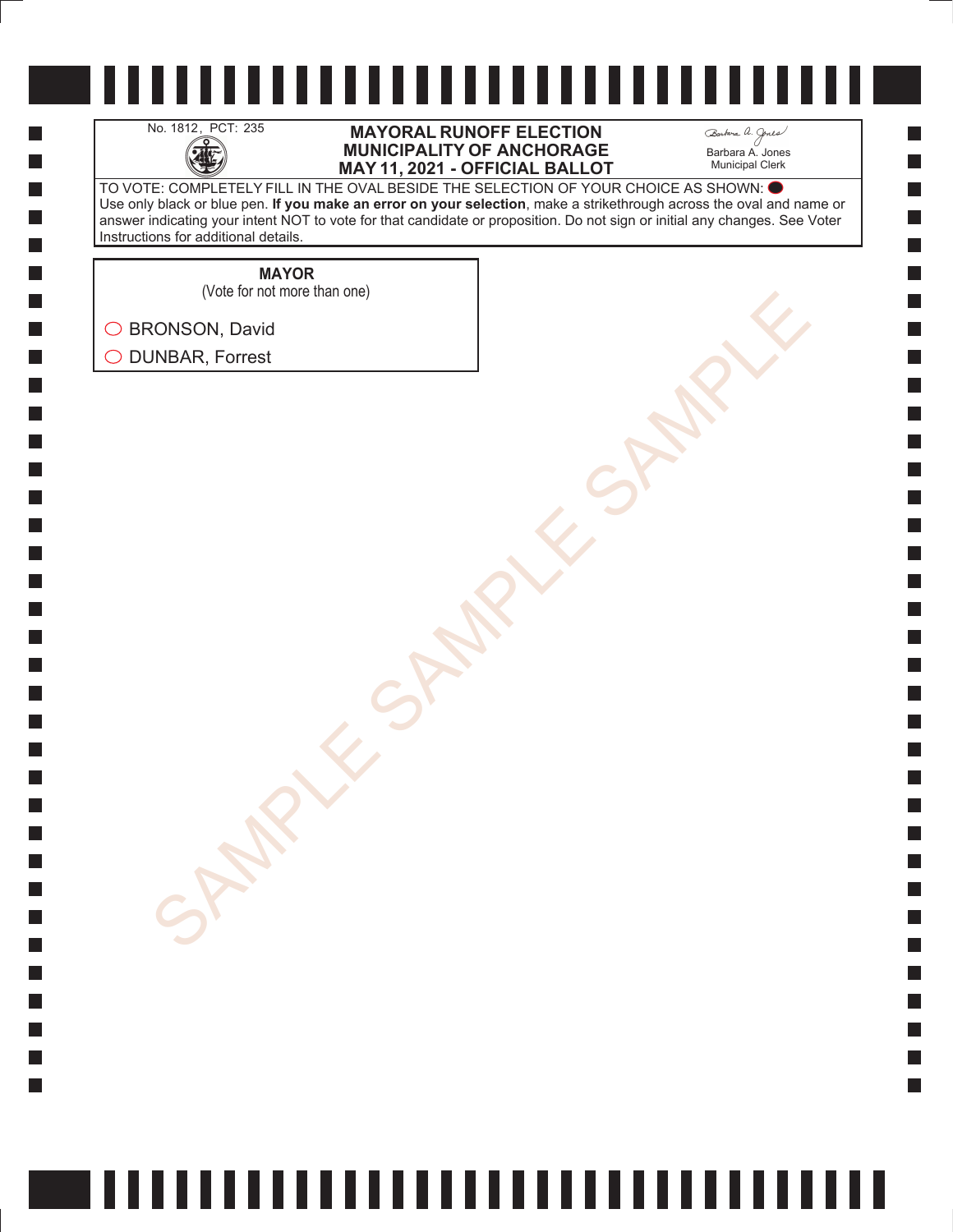H

 $\Box$  $\Box$  $\mathcal{L}_{\mathcal{A}}$  $\Box$ 

#### No. 1813, PCT: 240 **MAYORAL RUNOFF ELECTION**<br>MUNICIPALITY OF ANCHORAGE<br>MAY 11. 2021 - OFFICIAL BALLO **MUNICIPALITY OF ANCHORAGE MAY 11, 2021 - OFFICIAL BALLOT**

Barbara A. Jones Municipal Clerk

**College** 

TO VOTE: COMPLETELY FILL IN THE OVAL BESIDE THE SELECTION OF YOUR CHOICE AS SHOWN: Use only black or blue pen. **If you make an error on your selection**, make a strikethrough across the oval and name or answer indicating your intent NOT to vote for that candidate or proposition. Do not sign or initial any changes. See Voter Instructions for additional details.

**MAYOR**

SONSON, David<br>AMBAR, Forrest<br>SAMPLE SAMPLE SAMPLE SAMPLE (Vote for not more than one)

◯ BRONSON, David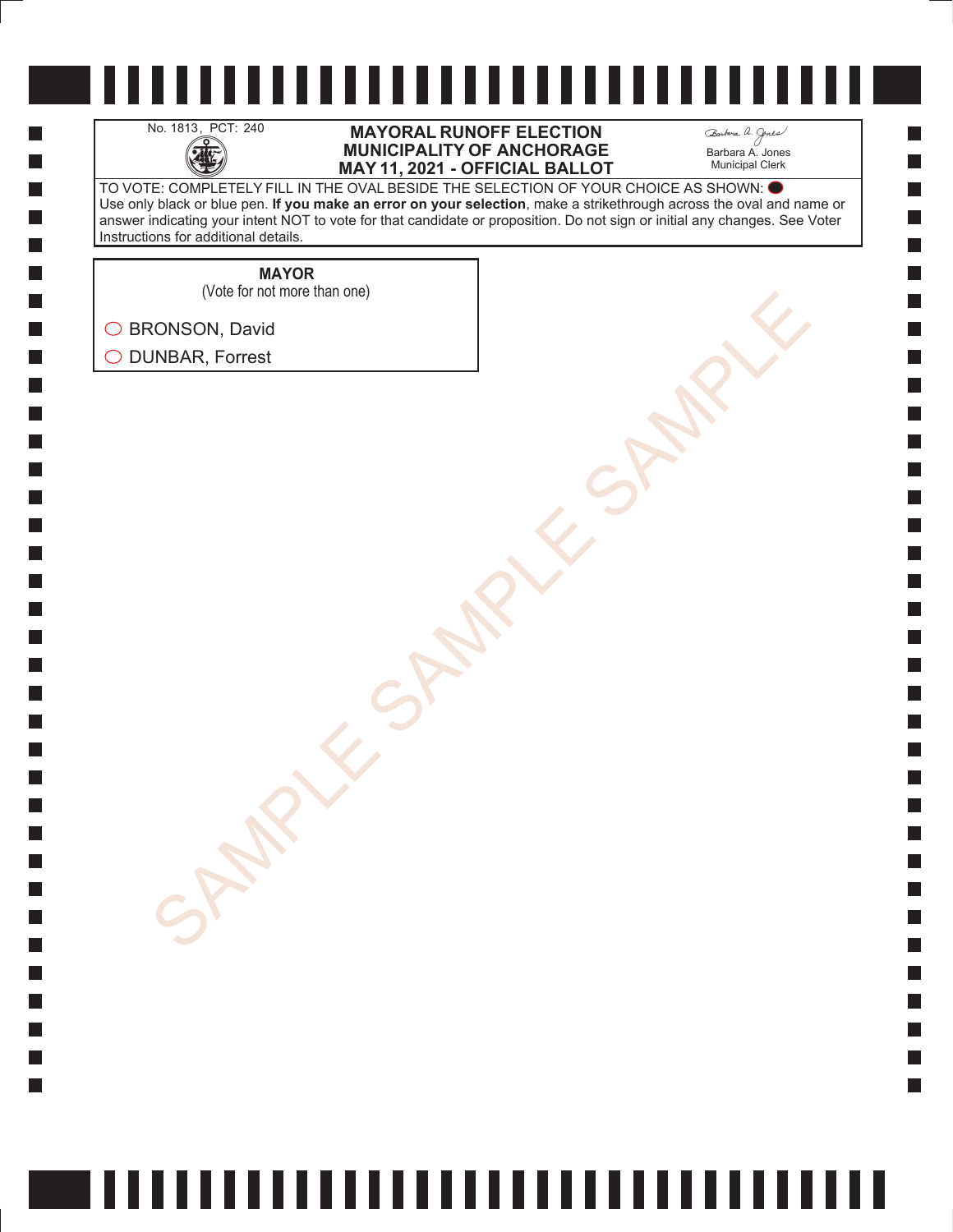H

 $\Box$  $\Box$  $\mathcal{L}_{\mathcal{A}}$  $\Box$ 

#### No. 1814, PCT: 245 **MAYORAL RUNOFF ELECTION**<br>MUNICIPALITY OF ANCHORAGE<br>MAY 11. 2021 - OFFICIAL BALLO **MUNICIPALITY OF ANCHORAGE MAY 11, 2021 - OFFICIAL BALLOT**

Barbara A. Jones Municipal Clerk

**College** 

TO VOTE: COMPLETELY FILL IN THE OVAL BESIDE THE SELECTION OF YOUR CHOICE AS SHOWN: Use only black or blue pen. **If you make an error on your selection**, make a strikethrough across the oval and name or answer indicating your intent NOT to vote for that candidate or proposition. Do not sign or initial any changes. See Voter Instructions for additional details.

**MAYOR**

SONSON, David<br>AMBAR, Forrest<br>SAMPLE SAMPLE SAMPLE SAMPLE (Vote for not more than one)

◯ BRONSON, David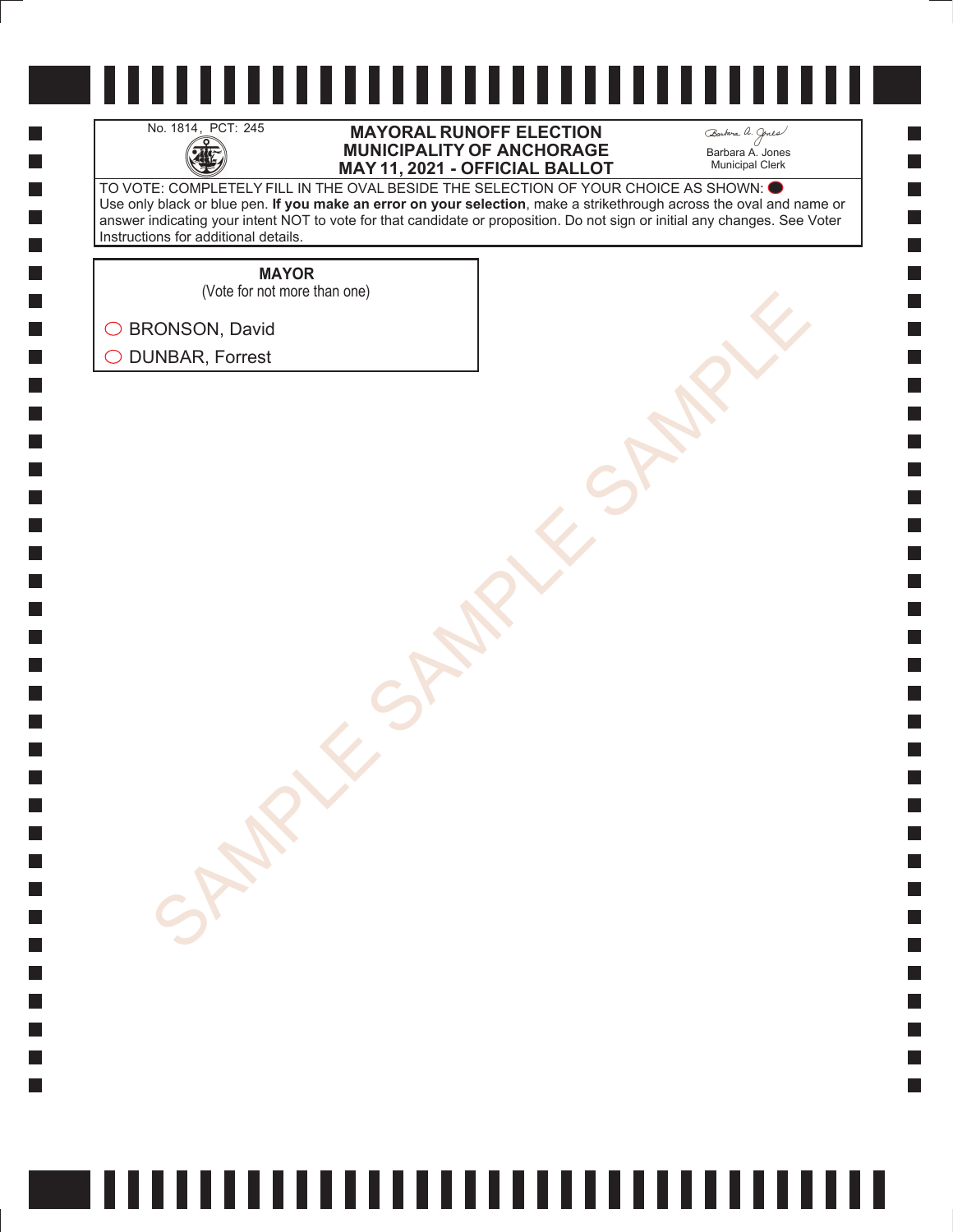H

 $\Box$  $\Box$  $\mathcal{L}_{\mathcal{A}}$  $\Box$ 

#### No. 1815, PCT: 250 **MAYORAL RUNOFF ELECTION**<br>MUNICIPALITY OF ANCHORAGE<br>MAY 11. 2021 - OFFICIAL BALLO **MUNICIPALITY OF ANCHORAGE MAY 11, 2021 - OFFICIAL BALLOT**

Barbara A. Jones Municipal Clerk

**College** 

TO VOTE: COMPLETELY FILL IN THE OVAL BESIDE THE SELECTION OF YOUR CHOICE AS SHOWN: Use only black or blue pen. **If you make an error on your selection**, make a strikethrough across the oval and name or answer indicating your intent NOT to vote for that candidate or proposition. Do not sign or initial any changes. See Voter Instructions for additional details.

> **MAYOR** (Vote for not more than one)

SONSON, David<br>AMBAR, Forrest<br>SAMPLE SAMPLE SAMPLE SAMPLE ◯ BRONSON, David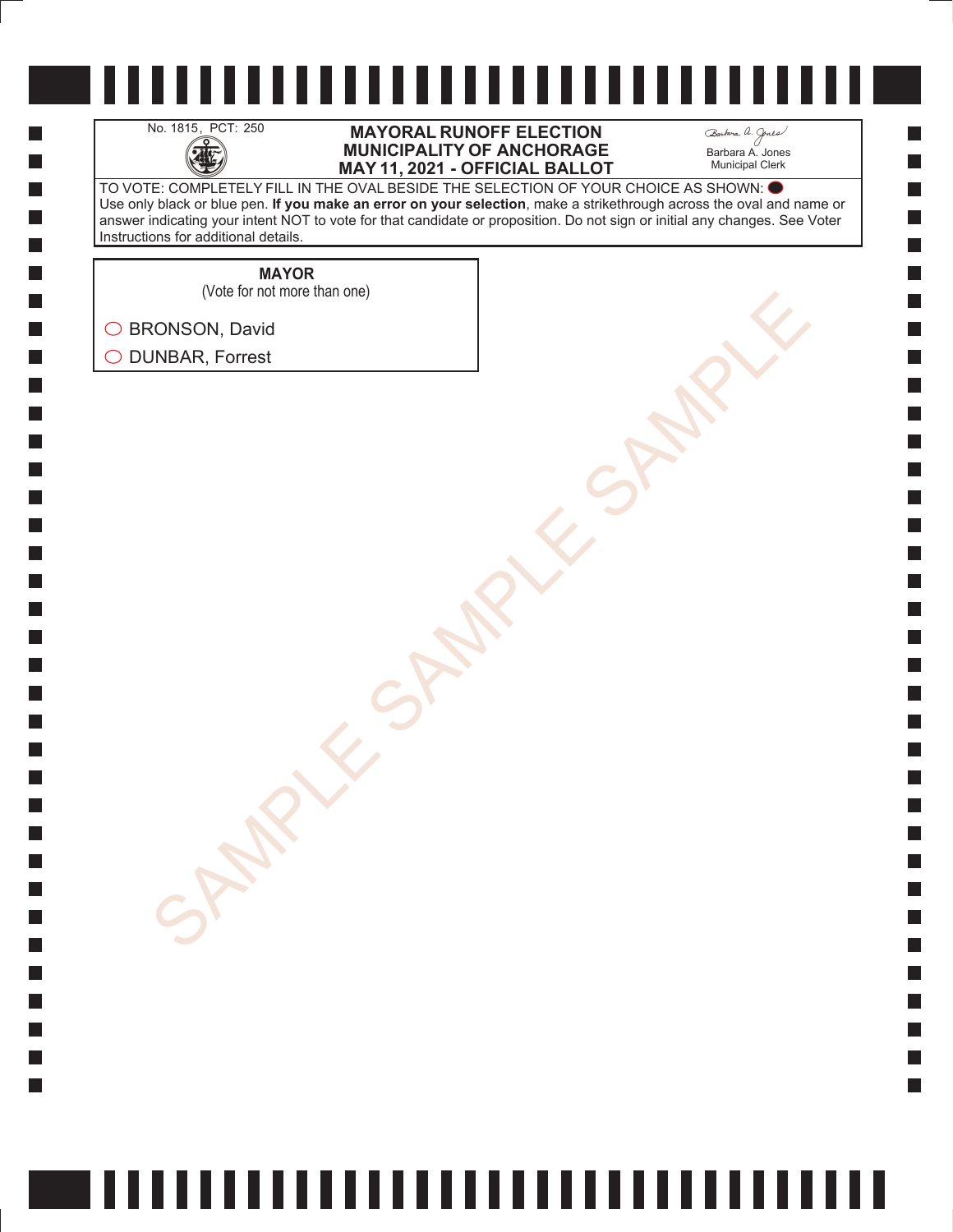H

 $\Box$  $\Box$  $\mathcal{L}_{\mathcal{A}}$  $\Box$ 

#### No. 1816, PCT: 255 **MAYORAL RUNOFF ELECTION**<br>MUNICIPALITY OF ANCHORAGE<br>MAY 11. 2021 - OFFICIAL BALLO **MUNICIPALITY OF ANCHORAGE MAY 11, 2021 - OFFICIAL BALLOT**

Barbara A. Jones Municipal Clerk

**College** 

TO VOTE: COMPLETELY FILL IN THE OVAL BESIDE THE SELECTION OF YOUR CHOICE AS SHOWN: Use only black or blue pen. **If you make an error on your selection**, make a strikethrough across the oval and name or answer indicating your intent NOT to vote for that candidate or proposition. Do not sign or initial any changes. See Voter Instructions for additional details.

> **MAYOR** (Vote for not more than one)

SONSON, David<br>AMBAR, Forrest<br>SAMPLE SAMPLE SAMPLE SAMPLE

◯ BRONSON, David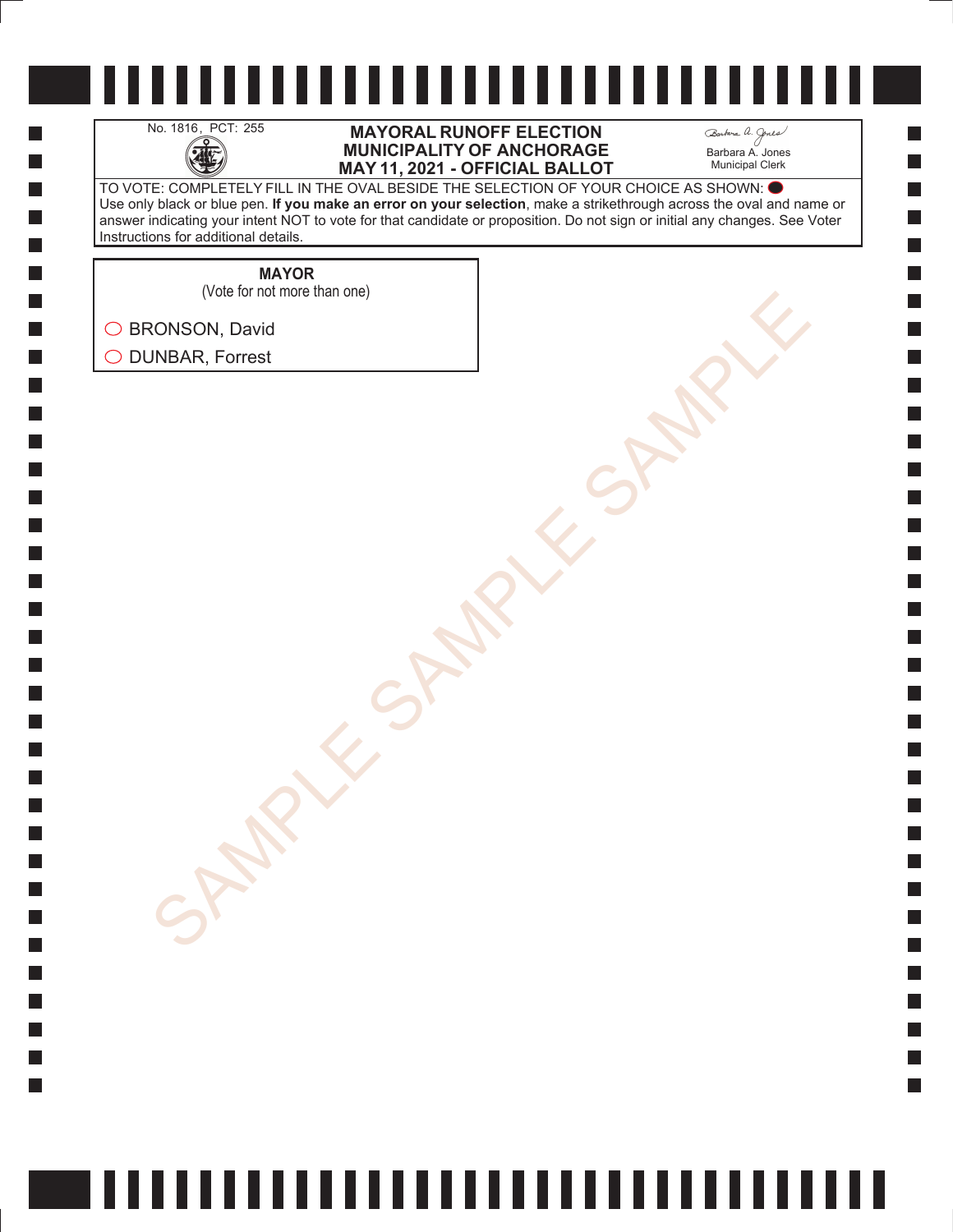H

 $\Box$  $\Box$  $\mathcal{L}_{\mathcal{A}}$  $\Box$ 

#### No. 1817, PCT: 260 **MAYORAL RUNOFF ELECTION**<br>MUNICIPALITY OF ANCHORAGE<br>MAY 11. 2021 - OFFICIAL BALLO **MUNICIPALITY OF ANCHORAGE MAY 11, 2021 - OFFICIAL BALLOT**

Barbara A. Jones Municipal Clerk

**College** 

TO VOTE: COMPLETELY FILL IN THE OVAL BESIDE THE SELECTION OF YOUR CHOICE AS SHOWN: Use only black or blue pen. **If you make an error on your selection**, make a strikethrough across the oval and name or answer indicating your intent NOT to vote for that candidate or proposition. Do not sign or initial any changes. See Voter Instructions for additional details.

**MAYOR**

SONSON, David<br>AMBAR, Forrest<br>SAMPLE SAMPLE SAMPLE SAMPLE (Vote for not more than one)

◯ BRONSON, David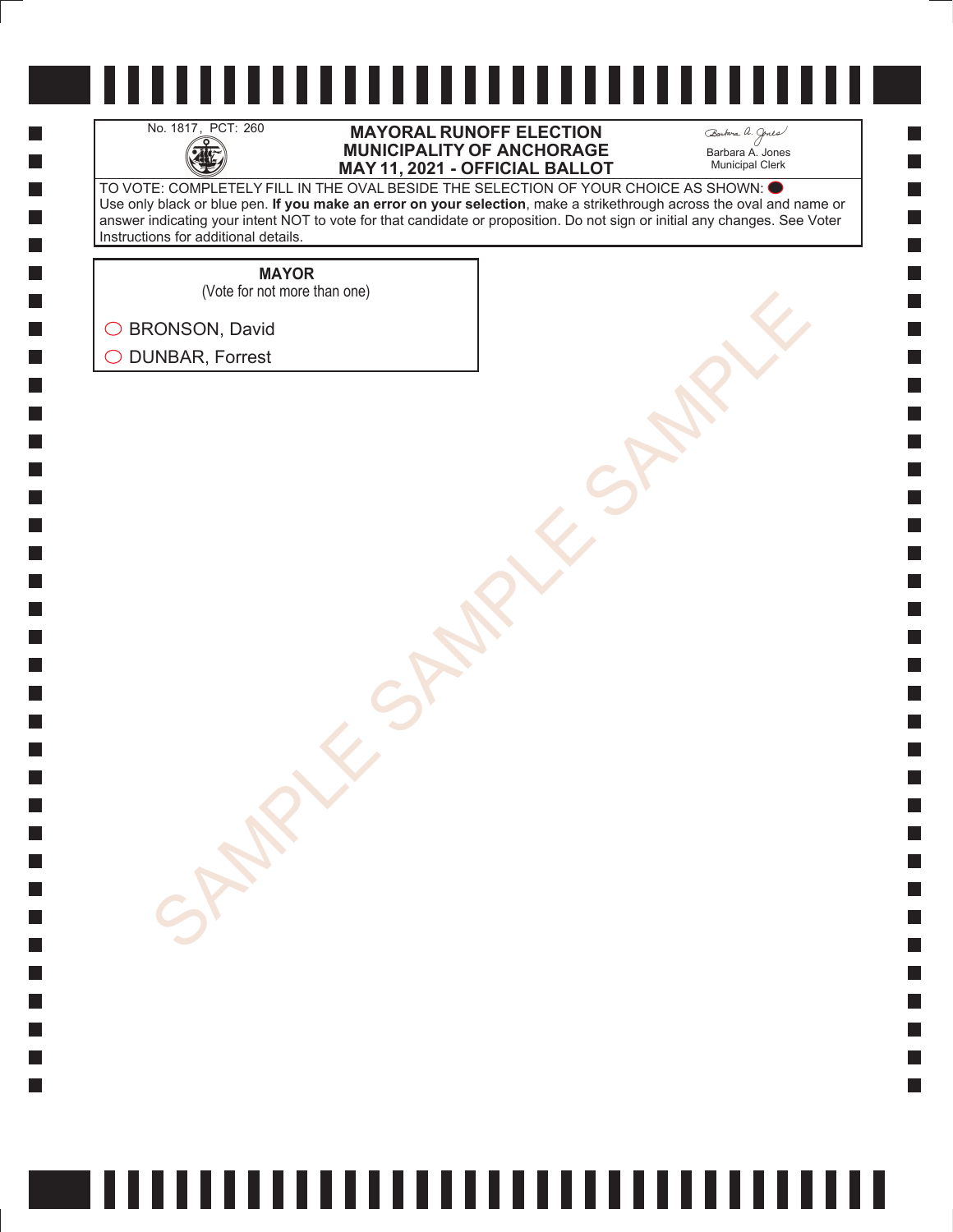H

 $\Box$  $\Box$  $\mathcal{L}_{\mathcal{A}}$  $\Box$ 

#### No. 1818, PCT: 300 **MAYORAL RUNOFF ELECTION**<br>MUNICIPALITY OF ANCHORAGE<br>MAY 11. 2021 - OFFICIAL BALLO **MUNICIPALITY OF ANCHORAGE MAY 11, 2021 - OFFICIAL BALLOT**

Barbara A. Jones Municipal Clerk

**College** 

TO VOTE: COMPLETELY FILL IN THE OVAL BESIDE THE SELECTION OF YOUR CHOICE AS SHOWN: Use only black or blue pen. **If you make an error on your selection**, make a strikethrough across the oval and name or answer indicating your intent NOT to vote for that candidate or proposition. Do not sign or initial any changes. See Voter Instructions for additional details.

> **MAYOR** (Vote for not more than one)

SONSON, David<br>AMBAR, Forrest<br>SAMPLE SAMPLE SAMPLE SAMPLE ◯ BRONSON, David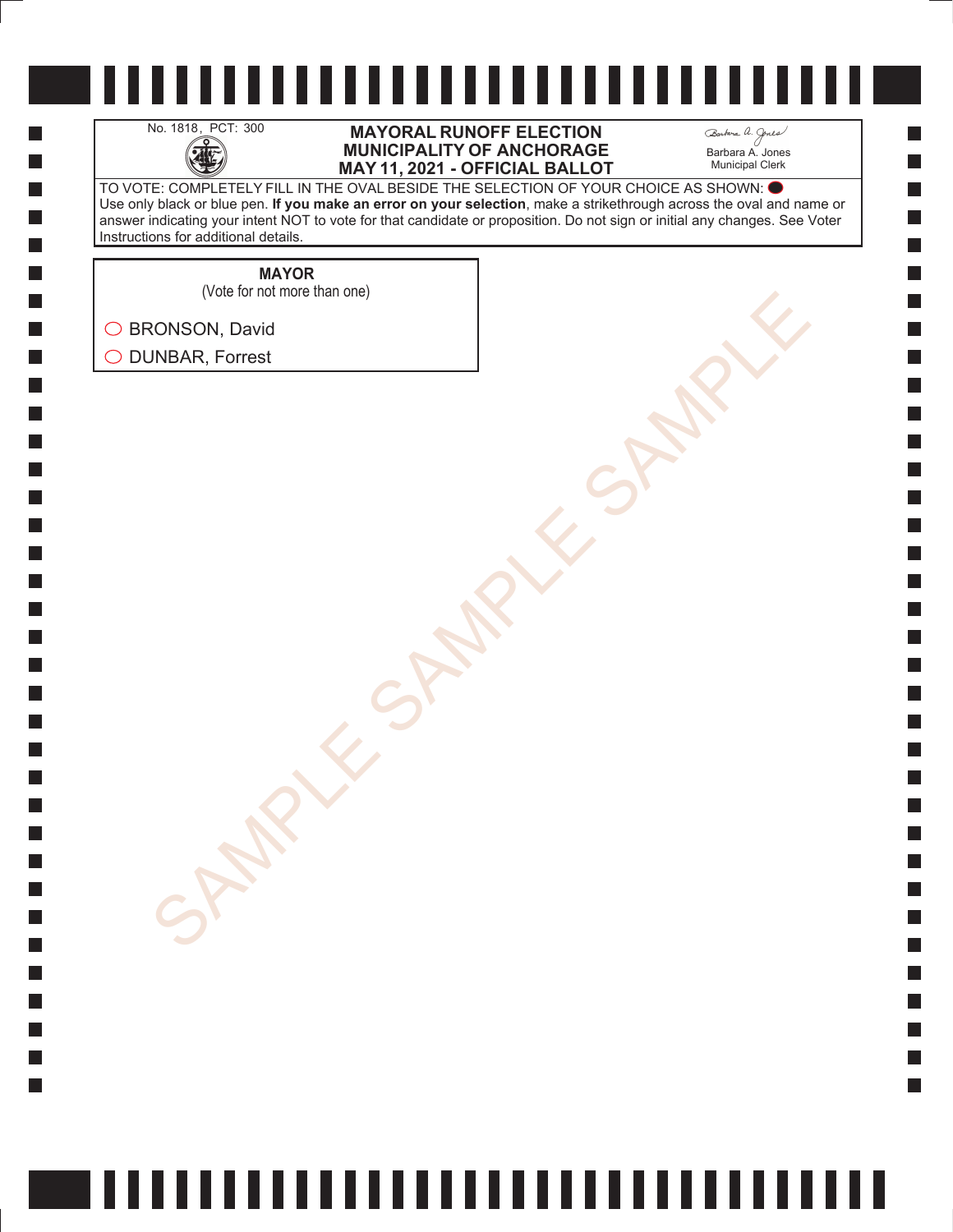H

 $\Box$  $\Box$  $\mathcal{L}_{\mathcal{A}}$  $\Box$ 

#### No. 1819, PCT: 305 **MAYORAL RUNOFF ELECTION**<br>MUNICIPALITY OF ANCHORAGE<br>MAY 11. 2021 - OFFICIAL BALLO **MUNICIPALITY OF ANCHORAGE MAY 11, 2021 - OFFICIAL BALLOT**

Barbara A. Jones Municipal Clerk

**College** 

TO VOTE: COMPLETELY FILL IN THE OVAL BESIDE THE SELECTION OF YOUR CHOICE AS SHOWN: Use only black or blue pen. **If you make an error on your selection**, make a strikethrough across the oval and name or answer indicating your intent NOT to vote for that candidate or proposition. Do not sign or initial any changes. See Voter Instructions for additional details.

**MAYOR**

SONSON, David<br>AMBAR, Forrest<br>SAMPLE SAMPLE SAMPLE SAMPLE (Vote for not more than one)

◯ BRONSON, David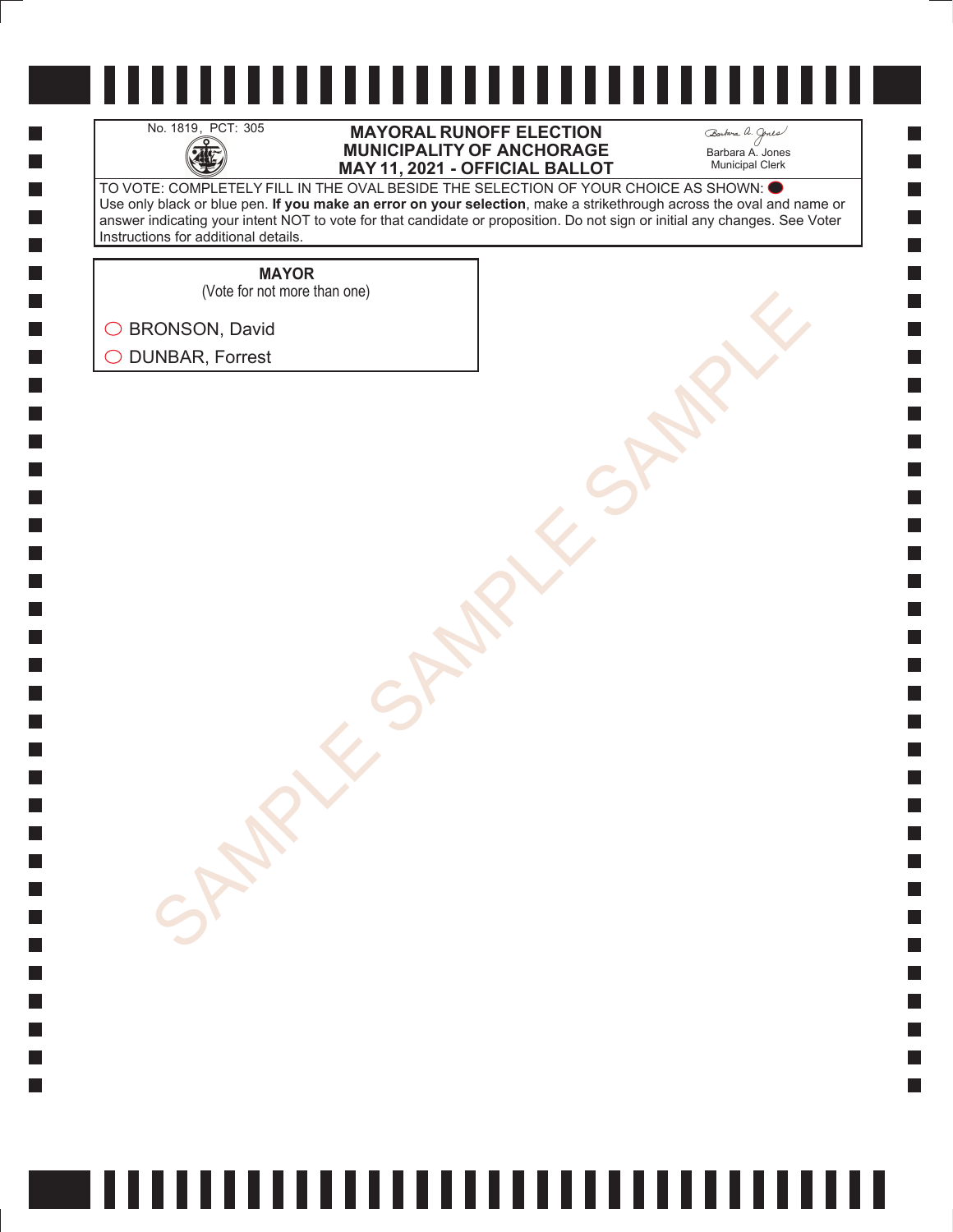H

 $\Box$  $\Box$  $\mathcal{L}_{\mathcal{A}}$  $\Box$ 

#### No. 1820, PCT: 310 **MAYORAL RUNOFF ELECTION**<br>MUNICIPALITY OF ANCHORAGE<br>MAY 11. 2021 - OFFICIAL BALLO **MUNICIPALITY OF ANCHORAGE MAY 11, 2021 - OFFICIAL BALLOT**

Barbara A. Jones Municipal Clerk

**College** 

TO VOTE: COMPLETELY FILL IN THE OVAL BESIDE THE SELECTION OF YOUR CHOICE AS SHOWN: Use only black or blue pen. **If you make an error on your selection**, make a strikethrough across the oval and name or answer indicating your intent NOT to vote for that candidate or proposition. Do not sign or initial any changes. See Voter Instructions for additional details.

> **MAYOR** (Vote for not more than one)

SONSON, David<br>AMBAR, Forrest<br>SAMPLE SAMPLE SAMPLE SAMPLE ◯ BRONSON, David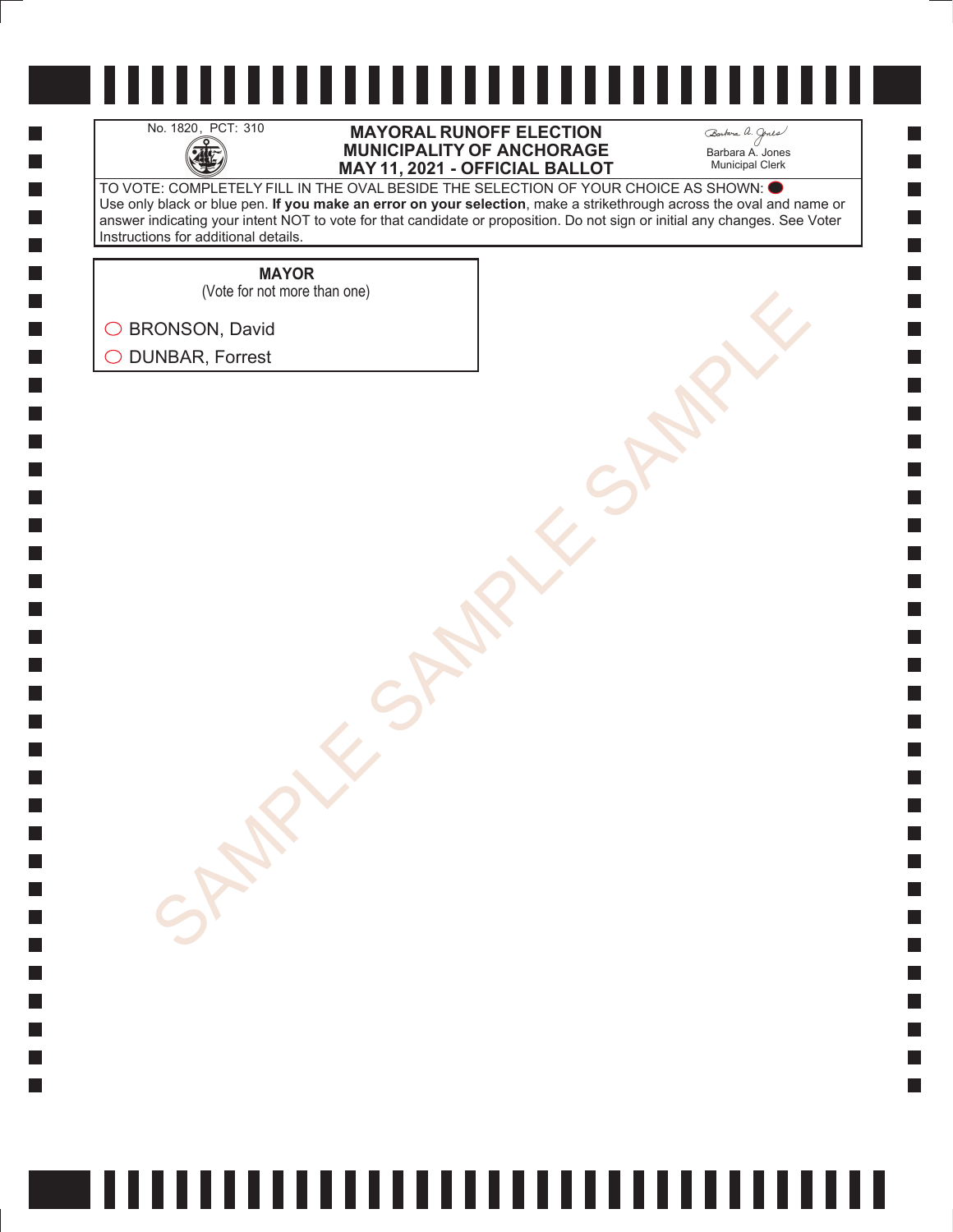H

 $\Box$  $\Box$  $\mathcal{L}_{\mathcal{A}}$  $\Box$  No. 1821, PCT: 315 **MAYORAL RUNOFF ELECTION**<br>MUNICIPALITY OF ANCHORAGE<br>MAY 11. 2021 - OFFICIAL BALLO **MUNICIPALITY OF ANCHORAGE MAY 11, 2021 - OFFICIAL BALLOT** Barbara A. Jones Municipal Clerk

**College** 

TO VOTE: COMPLETELY FILL IN THE OVAL BESIDE THE SELECTION OF YOUR CHOICE AS SHOWN: Use only black or blue pen. **If you make an error on your selection**, make a strikethrough across the oval and name or answer indicating your intent NOT to vote for that candidate or proposition. Do not sign or initial any changes. See Voter Instructions for additional details.

**MAYOR**

SONSON, David<br>AMBAR, Forrest<br>SAMPLE SAMPLE SAMPLE SAMPLE (Vote for not more than one)

◯ BRONSON, David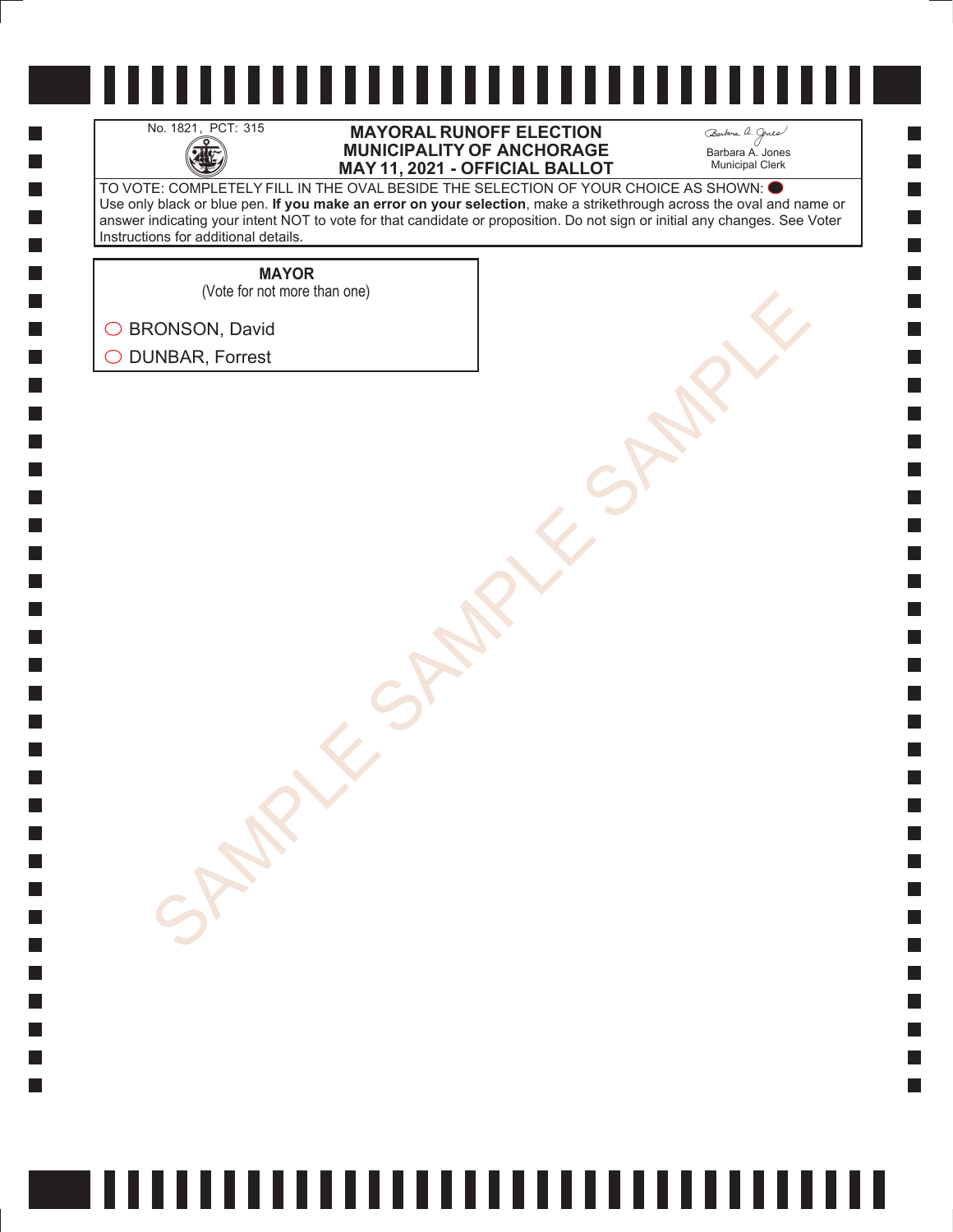H

 $\Box$  $\Box$  $\mathcal{L}_{\mathcal{A}}$  $\Box$ 

#### No. 1822, PCT: 320 **MAYORAL RUNOFF ELECTION**<br>MUNICIPALITY OF ANCHORAGE<br>MAY 11. 2021 - OFFICIAL BALLO **MUNICIPALITY OF ANCHORAGE MAY 11, 2021 - OFFICIAL BALLOT**

Barbara A. Jones Municipal Clerk

**College** 

TO VOTE: COMPLETELY FILL IN THE OVAL BESIDE THE SELECTION OF YOUR CHOICE AS SHOWN: Use only black or blue pen. **If you make an error on your selection**, make a strikethrough across the oval and name or answer indicating your intent NOT to vote for that candidate or proposition. Do not sign or initial any changes. See Voter Instructions for additional details.

**MAYOR**

(Vote for not more than one)

SONSON, David<br>AMBAR, Forrest<br>SAMPLE SAMPLE SAMPLE SAMPLE ◯ BRONSON, David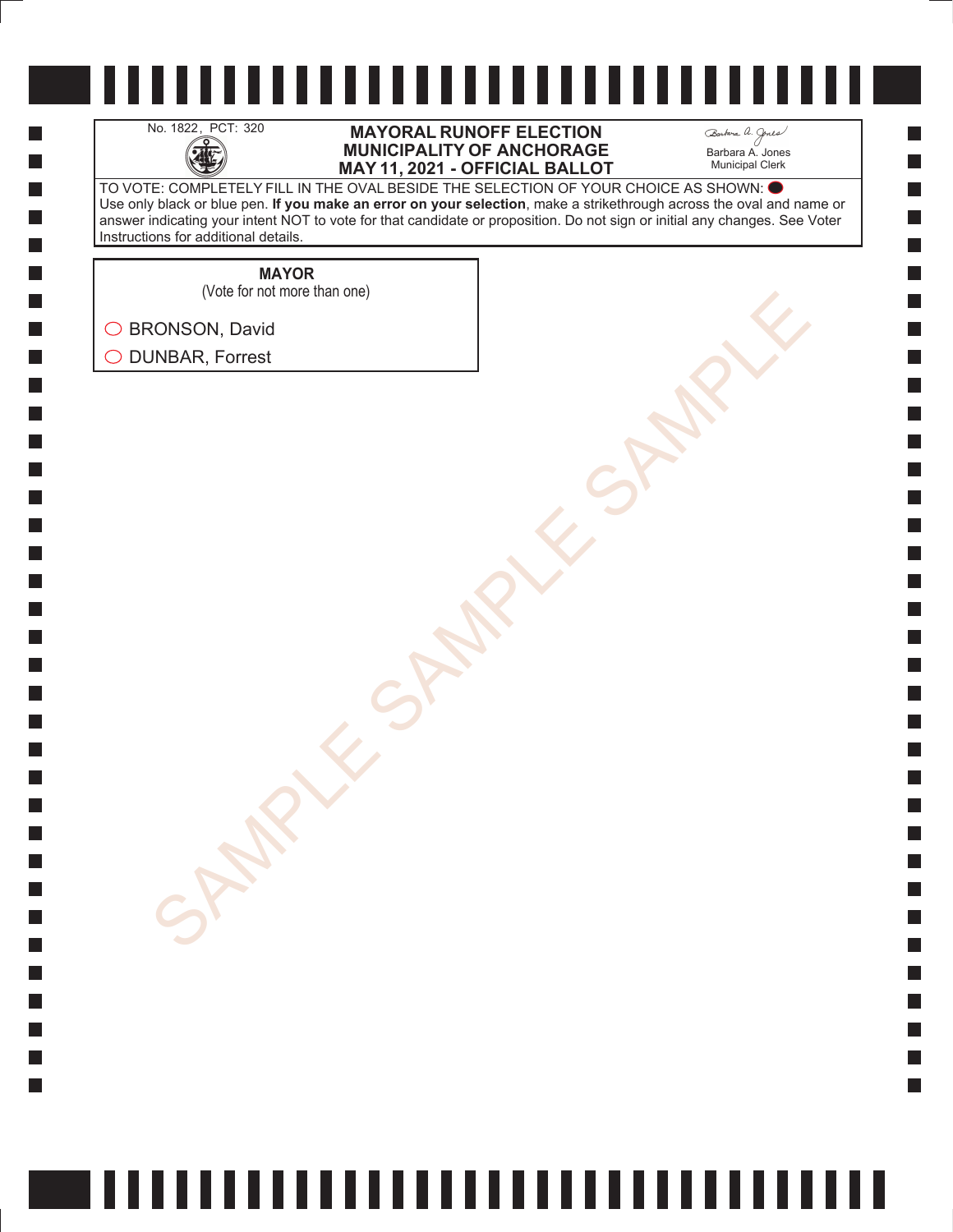H

 $\Box$  $\Box$  $\mathcal{L}_{\mathcal{A}}$  $\Box$ 

#### No. 1823, PCT: 325 **MAYORAL RUNOFF ELECTION**<br>MUNICIPALITY OF ANCHORAGE<br>MAY 11. 2021 - OFFICIAL BALLO **MUNICIPALITY OF ANCHORAGE MAY 11, 2021 - OFFICIAL BALLOT**

Barbara A. Jones Municipal Clerk

**College** 

TO VOTE: COMPLETELY FILL IN THE OVAL BESIDE THE SELECTION OF YOUR CHOICE AS SHOWN: Use only black or blue pen. **If you make an error on your selection**, make a strikethrough across the oval and name or answer indicating your intent NOT to vote for that candidate or proposition. Do not sign or initial any changes. See Voter Instructions for additional details.

**MAYOR**

(Vote for not more than one)

SONSON, David<br>AMBAR, Forrest<br>SAMPLE SAMPLE SAMPLE SAMPLE ◯ BRONSON, David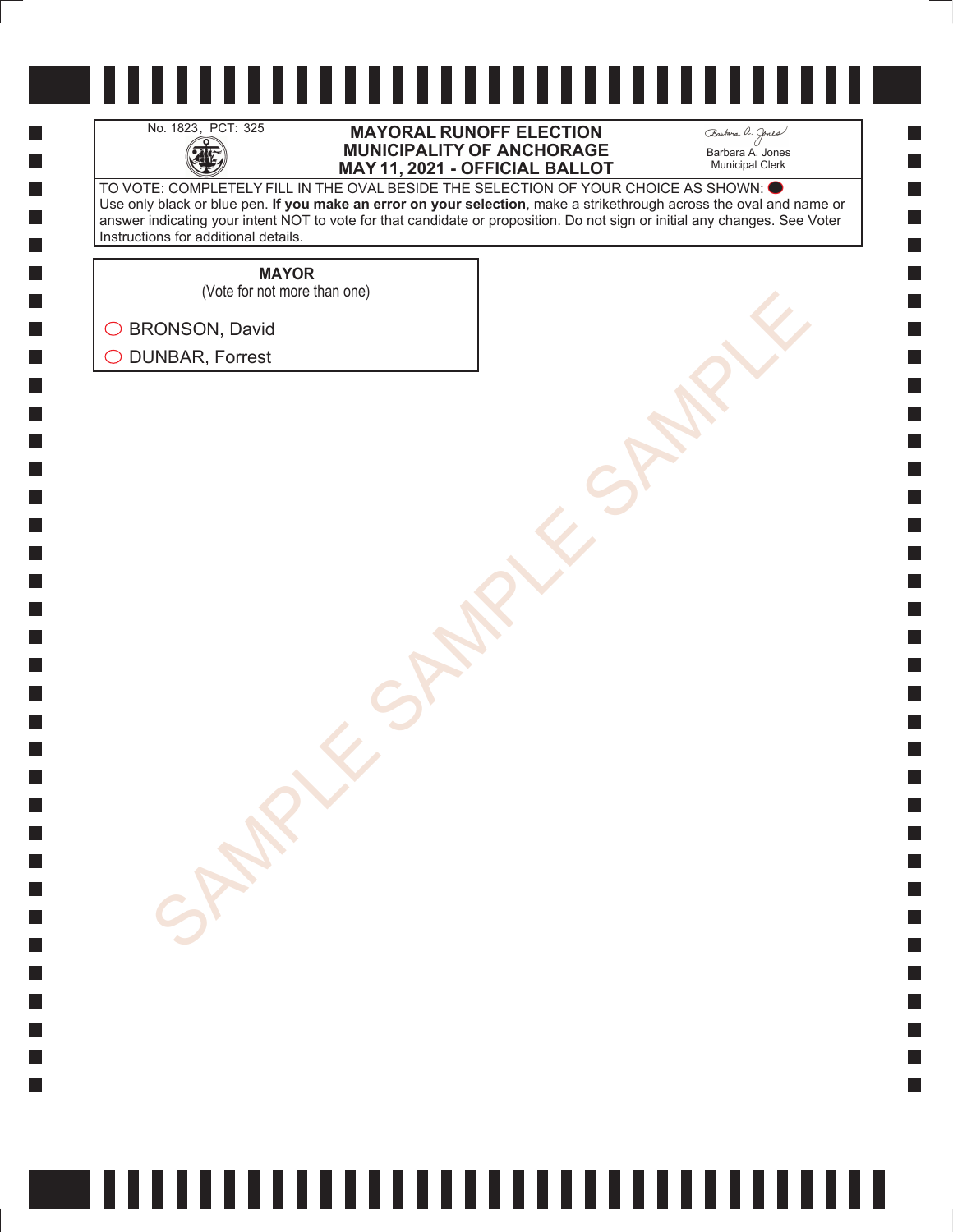H

 $\Box$  $\Box$  $\mathcal{L}_{\mathcal{A}}$  $\Box$ 

#### No. 1824, PCT: 330 **MAYORAL RUNOFF ELECTION**<br>MUNICIPALITY OF ANCHORAGE<br>MAY 11. 2021 - OFFICIAL BALLO **MUNICIPALITY OF ANCHORAGE MAY 11, 2021 - OFFICIAL BALLOT**

Barbara A. Jones Municipal Clerk

**College** 

TO VOTE: COMPLETELY FILL IN THE OVAL BESIDE THE SELECTION OF YOUR CHOICE AS SHOWN: Use only black or blue pen. **If you make an error on your selection**, make a strikethrough across the oval and name or answer indicating your intent NOT to vote for that candidate or proposition. Do not sign or initial any changes. See Voter Instructions for additional details.

**MAYOR**

(Vote for not more than one)

SONSON, David<br>AMBAR, Forrest<br>SAMPLE SAMPLE SAMPLE SAMPLE ◯ BRONSON, David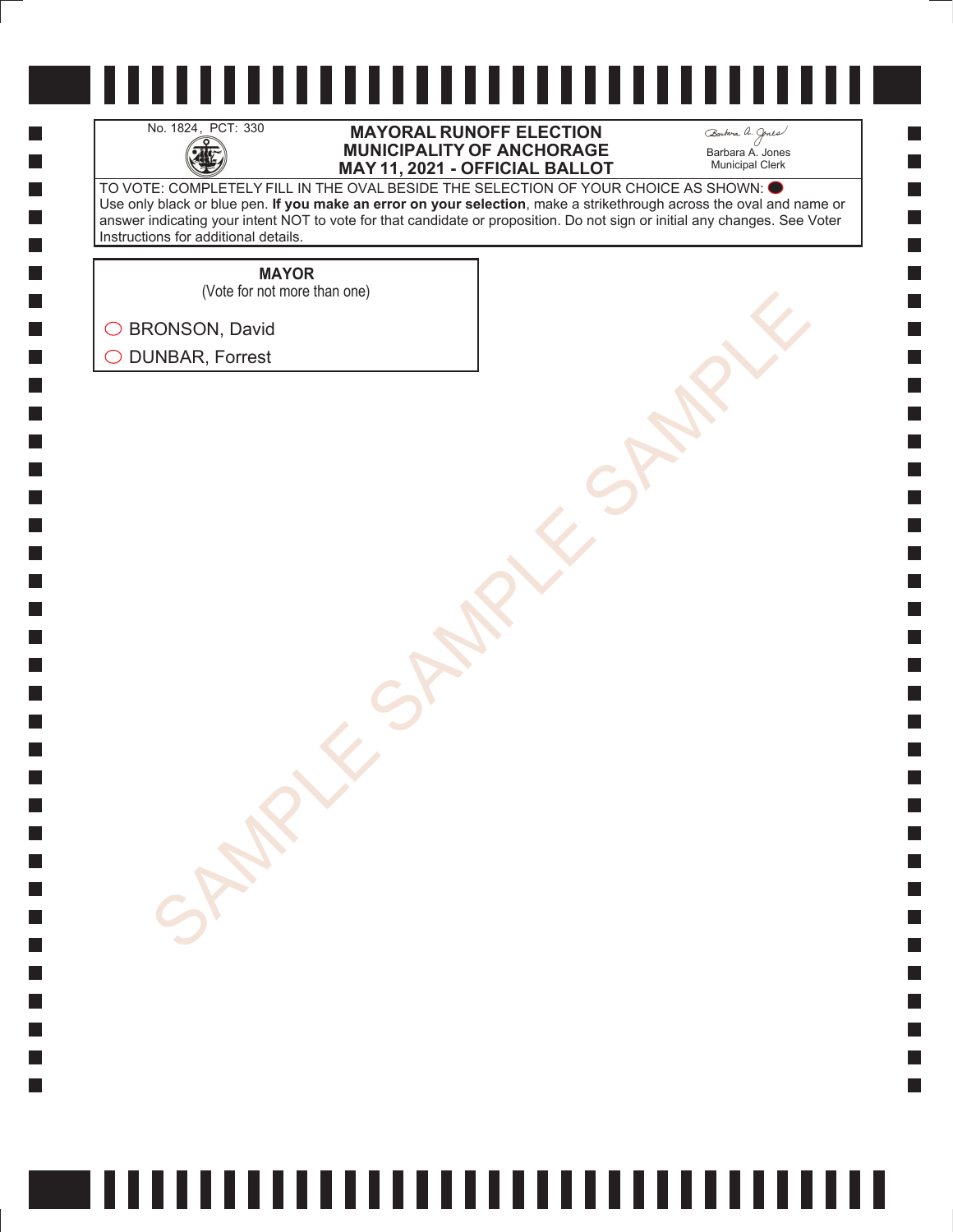H

 $\Box$  $\Box$  $\mathcal{L}_{\mathcal{A}}$  $\Box$ 

#### No. 1825, PCT: 335 **MAYORAL RUNOFF ELECTION**<br>MUNICIPALITY OF ANCHORAGE<br>MAY 11. 2021 - OFFICIAL BALLO **MUNICIPALITY OF ANCHORAGE MAY 11, 2021 - OFFICIAL BALLOT**

Barbara A. Jones Municipal Clerk

**College** 

TO VOTE: COMPLETELY FILL IN THE OVAL BESIDE THE SELECTION OF YOUR CHOICE AS SHOWN: Use only black or blue pen. **If you make an error on your selection**, make a strikethrough across the oval and name or answer indicating your intent NOT to vote for that candidate or proposition. Do not sign or initial any changes. See Voter Instructions for additional details.

**MAYOR**

(Vote for not more than one)

SONSON, David<br>AMBAR, Forrest<br>SAMPLE SAMPLE SAMPLE SAMPLE ◯ BRONSON, David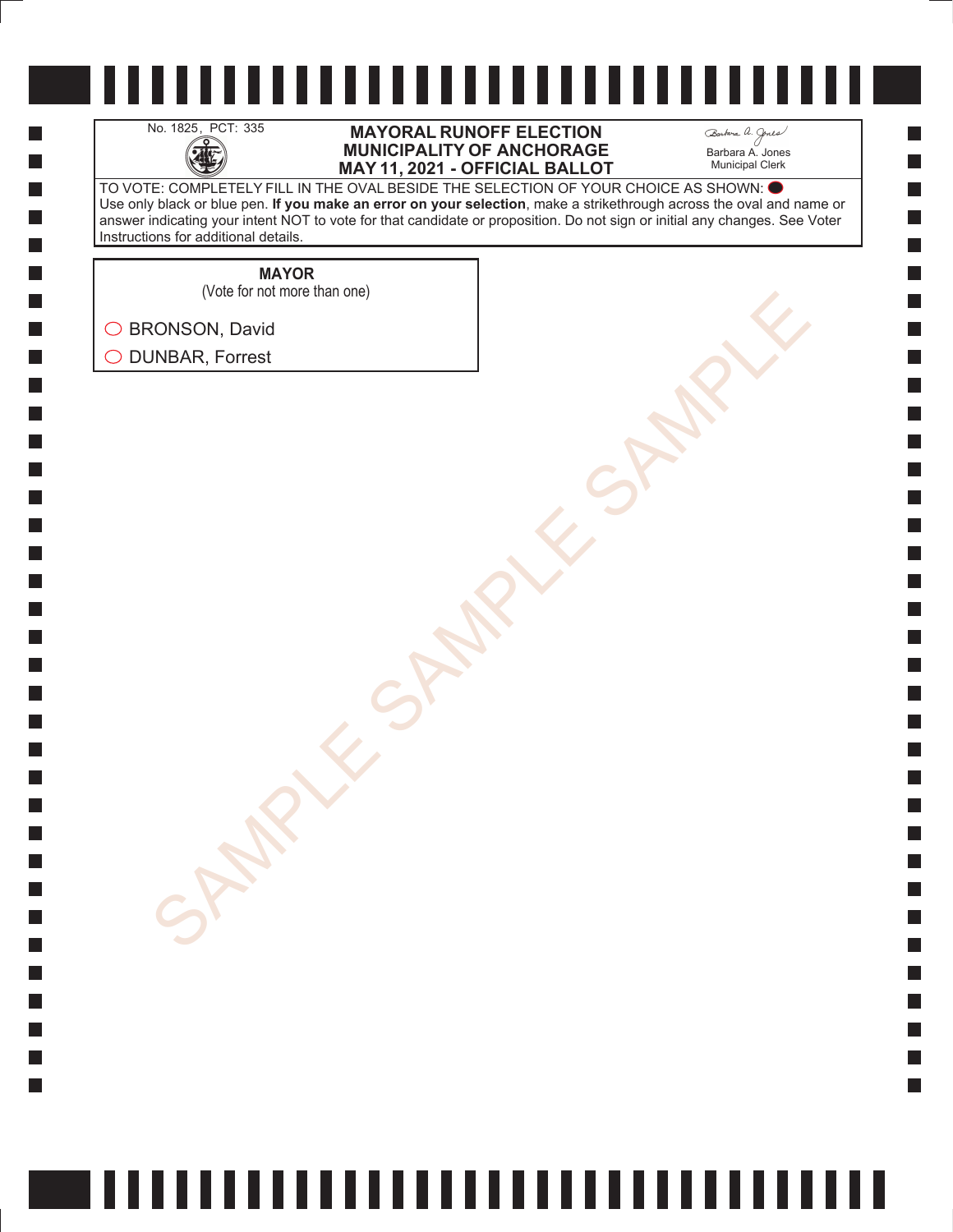H

 $\Box$  $\Box$  $\mathcal{L}_{\mathcal{A}}$  $\Box$ 

#### No. 1826, PCT: 340 **MAYORAL RUNOFF ELECTION**<br>MUNICIPALITY OF ANCHORAGE<br>MAY 11. 2021 - OFFICIAL BALLO **MUNICIPALITY OF ANCHORAGE MAY 11, 2021 - OFFICIAL BALLOT**

Barbara A. Jones Municipal Clerk

**College** 

TO VOTE: COMPLETELY FILL IN THE OVAL BESIDE THE SELECTION OF YOUR CHOICE AS SHOWN: Use only black or blue pen. **If you make an error on your selection**, make a strikethrough across the oval and name or answer indicating your intent NOT to vote for that candidate or proposition. Do not sign or initial any changes. See Voter Instructions for additional details.

**MAYOR**

(Vote for not more than one)

SONSON, David<br>AMBAR, Forrest<br>SAMPLE SAMPLE SAMPLE SAMPLE ◯ BRONSON, David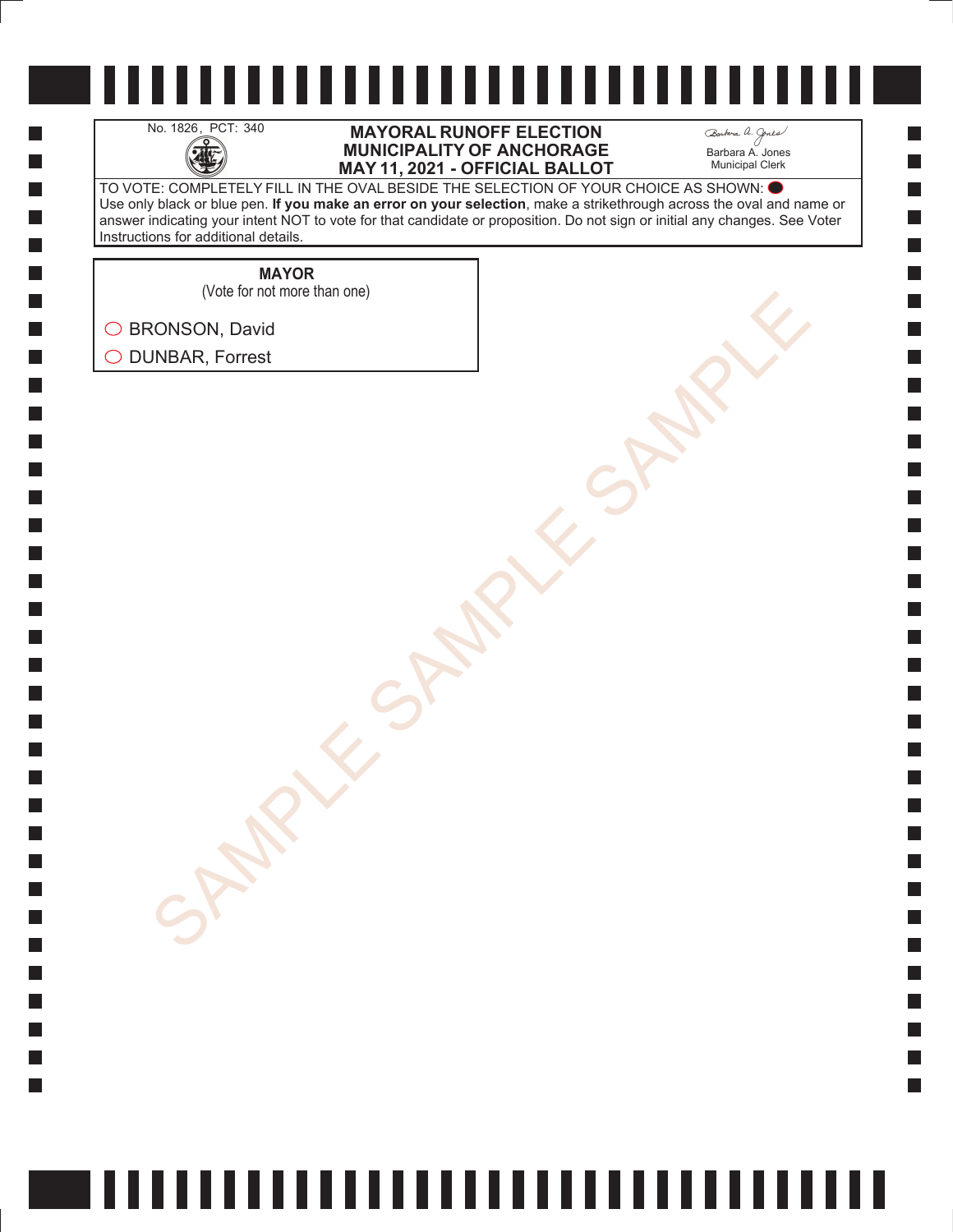H

 $\Box$  $\Box$  $\mathcal{L}_{\mathcal{A}}$  $\Box$ 

#### No. 1827, PCT: 345 **MAYORAL RUNOFF ELECTION**<br>MUNICIPALITY OF ANCHORAGE<br>MAY 11. 2021 - OFFICIAL BALLO **MUNICIPALITY OF ANCHORAGE MAY 11, 2021 - OFFICIAL BALLOT**

Barbara A. Jones Municipal Clerk

**College** 

TO VOTE: COMPLETELY FILL IN THE OVAL BESIDE THE SELECTION OF YOUR CHOICE AS SHOWN: Use only black or blue pen. **If you make an error on your selection**, make a strikethrough across the oval and name or answer indicating your intent NOT to vote for that candidate or proposition. Do not sign or initial any changes. See Voter Instructions for additional details.

**MAYOR**

SONSON, David<br>AMBAR, Forrest<br>SAMPLE SAMPLE SAMPLE SAMPLE (Vote for not more than one)

◯ BRONSON, David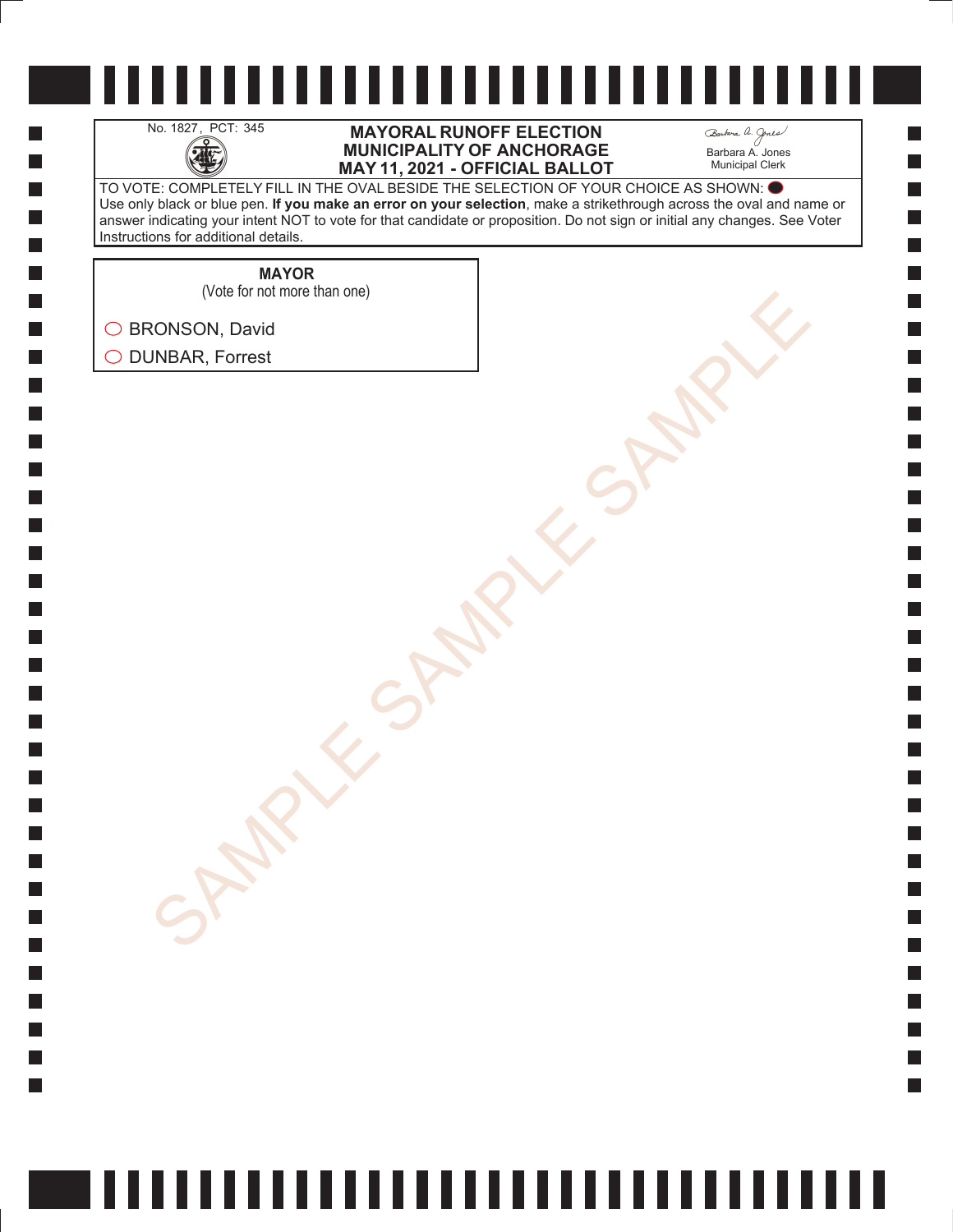H

 $\Box$  $\Box$  $\mathcal{L}_{\mathcal{A}}$  $\Box$ 

#### No. 1828, PCT: 350 **MAYORAL RUNOFF ELECTION**<br>MUNICIPALITY OF ANCHORAGE<br>MAY 11. 2021 - OFFICIAL BALLO **MUNICIPALITY OF ANCHORAGE MAY 11, 2021 - OFFICIAL BALLOT**

Barbara A. Jones Municipal Clerk

**College** 

TO VOTE: COMPLETELY FILL IN THE OVAL BESIDE THE SELECTION OF YOUR CHOICE AS SHOWN: Use only black or blue pen. **If you make an error on your selection**, make a strikethrough across the oval and name or answer indicating your intent NOT to vote for that candidate or proposition. Do not sign or initial any changes. See Voter Instructions for additional details.

**MAYOR**

(Vote for not more than one)

SONSON, David<br>AMBAR, Forrest<br>SAMPLE SAMPLE SAMPLE SAMPLE ◯ BRONSON, David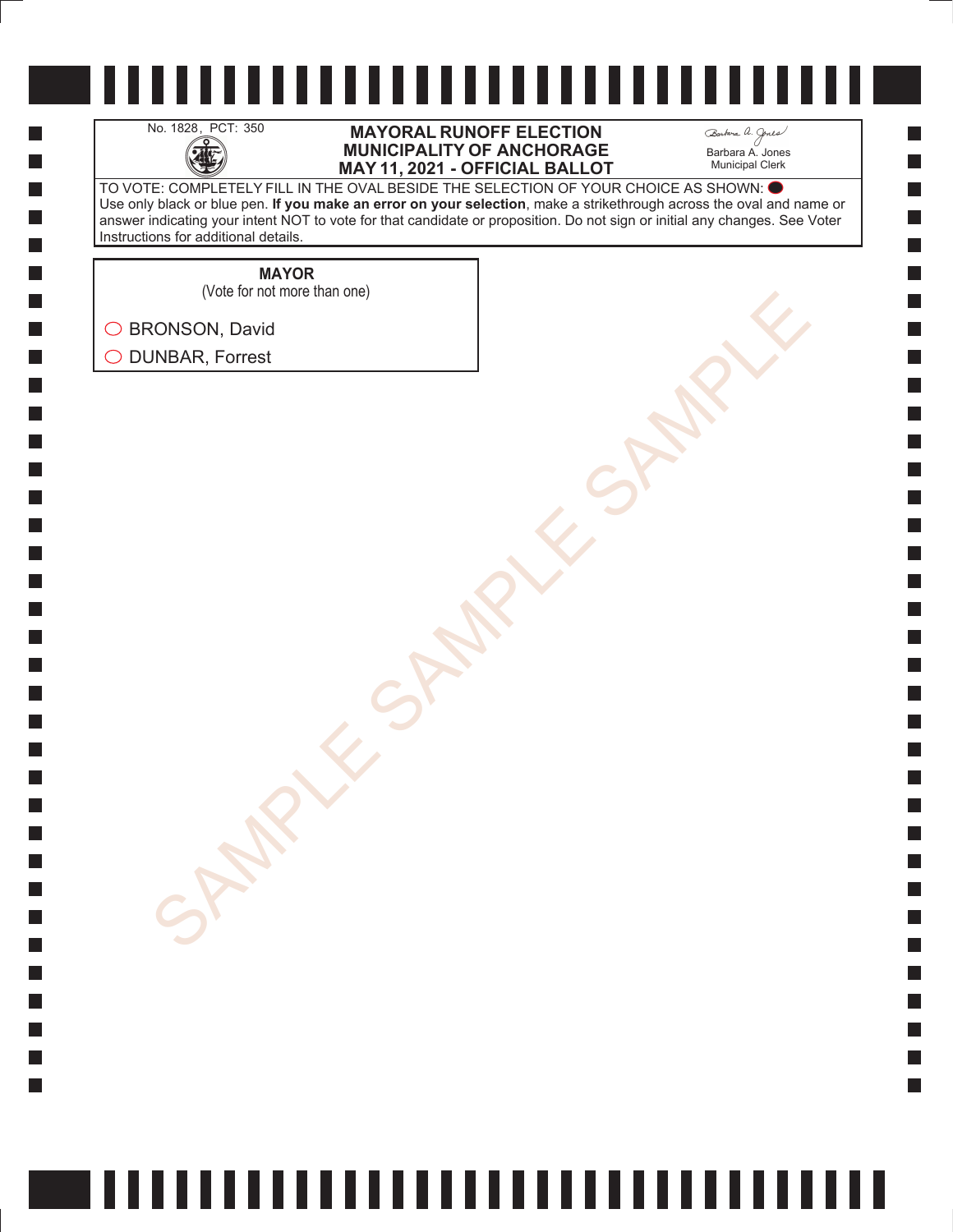H

 $\Box$  $\Box$  $\mathcal{L}_{\mathcal{A}}$  $\Box$ 

#### No. 1829, PCT: 355 **MAYORAL RUNOFF ELECTION**<br>MUNICIPALITY OF ANCHORAGE<br>MAY 11. 2021 - OFFICIAL BALLO **MUNICIPALITY OF ANCHORAGE MAY 11, 2021 - OFFICIAL BALLOT**

Barbara A. Jones Municipal Clerk

**College** 

TO VOTE: COMPLETELY FILL IN THE OVAL BESIDE THE SELECTION OF YOUR CHOICE AS SHOWN: Use only black or blue pen. **If you make an error on your selection**, make a strikethrough across the oval and name or answer indicating your intent NOT to vote for that candidate or proposition. Do not sign or initial any changes. See Voter Instructions for additional details.

**MAYOR**

(Vote for not more than one)

SONSON, David<br>AMBAR, Forrest<br>SAMPLE SAMPLE SAMPLE SAMPLE ◯ BRONSON, David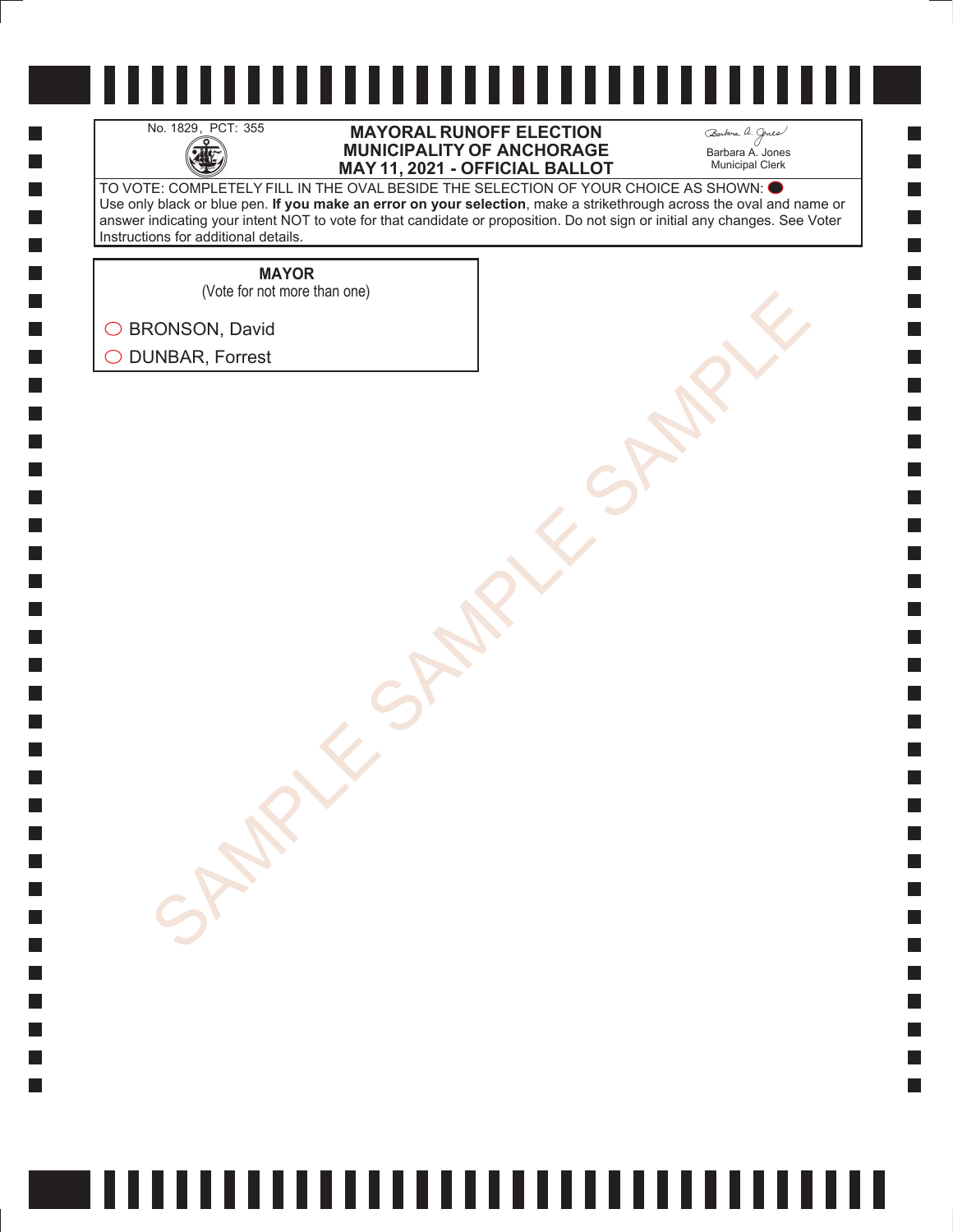H

 $\Box$  $\Box$  $\mathcal{L}_{\mathcal{A}}$  $\Box$ 

#### No. 1830, PCT: 400 **MAYORAL RUNOFF ELECTION**<br>MUNICIPALITY OF ANCHORAGE<br>MAY 11. 2021 - OFFICIAL BALLO **MUNICIPALITY OF ANCHORAGE MAY 11, 2021 - OFFICIAL BALLOT**

Barbara A. Jones Municipal Clerk

**College** 

TO VOTE: COMPLETELY FILL IN THE OVAL BESIDE THE SELECTION OF YOUR CHOICE AS SHOWN: Use only black or blue pen. **If you make an error on your selection**, make a strikethrough across the oval and name or answer indicating your intent NOT to vote for that candidate or proposition. Do not sign or initial any changes. See Voter Instructions for additional details.

**MAYOR**

(Vote for not more than one)

SONSON, David<br>AMBAR, Forrest<br>SAMPLE SAMPLE SAMPLE SAMPLE ◯ BRONSON, David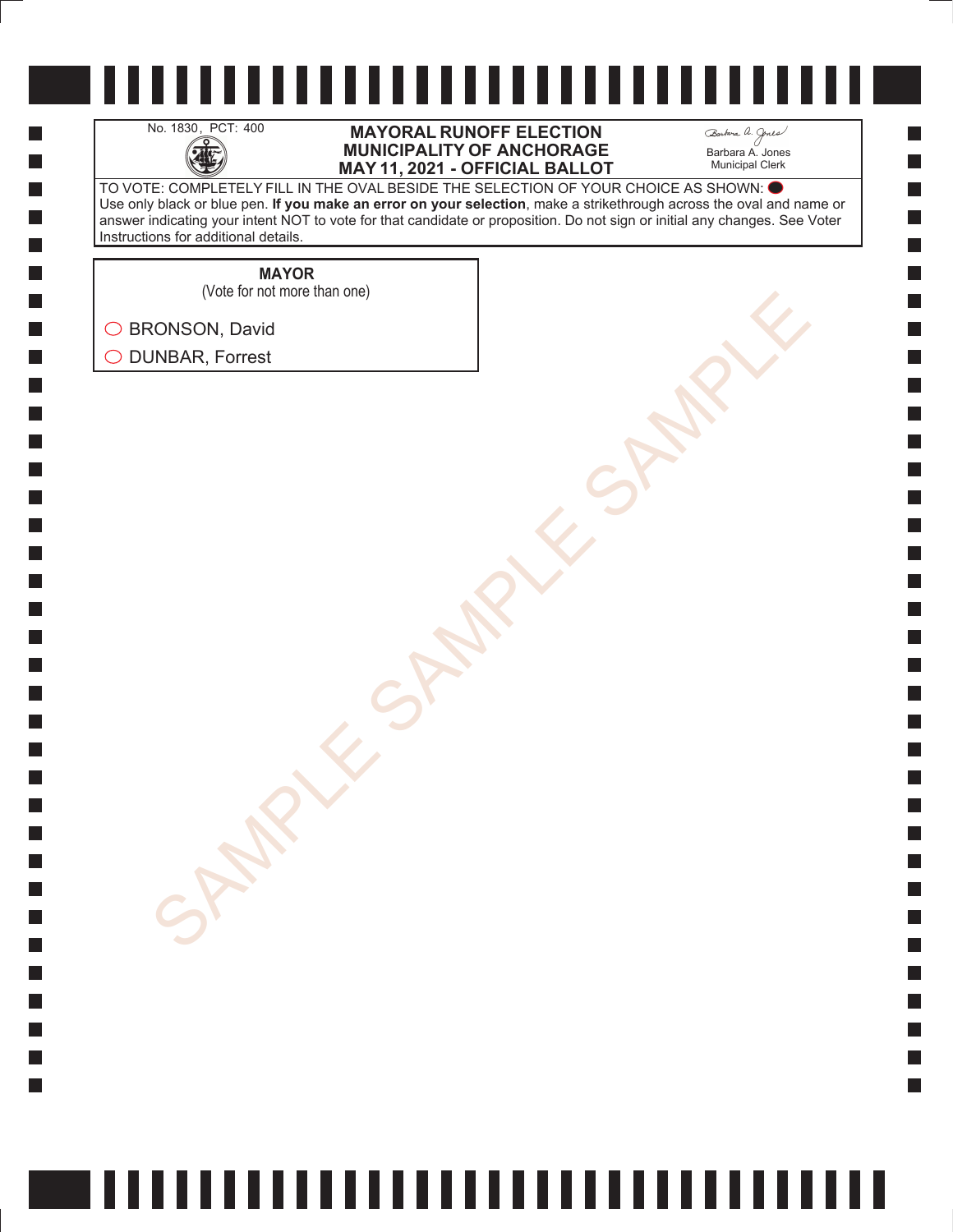H

 $\Box$  $\Box$  $\mathcal{L}_{\mathcal{A}}$  $\Box$ 

#### No. 1831, PCT: 405 **MAYORAL RUNOFF ELECTION**<br>MUNICIPALITY OF ANCHORAGE<br>MAY 11. 2021 - OFFICIAL BALLO **MUNICIPALITY OF ANCHORAGE MAY 11, 2021 - OFFICIAL BALLOT**

Barbara A. Jones Municipal Clerk

**Simple** 

TO VOTE: COMPLETELY FILL IN THE OVAL BESIDE THE SELECTION OF YOUR CHOICE AS SHOWN: Use only black or blue pen. **If you make an error on your selection**, make a strikethrough across the oval and name or answer indicating your intent NOT to vote for that candidate or proposition. Do not sign or initial any changes. See Voter Instructions for additional details.

**MAYOR**

(Vote for not more than one)

SONSON, David<br>AMBAR, Forrest<br>SAMPLE SAMPLE SAMPLE SAMPLE ◯ BRONSON, David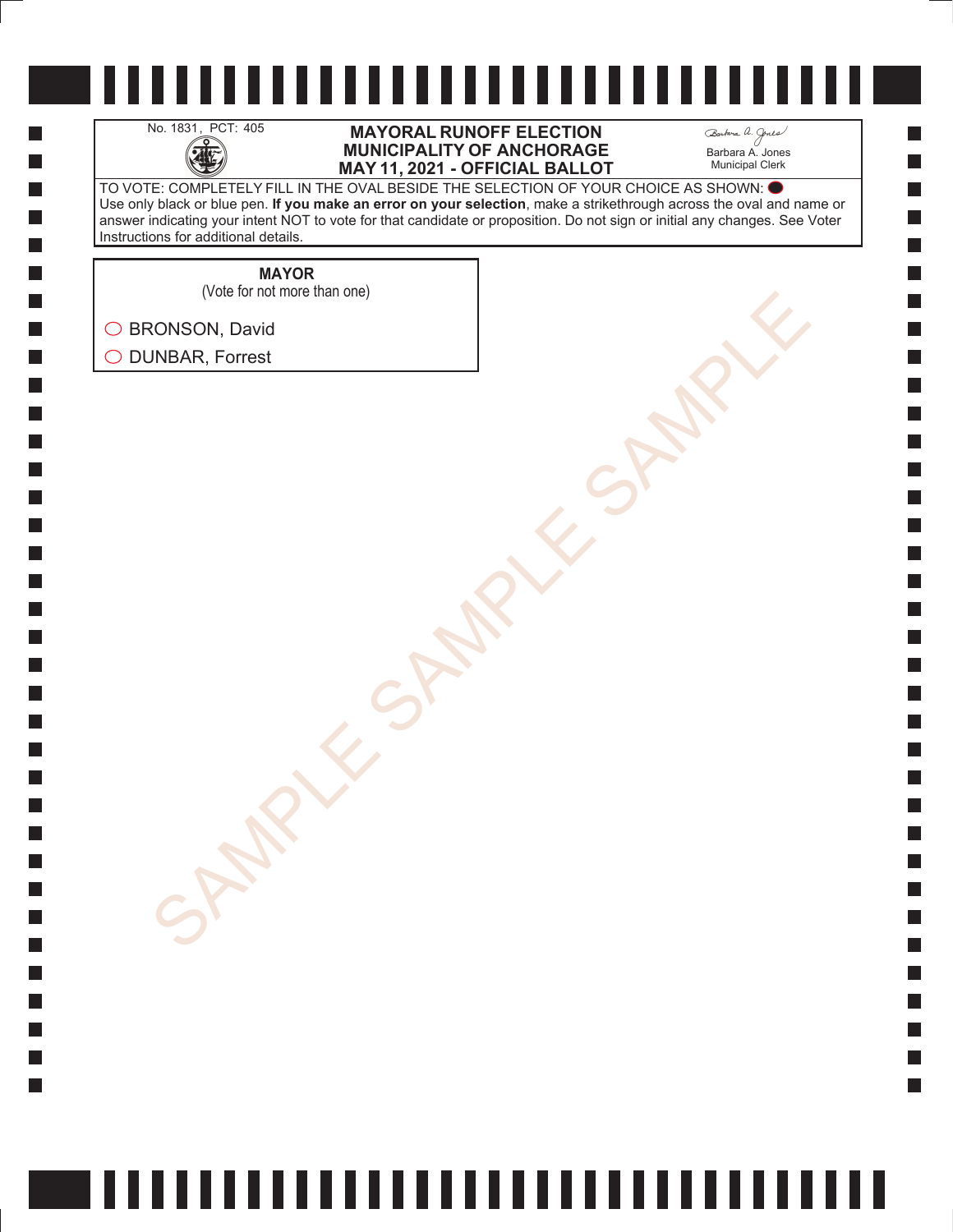H

 $\Box$  $\Box$  $\mathcal{L}_{\mathcal{A}}$  $\Box$ 

#### No. 1832, PCT: 410 **MAYORAL RUNOFF ELECTION**<br>MUNICIPALITY OF ANCHORAGE<br>MAY 11. 2021 - OFFICIAL BALLO **MUNICIPALITY OF ANCHORAGE MAY 11, 2021 - OFFICIAL BALLOT**

Barbara A. Jones Municipal Clerk

**Simple** 

TO VOTE: COMPLETELY FILL IN THE OVAL BESIDE THE SELECTION OF YOUR CHOICE AS SHOWN: Use only black or blue pen. **If you make an error on your selection**, make a strikethrough across the oval and name or answer indicating your intent NOT to vote for that candidate or proposition. Do not sign or initial any changes. See Voter Instructions for additional details.

**MAYOR**

SONSON, David<br>AMBAR, Forrest<br>SAMPLE SAMPLE SAMPLE SAMPLE (Vote for not more than one)

◯ BRONSON, David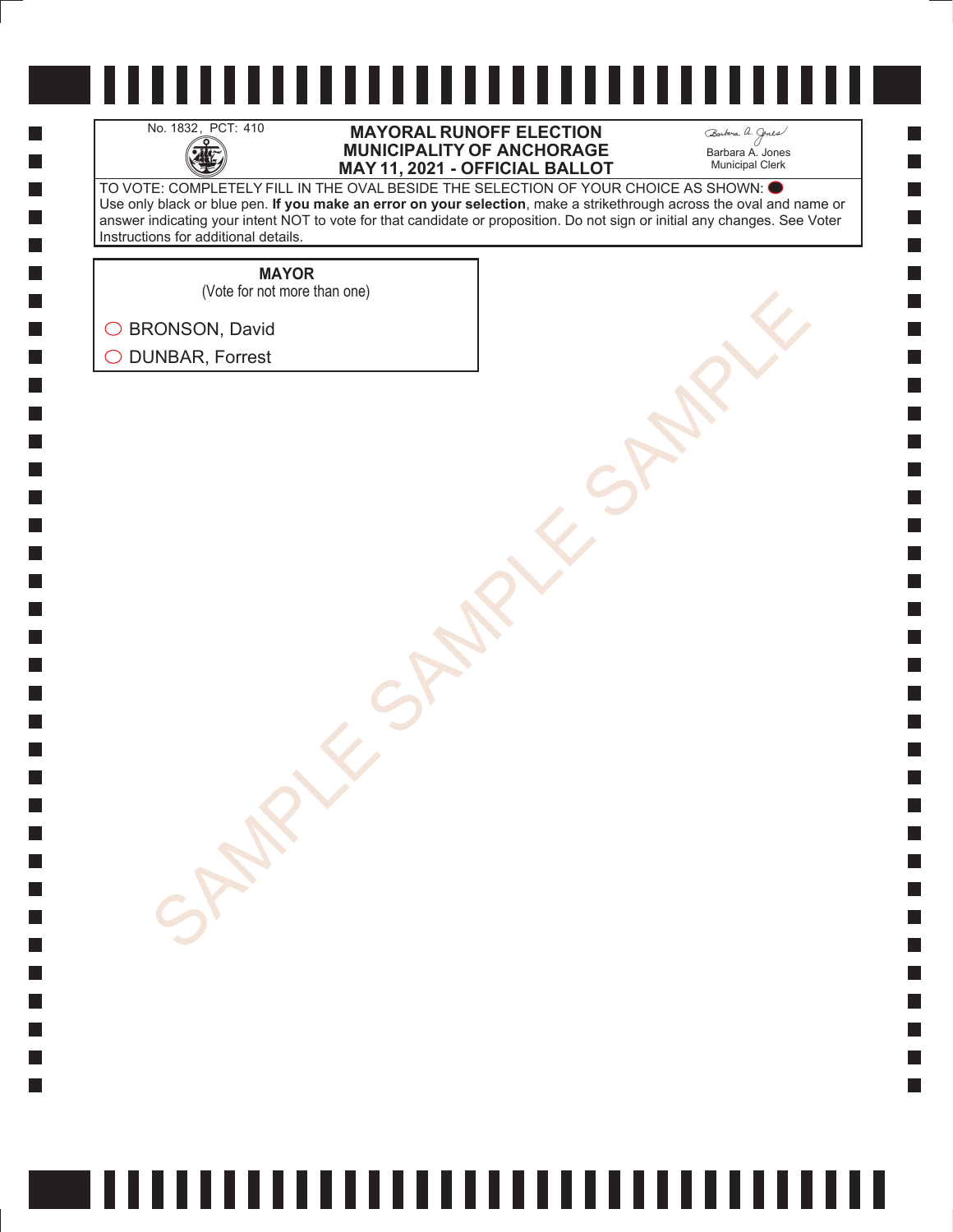H

 $\Box$  $\Box$  $\mathcal{L}_{\mathcal{A}}$  $\Box$ 

#### No. 1833, PCT: 415 **MAYORAL RUNOFF ELECTION**<br>MUNICIPALITY OF ANCHORAGE<br>MAY 11. 2021 - OFFICIAL BALLO **MUNICIPALITY OF ANCHORAGE MAY 11, 2021 - OFFICIAL BALLOT**

Barbara A. Jones Municipal Clerk

**Simple** 

TO VOTE: COMPLETELY FILL IN THE OVAL BESIDE THE SELECTION OF YOUR CHOICE AS SHOWN: Use only black or blue pen. **If you make an error on your selection**, make a strikethrough across the oval and name or answer indicating your intent NOT to vote for that candidate or proposition. Do not sign or initial any changes. See Voter Instructions for additional details.

**MAYOR**

(Vote for not more than one)

SONSON, David<br>AMBAR, Forrest<br>SAMPLE SAMPLE SAMPLE SAMPLE ◯ BRONSON, David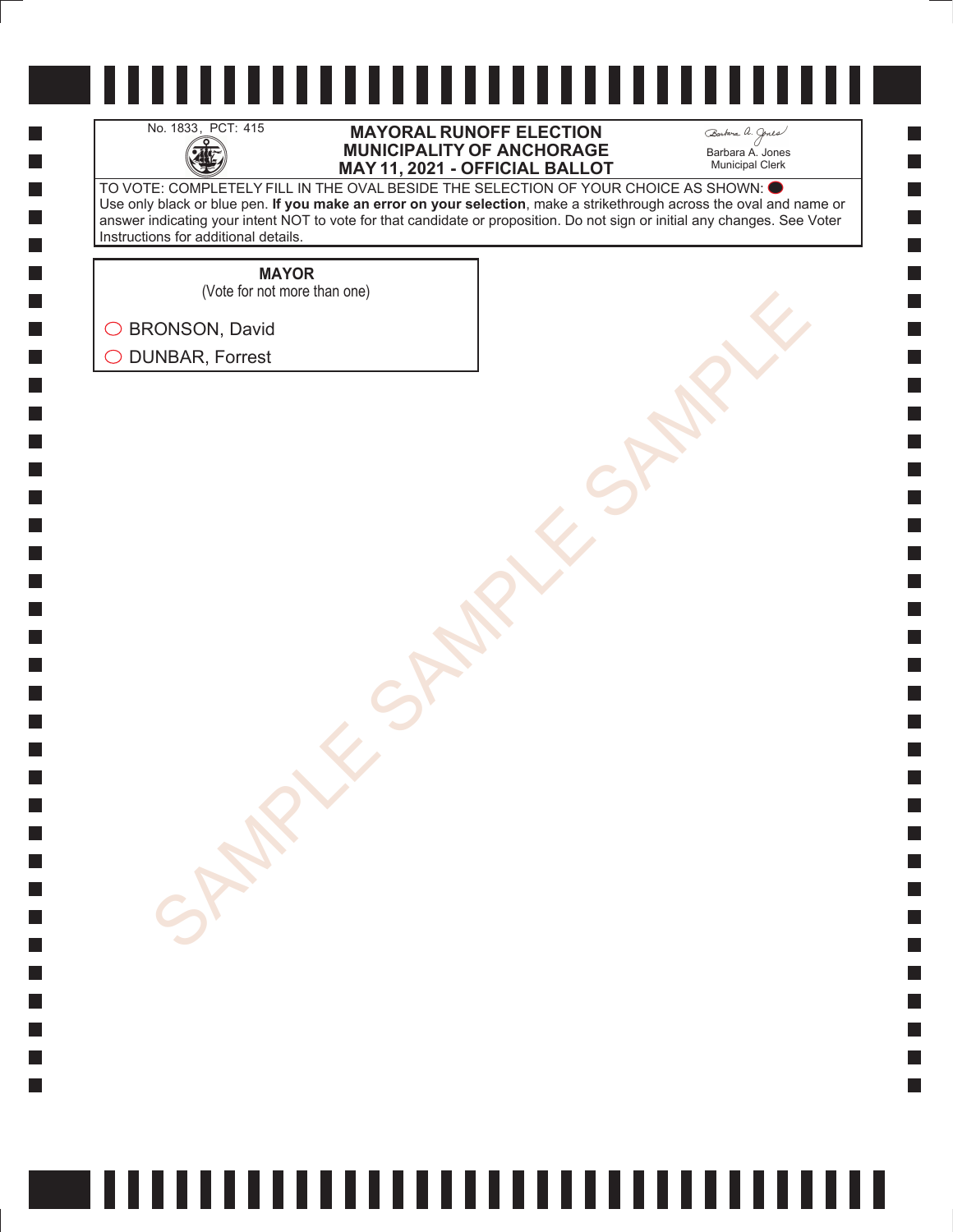H

 $\Box$  $\Box$  $\mathcal{L}_{\mathcal{A}}$  $\Box$ 

#### No. 1834, PCT: 420 **MAYORAL RUNOFF ELECTION**<br>MUNICIPALITY OF ANCHORAGE<br>MAY 11. 2021 - OFFICIAL BALLO **MUNICIPALITY OF ANCHORAGE MAY 11, 2021 - OFFICIAL BALLOT**

Barbara A. Jones Municipal Clerk

**Simple** 

TO VOTE: COMPLETELY FILL IN THE OVAL BESIDE THE SELECTION OF YOUR CHOICE AS SHOWN: Use only black or blue pen. **If you make an error on your selection**, make a strikethrough across the oval and name or answer indicating your intent NOT to vote for that candidate or proposition. Do not sign or initial any changes. See Voter Instructions for additional details.

**MAYOR**

SONSON, David<br>AMBAR, Forrest<br>SAMPLE SAMPLE SAMPLE SAMPLE (Vote for not more than one)

◯ BRONSON, David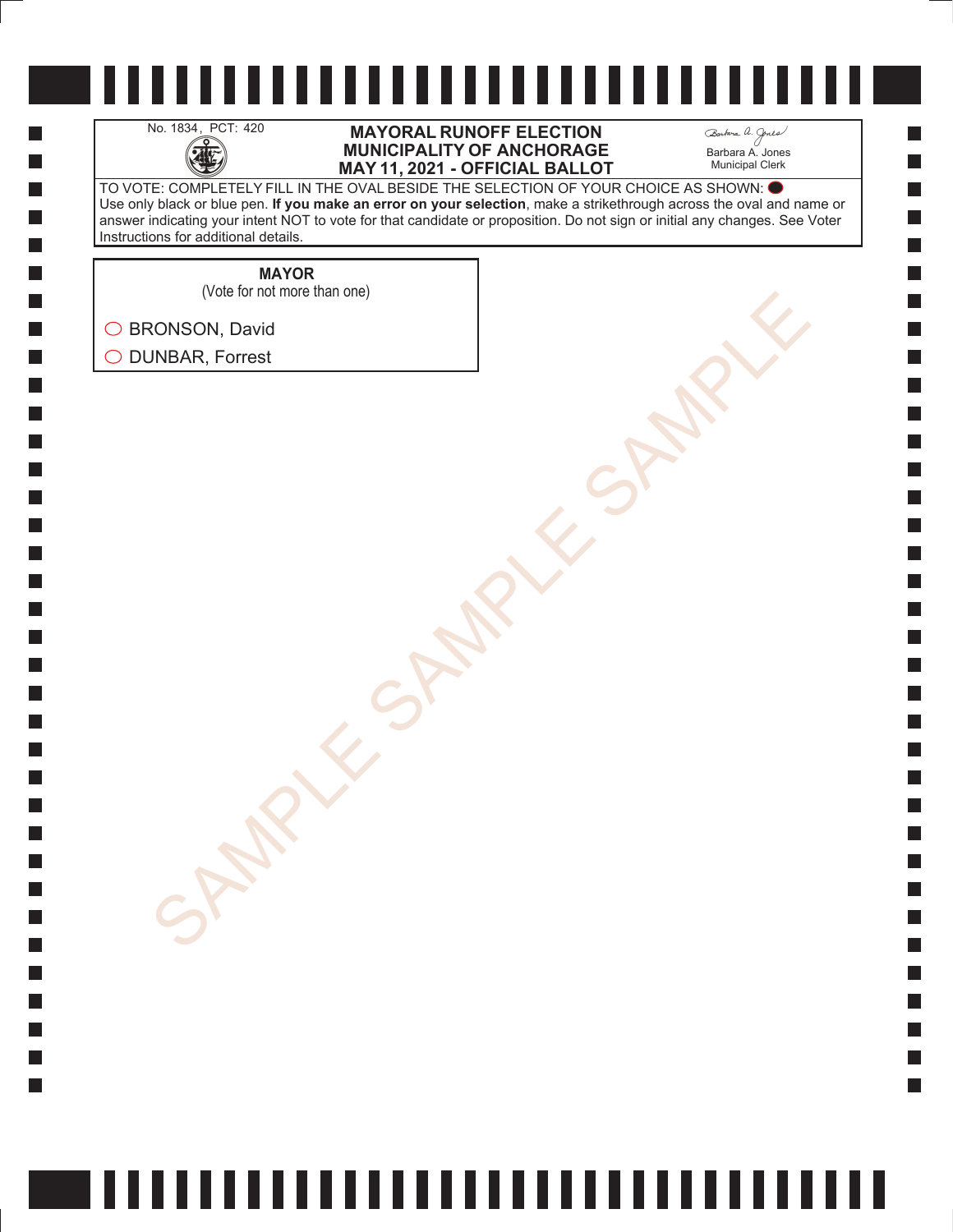H

 $\Box$  $\Box$  $\mathcal{L}_{\mathcal{A}}$  $\Box$ 

#### No. 1835, PCT: 425 **MAYORAL RUNOFF ELECTION**<br>MUNICIPALITY OF ANCHORAGE<br>MAY 11. 2021 - OFFICIAL BALLO **MUNICIPALITY OF ANCHORAGE MAY 11, 2021 - OFFICIAL BALLOT**

Barbara A. Jones Municipal Clerk

**Simple** 

TO VOTE: COMPLETELY FILL IN THE OVAL BESIDE THE SELECTION OF YOUR CHOICE AS SHOWN: Use only black or blue pen. **If you make an error on your selection**, make a strikethrough across the oval and name or answer indicating your intent NOT to vote for that candidate or proposition. Do not sign or initial any changes. See Voter Instructions for additional details.

> **MAYOR** (Vote for not more than one)

SONSON, David<br>AMBAR, Forrest<br>SAMPLE SAMPLE SAMPLE SAMPLE ◯ BRONSON, David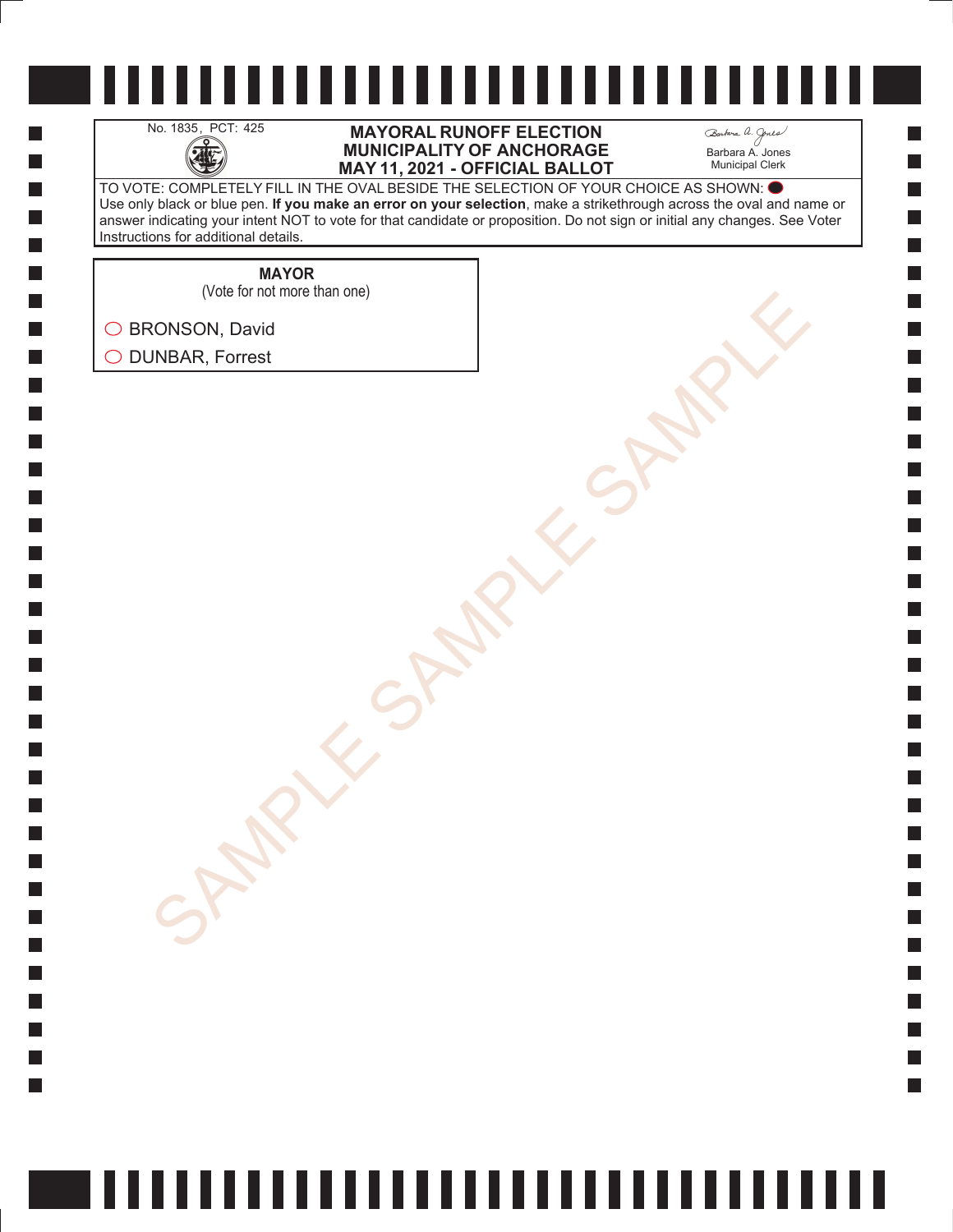H

 $\Box$  $\Box$  $\mathcal{L}_{\mathcal{A}}$  $\Box$ 

#### No. 1836, PCT: 430 **MAYORAL RUNOFF ELECTION**<br>MUNICIPALITY OF ANCHORAGE<br>MAY 11. 2021 - OFFICIAL BALLO **MUNICIPALITY OF ANCHORAGE MAY 11, 2021 - OFFICIAL BALLOT**

Barbara A. Jones Municipal Clerk

**College** 

TO VOTE: COMPLETELY FILL IN THE OVAL BESIDE THE SELECTION OF YOUR CHOICE AS SHOWN: Use only black or blue pen. **If you make an error on your selection**, make a strikethrough across the oval and name or answer indicating your intent NOT to vote for that candidate or proposition. Do not sign or initial any changes. See Voter Instructions for additional details.

**MAYOR**

SONSON, David<br>AMBAR, Forrest<br>SAMPLE SAMPLE SAMPLE SAMPLE (Vote for not more than one)

◯ BRONSON, David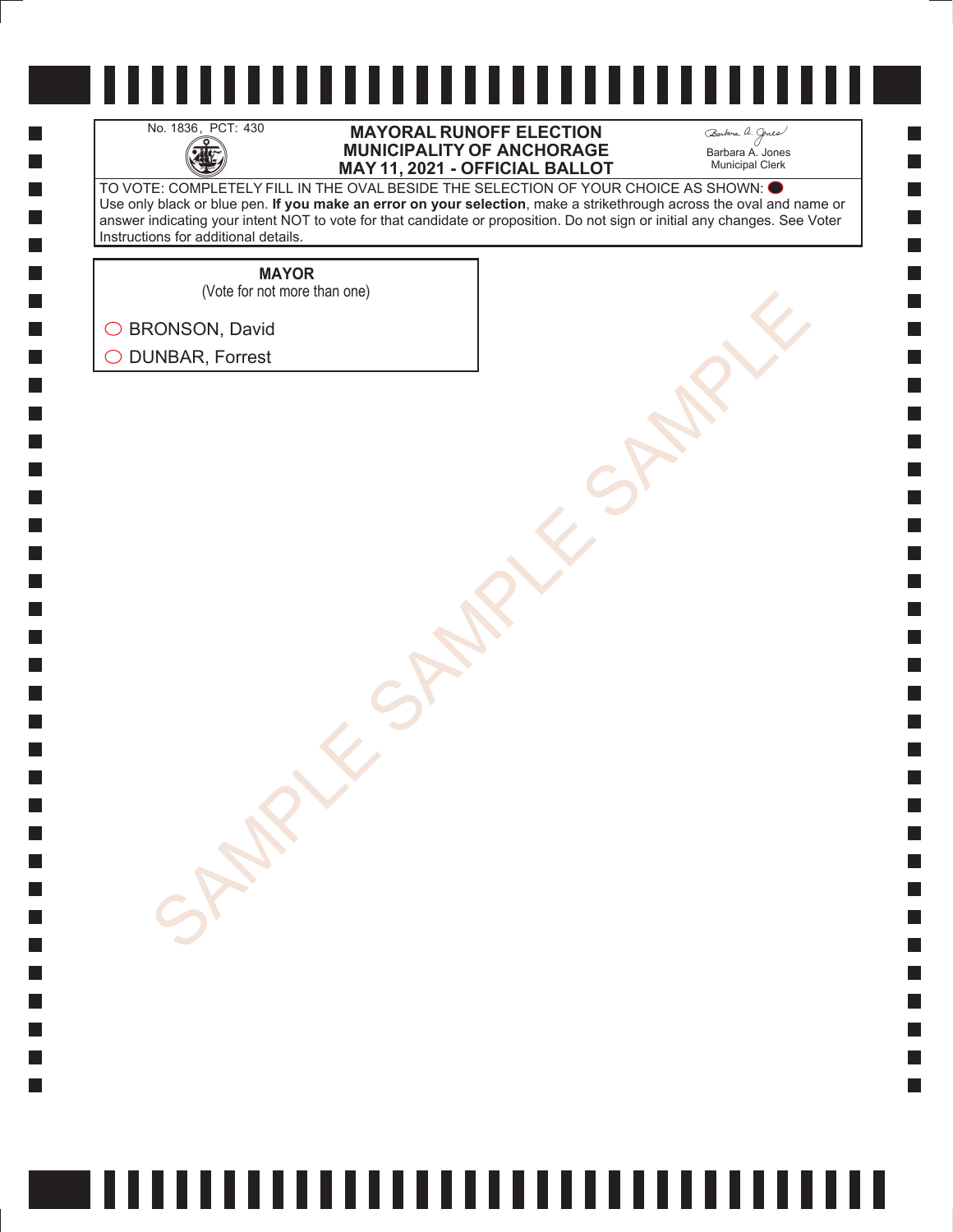H

 $\Box$  $\Box$  $\mathcal{L}_{\mathcal{A}}$  $\Box$ 

#### No. 1837, PCT: 435 **MAYORAL RUNOFF ELECTION**<br>MUNICIPALITY OF ANCHORAGE<br>MAY 11. 2021 - OFFICIAL BALLO **MUNICIPALITY OF ANCHORAGE MAY 11, 2021 - OFFICIAL BALLOT**

Barbara A. Jones Municipal Clerk

**College** 

TO VOTE: COMPLETELY FILL IN THE OVAL BESIDE THE SELECTION OF YOUR CHOICE AS SHOWN: Use only black or blue pen. **If you make an error on your selection**, make a strikethrough across the oval and name or answer indicating your intent NOT to vote for that candidate or proposition. Do not sign or initial any changes. See Voter Instructions for additional details.

**MAYOR**

(Vote for not more than one)

SONSON, David<br>AMBAR, Forrest<br>SAMPLE SAMPLE SAMPLE SAMPLE ◯ BRONSON, David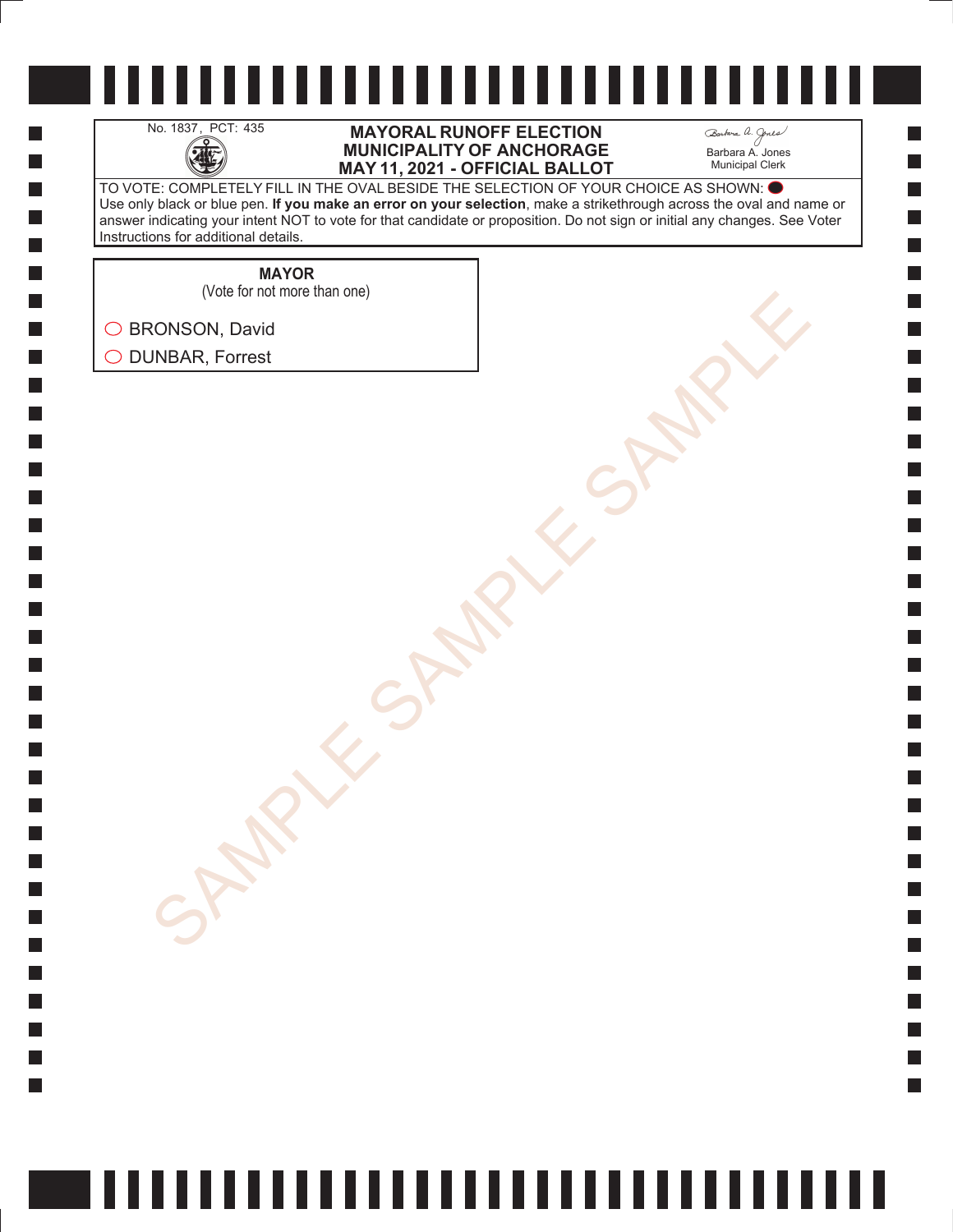H

 $\Box$  $\Box$  $\mathcal{L}_{\mathcal{A}}$  $\Box$ 

#### No. 1838, PCT: 440 **MAYORAL RUNOFF ELECTION**<br>MUNICIPALITY OF ANCHORAGE<br>MAY 11. 2021 - OFFICIAL BALLO **MUNICIPALITY OF ANCHORAGE MAY 11, 2021 - OFFICIAL BALLOT**

Barbara A. Jones Municipal Clerk

**College** 

TO VOTE: COMPLETELY FILL IN THE OVAL BESIDE THE SELECTION OF YOUR CHOICE AS SHOWN: Use only black or blue pen. **If you make an error on your selection**, make a strikethrough across the oval and name or answer indicating your intent NOT to vote for that candidate or proposition. Do not sign or initial any changes. See Voter Instructions for additional details.

**MAYOR**

SONSON, David<br>AMBAR, Forrest<br>SAMPLE SAMPLE SAMPLE SAMPLE (Vote for not more than one)

◯ BRONSON, David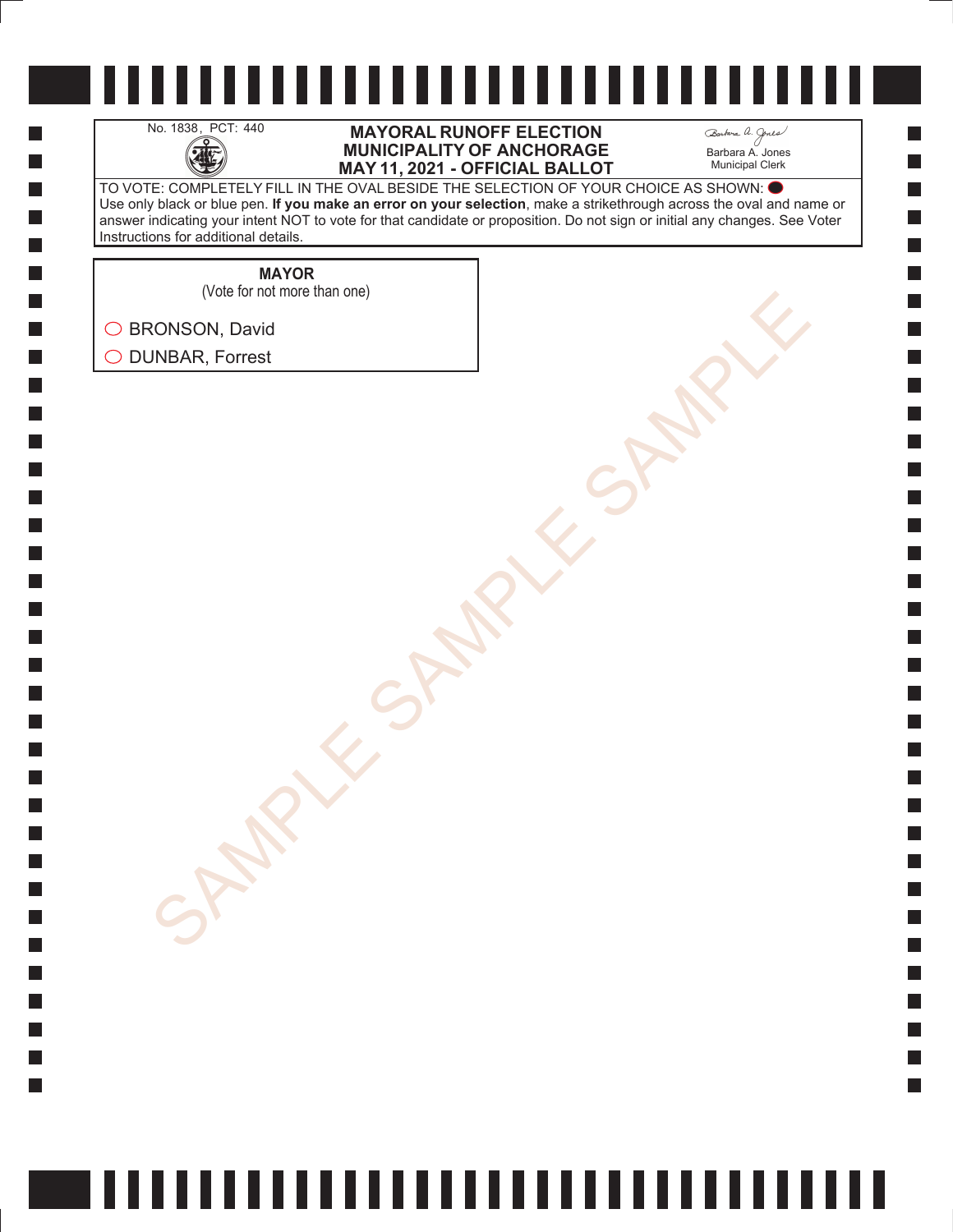H

 $\Box$  $\Box$  $\mathcal{L}_{\mathcal{A}}$  $\Box$ 

#### No. 1839, PCT: 445 **MAYORAL RUNOFF ELECTION**<br>MUNICIPALITY OF ANCHORAGE<br>MAY 11. 2021 - OFFICIAL BALLO **MUNICIPALITY OF ANCHORAGE MAY 11, 2021 - OFFICIAL BALLOT**

Barbara A. Jones Municipal Clerk

**College** 

TO VOTE: COMPLETELY FILL IN THE OVAL BESIDE THE SELECTION OF YOUR CHOICE AS SHOWN: Use only black or blue pen. **If you make an error on your selection**, make a strikethrough across the oval and name or answer indicating your intent NOT to vote for that candidate or proposition. Do not sign or initial any changes. See Voter Instructions for additional details.

**MAYOR**

(Vote for not more than one)

SONSON, David<br>AMBAR, Forrest<br>SAMPLE SAMPLE SAMPLE SAMPLE ◯ BRONSON, David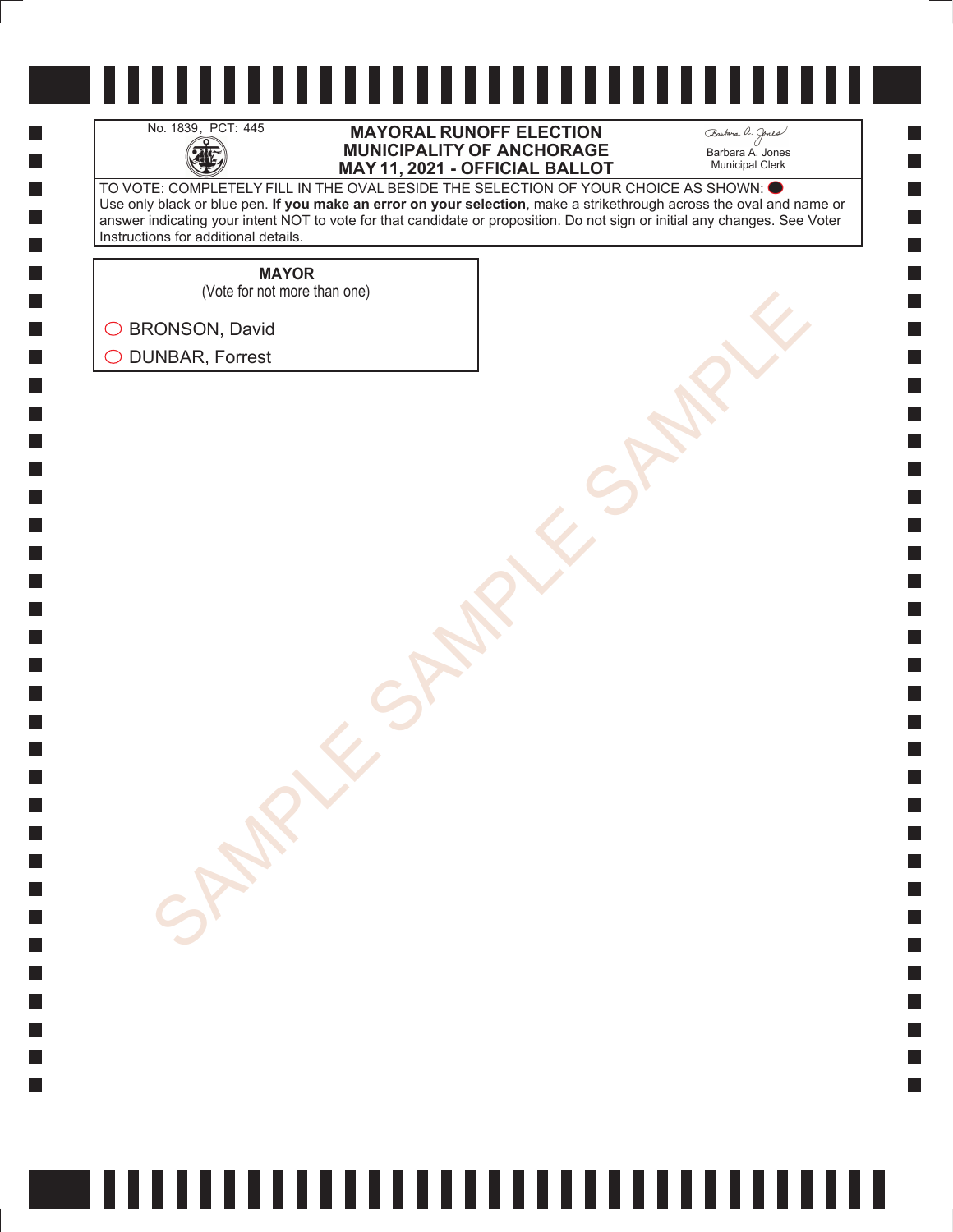H

 $\Box$  $\Box$  $\mathcal{L}_{\mathcal{A}}$  $\Box$ 

#### No. 1840, PCT: 450 **MAYORAL RUNOFF ELECTION**<br>MUNICIPALITY OF ANCHORAGE<br>MAY 11. 2021 - OFFICIAL BALLO **MUNICIPALITY OF ANCHORAGE MAY 11, 2021 - OFFICIAL BALLOT**

Barbara A. Jones Municipal Clerk

**College** 

TO VOTE: COMPLETELY FILL IN THE OVAL BESIDE THE SELECTION OF YOUR CHOICE AS SHOWN: Use only black or blue pen. **If you make an error on your selection**, make a strikethrough across the oval and name or answer indicating your intent NOT to vote for that candidate or proposition. Do not sign or initial any changes. See Voter Instructions for additional details.

**MAYOR**

SONSON, David<br>AMBAR, Forrest<br>SAMPLE SAMPLE SAMPLE SAMPLE (Vote for not more than one)

◯ BRONSON, David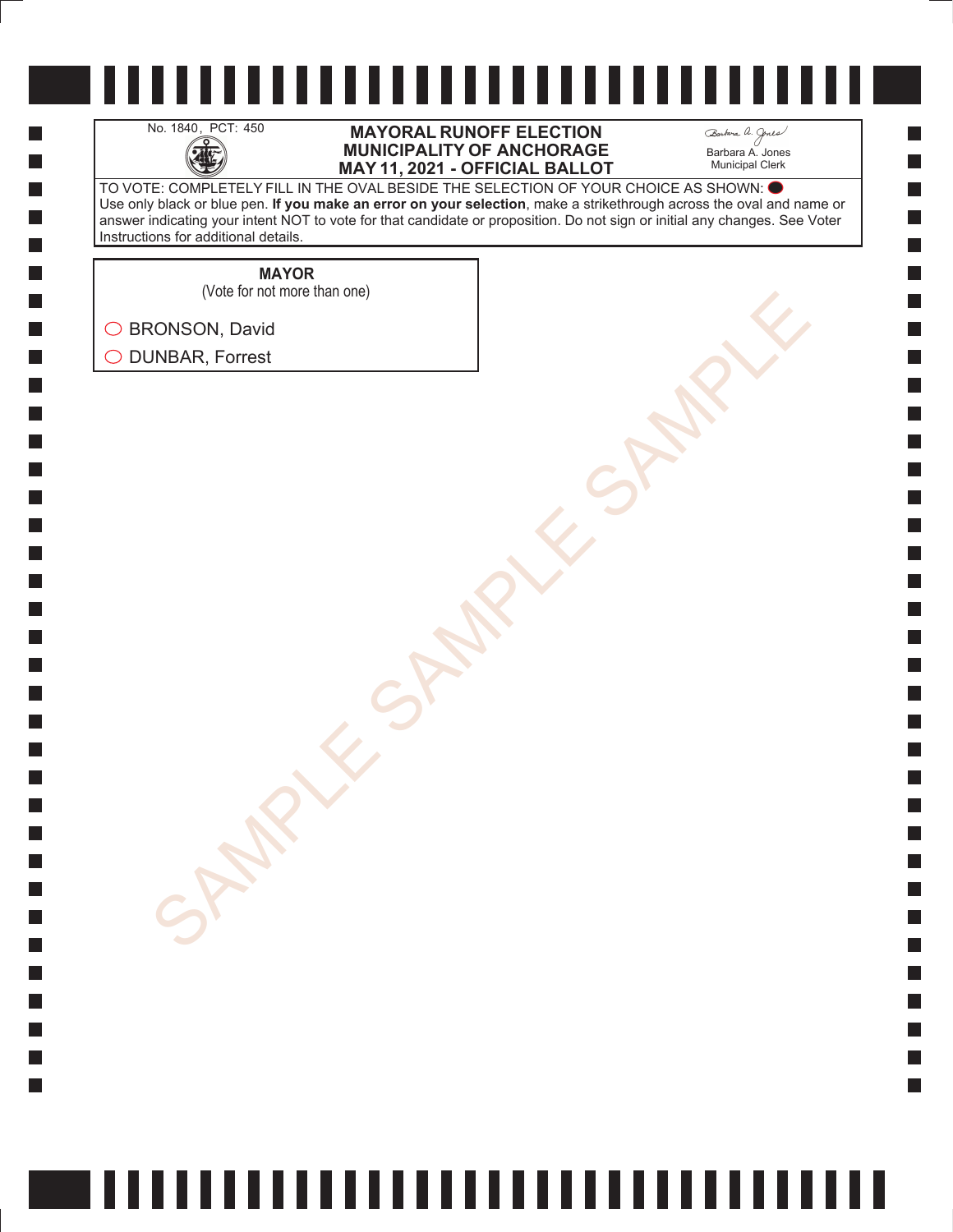H

 $\Box$  $\Box$  $\mathcal{L}_{\mathcal{A}}$  $\Box$ 

#### No. 1841, PCT: 455 **MAYORAL RUNOFF ELECTION**<br>MUNICIPALITY OF ANCHORAGE<br>MAY 11. 2021 - OFFICIAL BALLO **MUNICIPALITY OF ANCHORAGE MAY 11, 2021 - OFFICIAL BALLOT**

Barbara A. Jones Municipal Clerk

**College** 

TO VOTE: COMPLETELY FILL IN THE OVAL BESIDE THE SELECTION OF YOUR CHOICE AS SHOWN: Use only black or blue pen. **If you make an error on your selection**, make a strikethrough across the oval and name or answer indicating your intent NOT to vote for that candidate or proposition. Do not sign or initial any changes. See Voter Instructions for additional details.

**MAYOR**

(Vote for not more than one)

SONSON, David<br>AMBAR, Forrest<br>SAMPLE SAMPLE SAMPLE SAMPLE ◯ BRONSON, David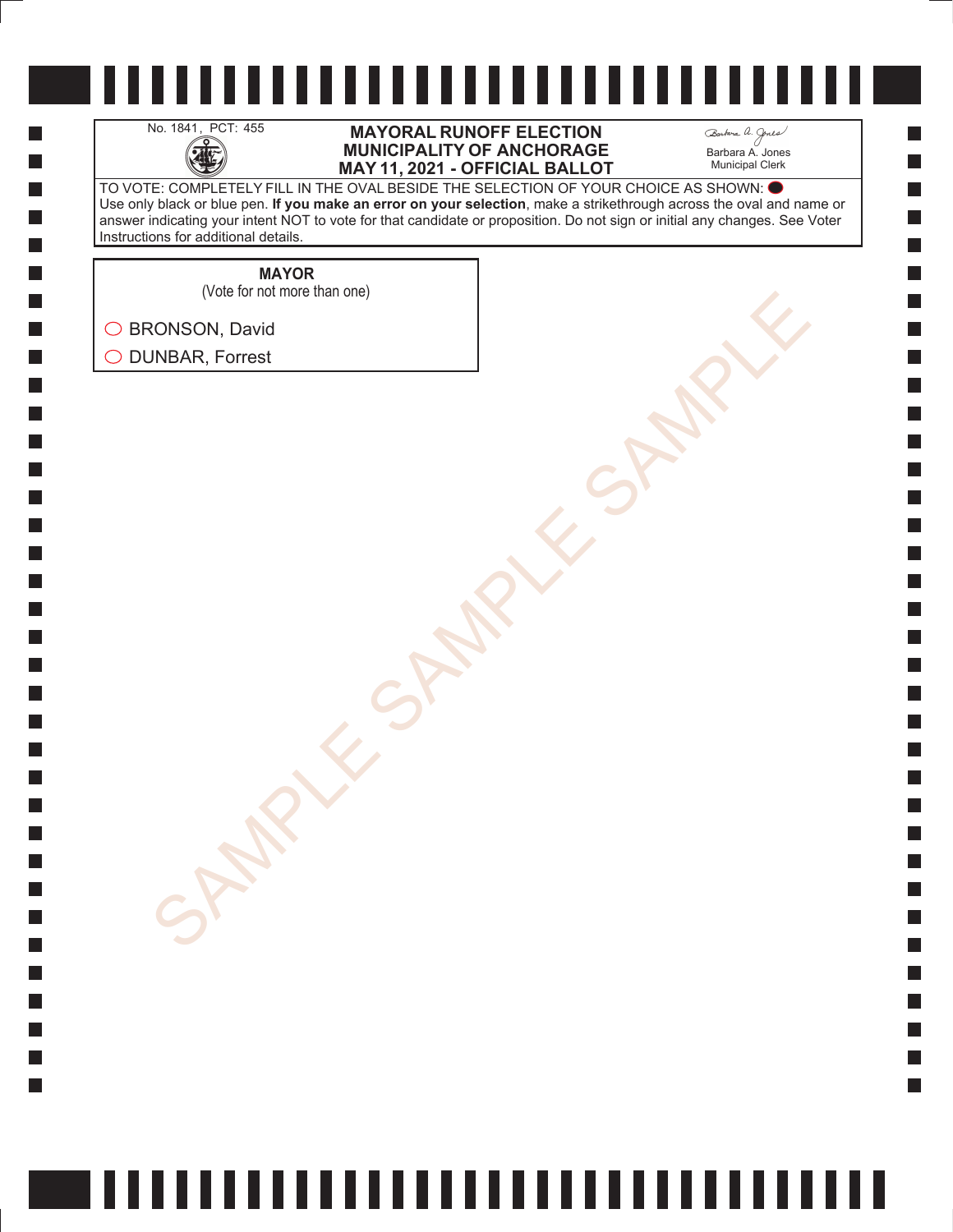H

 $\Box$  $\Box$  $\mathcal{L}_{\mathcal{A}}$  $\Box$ 

#### No. 1842, PCT: 460 **MAYORAL RUNOFF ELECTION**<br>MUNICIPALITY OF ANCHORAGE<br>MAY 11. 2021 - OFFICIAL BALLO **MUNICIPALITY OF ANCHORAGE MAY 11, 2021 - OFFICIAL BALLOT**

Barbara A. Jones Municipal Clerk

**College** 

TO VOTE: COMPLETELY FILL IN THE OVAL BESIDE THE SELECTION OF YOUR CHOICE AS SHOWN: Use only black or blue pen. **If you make an error on your selection**, make a strikethrough across the oval and name or answer indicating your intent NOT to vote for that candidate or proposition. Do not sign or initial any changes. See Voter Instructions for additional details.

**MAYOR**

(Vote for not more than one)

SONSON, David<br>AMBAR, Forrest<br>SAMPLE SAMPLE SAMPLE SAMPLE ◯ BRONSON, David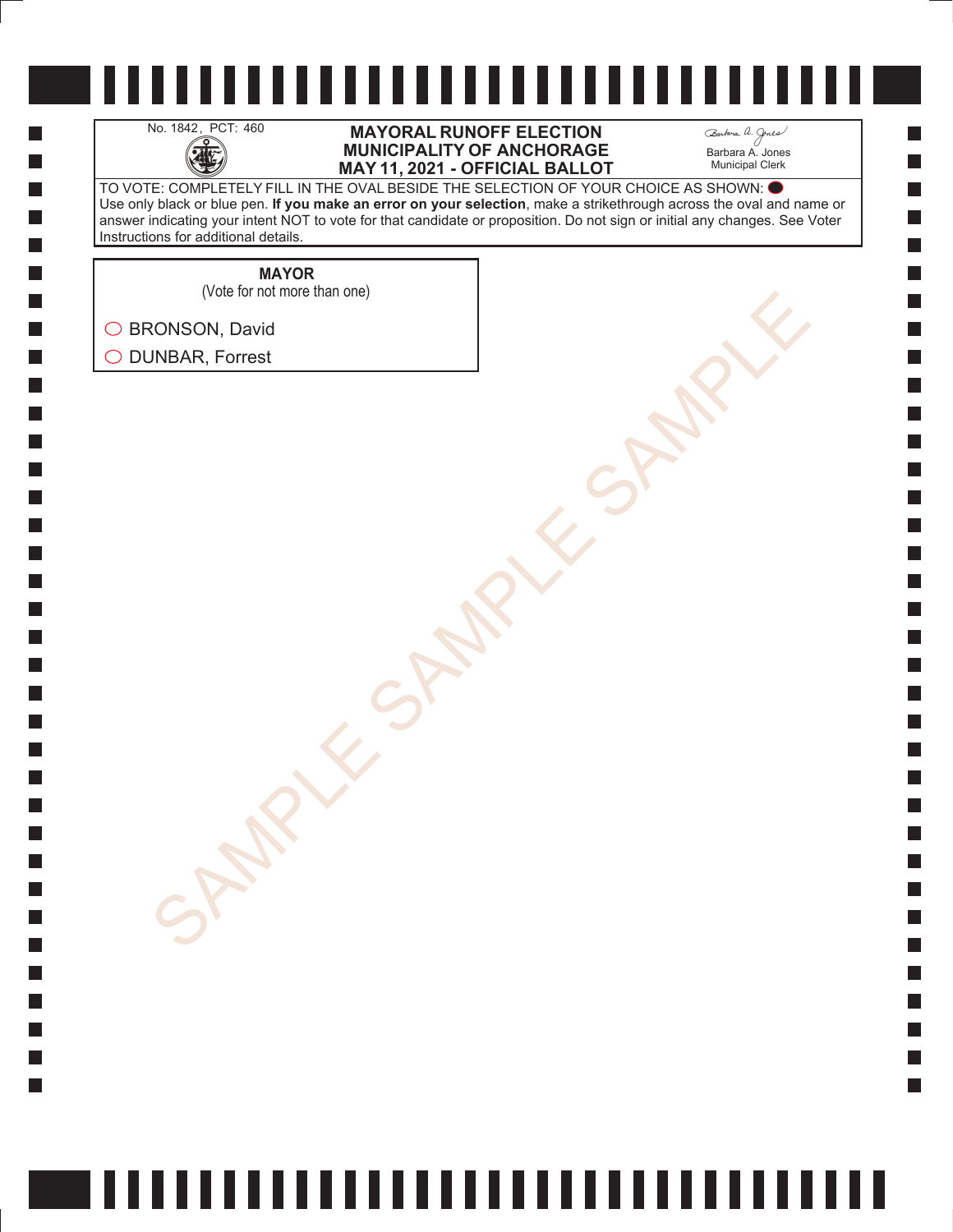H

 $\Box$  $\Box$  $\mathcal{L}_{\mathcal{A}}$  $\Box$ 

#### No. 1843, PCT: 465 **MAYORAL RUNOFF ELECTION**<br>MUNICIPALITY OF ANCHORAGE<br>MAY 11. 2021 - OFFICIAL BALLO **MUNICIPALITY OF ANCHORAGE MAY 11, 2021 - OFFICIAL BALLOT**

Barbara A. Jones Municipal Clerk

**College** 

TO VOTE: COMPLETELY FILL IN THE OVAL BESIDE THE SELECTION OF YOUR CHOICE AS SHOWN: Use only black or blue pen. **If you make an error on your selection**, make a strikethrough across the oval and name or answer indicating your intent NOT to vote for that candidate or proposition. Do not sign or initial any changes. See Voter Instructions for additional details.

**MAYOR**

SONSON, David<br>AMBAR, Forrest<br>SAMPLE SAMPLE SAMPLE SAMPLE (Vote for not more than one)

◯ BRONSON, David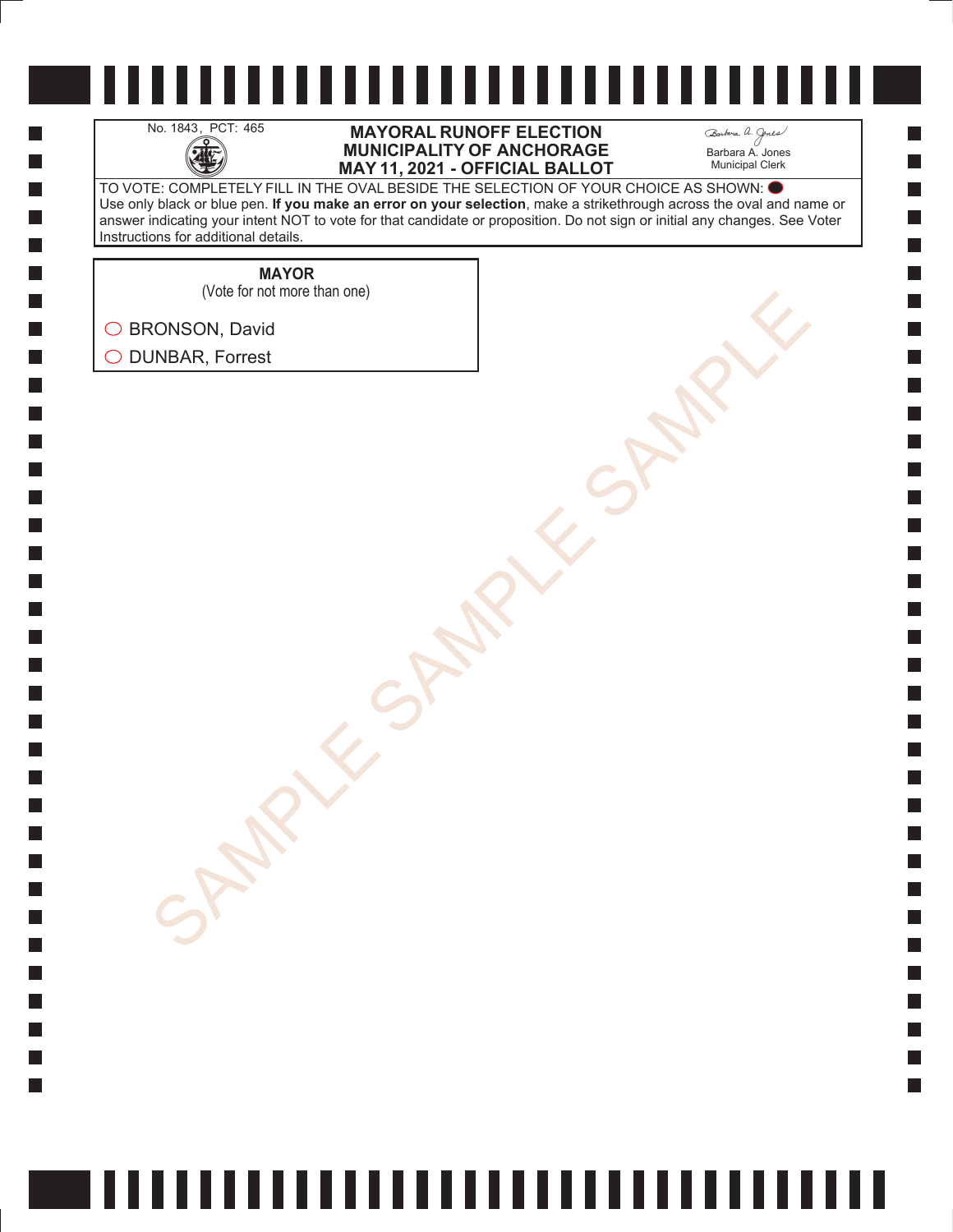H

 $\Box$  $\Box$  $\mathcal{L}_{\mathcal{A}}$  $\Box$ 

#### No. 1844, PCT: 470 **MAYORAL RUNOFF ELECTION**<br>MUNICIPALITY OF ANCHORAGE<br>MAY 11. 2021 - OFFICIAL BALLO **MUNICIPALITY OF ANCHORAGE MAY 11, 2021 - OFFICIAL BALLOT**

Barbara A. Jones Municipal Clerk

**College** 

TO VOTE: COMPLETELY FILL IN THE OVAL BESIDE THE SELECTION OF YOUR CHOICE AS SHOWN: Use only black or blue pen. **If you make an error on your selection**, make a strikethrough across the oval and name or answer indicating your intent NOT to vote for that candidate or proposition. Do not sign or initial any changes. See Voter Instructions for additional details.

**MAYOR**

SONSON, David<br>AMBAR, Forrest<br>SAMPLE SAMPLE SAMPLE SAMPLE (Vote for not more than one)

◯ BRONSON, David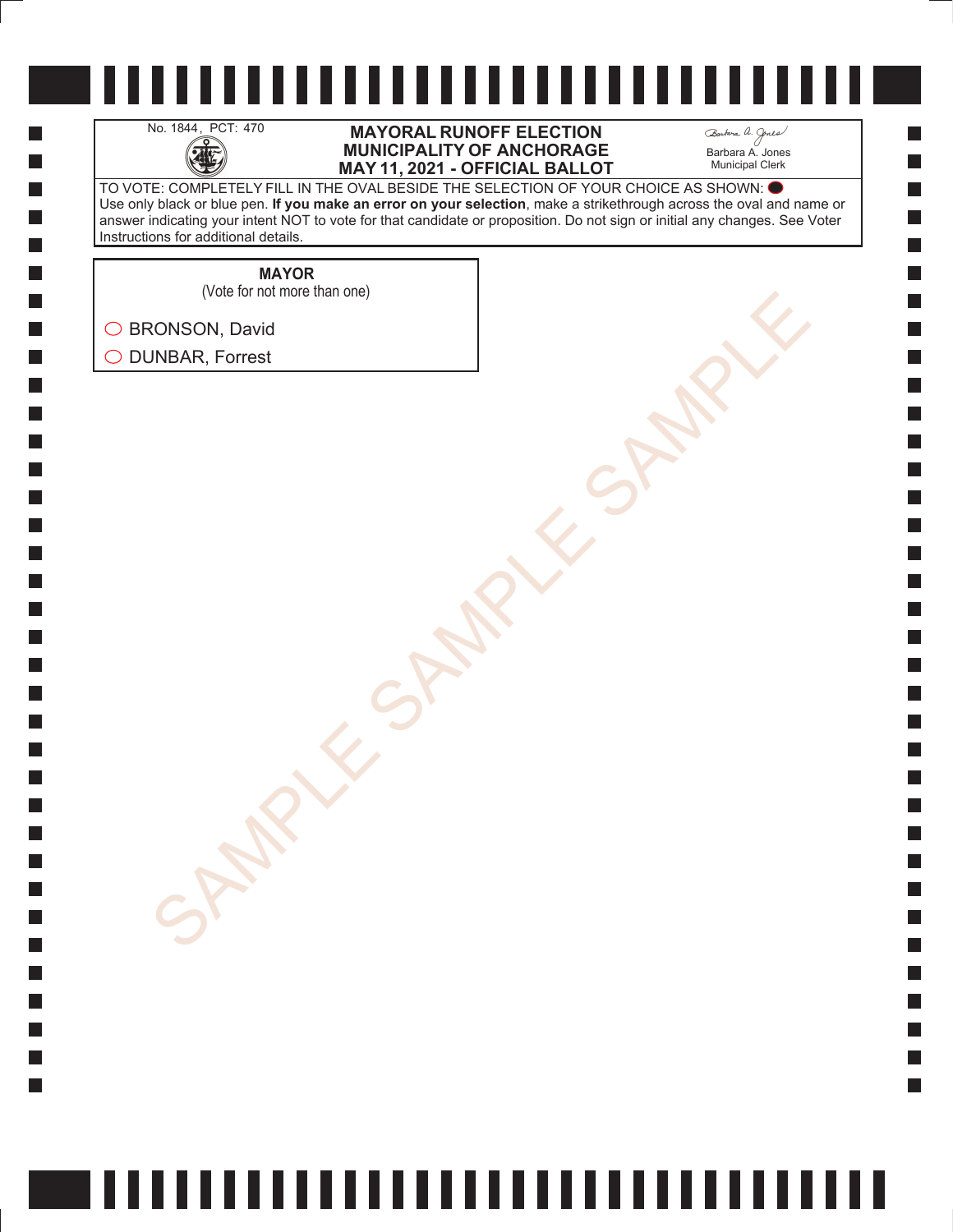H

 $\Box$  $\Box$  $\mathcal{L}_{\mathcal{A}}$  $\Box$ 

#### No. 1845, PCT: 475 **MAYORAL RUNOFF ELECTION**<br>MUNICIPALITY OF ANCHORAGE<br>MAY 11. 2021 - OFFICIAL BALLO **MUNICIPALITY OF ANCHORAGE MAY 11, 2021 - OFFICIAL BALLOT**

Barbara A. Jones Municipal Clerk

**College** 

TO VOTE: COMPLETELY FILL IN THE OVAL BESIDE THE SELECTION OF YOUR CHOICE AS SHOWN: Use only black or blue pen. **If you make an error on your selection**, make a strikethrough across the oval and name or answer indicating your intent NOT to vote for that candidate or proposition. Do not sign or initial any changes. See Voter Instructions for additional details.

> **MAYOR** (Vote for not more than one)

SONSON, David<br>AMBAR, Forrest<br>SAMPLE SAMPLE SAMPLE SAMPLE ◯ BRONSON, David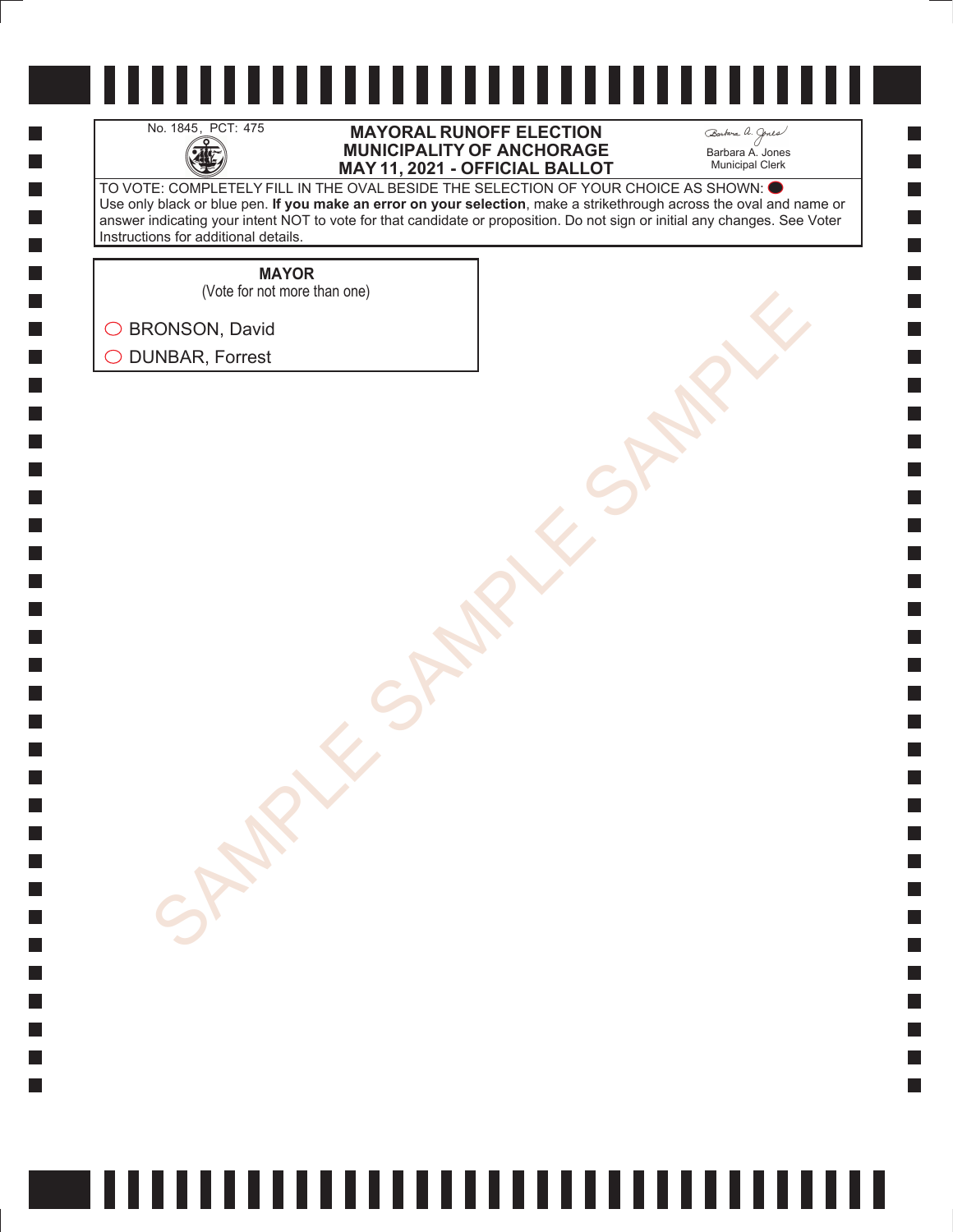H

 $\Box$  $\Box$  $\mathcal{L}_{\mathcal{A}}$  $\Box$ 

#### No. 1846, PCT: 480 **MAYORAL RUNOFF ELECTION**<br>MUNICIPALITY OF ANCHORAGE<br>MAY 11. 2021 - OFFICIAL BALLO **MUNICIPALITY OF ANCHORAGE MAY 11, 2021 - OFFICIAL BALLOT**

Barbara A. Jones Municipal Clerk

**College** 

TO VOTE: COMPLETELY FILL IN THE OVAL BESIDE THE SELECTION OF YOUR CHOICE AS SHOWN: Use only black or blue pen. **If you make an error on your selection**, make a strikethrough across the oval and name or answer indicating your intent NOT to vote for that candidate or proposition. Do not sign or initial any changes. See Voter Instructions for additional details.

**MAYOR**

SONSON, David<br>AMBAR, Forrest<br>SAMPLE SAMPLE SAMPLE SAMPLE (Vote for not more than one)

◯ BRONSON, David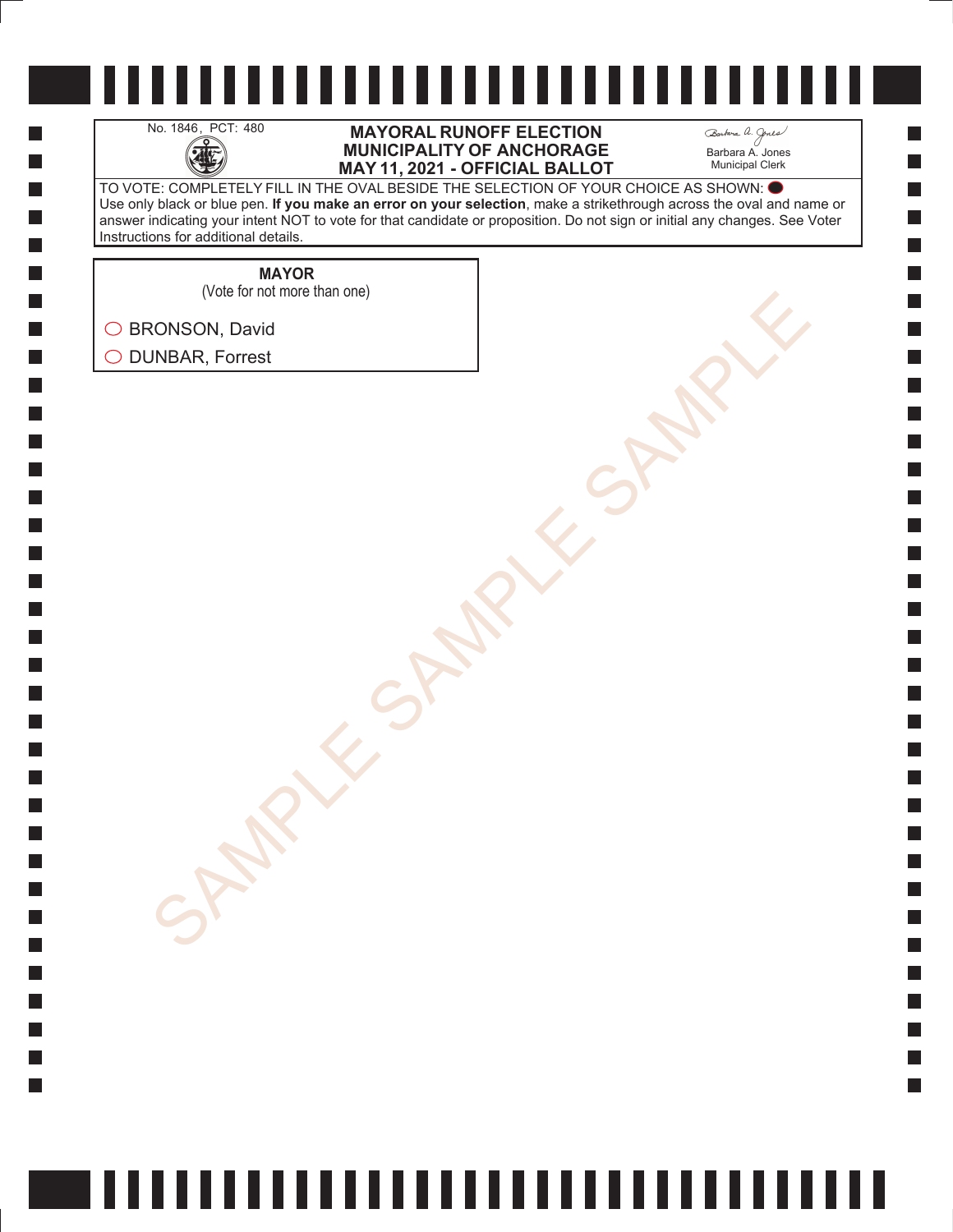H

 $\Box$  $\Box$  $\mathcal{L}_{\mathcal{A}}$  $\Box$ 

#### No. 1847, PCT: 500 **MAYORAL RUNOFF ELECTION**<br>MUNICIPALITY OF ANCHORAGE<br>MAY 11. 2021 - OFFICIAL BALLO **MUNICIPALITY OF ANCHORAGE MAY 11, 2021 - OFFICIAL BALLOT**

Barbara A. Jones Municipal Clerk

**College** 

TO VOTE: COMPLETELY FILL IN THE OVAL BESIDE THE SELECTION OF YOUR CHOICE AS SHOWN: Use only black or blue pen. **If you make an error on your selection**, make a strikethrough across the oval and name or answer indicating your intent NOT to vote for that candidate or proposition. Do not sign or initial any changes. See Voter Instructions for additional details.

**MAYOR**

(Vote for not more than one)

SONSON, David<br>AMBAR, Forrest<br>SAMPLE SAMPLE SAMPLE SAMPLE ◯ BRONSON, David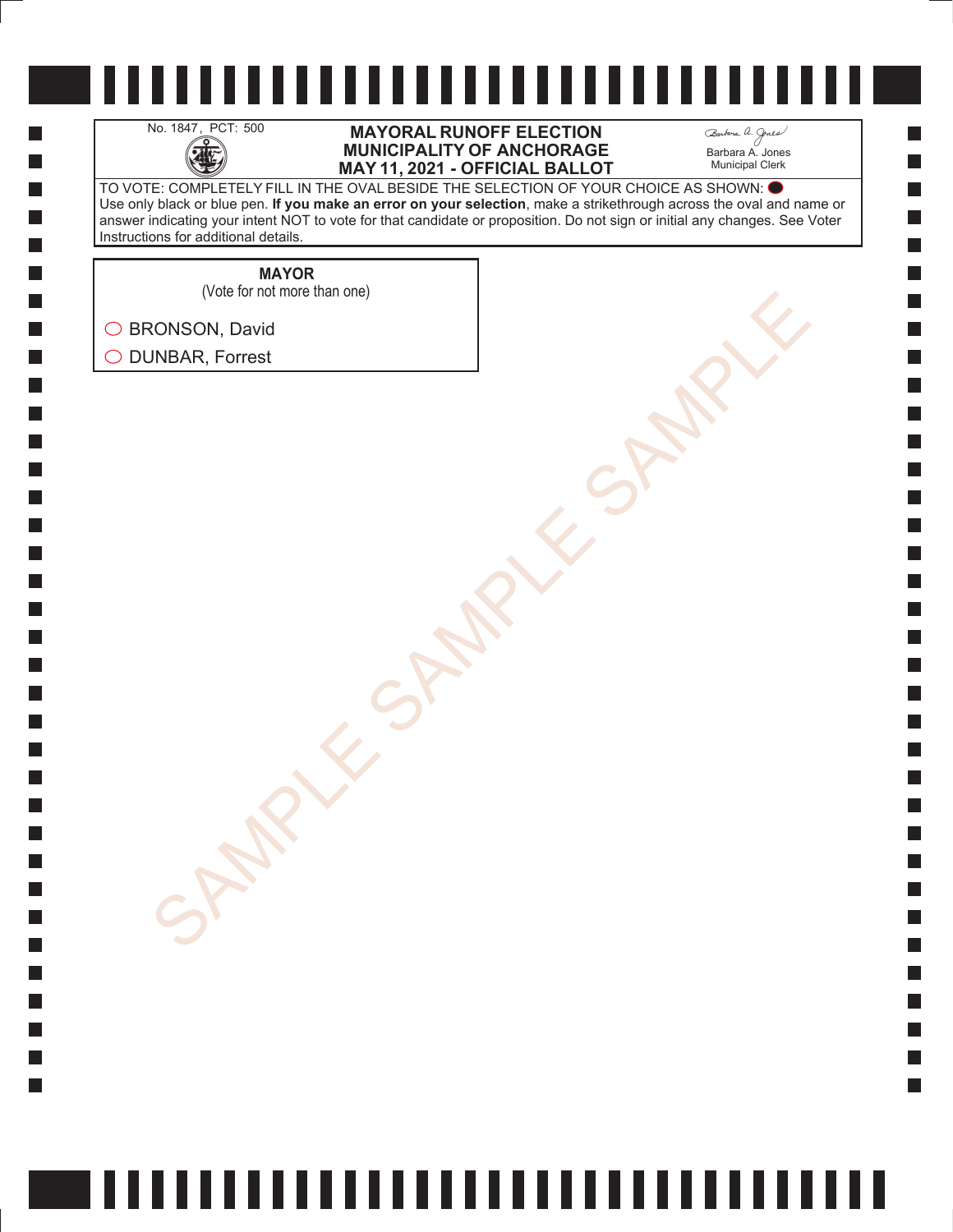H

 $\Box$  $\Box$  $\mathcal{L}_{\mathcal{A}}$  $\Box$ 

#### No. 1848, PCT: 505 **MAYORAL RUNOFF ELECTION**<br>MUNICIPALITY OF ANCHORAGE<br>MAY 11. 2021 - OFFICIAL BALLO **MUNICIPALITY OF ANCHORAGE MAY 11, 2021 - OFFICIAL BALLOT**

Barbara A. Jones Municipal Clerk

**College** 

TO VOTE: COMPLETELY FILL IN THE OVAL BESIDE THE SELECTION OF YOUR CHOICE AS SHOWN: Use only black or blue pen. **If you make an error on your selection**, make a strikethrough across the oval and name or answer indicating your intent NOT to vote for that candidate or proposition. Do not sign or initial any changes. See Voter Instructions for additional details.

**MAYOR**

(Vote for not more than one)

SONSON, David<br>AMBAR, Forrest<br>SAMPLE SAMPLE SAMPLE SAMPLE ◯ BRONSON, David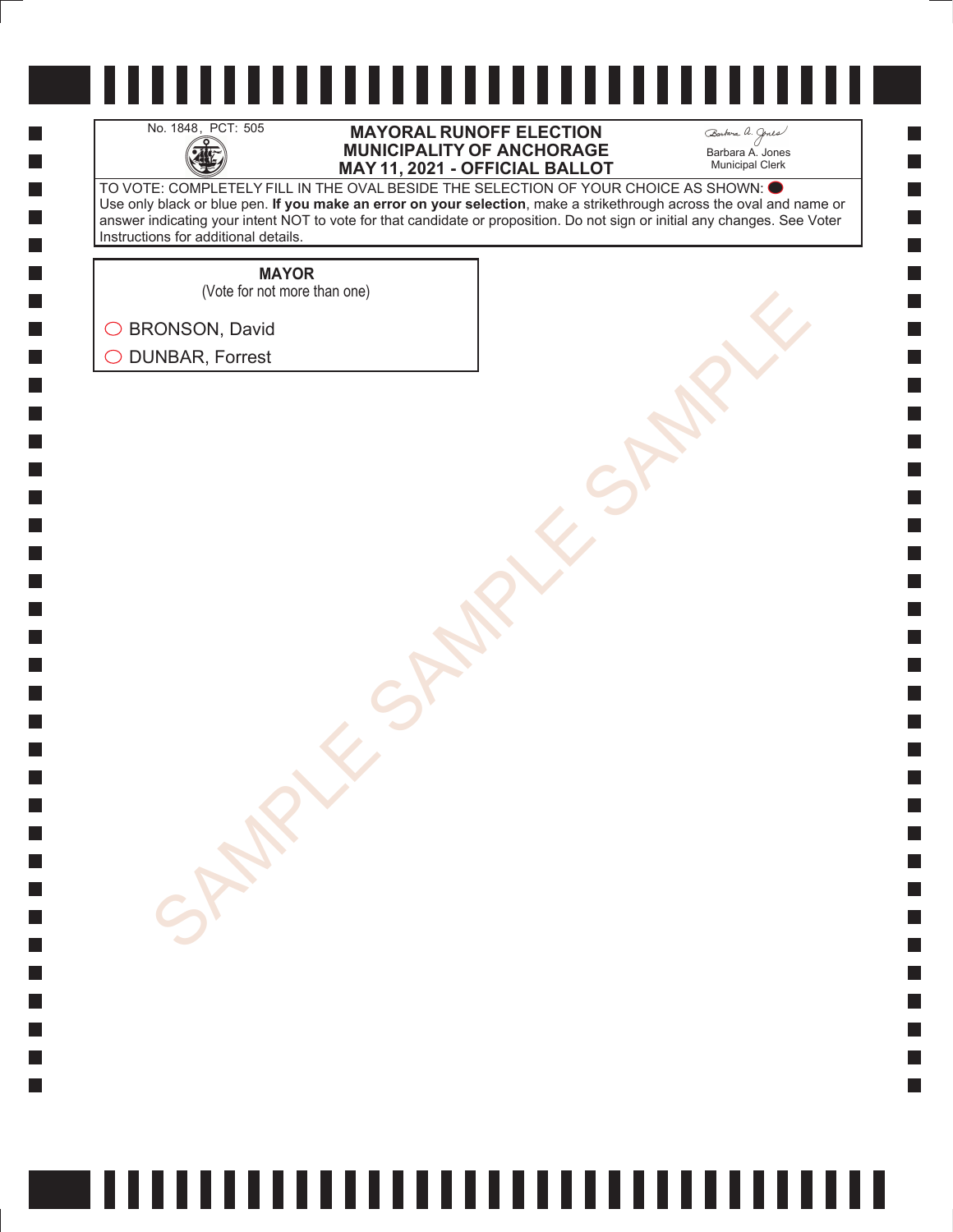H

 $\Box$  $\Box$  $\mathcal{L}_{\mathcal{A}}$  $\Box$ 

#### No. 1849, PCT: 510 **MAYORAL RUNOFF ELECTION**<br>MUNICIPALITY OF ANCHORAGE<br>MAY 11. 2021 - OFFICIAL BALLO **MUNICIPALITY OF ANCHORAGE MAY 11, 2021 - OFFICIAL BALLOT**

Barbara A. Jones Municipal Clerk

**College** 

TO VOTE: COMPLETELY FILL IN THE OVAL BESIDE THE SELECTION OF YOUR CHOICE AS SHOWN: Use only black or blue pen. **If you make an error on your selection**, make a strikethrough across the oval and name or answer indicating your intent NOT to vote for that candidate or proposition. Do not sign or initial any changes. See Voter Instructions for additional details.

**MAYOR**

SONSON, David<br>AMBAR, Forrest<br>SAMPLE SAMPLE SAMPLE SAMPLE (Vote for not more than one)

◯ BRONSON, David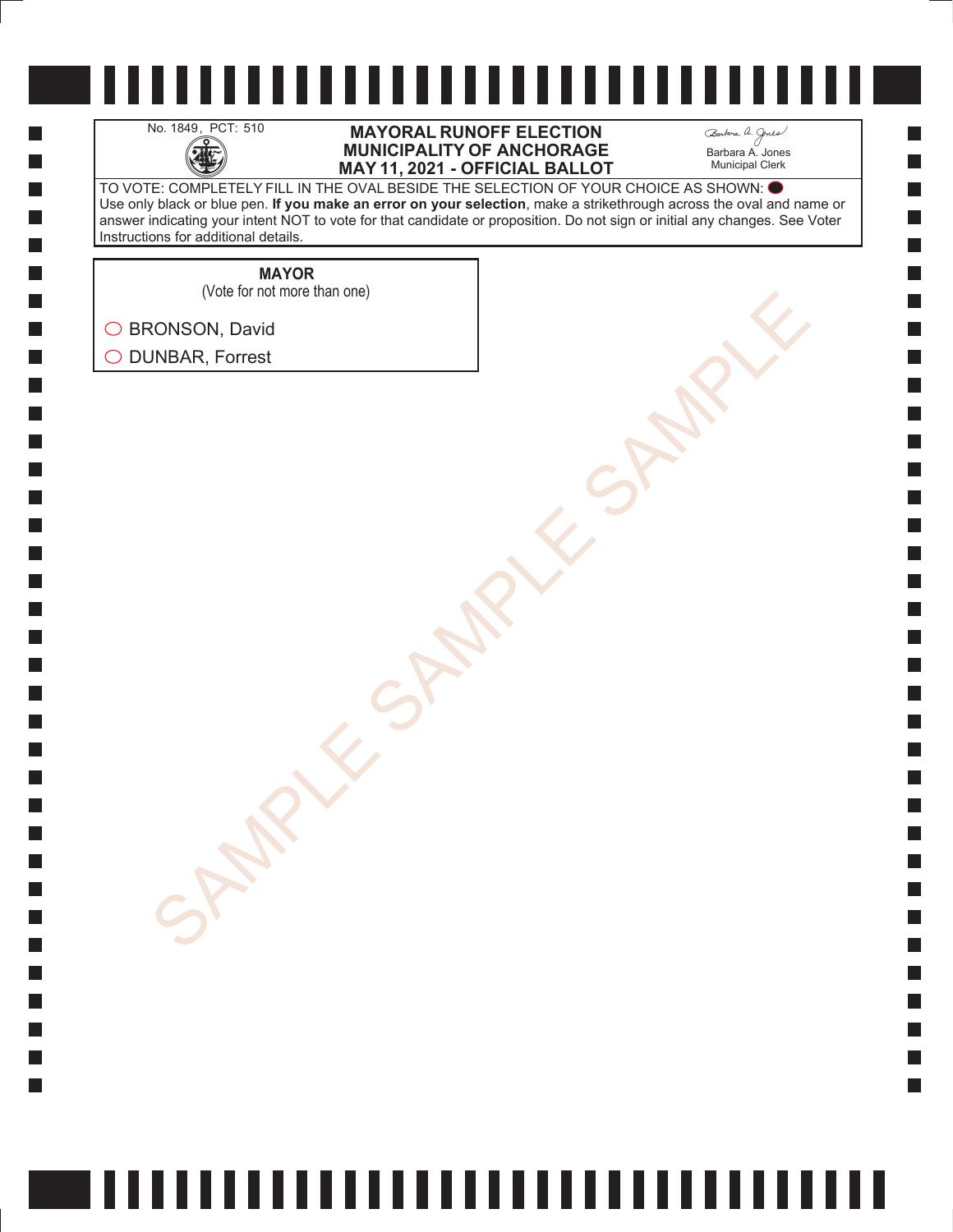H

 $\Box$  $\Box$  $\mathcal{L}_{\mathcal{A}}$  $\Box$ 

#### No. 1850, PCT: 515 **MAYORAL RUNOFF ELECTION**<br>MUNICIPALITY OF ANCHORAGE<br>MAY 11. 2021 - OFFICIAL BALLO **MUNICIPALITY OF ANCHORAGE MAY 11, 2021 - OFFICIAL BALLOT**

Barbara A. Jones Municipal Clerk

**College** 

TO VOTE: COMPLETELY FILL IN THE OVAL BESIDE THE SELECTION OF YOUR CHOICE AS SHOWN: Use only black or blue pen. **If you make an error on your selection**, make a strikethrough across the oval and name or answer indicating your intent NOT to vote for that candidate or proposition. Do not sign or initial any changes. See Voter Instructions for additional details.

**MAYOR**

SONSON, David<br>AMBAR, Forrest<br>SAMPLE SAMPLE SAMPLE SAMPLE (Vote for not more than one)

◯ BRONSON, David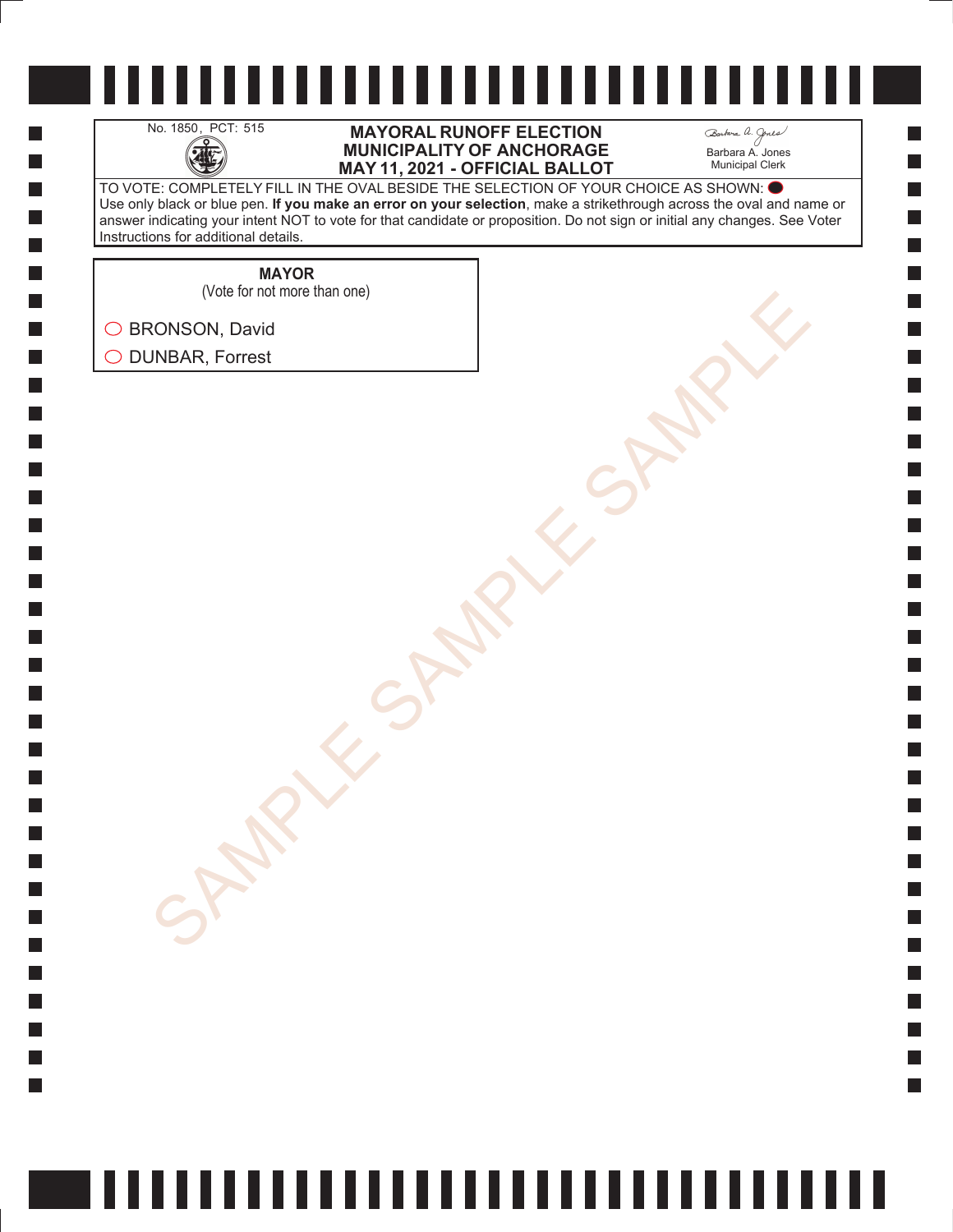H

 $\Box$  $\Box$  $\mathcal{L}_{\mathcal{A}}$  $\Box$ 

#### No. 1851, PCT: 520 **MAYORAL RUNOFF ELECTION**<br>MUNICIPALITY OF ANCHORAGE<br>MAY 11. 2021 - OFFICIAL BALLO **MUNICIPALITY OF ANCHORAGE MAY 11, 2021 - OFFICIAL BALLOT**

Barbara A. Jones Municipal Clerk

**College** 

TO VOTE: COMPLETELY FILL IN THE OVAL BESIDE THE SELECTION OF YOUR CHOICE AS SHOWN: Use only black or blue pen. **If you make an error on your selection**, make a strikethrough across the oval and name or answer indicating your intent NOT to vote for that candidate or proposition. Do not sign or initial any changes. See Voter Instructions for additional details.

> **MAYOR** (Vote for not more than one)

SONSON, David<br>AMBAR, Forrest<br>SAMPLE SAMPLE SAMPLE SAMPLE ◯ BRONSON, David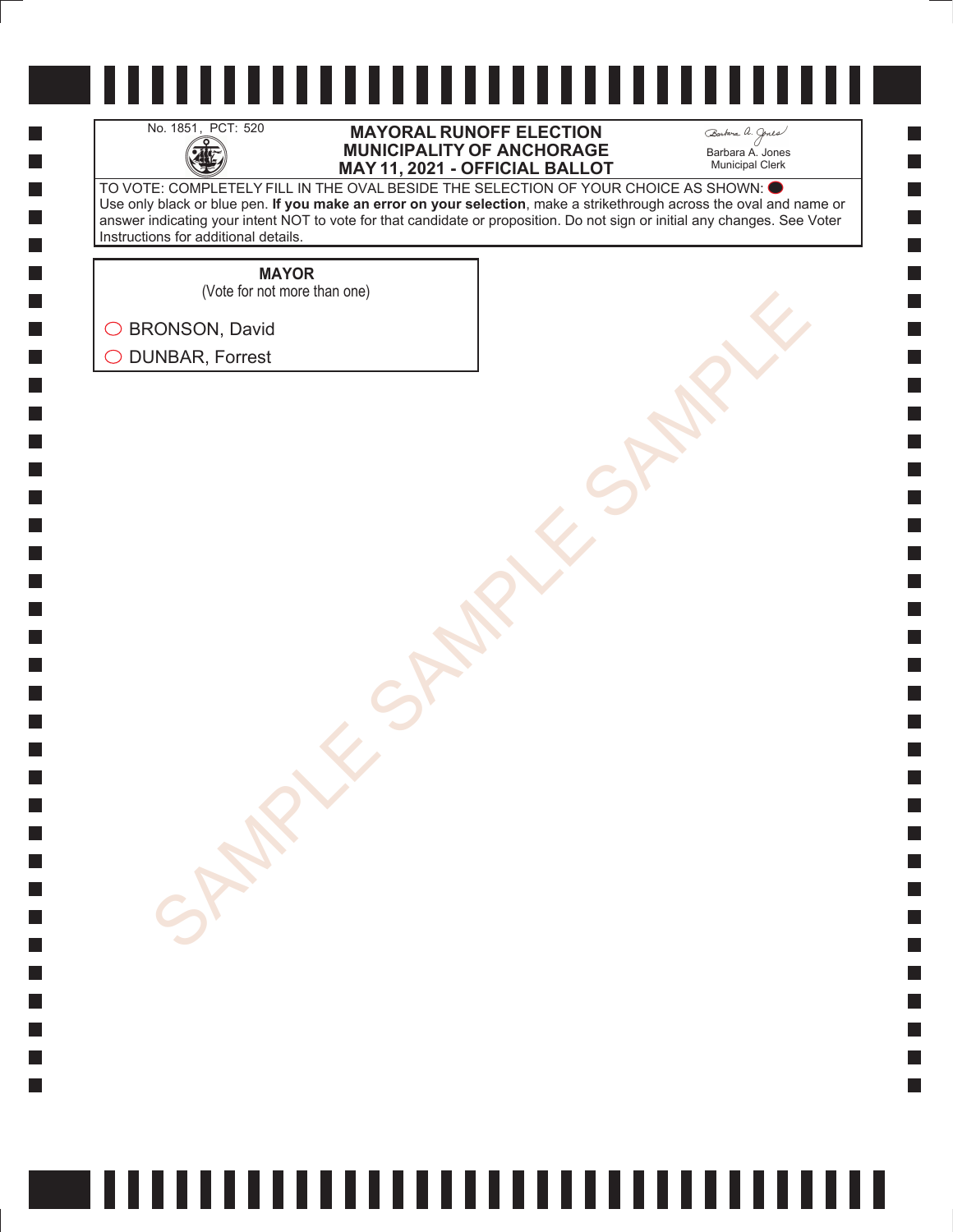H

 $\Box$  $\Box$  $\mathcal{L}_{\mathcal{A}}$  $\Box$ 

#### No. 1852, PCT: 525 **MAYORAL RUNOFF ELECTION**<br>MUNICIPALITY OF ANCHORAGE<br>MAY 11. 2021 - OFFICIAL BALLO **MUNICIPALITY OF ANCHORAGE MAY 11, 2021 - OFFICIAL BALLOT**

Barbara A. Jones Municipal Clerk

**College** 

TO VOTE: COMPLETELY FILL IN THE OVAL BESIDE THE SELECTION OF YOUR CHOICE AS SHOWN: Use only black or blue pen. **If you make an error on your selection**, make a strikethrough across the oval and name or answer indicating your intent NOT to vote for that candidate or proposition. Do not sign or initial any changes. See Voter Instructions for additional details.

**MAYOR**

SONSON, David<br>AMBAR, Forrest<br>SAMPLE SAMPLE SAMPLE SAMPLE (Vote for not more than one)

◯ BRONSON, David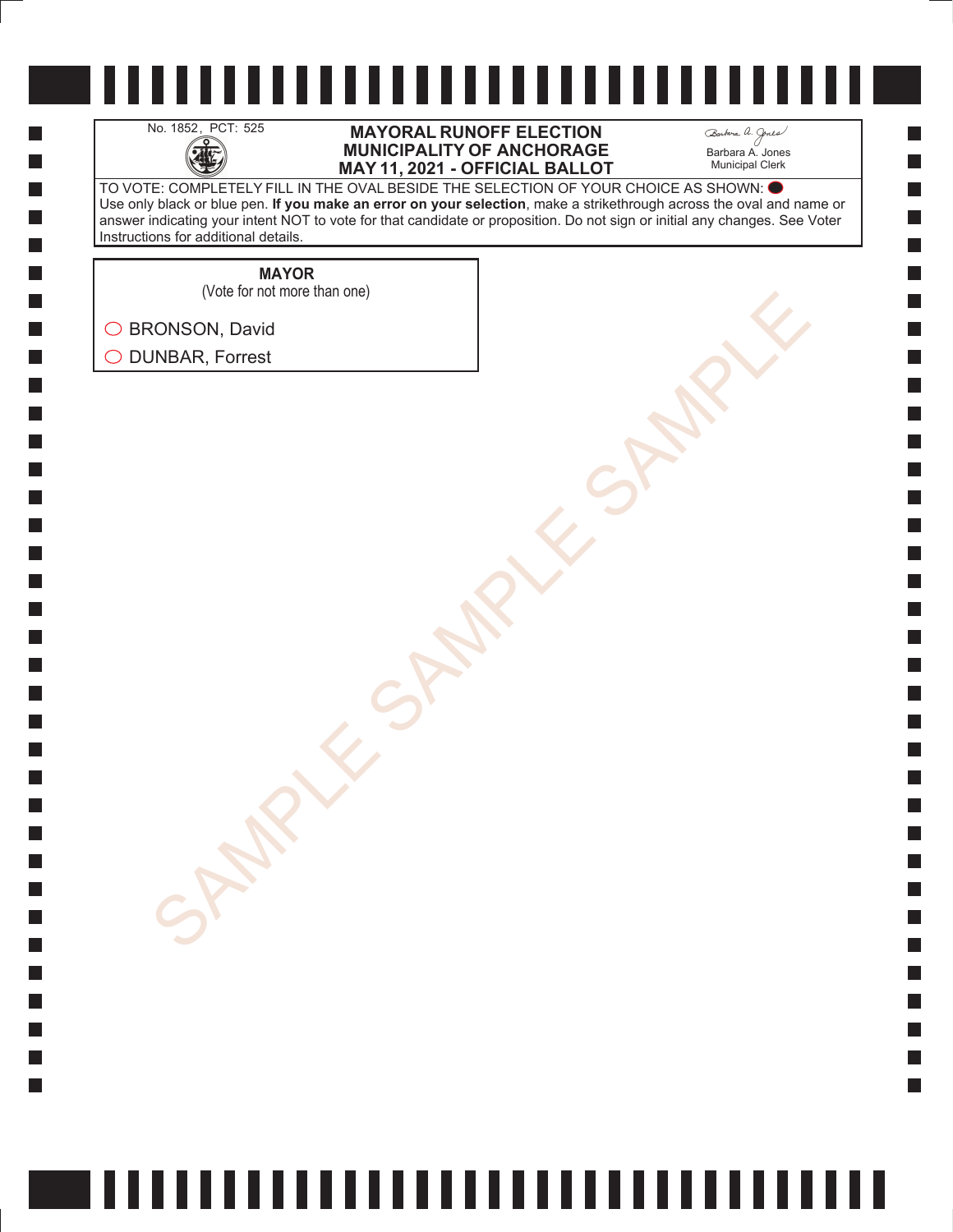H

 $\Box$  $\Box$  $\mathcal{L}_{\mathcal{A}}$  $\Box$ 

#### No. 1853, PCT: 530 **MAYORAL RUNOFF ELECTION**<br>MUNICIPALITY OF ANCHORAGE<br>MAY 11. 2021 - OFFICIAL BALLO **MUNICIPALITY OF ANCHORAGE MAY 11, 2021 - OFFICIAL BALLOT**

Barbara A. Jones Municipal Clerk

**College** 

TO VOTE: COMPLETELY FILL IN THE OVAL BESIDE THE SELECTION OF YOUR CHOICE AS SHOWN: Use only black or blue pen. **If you make an error on your selection**, make a strikethrough across the oval and name or answer indicating your intent NOT to vote for that candidate or proposition. Do not sign or initial any changes. See Voter Instructions for additional details.

**MAYOR**

(Vote for not more than one)

SONSON, David<br>AMBAR, Forrest<br>SAMPLE SAMPLE SAMPLE SAMPLE ◯ BRONSON, David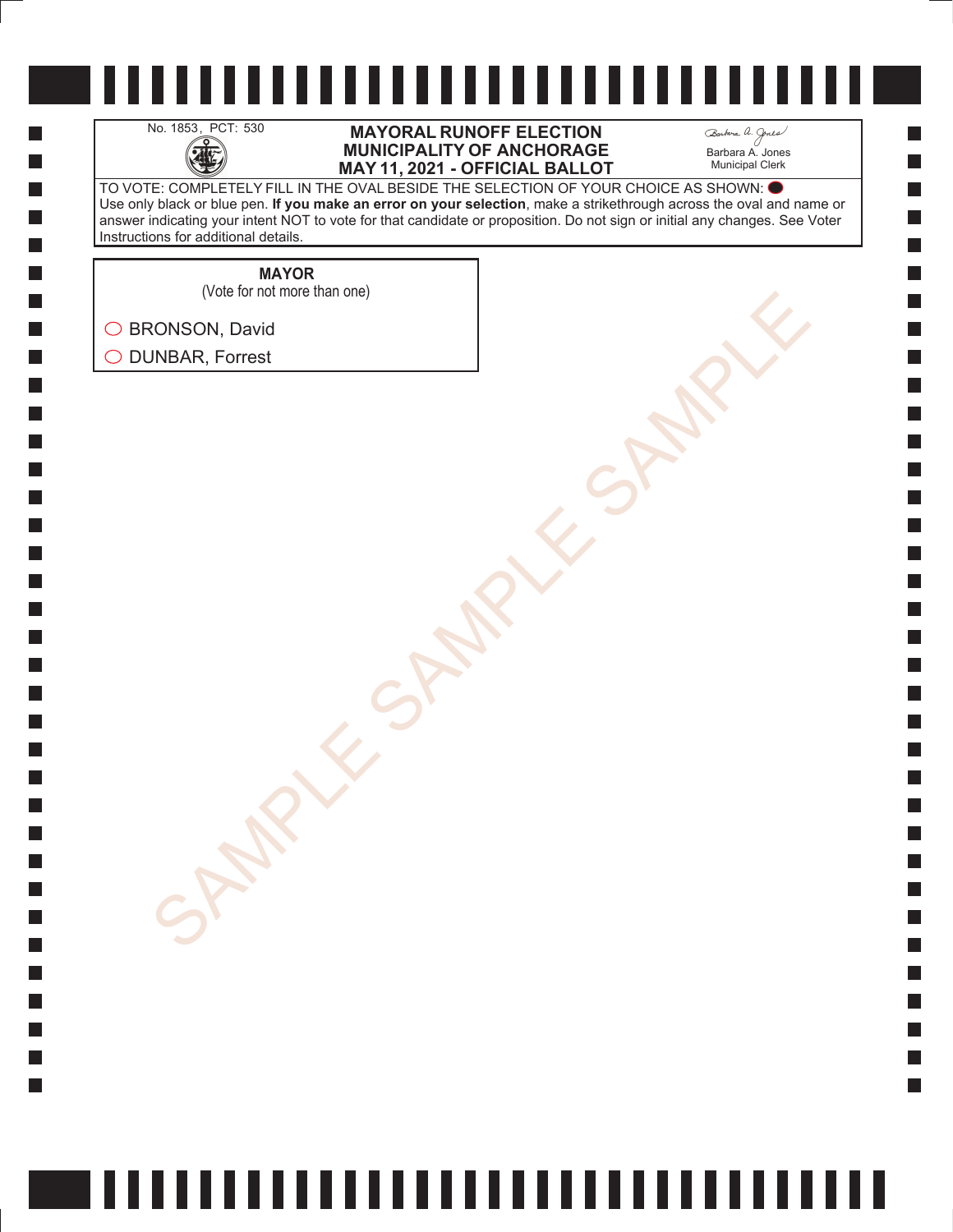H

 $\Box$  $\Box$  $\mathcal{L}_{\mathcal{A}}$  $\Box$ 

#### No. 1854, PCT: 535 **MAYORAL RUNOFF ELECTION**<br>MUNICIPALITY OF ANCHORAGE<br>MAY 11. 2021 - OFFICIAL BALLO **MUNICIPALITY OF ANCHORAGE MAY 11, 2021 - OFFICIAL BALLOT**

Barbara A. Jones Municipal Clerk

**College** 

TO VOTE: COMPLETELY FILL IN THE OVAL BESIDE THE SELECTION OF YOUR CHOICE AS SHOWN: Use only black or blue pen. **If you make an error on your selection**, make a strikethrough across the oval and name or answer indicating your intent NOT to vote for that candidate or proposition. Do not sign or initial any changes. See Voter Instructions for additional details.

**MAYOR**

(Vote for not more than one)

SONSON, David<br>AMBAR, Forrest<br>SAMPLE SAMPLE SAMPLE SAMPLE ◯ BRONSON, David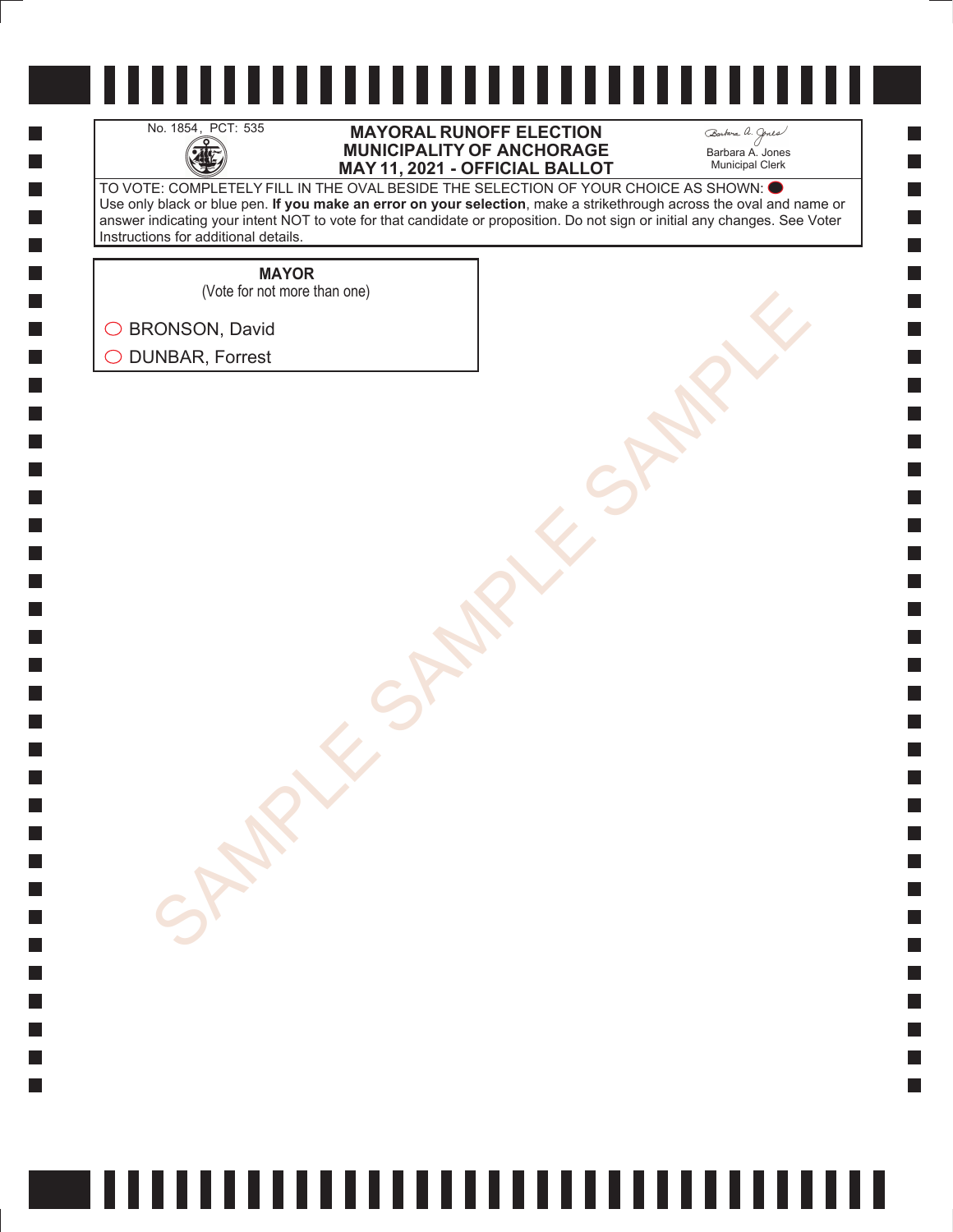H

 $\Box$  $\Box$  $\mathcal{L}_{\mathcal{A}}$  $\Box$ 

#### No. 1855, PCT: 540 **MAYORAL RUNOFF ELECTION**<br>MUNICIPALITY OF ANCHORAGE<br>MAY 11. 2021 - OFFICIAL BALLO **MUNICIPALITY OF ANCHORAGE MAY 11, 2021 - OFFICIAL BALLOT**

Barbara A. Jones Municipal Clerk

**College** 

TO VOTE: COMPLETELY FILL IN THE OVAL BESIDE THE SELECTION OF YOUR CHOICE AS SHOWN: Use only black or blue pen. **If you make an error on your selection**, make a strikethrough across the oval and name or answer indicating your intent NOT to vote for that candidate or proposition. Do not sign or initial any changes. See Voter Instructions for additional details.

**MAYOR**

(Vote for not more than one)

SONSON, David<br>AMBAR, Forrest<br>SAMPLE SAMPLE SAMPLE SAMPLE ◯ BRONSON, David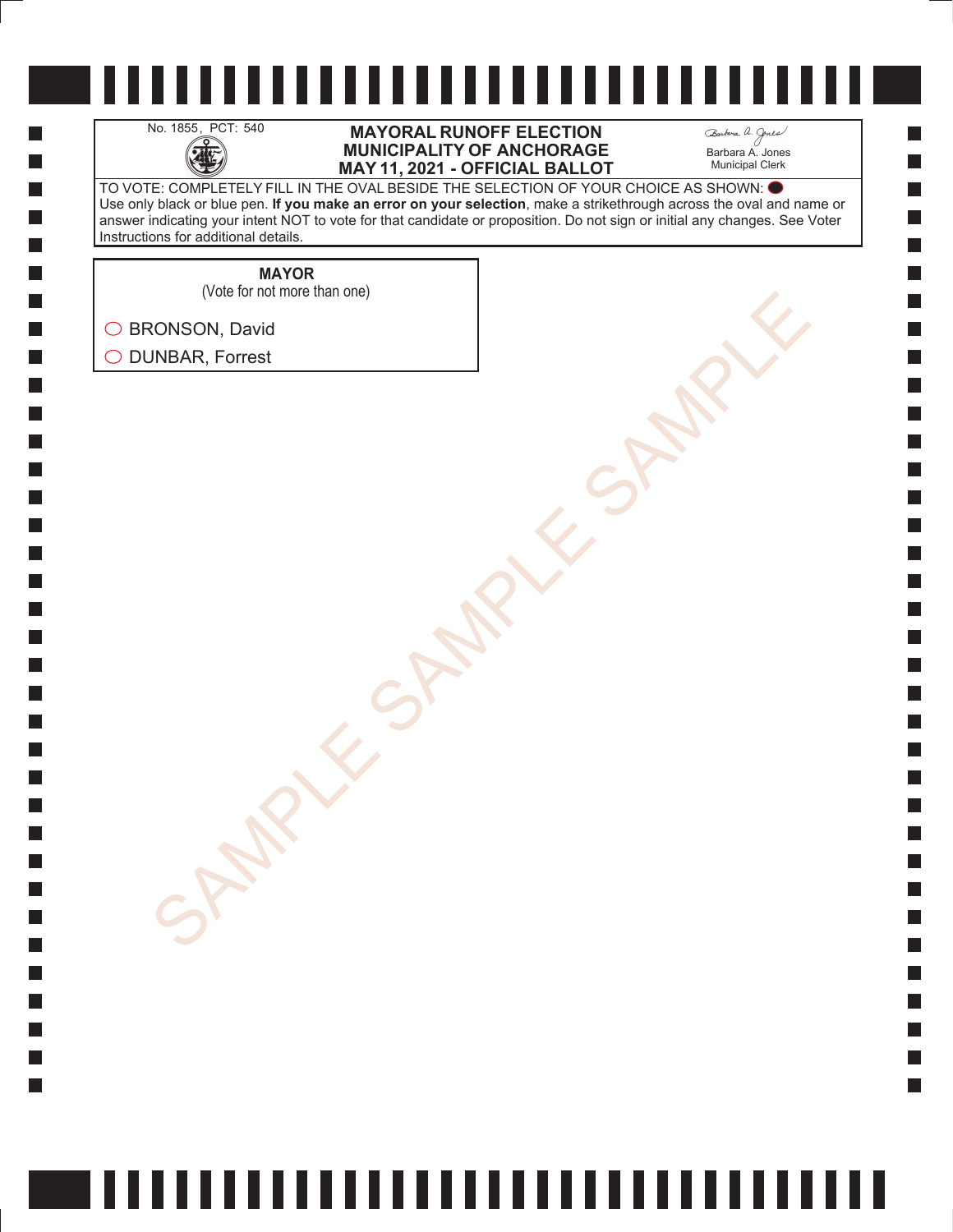H

 $\Box$  $\Box$  $\mathcal{L}_{\mathcal{A}}$  $\Box$ 

#### No. 1856, PCT: 545 **MAYORAL RUNOFF ELECTION**<br>MUNICIPALITY OF ANCHORAGE<br>MAY 11. 2021 - OFFICIAL BALLO **MUNICIPALITY OF ANCHORAGE MAY 11, 2021 - OFFICIAL BALLOT**

Barbara A. Jones Municipal Clerk

**College** 

TO VOTE: COMPLETELY FILL IN THE OVAL BESIDE THE SELECTION OF YOUR CHOICE AS SHOWN: Use only black or blue pen. **If you make an error on your selection**, make a strikethrough across the oval and name or answer indicating your intent NOT to vote for that candidate or proposition. Do not sign or initial any changes. See Voter Instructions for additional details.

**MAYOR**

SONSON, David<br>AMBAR, Forrest<br>SAMPLE SAMPLE SAMPLE SAMPLE (Vote for not more than one)

◯ BRONSON, David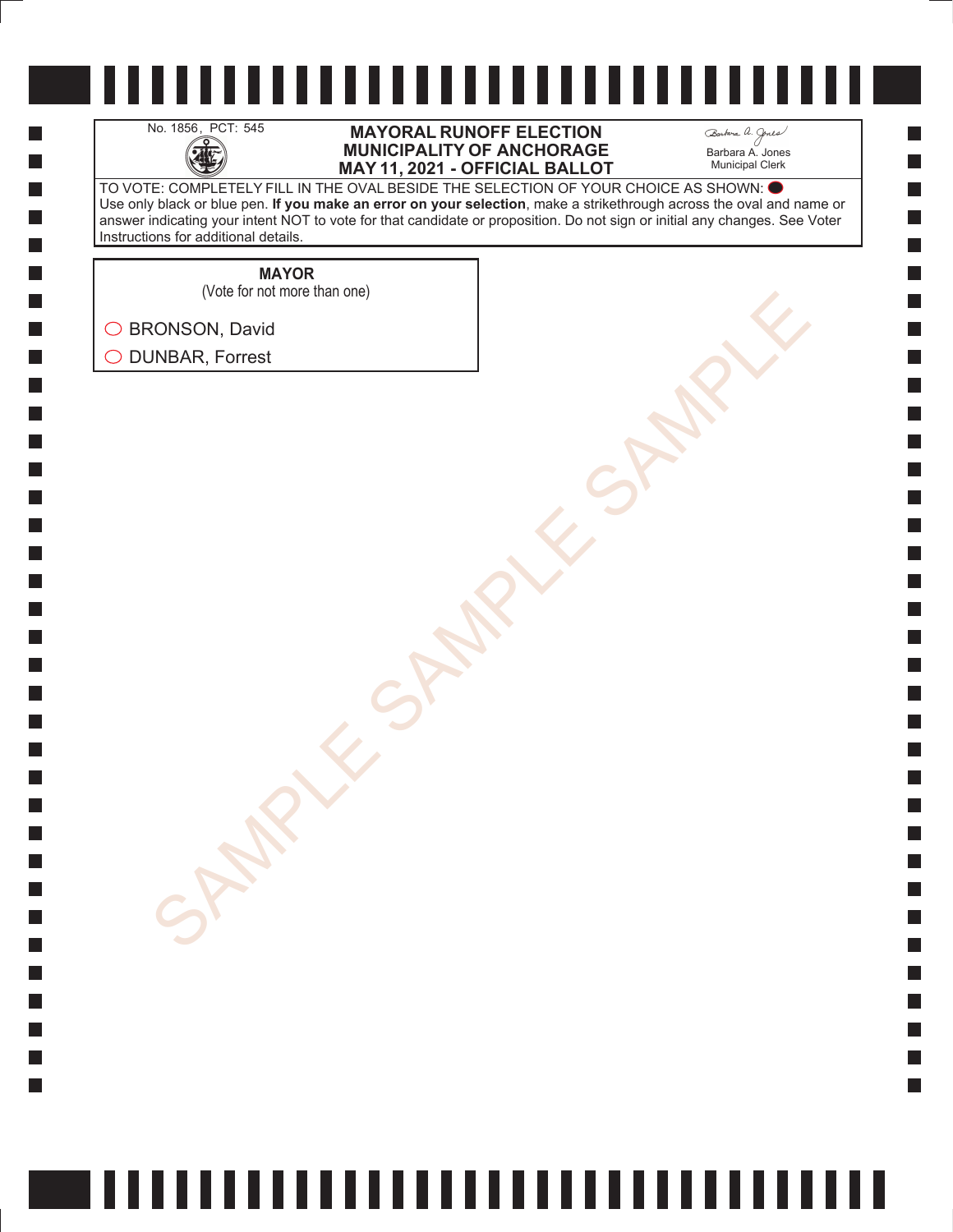H

 $\Box$  $\Box$  $\mathcal{L}_{\mathcal{A}}$  $\Box$ 

#### No. 1857, PCT: 550 **MAYORAL RUNOFF ELECTION**<br>MUNICIPALITY OF ANCHORAGE<br>MAY 11. 2021 - OFFICIAL BALLO **MUNICIPALITY OF ANCHORAGE MAY 11, 2021 - OFFICIAL BALLOT**

Barbara A. Jones Municipal Clerk

**College** 

TO VOTE: COMPLETELY FILL IN THE OVAL BESIDE THE SELECTION OF YOUR CHOICE AS SHOWN: Use only black or blue pen. **If you make an error on your selection**, make a strikethrough across the oval and name or answer indicating your intent NOT to vote for that candidate or proposition. Do not sign or initial any changes. See Voter Instructions for additional details.

**MAYOR**

SONSON, David<br>AMBAR, Forrest<br>SAMPLE SAMPLE SAMPLE SAMPLE (Vote for not more than one)

◯ BRONSON, David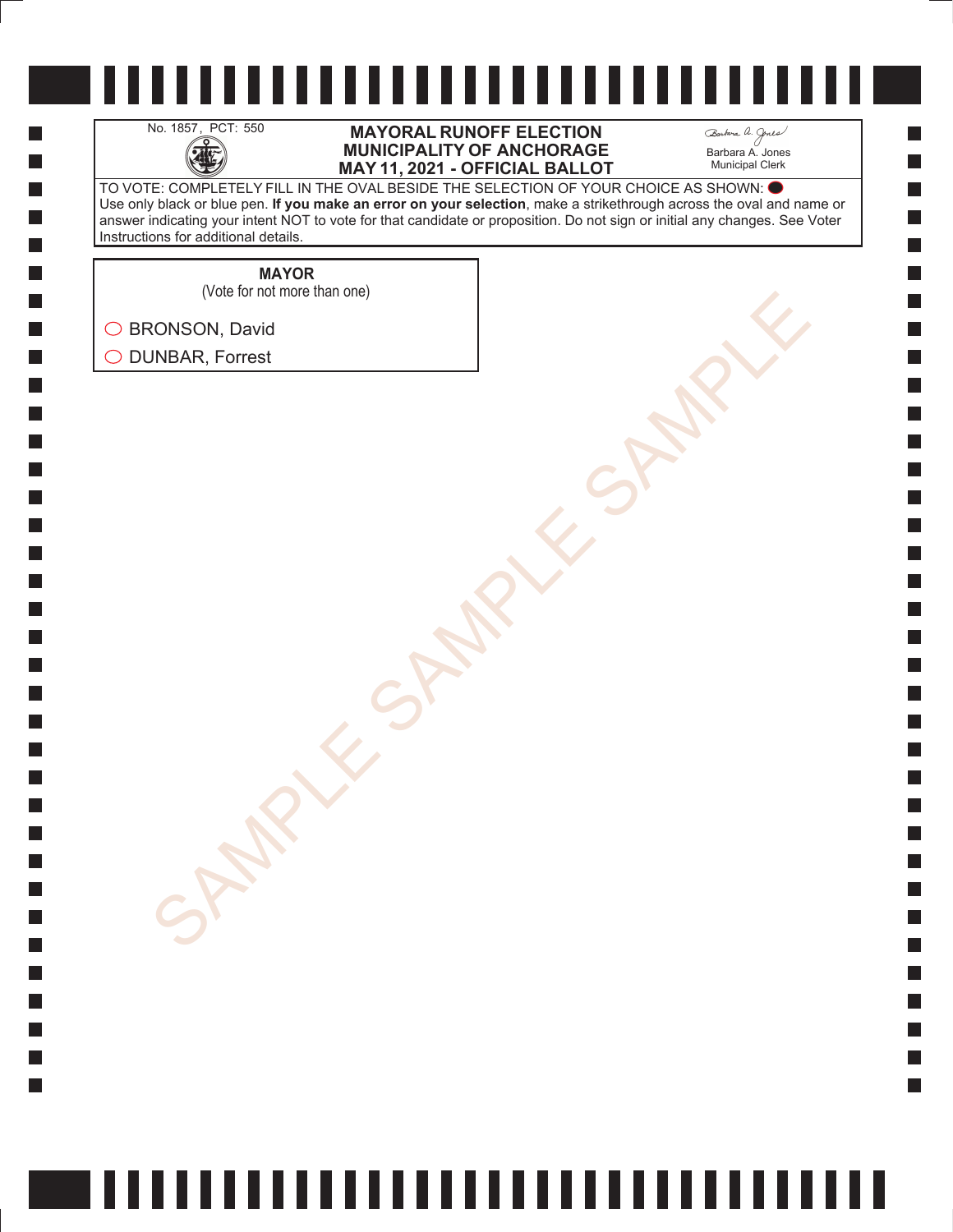H

 $\Box$  $\Box$  $\mathcal{L}_{\mathcal{A}}$  $\Box$ 

#### No. 1858, PCT: 555 **MAYORAL RUNOFF ELECTION**<br>MUNICIPALITY OF ANCHORAGE<br>MAY 11. 2021 - OFFICIAL BALLO **MUNICIPALITY OF ANCHORAGE MAY 11, 2021 - OFFICIAL BALLOT**

Barbara A. Jones Municipal Clerk

**College** 

TO VOTE: COMPLETELY FILL IN THE OVAL BESIDE THE SELECTION OF YOUR CHOICE AS SHOWN: Use only black or blue pen. **If you make an error on your selection**, make a strikethrough across the oval and name or answer indicating your intent NOT to vote for that candidate or proposition. Do not sign or initial any changes. See Voter Instructions for additional details.

> **MAYOR** (Vote for not more than one)

SONSON, David<br>AMBAR, Forrest<br>SAMPLE SAMPLE SAMPLE SAMPLE ◯ BRONSON, David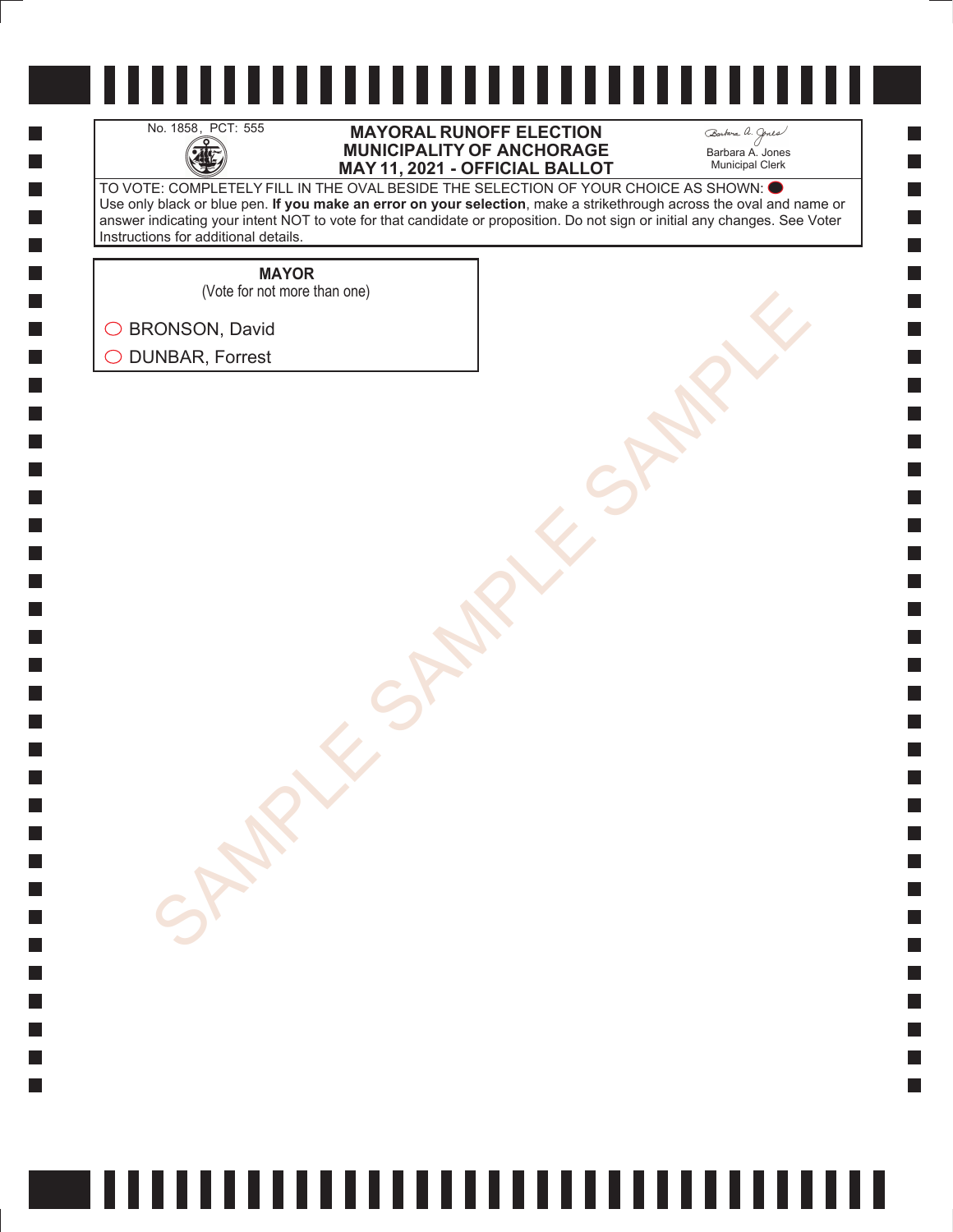H

 $\Box$  $\Box$  $\mathcal{L}_{\mathcal{A}}$  $\Box$ 

#### No. 1859, PCT: 560 **MAYORAL RUNOFF ELECTION**<br>MUNICIPALITY OF ANCHORAGE<br>MAY 11. 2021 - OFFICIAL BALLO **MUNICIPALITY OF ANCHORAGE MAY 11, 2021 - OFFICIAL BALLOT**

Barbara A. Jones Municipal Clerk

**College** 

TO VOTE: COMPLETELY FILL IN THE OVAL BESIDE THE SELECTION OF YOUR CHOICE AS SHOWN: Use only black or blue pen. **If you make an error on your selection**, make a strikethrough across the oval and name or answer indicating your intent NOT to vote for that candidate or proposition. Do not sign or initial any changes. See Voter Instructions for additional details.

**MAYOR**

(Vote for not more than one)

SONSON, David<br>AMBAR, Forrest<br>SAMPLE SAMPLE SAMPLE SAMPLE ◯ BRONSON, David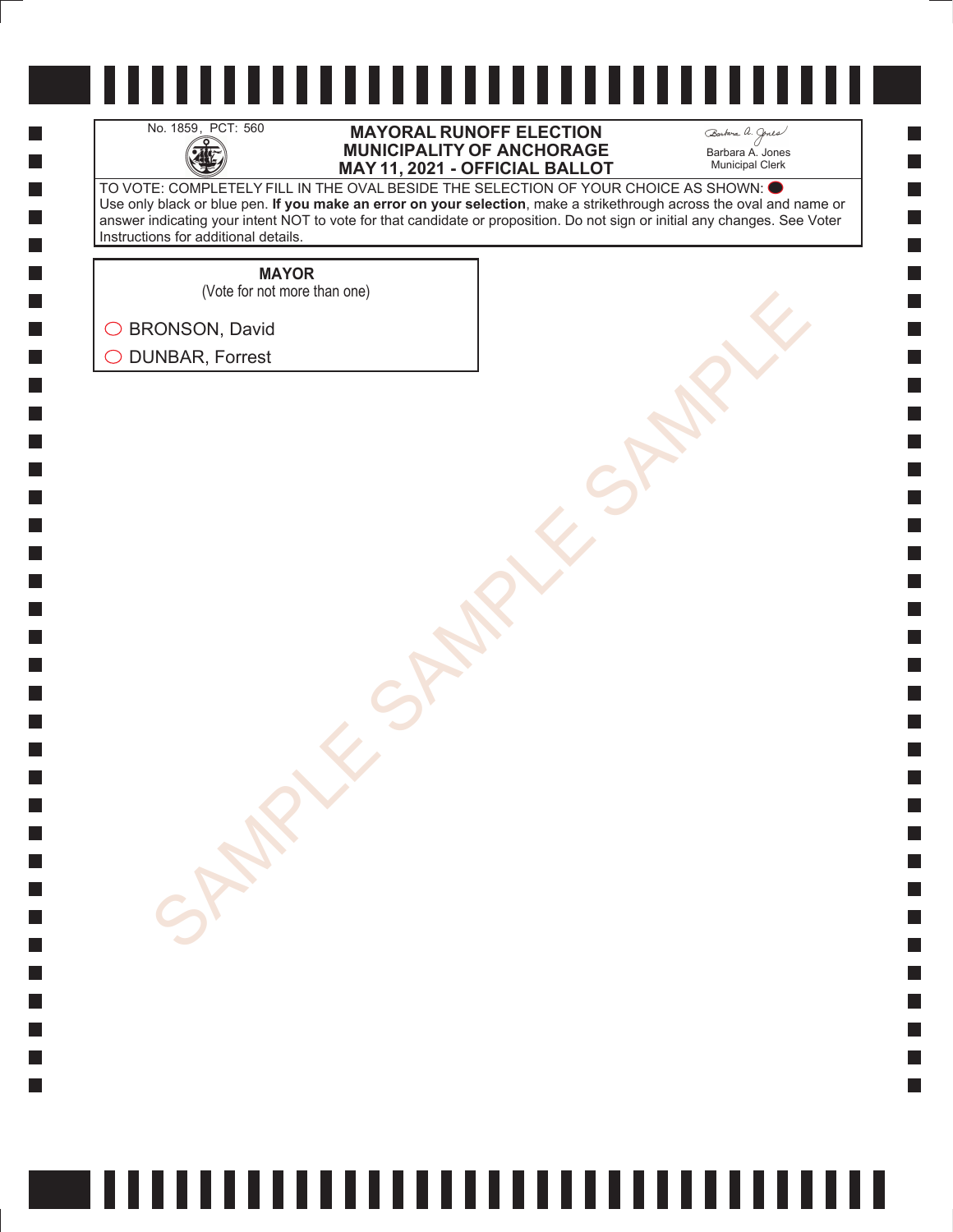H

 $\Box$  $\Box$  $\mathcal{L}_{\mathcal{A}}$  $\Box$ 

#### No. 1860, PCT: 565 **MAYORAL RUNOFF ELECTION**<br>MUNICIPALITY OF ANCHORAGE<br>MAY 11. 2021 - OFFICIAL BALLO **MUNICIPALITY OF ANCHORAGE MAY 11, 2021 - OFFICIAL BALLOT**

Barbara A. Jones Municipal Clerk

**College** 

TO VOTE: COMPLETELY FILL IN THE OVAL BESIDE THE SELECTION OF YOUR CHOICE AS SHOWN: Use only black or blue pen. **If you make an error on your selection**, make a strikethrough across the oval and name or answer indicating your intent NOT to vote for that candidate or proposition. Do not sign or initial any changes. See Voter Instructions for additional details.

**MAYOR**

(Vote for not more than one)

SONSON, David<br>AMBAR, Forrest<br>SAMPLE SAMPLE SAMPLE SAMPLE ◯ BRONSON, David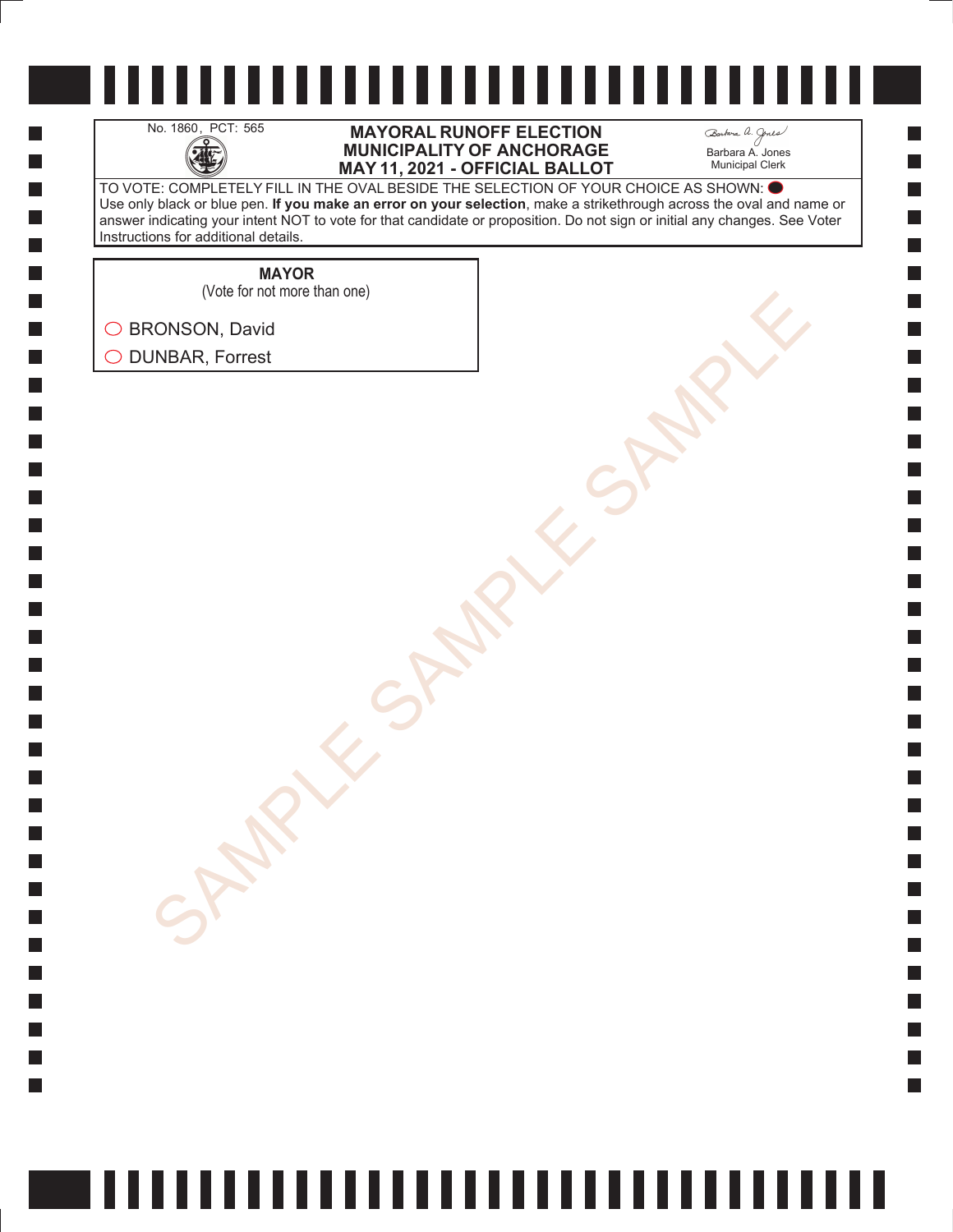H

 $\Box$  $\Box$  $\mathcal{L}_{\mathcal{A}}$  $\Box$ 

#### No. 1861, PCT: 570 **MAYORAL RUNOFF ELECTION**<br>MUNICIPALITY OF ANCHORAGE<br>MAY 11. 2021 - OFFICIAL BALLO **MUNICIPALITY OF ANCHORAGE MAY 11, 2021 - OFFICIAL BALLOT**

Barbara A. Jones Municipal Clerk

**College** 

TO VOTE: COMPLETELY FILL IN THE OVAL BESIDE THE SELECTION OF YOUR CHOICE AS SHOWN: Use only black or blue pen. **If you make an error on your selection**, make a strikethrough across the oval and name or answer indicating your intent NOT to vote for that candidate or proposition. Do not sign or initial any changes. See Voter Instructions for additional details.

**MAYOR**

(Vote for not more than one)

SONSON, David<br>AMBAR, Forrest<br>SAMPLE SAMPLE SAMPLE SAMPLE ◯ BRONSON, David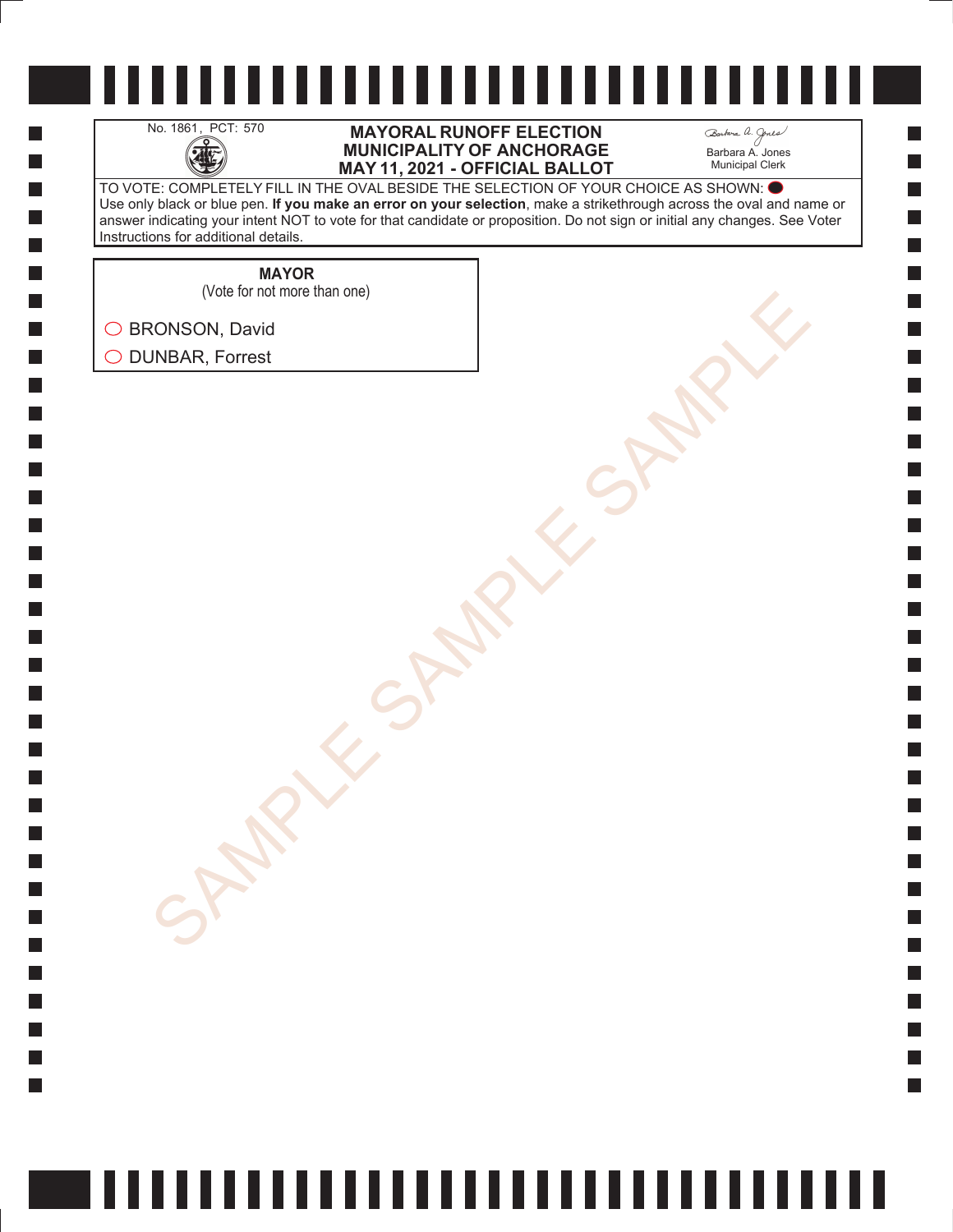H

 $\Box$  $\Box$  $\mathcal{L}_{\mathcal{A}}$  $\Box$ 

#### No. 1862, PCT: 600 **MAYORAL RUNOFF ELECTION**<br>MUNICIPALITY OF ANCHORAGE<br>MAY 11. 2021 - OFFICIAL BALLO **MUNICIPALITY OF ANCHORAGE MAY 11, 2021 - OFFICIAL BALLOT**

Barbara A. Jones Municipal Clerk

**College** 

TO VOTE: COMPLETELY FILL IN THE OVAL BESIDE THE SELECTION OF YOUR CHOICE AS SHOWN: Use only black or blue pen. **If you make an error on your selection**, make a strikethrough across the oval and name or answer indicating your intent NOT to vote for that candidate or proposition. Do not sign or initial any changes. See Voter Instructions for additional details.

**MAYOR**

(Vote for not more than one)

SONSON, David<br>AMBAR, Forrest<br>SAMPLE SAMPLE SAMPLE SAMPLE ◯ BRONSON, David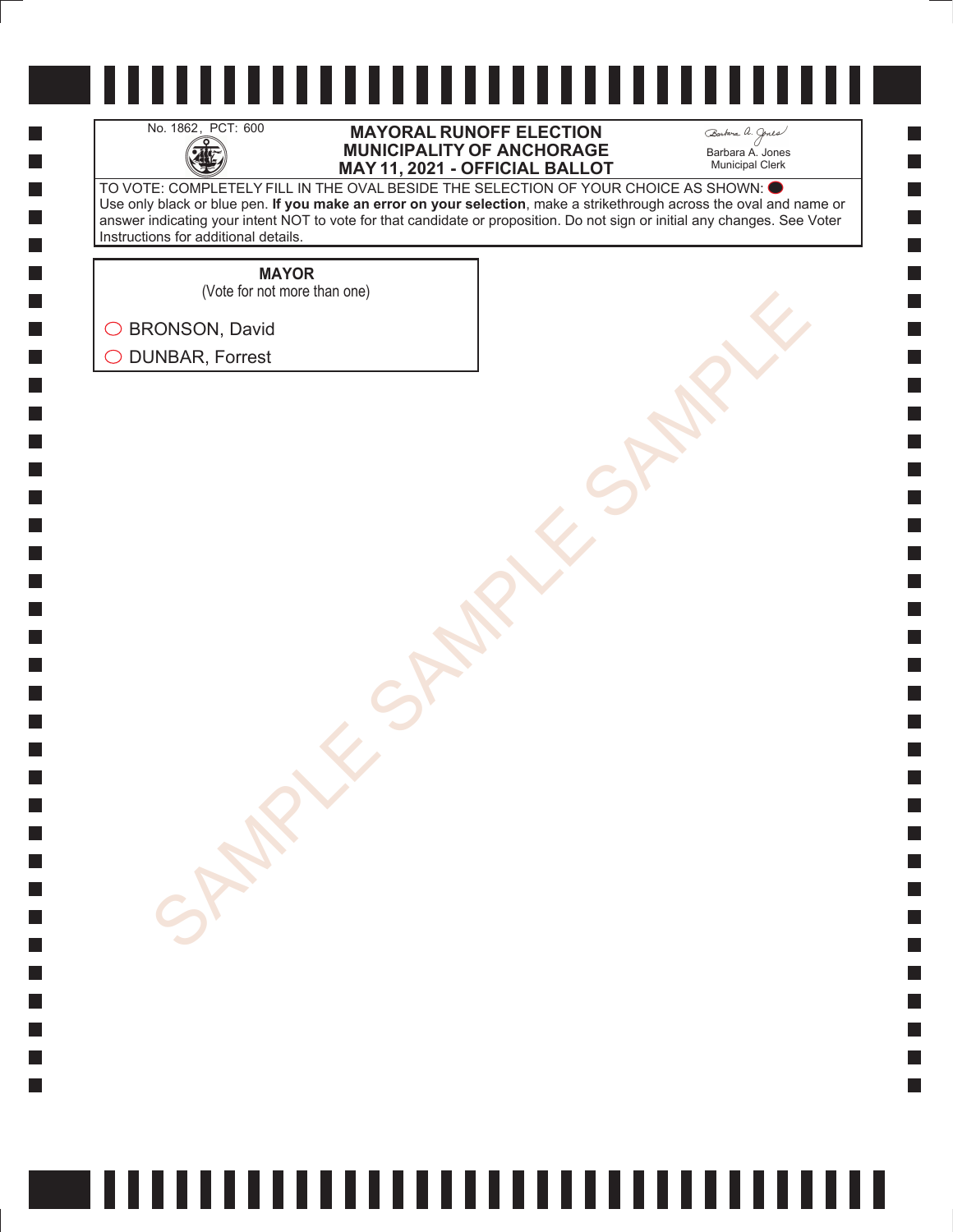H

 $\Box$  $\Box$  $\mathcal{L}_{\mathcal{A}}$  $\Box$ 

#### No. 1863, PCT: 605 **MAYORAL RUNOFF ELECTION**<br>MUNICIPALITY OF ANCHORAGE<br>MAY 11. 2021 - OFFICIAL BALLO **MUNICIPALITY OF ANCHORAGE MAY 11, 2021 - OFFICIAL BALLOT**

Barbara A. Jones Municipal Clerk

**College** 

TO VOTE: COMPLETELY FILL IN THE OVAL BESIDE THE SELECTION OF YOUR CHOICE AS SHOWN: Use only black or blue pen. **If you make an error on your selection**, make a strikethrough across the oval and name or answer indicating your intent NOT to vote for that candidate or proposition. Do not sign or initial any changes. See Voter Instructions for additional details.

**MAYOR**

SONSON, David<br>AMBAR, Forrest<br>SAMPLE SAMPLE SAMPLE SAMPLE (Vote for not more than one)

◯ BRONSON, David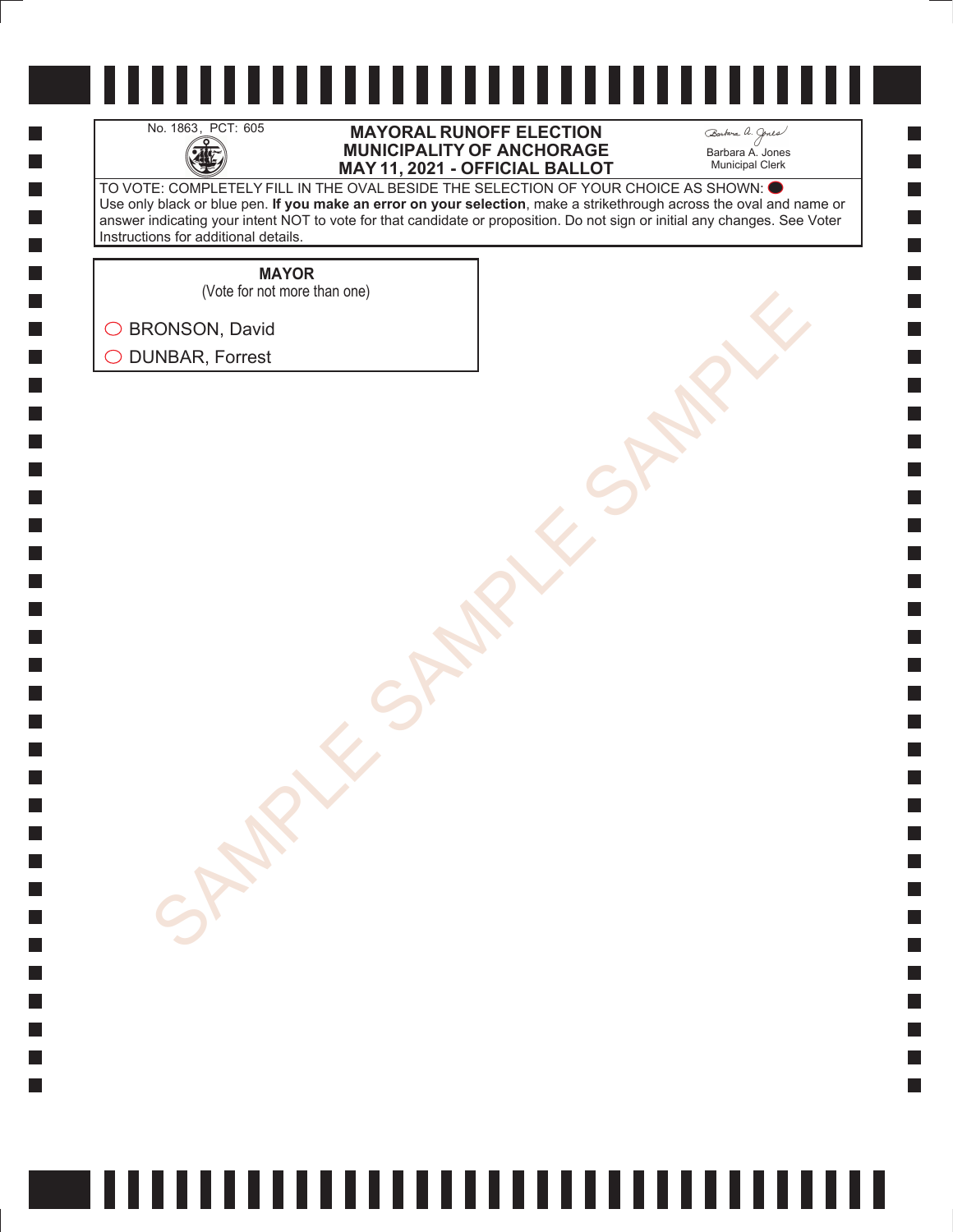

H

 $\Box$  $\Box$  $\mathcal{L}_{\mathcal{A}}$  $\Box$ 

#### No. 1864, PCT: 610 **MAYORAL RUNOFF ELECTION**<br>MUNICIPALITY OF ANCHORAGE<br>MAY 11, 2021 - OFFICIAL BALLO **MUNICIPALITY OF ANCHORAGE MAY 11, 2021 - OFFICIAL BALLOT**

Barbara A. Jones Municipal Clerk

**College** 

TO VOTE: COMPLETELY FILL IN THE OVAL BESIDE THE SELECTION OF YOUR CHOICE AS SHOWN: Use only black or blue pen. **If you make an error on your selection**, make a strikethrough across the oval and name or answer indicating your intent NOT to vote for that candidate or proposition. Do not sign or initial any changes. See Voter Instructions for additional details.

> **MAYOR** (Vote for not more than one)

SONSON, David<br>AMBAR, Forrest<br>SAMPLE SAMPLE SAMPLE SAMPLE

◯ BRONSON, David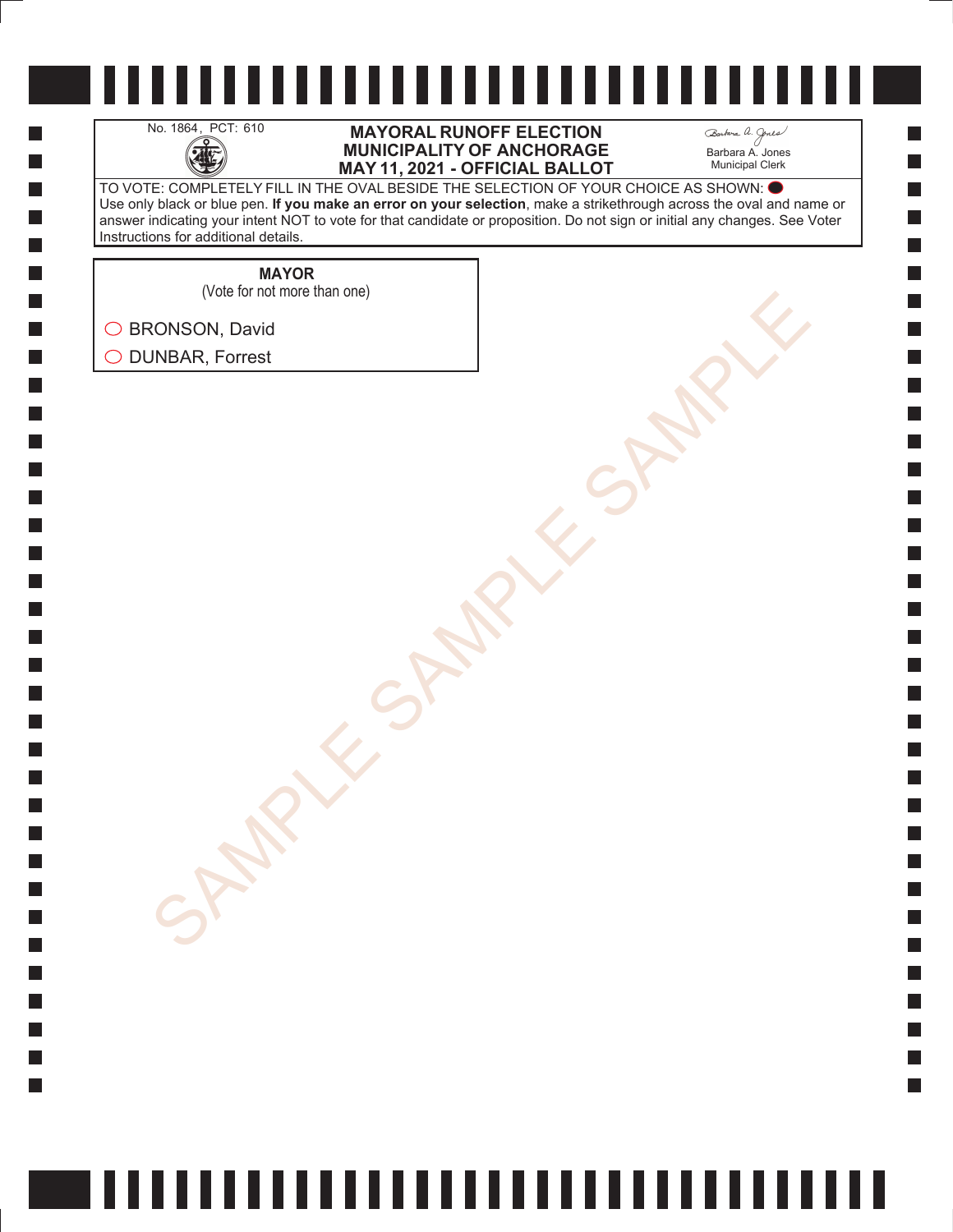H

 $\Box$  $\Box$  $\mathcal{L}_{\mathcal{A}}$  $\Box$ 

#### No. 1865, PCT: 615 **MAYORAL RUNOFF ELECTION**<br>MUNICIPALITY OF ANCHORAGE<br>MAY 11. 2021 - OFFICIAL BALLO **MUNICIPALITY OF ANCHORAGE MAY 11, 2021 - OFFICIAL BALLOT**

Barbara A. Jones Municipal Clerk

**College** 

TO VOTE: COMPLETELY FILL IN THE OVAL BESIDE THE SELECTION OF YOUR CHOICE AS SHOWN: Use only black or blue pen. **If you make an error on your selection**, make a strikethrough across the oval and name or answer indicating your intent NOT to vote for that candidate or proposition. Do not sign or initial any changes. See Voter Instructions for additional details.

**MAYOR**

SONSON, David<br>AMBAR, Forrest<br>SAMPLE SAMPLE SAMPLE SAMPLE (Vote for not more than one)

◯ BRONSON, David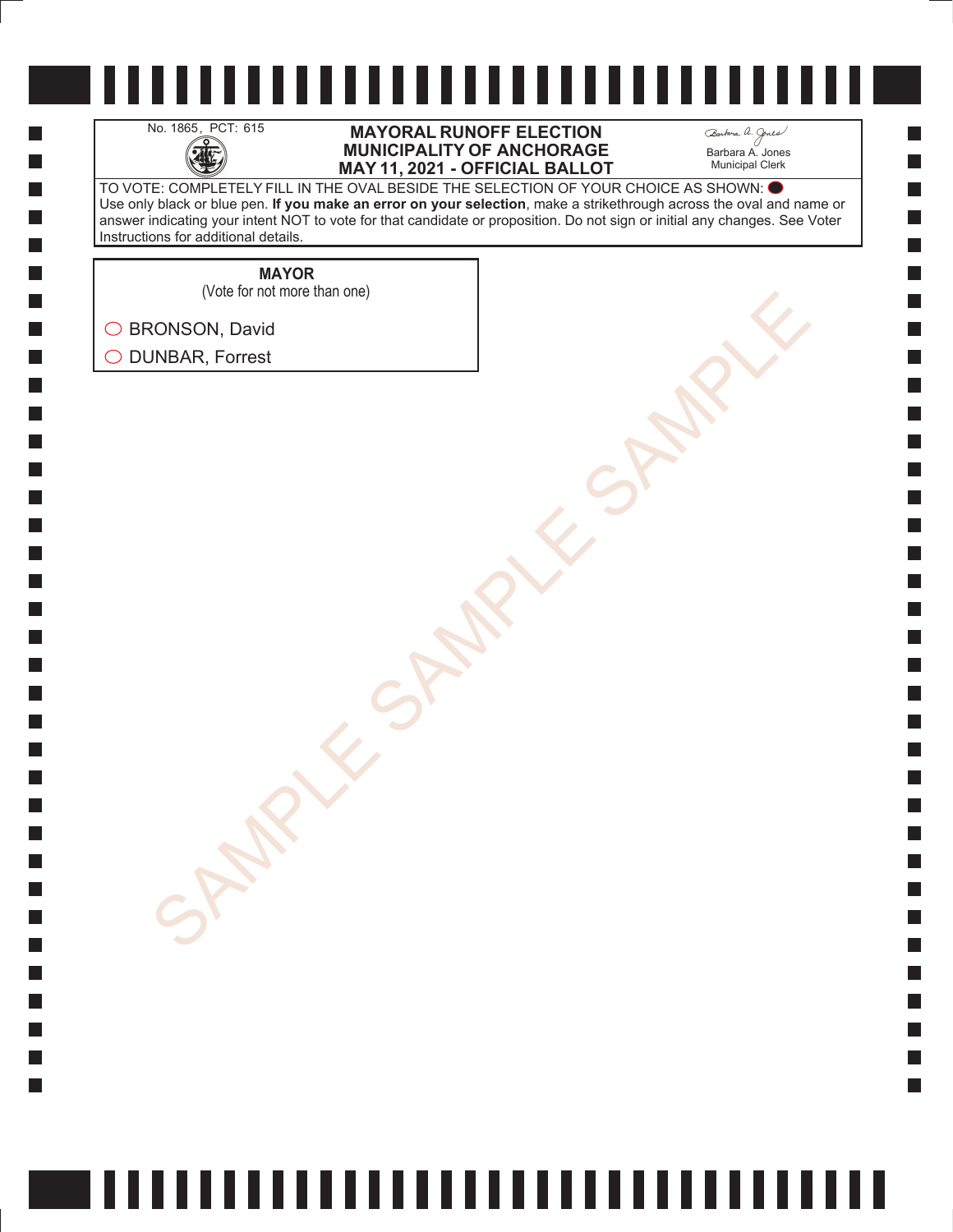

H

 $\Box$  $\Box$  $\mathcal{L}_{\mathcal{A}}$  $\Box$ 

#### No. 1866, PCT: 620 **MAYORAL RUNOFF ELECTION**<br>MUNICIPALITY OF ANCHORAGE<br>MAY 11. 2021 - OFFICIAL BALLO **MUNICIPALITY OF ANCHORAGE MAY 11, 2021 - OFFICIAL BALLOT**

Barbara A. Jones Municipal Clerk

**College** 

TO VOTE: COMPLETELY FILL IN THE OVAL BESIDE THE SELECTION OF YOUR CHOICE AS SHOWN: Use only black or blue pen. **If you make an error on your selection**, make a strikethrough across the oval and name or answer indicating your intent NOT to vote for that candidate or proposition. Do not sign or initial any changes. See Voter Instructions for additional details.

> **MAYOR** (Vote for not more than one)

SONSON, David<br>AMBAR, Forrest<br>SAMPLE SAMPLE SAMPLE SAMPLE ◯ BRONSON, David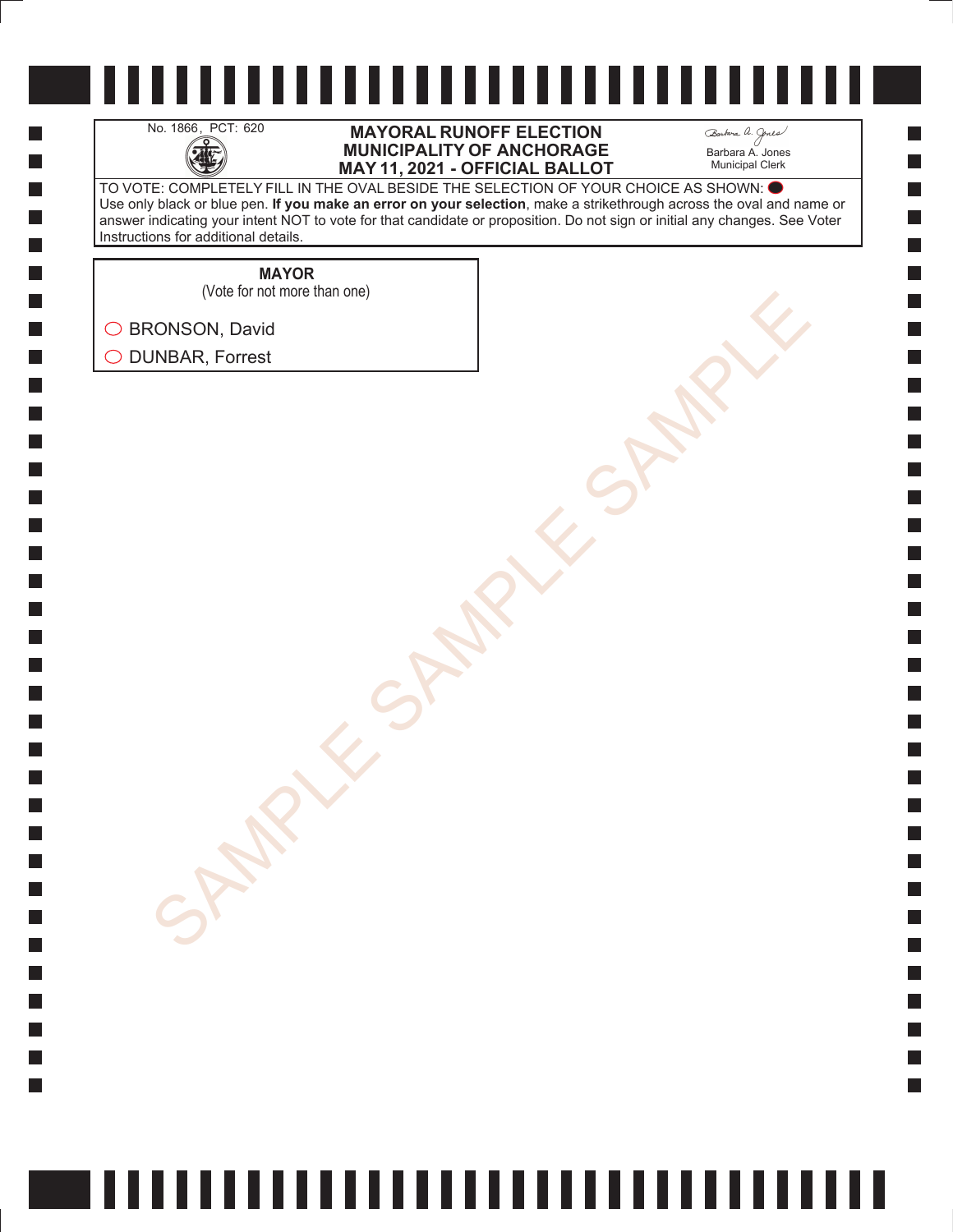H

 $\Box$  $\Box$  $\mathcal{L}_{\mathcal{A}}$  $\Box$ 

#### No. 1867, PCT: 625 **MAYORAL RUNOFF ELECTION**<br>MUNICIPALITY OF ANCHORAGE<br>MAY 11. 2021 - OFFICIAL BALLO **MUNICIPALITY OF ANCHORAGE MAY 11, 2021 - OFFICIAL BALLOT**

Barbara A. Jones Municipal Clerk

**College** 

TO VOTE: COMPLETELY FILL IN THE OVAL BESIDE THE SELECTION OF YOUR CHOICE AS SHOWN: Use only black or blue pen. **If you make an error on your selection**, make a strikethrough across the oval and name or answer indicating your intent NOT to vote for that candidate or proposition. Do not sign or initial any changes. See Voter Instructions for additional details.

**MAYOR**

(Vote for not more than one)

SONSON, David<br>AMBAR, Forrest<br>SAMPLE SAMPLE SAMPLE SAMPLE ◯ BRONSON, David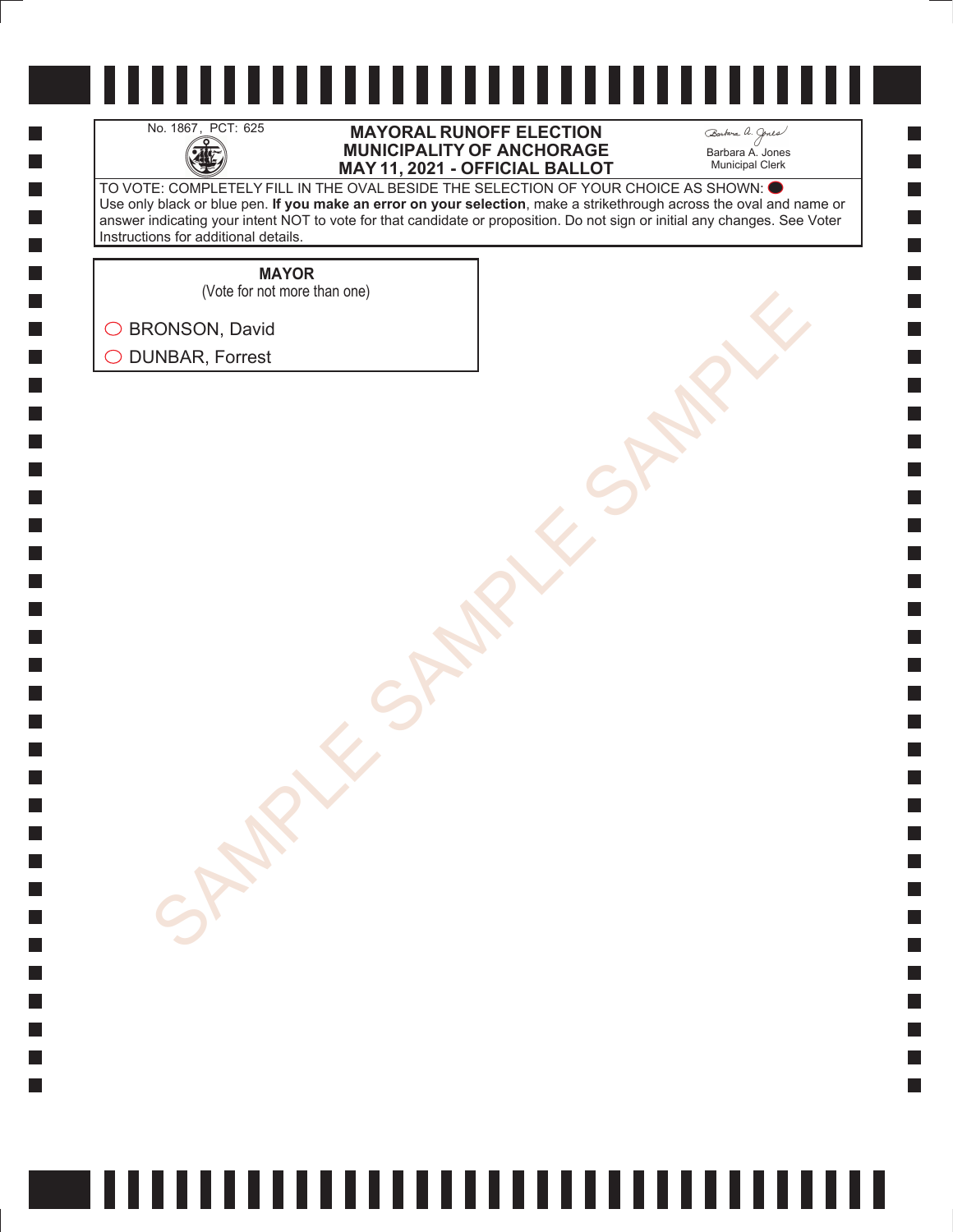H

 $\Box$  $\Box$  $\mathcal{L}_{\mathcal{A}}$  $\Box$ 

#### No. 1868, PCT: 630 **MAYORAL RUNOFF ELECTION**<br>MUNICIPALITY OF ANCHORAGE<br>MAY 11. 2021 - OFFICIAL BALLO **MUNICIPALITY OF ANCHORAGE MAY 11, 2021 - OFFICIAL BALLOT**

Barbara A. Jones Municipal Clerk

**Simple** 

TO VOTE: COMPLETELY FILL IN THE OVAL BESIDE THE SELECTION OF YOUR CHOICE AS SHOWN: Use only black or blue pen. **If you make an error on your selection**, make a strikethrough across the oval and name or answer indicating your intent NOT to vote for that candidate or proposition. Do not sign or initial any changes. See Voter Instructions for additional details.

**MAYOR**

(Vote for not more than one)

SONSON, David<br>AMBAR, Forrest<br>SAMPLE SAMPLE SAMPLE SAMPLE ◯ BRONSON, David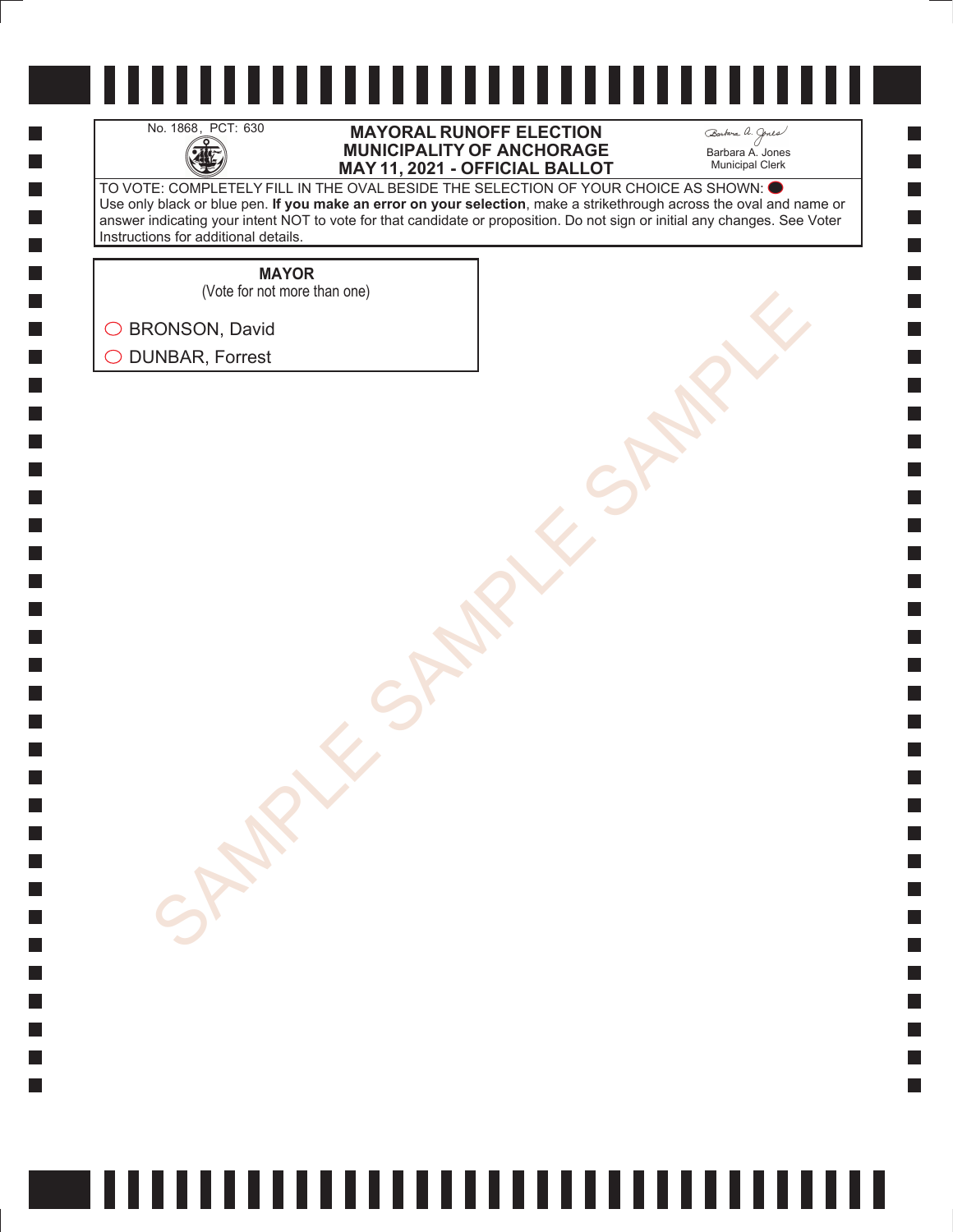H

 $\Box$  $\Box$  $\mathcal{L}_{\mathcal{A}}$  $\Box$ 

#### No. 1869, PCT: 635 **MAYORAL RUNOFF ELECTION**<br>MUNICIPALITY OF ANCHORAGE<br>MAY 11. 2021 - OFFICIAL BALLO **MUNICIPALITY OF ANCHORAGE MAY 11, 2021 - OFFICIAL BALLOT**

Barbara A. Jones Municipal Clerk

**Simple** 

TO VOTE: COMPLETELY FILL IN THE OVAL BESIDE THE SELECTION OF YOUR CHOICE AS SHOWN: Use only black or blue pen. **If you make an error on your selection**, make a strikethrough across the oval and name or answer indicating your intent NOT to vote for that candidate or proposition. Do not sign or initial any changes. See Voter Instructions for additional details.

**MAYOR**

(Vote for not more than one)

SONSON, David<br>AMBAR, Forrest<br>SAMPLE SAMPLE SAMPLE SAMPLE ◯ BRONSON, David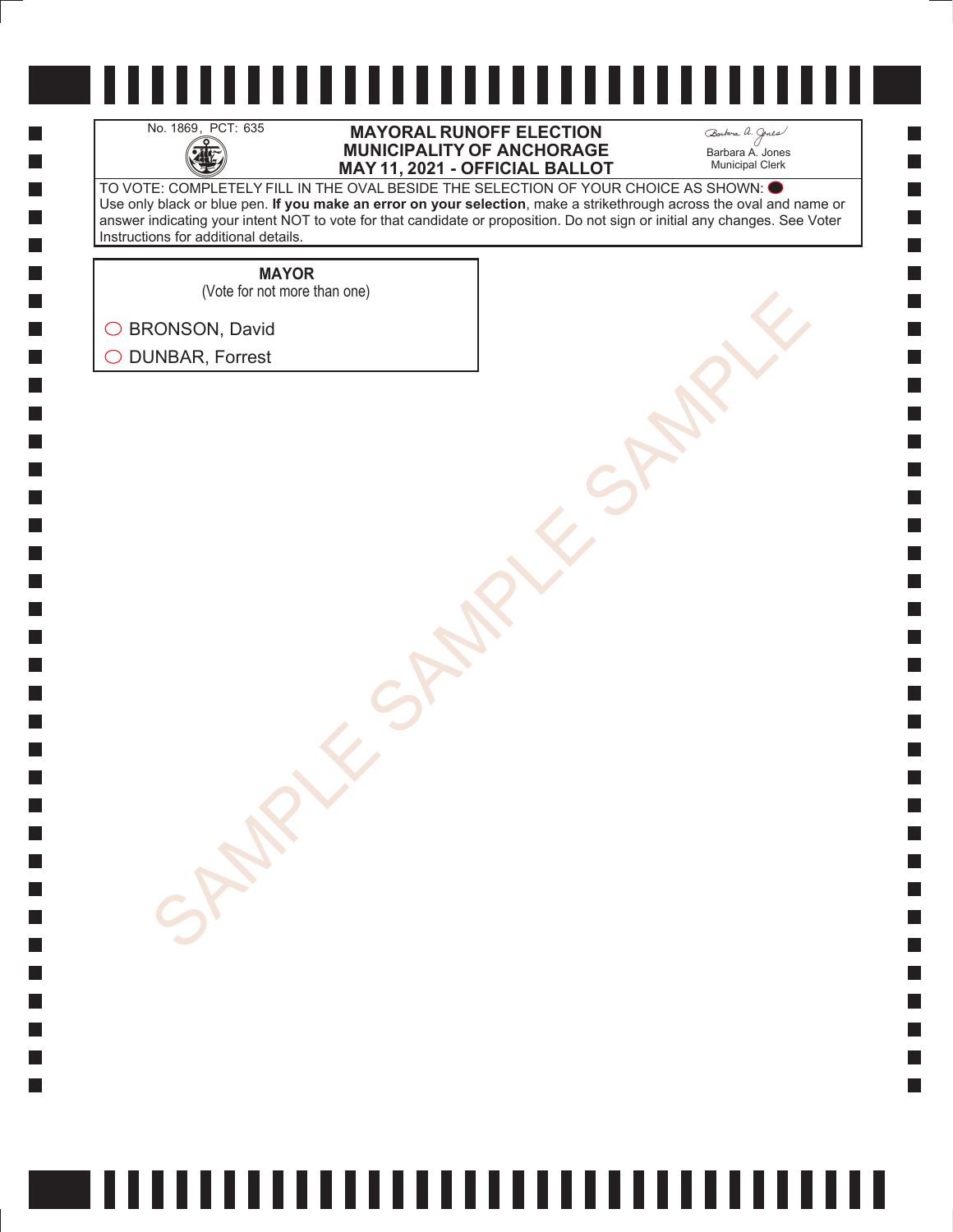H

 $\Box$  $\Box$  $\mathcal{L}_{\mathcal{A}}$  $\Box$ 

#### No. 1870, PCT: 640 **MAYORAL RUNOFF ELECTION**<br>MUNICIPALITY OF ANCHORAGE<br>MAY 11. 2021 - OFFICIAL BALLO **MUNICIPALITY OF ANCHORAGE MAY 11, 2021 - OFFICIAL BALLOT**

Barbara A. Jones Municipal Clerk

**Simple** 

TO VOTE: COMPLETELY FILL IN THE OVAL BESIDE THE SELECTION OF YOUR CHOICE AS SHOWN: Use only black or blue pen. **If you make an error on your selection**, make a strikethrough across the oval and name or answer indicating your intent NOT to vote for that candidate or proposition. Do not sign or initial any changes. See Voter Instructions for additional details.

> **MAYOR** (Vote for not more than one)

SONSON, David<br>AMBAR, Forrest<br>SAMPLE SAMPLE SAMPLE SAMPLE

◯ BRONSON, David O DUNBAR, Forrest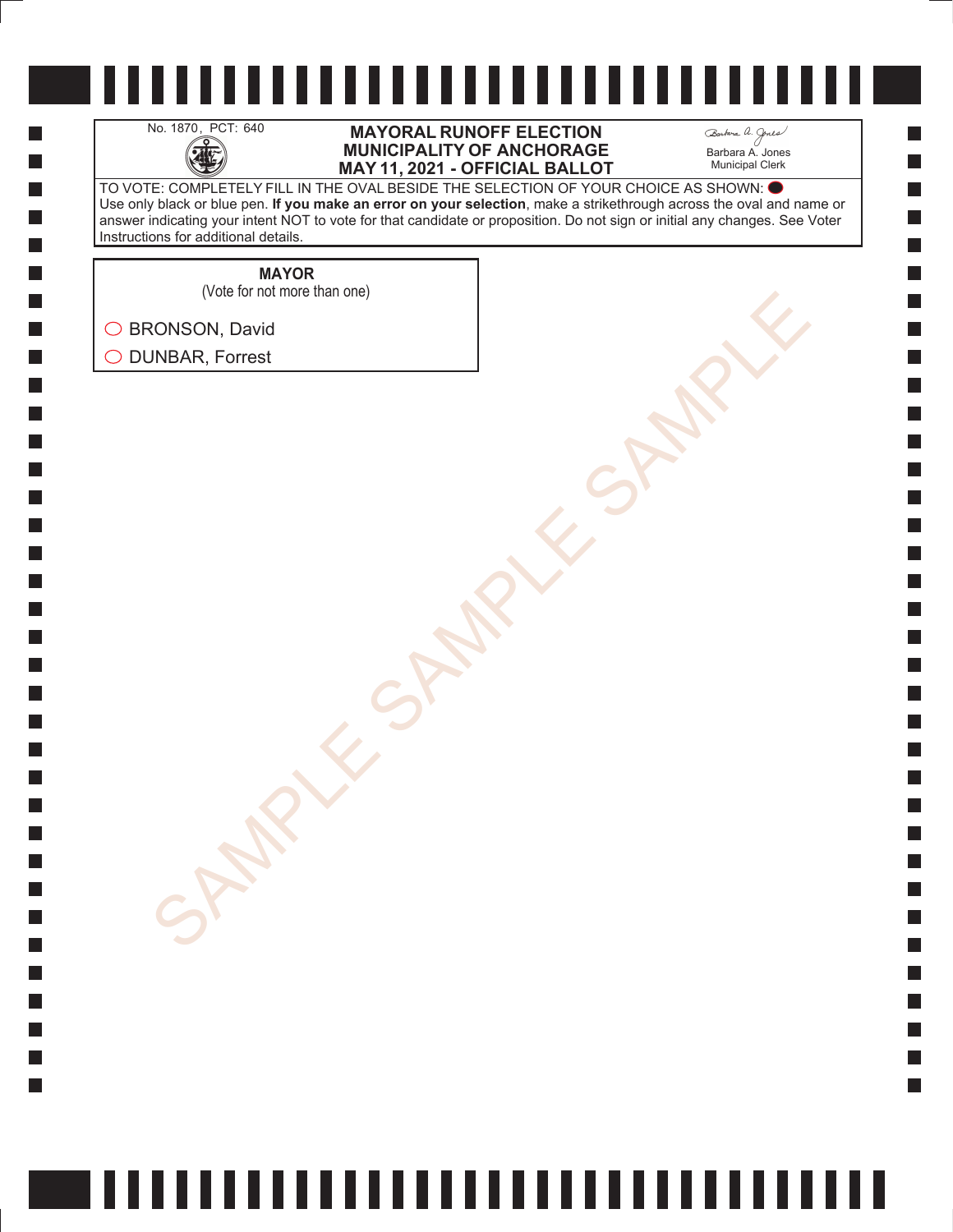H

 $\Box$  $\Box$  $\mathcal{L}_{\mathcal{A}}$  $\Box$ 

#### No. 1871, PCT: 645 **MAYORAL RUNOFF ELECTION**<br>MUNICIPALITY OF ANCHORAGE<br>MAY 11. 2021 - OFFICIAL BALLO **MUNICIPALITY OF ANCHORAGE MAY 11, 2021 - OFFICIAL BALLOT**

Barbara A. Jones Municipal Clerk

**Simple** 

TO VOTE: COMPLETELY FILL IN THE OVAL BESIDE THE SELECTION OF YOUR CHOICE AS SHOWN: Use only black or blue pen. **If you make an error on your selection**, make a strikethrough across the oval and name or answer indicating your intent NOT to vote for that candidate or proposition. Do not sign or initial any changes. See Voter Instructions for additional details.

**MAYOR**

(Vote for not more than one)

SONSON, David<br>AMBAR, Forrest<br>SAMPLE SAMPLE SAMPLE SAMPLE ◯ BRONSON, David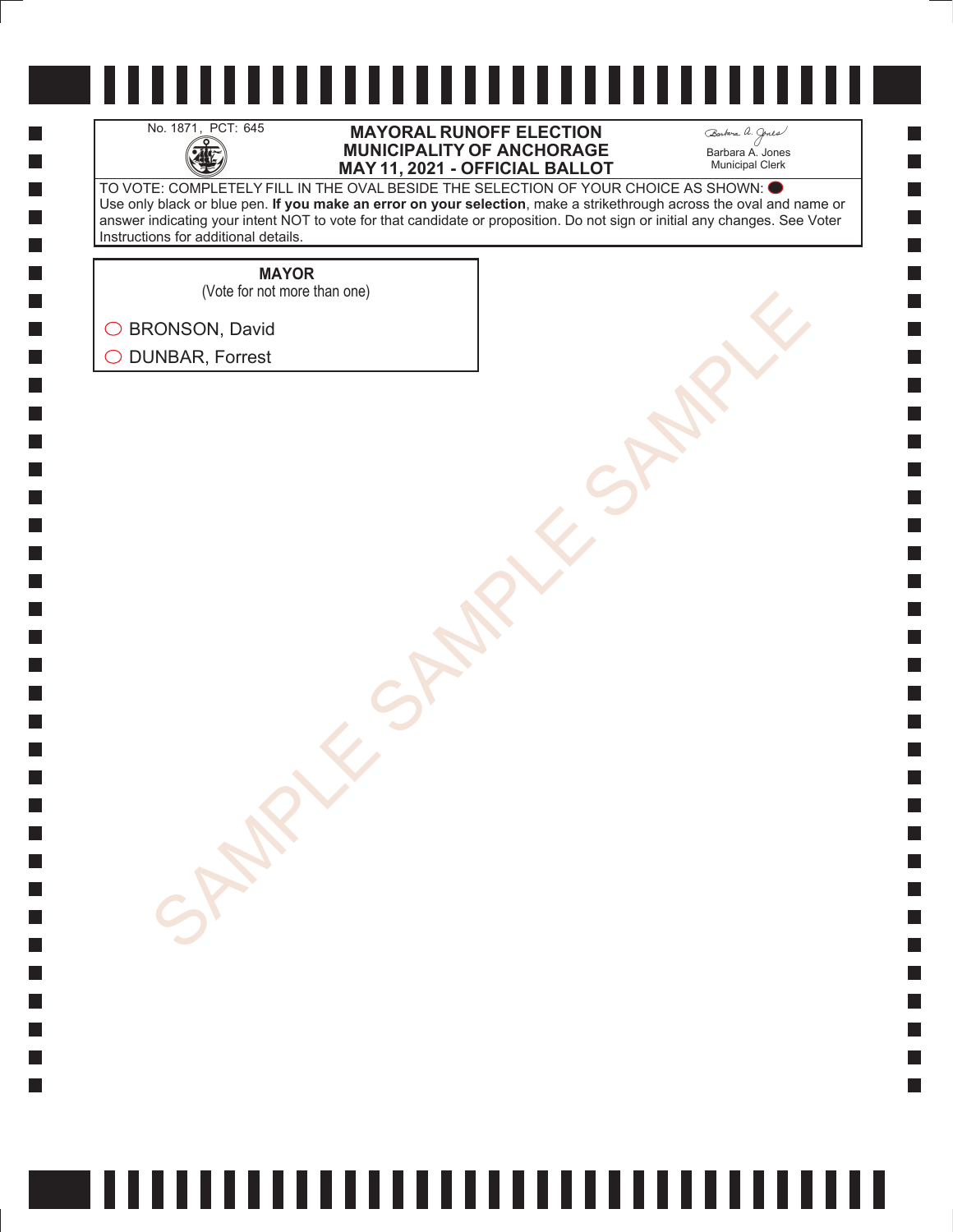H

 $\Box$  $\Box$  $\mathcal{L}_{\mathcal{A}}$  $\Box$ 

### No. 1872, PCT: 650 **MAYORAL RUNOFF ELECTION**<br>MUNICIPALITY OF ANCHORAGE<br>MAY 11. 2021 - OFFICIAL BALLO **MUNICIPALITY OF ANCHORAGE MAY 11, 2021 - OFFICIAL BALLOT**

Barbara A. Jones Municipal Clerk

**College** 

TO VOTE: COMPLETELY FILL IN THE OVAL BESIDE THE SELECTION OF YOUR CHOICE AS SHOWN: Use only black or blue pen. **If you make an error on your selection**, make a strikethrough across the oval and name or answer indicating your intent NOT to vote for that candidate or proposition. Do not sign or initial any changes. See Voter Instructions for additional details.

**MAYOR**

(Vote for not more than one)

SONSON, David<br>AMBAR, Forrest<br>SAMPLE SAMPLE SAMPLE SAMPLE ◯ BRONSON, David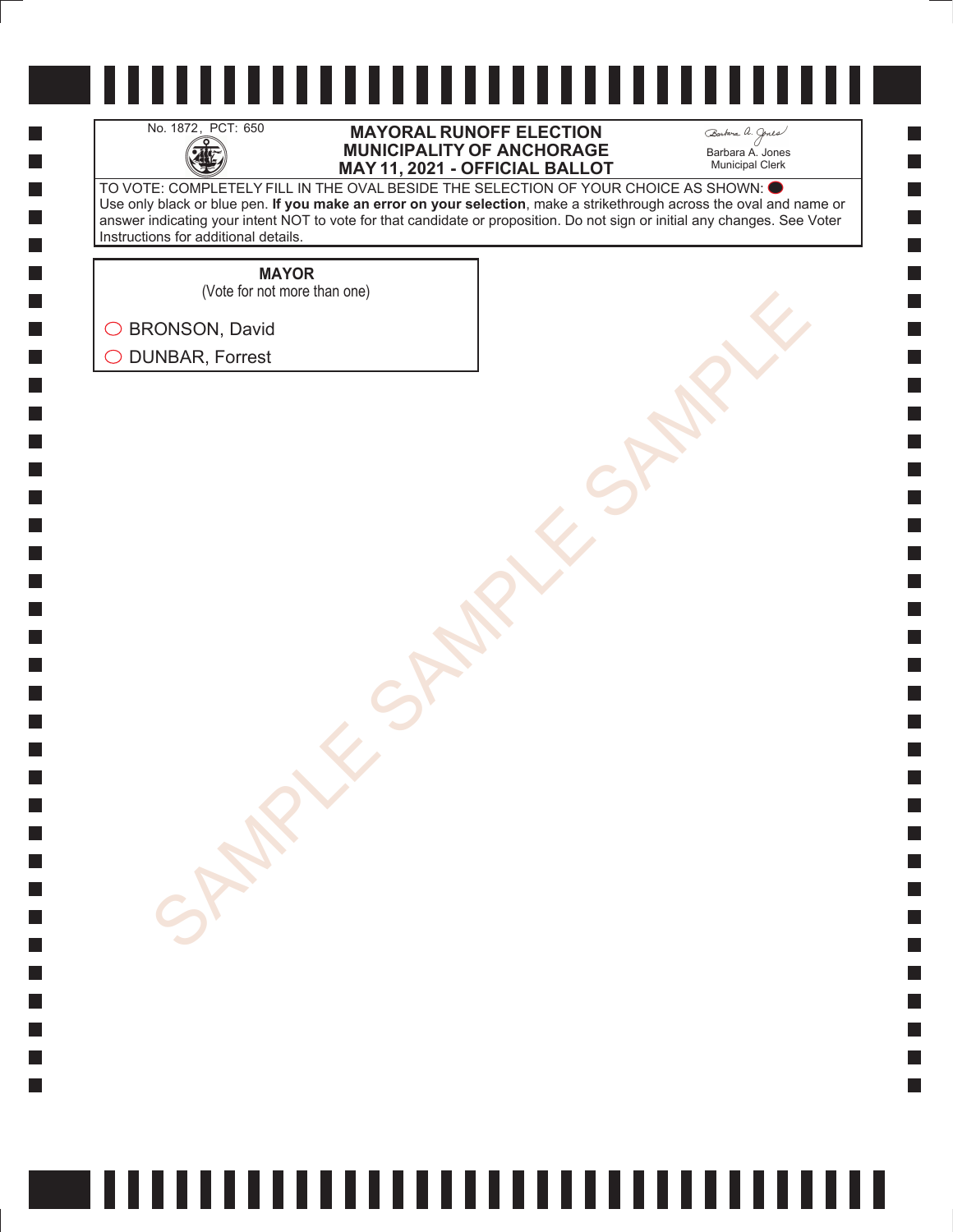H

 $\Box$  $\Box$  $\mathcal{L}_{\mathcal{A}}$  $\Box$ 

### No. 1873, PCT: 655 **MAYORAL RUNOFF ELECTION**<br>MUNICIPALITY OF ANCHORAGE<br>MAY 11. 2021 - OFFICIAL BALLO **MUNICIPALITY OF ANCHORAGE MAY 11, 2021 - OFFICIAL BALLOT**

Barbara A. Jones Municipal Clerk

**College** 

TO VOTE: COMPLETELY FILL IN THE OVAL BESIDE THE SELECTION OF YOUR CHOICE AS SHOWN: Use only black or blue pen. **If you make an error on your selection**, make a strikethrough across the oval and name or answer indicating your intent NOT to vote for that candidate or proposition. Do not sign or initial any changes. See Voter Instructions for additional details.

> **MAYOR** (Vote for not more than one)

SONSON, David<br>AMBAR, Forrest<br>SAMPLE SAMPLE SAMPLE SAMPLE ◯ BRONSON, David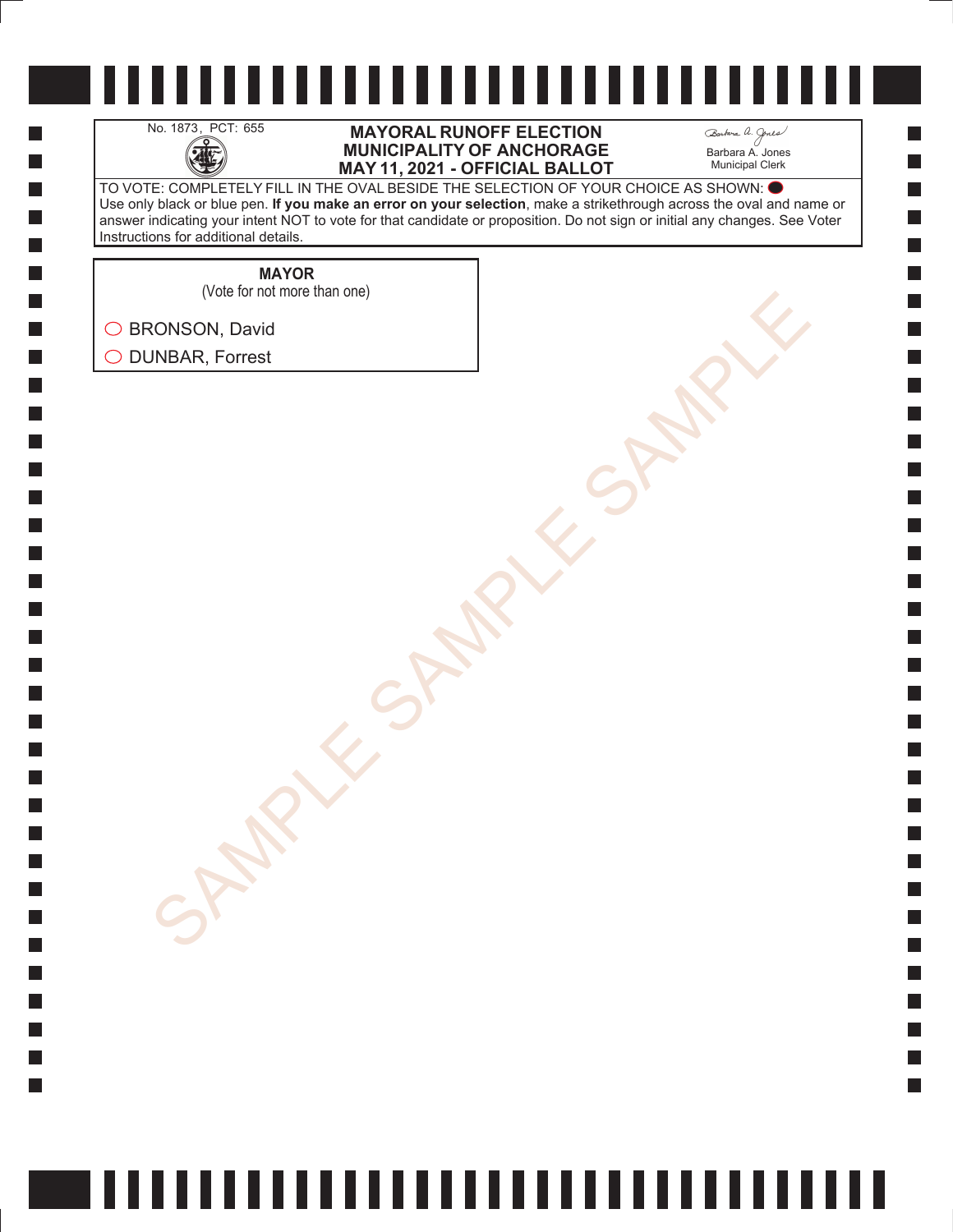H

 $\Box$  $\Box$  $\mathcal{L}_{\mathcal{A}}$  $\Box$ 

#### No. 1874, PCT: 660 **MAYORAL RUNOFF ELECTION**<br>MUNICIPALITY OF ANCHORAGE<br>MAY 11, 2021 - OFFICIAL BALLO **MUNICIPALITY OF ANCHORAGE MAY 11, 2021 - OFFICIAL BALLOT**

Barbara A. Jones Municipal Clerk

**College** 

TO VOTE: COMPLETELY FILL IN THE OVAL BESIDE THE SELECTION OF YOUR CHOICE AS SHOWN: Use only black or blue pen. **If you make an error on your selection**, make a strikethrough across the oval and name or answer indicating your intent NOT to vote for that candidate or proposition. Do not sign or initial any changes. See Voter Instructions for additional details.

**MAYOR**

SONSON, David<br>AMBAR, Forrest<br>SAMPLE SAMPLE SAMPLE SAMPLE (Vote for not more than one)

◯ BRONSON, David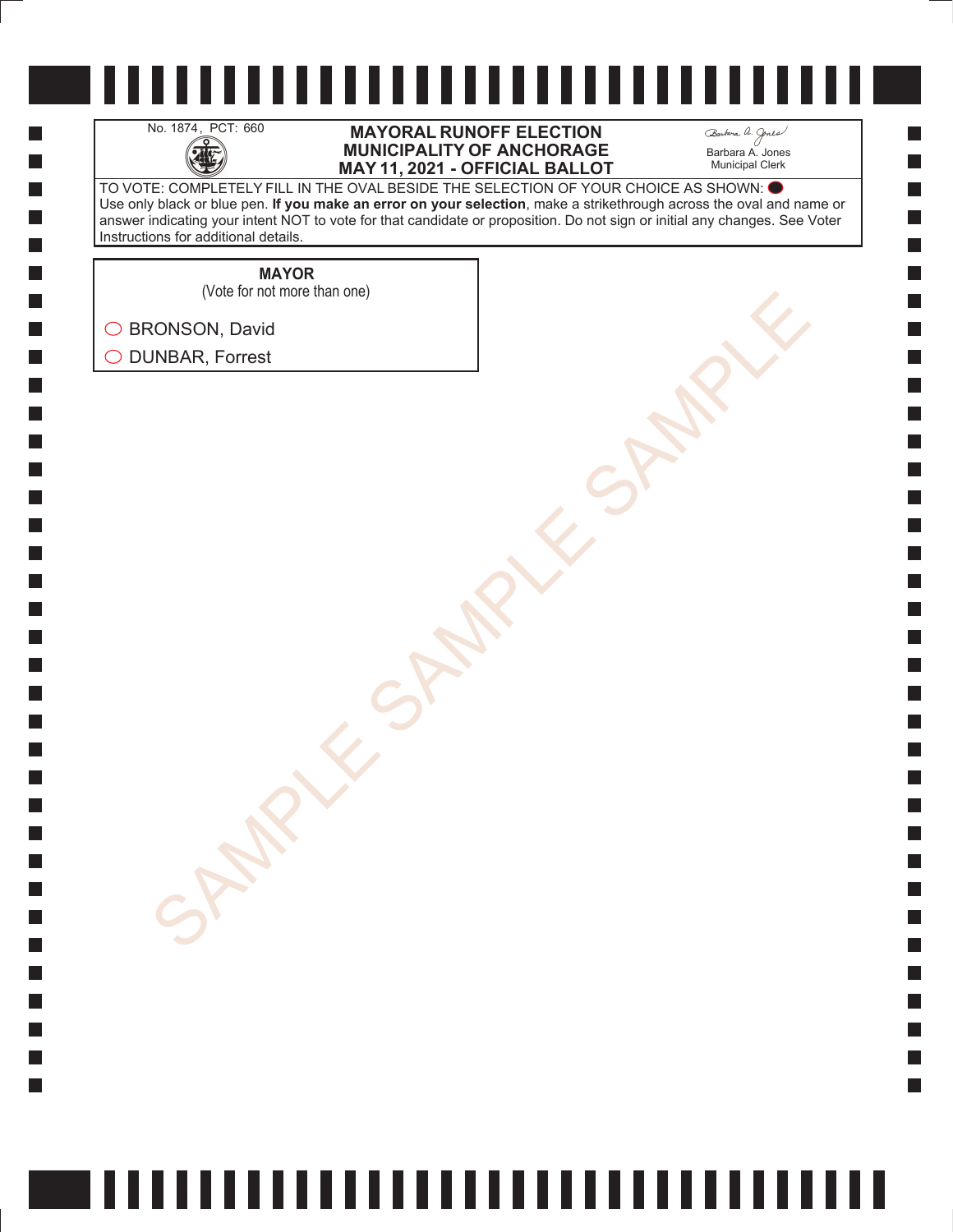H

 $\Box$  $\Box$  $\mathcal{L}_{\mathcal{A}}$  $\Box$ 

#### No. 1875, PCT: 665 **MAYORAL RUNOFF ELECTION**<br>MUNICIPALITY OF ANCHORAGE<br>MAY 11. 2021 - OFFICIAL BALLO **MUNICIPALITY OF ANCHORAGE MAY 11, 2021 - OFFICIAL BALLOT**

Barbara A. Jones Municipal Clerk

**College** 

TO VOTE: COMPLETELY FILL IN THE OVAL BESIDE THE SELECTION OF YOUR CHOICE AS SHOWN: Use only black or blue pen. **If you make an error on your selection**, make a strikethrough across the oval and name or answer indicating your intent NOT to vote for that candidate or proposition. Do not sign or initial any changes. See Voter Instructions for additional details.

> **MAYOR** (Vote for not more than one)

SONSON, David<br>AMBAR, Forrest<br>SAMPLE SAMPLE SAMPLE SAMPLE ◯ BRONSON, David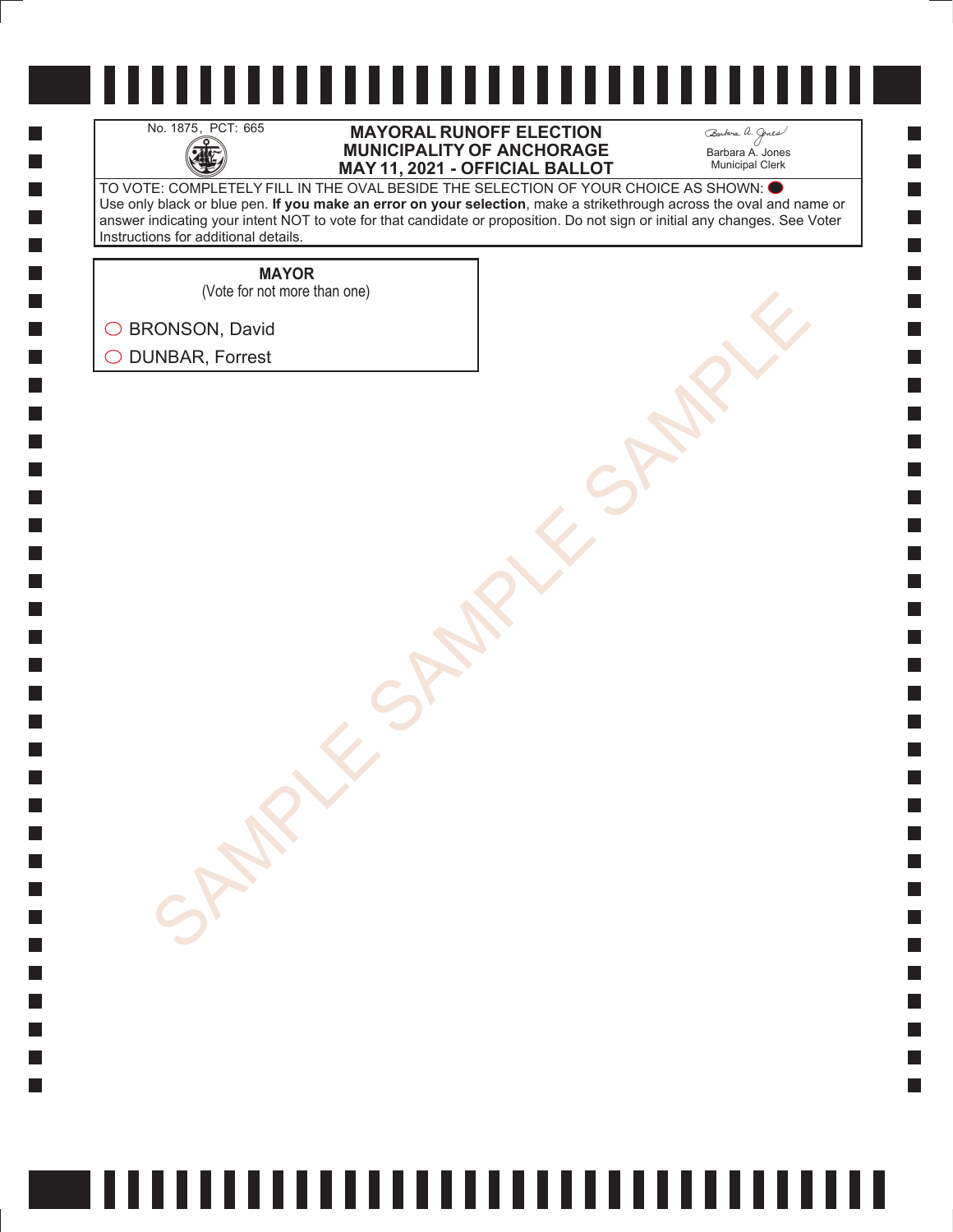H

 $\Box$  $\Box$  $\mathcal{L}_{\mathcal{A}}$  $\Box$ 

### No. 1876, PCT: 670 **MAYORAL RUNOFF ELECTION**<br>MUNICIPALITY OF ANCHORAGE<br>MAY 11. 2021 - OFFICIAL BALLO **MUNICIPALITY OF ANCHORAGE MAY 11, 2021 - OFFICIAL BALLOT**

Barbara A. Jones Municipal Clerk

**College** 

TO VOTE: COMPLETELY FILL IN THE OVAL BESIDE THE SELECTION OF YOUR CHOICE AS SHOWN: Use only black or blue pen. **If you make an error on your selection**, make a strikethrough across the oval and name or answer indicating your intent NOT to vote for that candidate or proposition. Do not sign or initial any changes. See Voter Instructions for additional details.

**MAYOR**

(Vote for not more than one)

SONSON, David<br>AMBAR, Forrest<br>SAMPLE SAMPLE SAMPLE SAMPLE ◯ BRONSON, David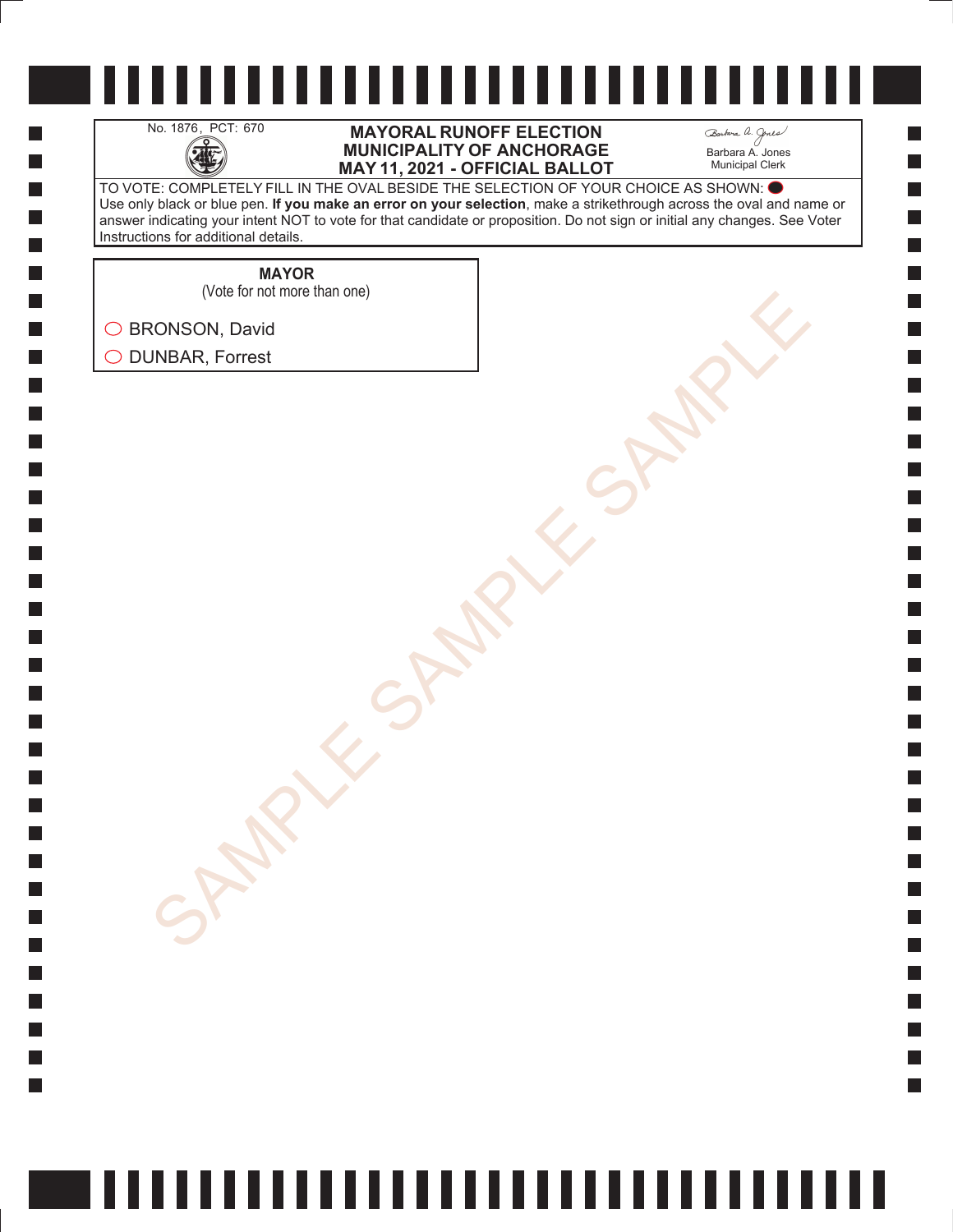H

 $\Box$  $\Box$  $\mathcal{L}_{\mathcal{A}}$  $\Box$ 

### No. 1877, PCT: 700 **MAYORAL RUNOFF ELECTION**<br>MUNICIPALITY OF ANCHORAGE<br>MAY 11. 2021 - OFFICIAL BALLO **MUNICIPALITY OF ANCHORAGE MAY 11, 2021 - OFFICIAL BALLOT**

Barbara A. Jones Municipal Clerk

**College** 

TO VOTE: COMPLETELY FILL IN THE OVAL BESIDE THE SELECTION OF YOUR CHOICE AS SHOWN: Use only black or blue pen. **If you make an error on your selection**, make a strikethrough across the oval and name or answer indicating your intent NOT to vote for that candidate or proposition. Do not sign or initial any changes. See Voter Instructions for additional details.

> **MAYOR** (Vote for not more than one)

SONSON, David<br>AMBAR, Forrest<br>SAMPLE SAMPLE SAMPLE SAMPLE ◯ BRONSON, David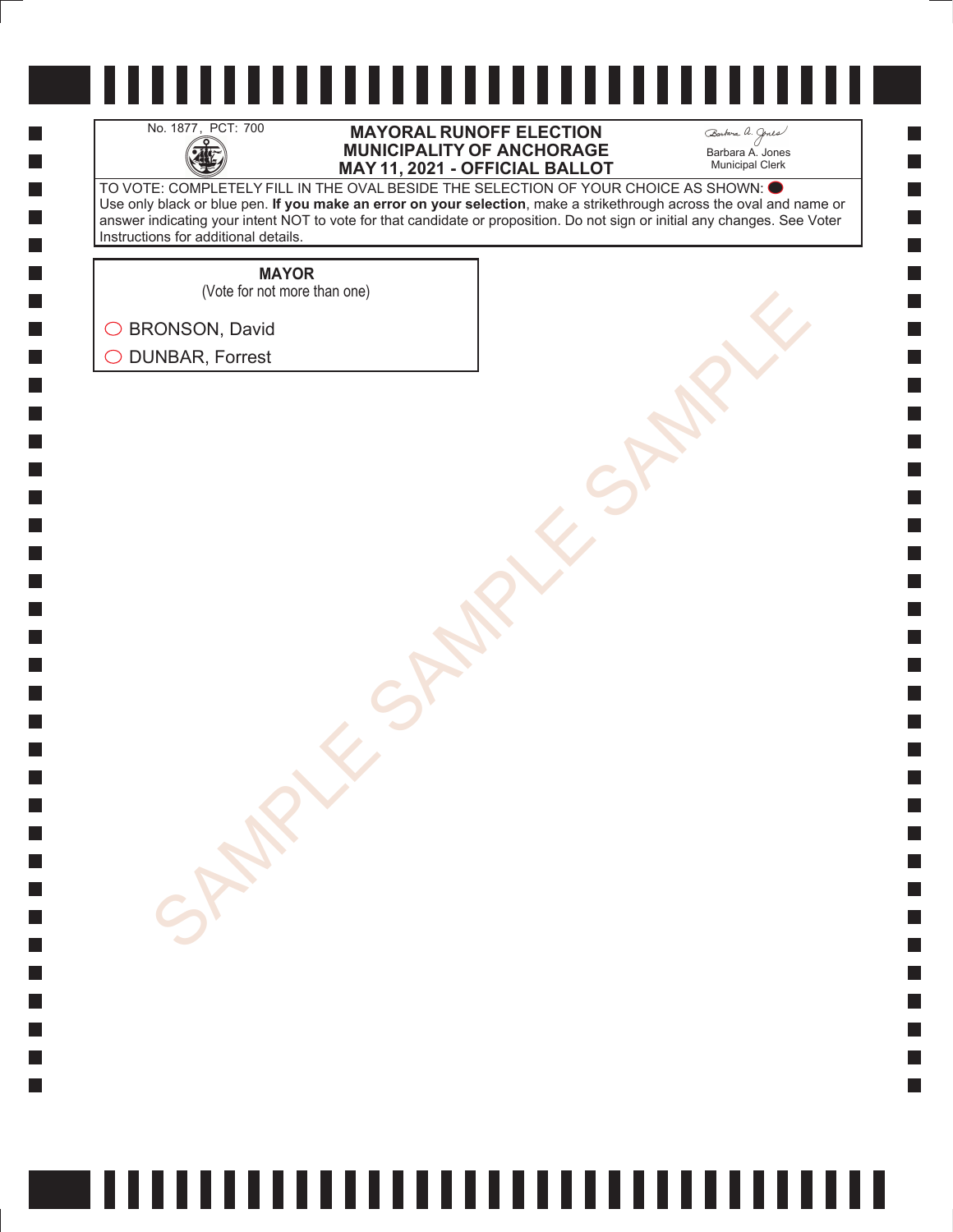H

 $\Box$  $\Box$  $\mathcal{L}_{\mathcal{A}}$  $\Box$ 

### No. 1878, PCT: 705 **MAYORAL RUNOFF ELECTION**<br>MUNICIPALITY OF ANCHORAGE<br>MAY 11. 2021 - OFFICIAL BALLO **MUNICIPALITY OF ANCHORAGE MAY 11, 2021 - OFFICIAL BALLOT**

Barbara A. Jones Municipal Clerk

**College** 

TO VOTE: COMPLETELY FILL IN THE OVAL BESIDE THE SELECTION OF YOUR CHOICE AS SHOWN: Use only black or blue pen. **If you make an error on your selection**, make a strikethrough across the oval and name or answer indicating your intent NOT to vote for that candidate or proposition. Do not sign or initial any changes. See Voter Instructions for additional details.

**MAYOR**

(Vote for not more than one)

SONSON, David<br>AMBAR, Forrest<br>SAMPLE SAMPLE SAMPLE SAMPLE ◯ BRONSON, David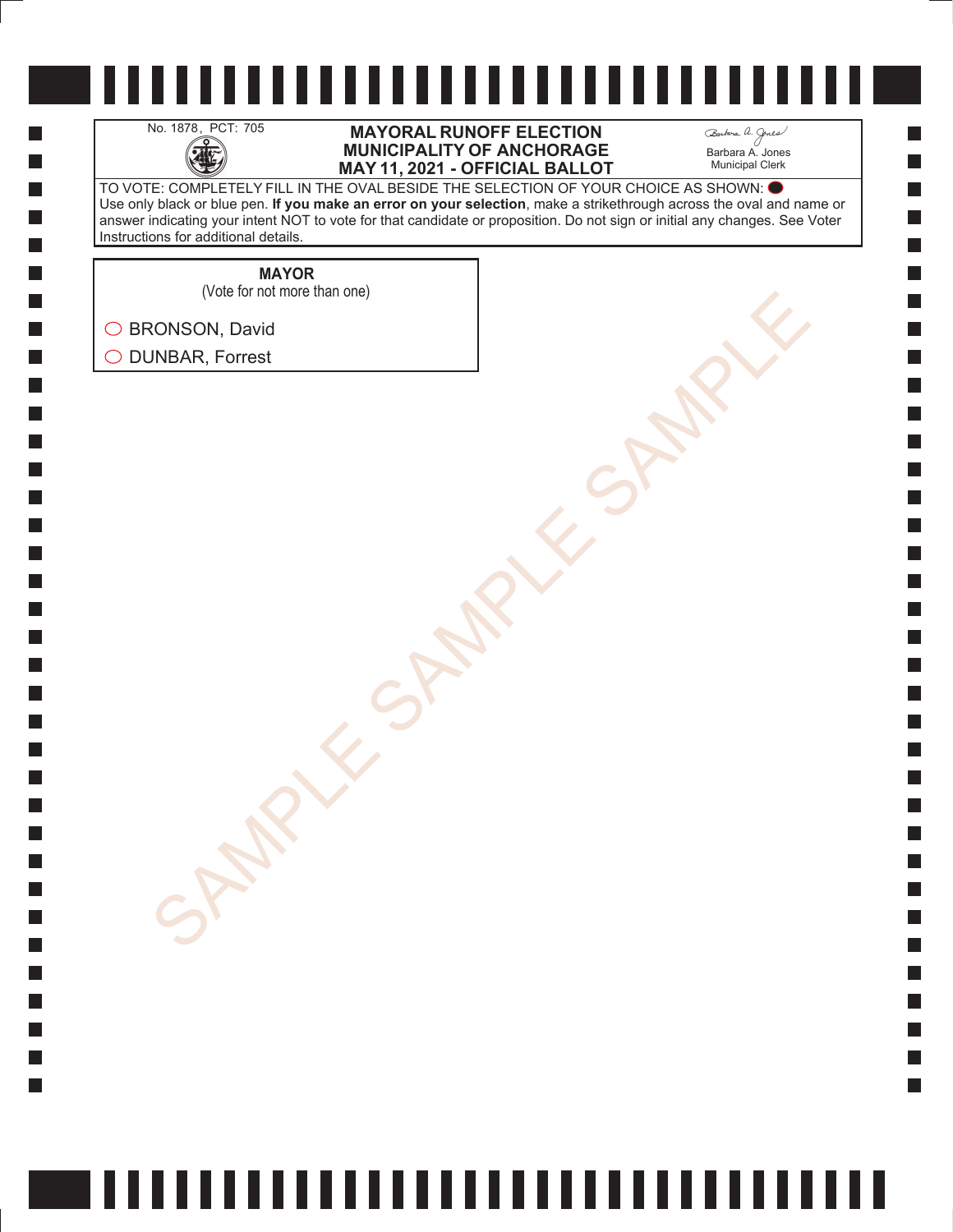H

 $\Box$  $\Box$  $\mathcal{L}_{\mathcal{A}}$  $\Box$ 

### No. 1879, PCT: 710 **MAYORAL RUNOFF ELECTION**<br>MUNICIPALITY OF ANCHORAGE<br>MAY 11. 2021 - OFFICIAL BALLO **MUNICIPALITY OF ANCHORAGE MAY 11, 2021 - OFFICIAL BALLOT**

Barbara A. Jones Municipal Clerk

**College** 

TO VOTE: COMPLETELY FILL IN THE OVAL BESIDE THE SELECTION OF YOUR CHOICE AS SHOWN: Use only black or blue pen. **If you make an error on your selection**, make a strikethrough across the oval and name or answer indicating your intent NOT to vote for that candidate or proposition. Do not sign or initial any changes. See Voter Instructions for additional details.

**MAYOR**

SONSON, David<br>AMBAR, Forrest<br>SAMPLE SAMPLE SAMPLE SAMPLE (Vote for not more than one)

◯ BRONSON, David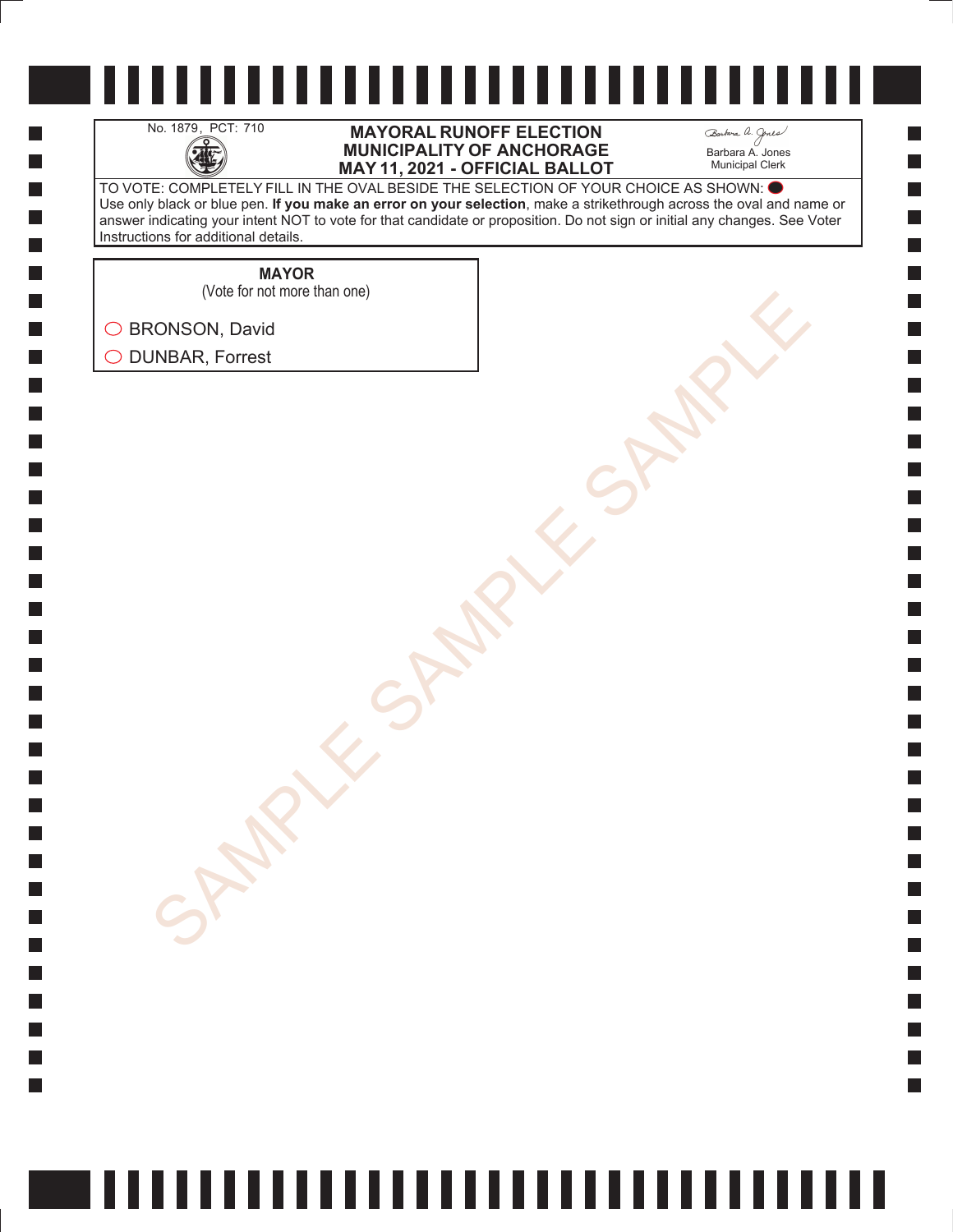H

 $\Box$  $\Box$  $\mathcal{L}_{\mathcal{A}}$  $\Box$ 

### No. 1880, PCT: 715 **MAYORAL RUNOFF ELECTION**<br>MUNICIPALITY OF ANCHORAGE<br>MAY 11. 2021 - OFFICIAL BALLO **MUNICIPALITY OF ANCHORAGE MAY 11, 2021 - OFFICIAL BALLOT**

Barbara A. Jones Municipal Clerk

**College** 

TO VOTE: COMPLETELY FILL IN THE OVAL BESIDE THE SELECTION OF YOUR CHOICE AS SHOWN: Use only black or blue pen. **If you make an error on your selection**, make a strikethrough across the oval and name or answer indicating your intent NOT to vote for that candidate or proposition. Do not sign or initial any changes. See Voter Instructions for additional details.

**MAYOR**

(Vote for not more than one)

SONSON, David<br>AMBAR, Forrest<br>SAMPLE SAMPLE SAMPLE SAMPLE ◯ BRONSON, David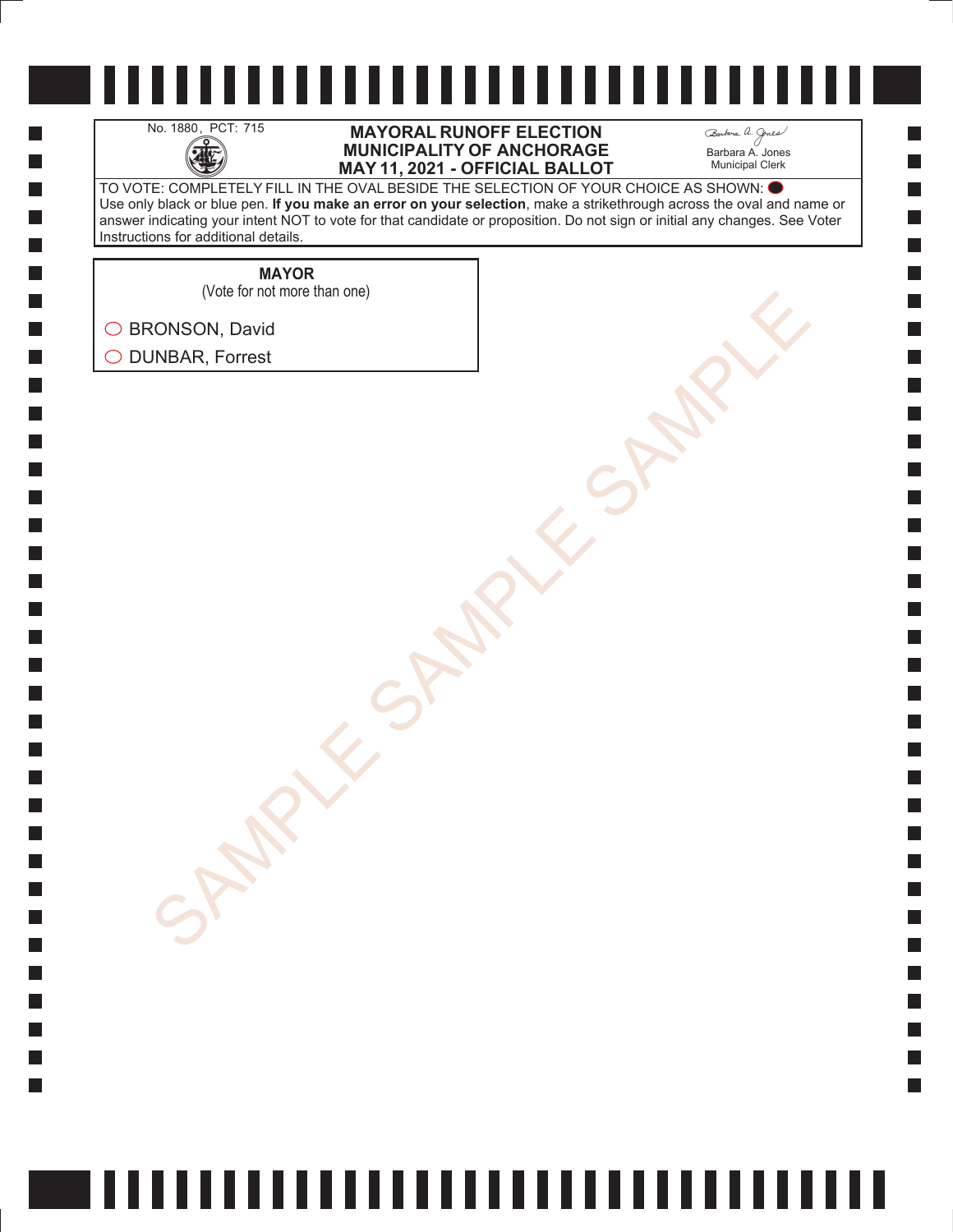H

 $\Box$  $\Box$  $\mathcal{L}_{\mathcal{A}}$  $\Box$ 

### No. 1881, PCT: 720 **MAYORAL RUNOFF ELECTION**<br>MUNICIPALITY OF ANCHORAGE<br>MAY 11. 2021 - OFFICIAL BALLO **MUNICIPALITY OF ANCHORAGE MAY 11, 2021 - OFFICIAL BALLOT**

Barbara A. Jones Municipal Clerk

**College** 

TO VOTE: COMPLETELY FILL IN THE OVAL BESIDE THE SELECTION OF YOUR CHOICE AS SHOWN: Use only black or blue pen. **If you make an error on your selection**, make a strikethrough across the oval and name or answer indicating your intent NOT to vote for that candidate or proposition. Do not sign or initial any changes. See Voter Instructions for additional details.

> **MAYOR** (Vote for not more than one)

SONSON, David<br>AMBAR, Forrest<br>SAMPLE SAMPLE SAMPLE SAMPLE

◯ BRONSON, David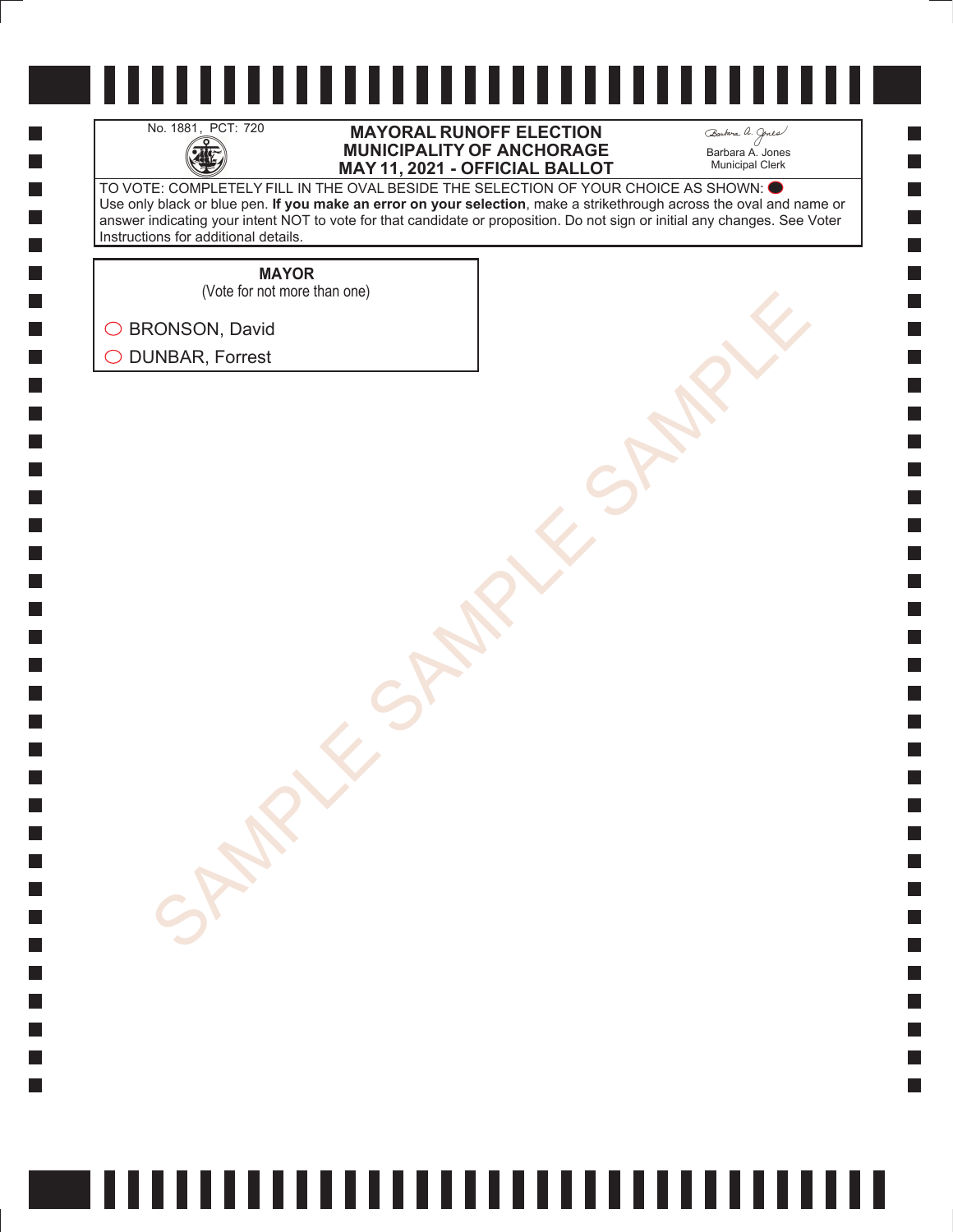H

 $\Box$  $\Box$  $\mathcal{L}_{\mathcal{A}}$  $\Box$ 

### No. 1882, PCT: 725 **MAYORAL RUNOFF ELECTION**<br>MUNICIPALITY OF ANCHORAGE<br>MAY 11. 2021 - OFFICIAL BALLO **MUNICIPALITY OF ANCHORAGE MAY 11, 2021 - OFFICIAL BALLOT**

Barbara A. Jones Municipal Clerk

**College** 

TO VOTE: COMPLETELY FILL IN THE OVAL BESIDE THE SELECTION OF YOUR CHOICE AS SHOWN: Use only black or blue pen. **If you make an error on your selection**, make a strikethrough across the oval and name or answer indicating your intent NOT to vote for that candidate or proposition. Do not sign or initial any changes. See Voter Instructions for additional details.

> **MAYOR** (Vote for not more than one)

SONSON, David<br>AMBAR, Forrest<br>SAMPLE SAMPLE SAMPLE SAMPLE ◯ BRONSON, David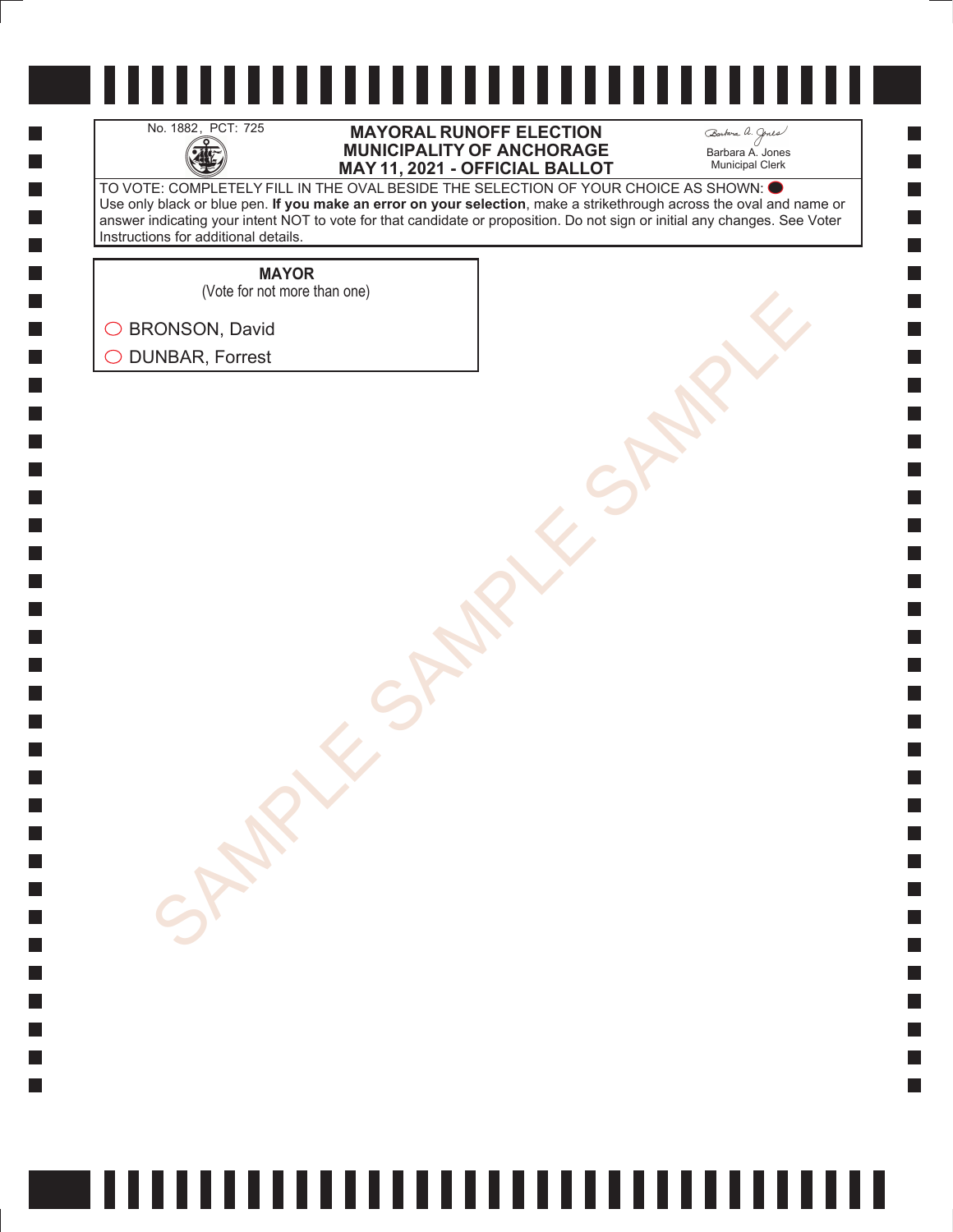H

 $\Box$  $\Box$  $\mathcal{L}_{\mathcal{A}}$  $\Box$ 

### No. 1883, PCT: 730 **MAYORAL RUNOFF ELECTION**<br>MUNICIPALITY OF ANCHORAGE<br>MAY 11. 2021 - OFFICIAL BALLO **MUNICIPALITY OF ANCHORAGE MAY 11, 2021 - OFFICIAL BALLOT**

Barbara A. Jones Municipal Clerk

**College** 

TO VOTE: COMPLETELY FILL IN THE OVAL BESIDE THE SELECTION OF YOUR CHOICE AS SHOWN: Use only black or blue pen. **If you make an error on your selection**, make a strikethrough across the oval and name or answer indicating your intent NOT to vote for that candidate or proposition. Do not sign or initial any changes. See Voter Instructions for additional details.

**MAYOR**

(Vote for not more than one)

SONSON, David<br>AMBAR, Forrest<br>SAMPLE SAMPLE SAMPLE SAMPLE ◯ BRONSON, David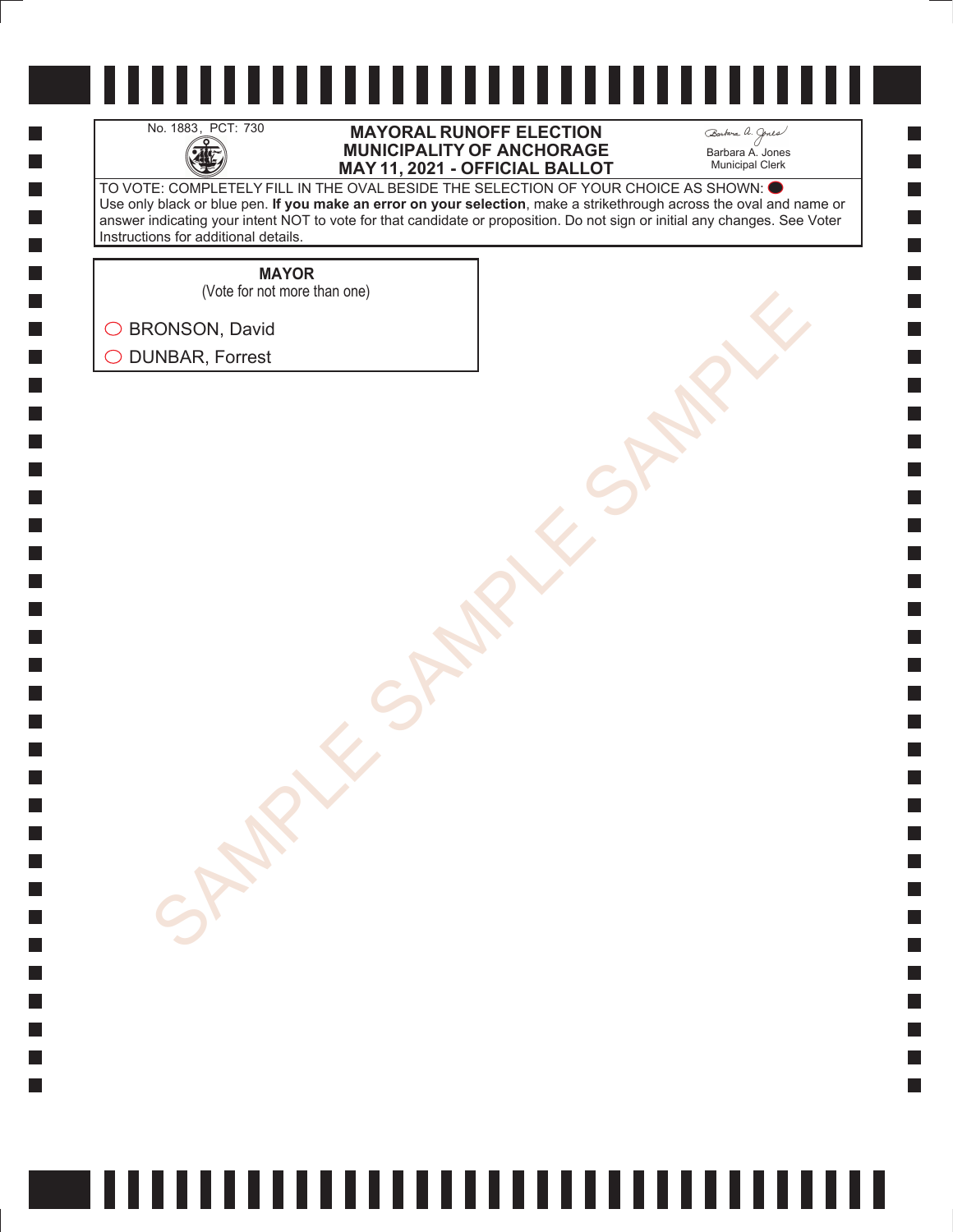H

 $\Box$  $\Box$  $\mathcal{L}_{\mathcal{A}}$  $\Box$ 

### No. 1884, PCT: 735 **MAYORAL RUNOFF ELECTION**<br>MUNICIPALITY OF ANCHORAGE<br>MAY 11. 2021 - OFFICIAL BALLO **MUNICIPALITY OF ANCHORAGE MAY 11, 2021 - OFFICIAL BALLOT**

Barbara A. Jones Municipal Clerk

**College** 

TO VOTE: COMPLETELY FILL IN THE OVAL BESIDE THE SELECTION OF YOUR CHOICE AS SHOWN: Use only black or blue pen. **If you make an error on your selection**, make a strikethrough across the oval and name or answer indicating your intent NOT to vote for that candidate or proposition. Do not sign or initial any changes. See Voter Instructions for additional details.

**MAYOR**

(Vote for not more than one)

SONSON, David<br>AMBAR, Forrest<br>SAMPLE SAMPLE SAMPLE SAMPLE ◯ BRONSON, David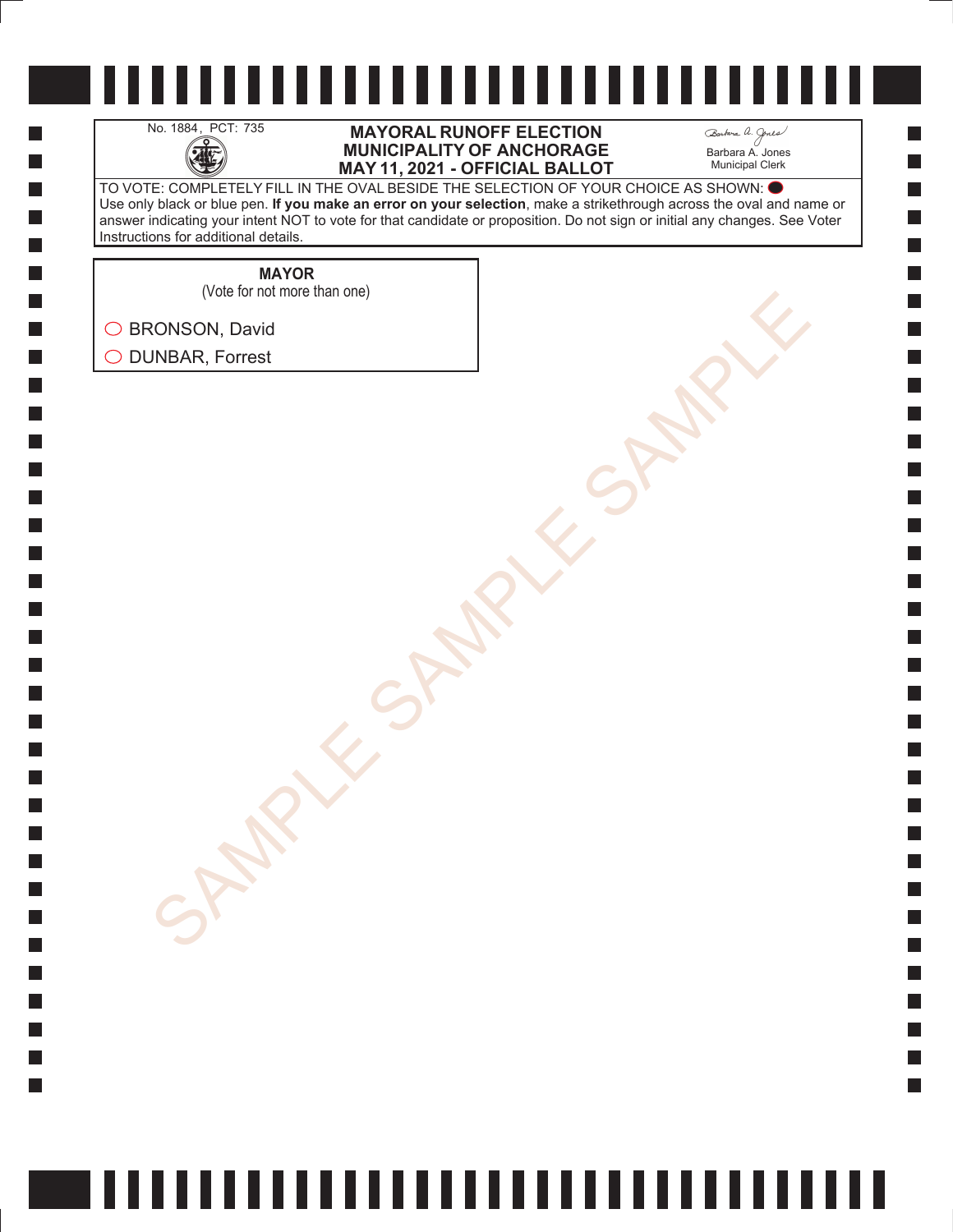H

 $\Box$  $\Box$  $\mathcal{L}_{\mathcal{A}}$  $\Box$ 

### No. 1885, PCT: 740 **MAYORAL RUNOFF ELECTION**<br>MUNICIPALITY OF ANCHORAGE<br>MAY 11. 2021 - OFFICIAL BALLO **MUNICIPALITY OF ANCHORAGE MAY 11, 2021 - OFFICIAL BALLOT**

Barbara A. Jones Municipal Clerk

**College** 

TO VOTE: COMPLETELY FILL IN THE OVAL BESIDE THE SELECTION OF YOUR CHOICE AS SHOWN: Use only black or blue pen. **If you make an error on your selection**, make a strikethrough across the oval and name or answer indicating your intent NOT to vote for that candidate or proposition. Do not sign or initial any changes. See Voter Instructions for additional details.

**MAYOR**

SONSON, David<br>AMBAR, Forrest<br>SAMPLE SAMPLE SAMPLE SAMPLE (Vote for not more than one)

◯ BRONSON, David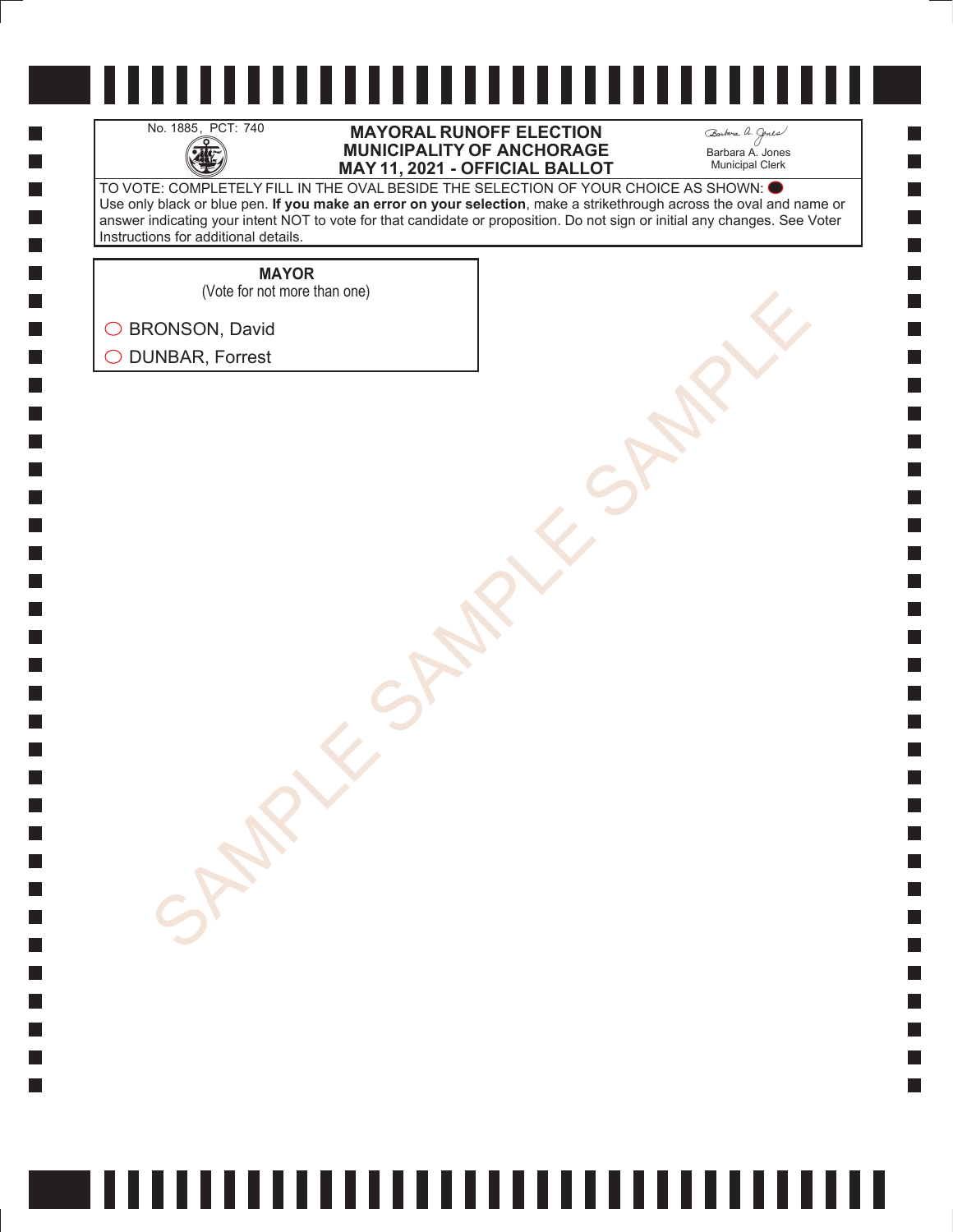H

 $\Box$  $\Box$  $\mathcal{L}_{\mathcal{A}}$  $\Box$ 

No. 1886, PCT: 745 **MAYORAL RUNOFF ELECTION**<br>MUNICIPALITY OF ANCHORAGE<br>MAY 11. 2021 - OFFICIAL BALLO **MUNICIPALITY OF ANCHORAGE MAY 11, 2021 - OFFICIAL BALLOT** Barbara A. Jones Municipal Clerk

TO VOTE: COMPLETELY FILL IN THE OVAL BESIDE THE SELECTION OF YOUR CHOICE AS SHOWN: Use only black or blue pen. **If you make an error on your selection**, make a strikethrough across the oval and name or answer indicating your intent NOT to vote for that candidate or proposition. Do not sign or initial any changes. See Voter Instructions for additional details.

> **MAYOR** (Vote for not more than one)

SONSON, David<br>AMBAR, Forrest<br>SAMPLE SAMPLE SAMPLE SAMPLE ◯ BRONSON, David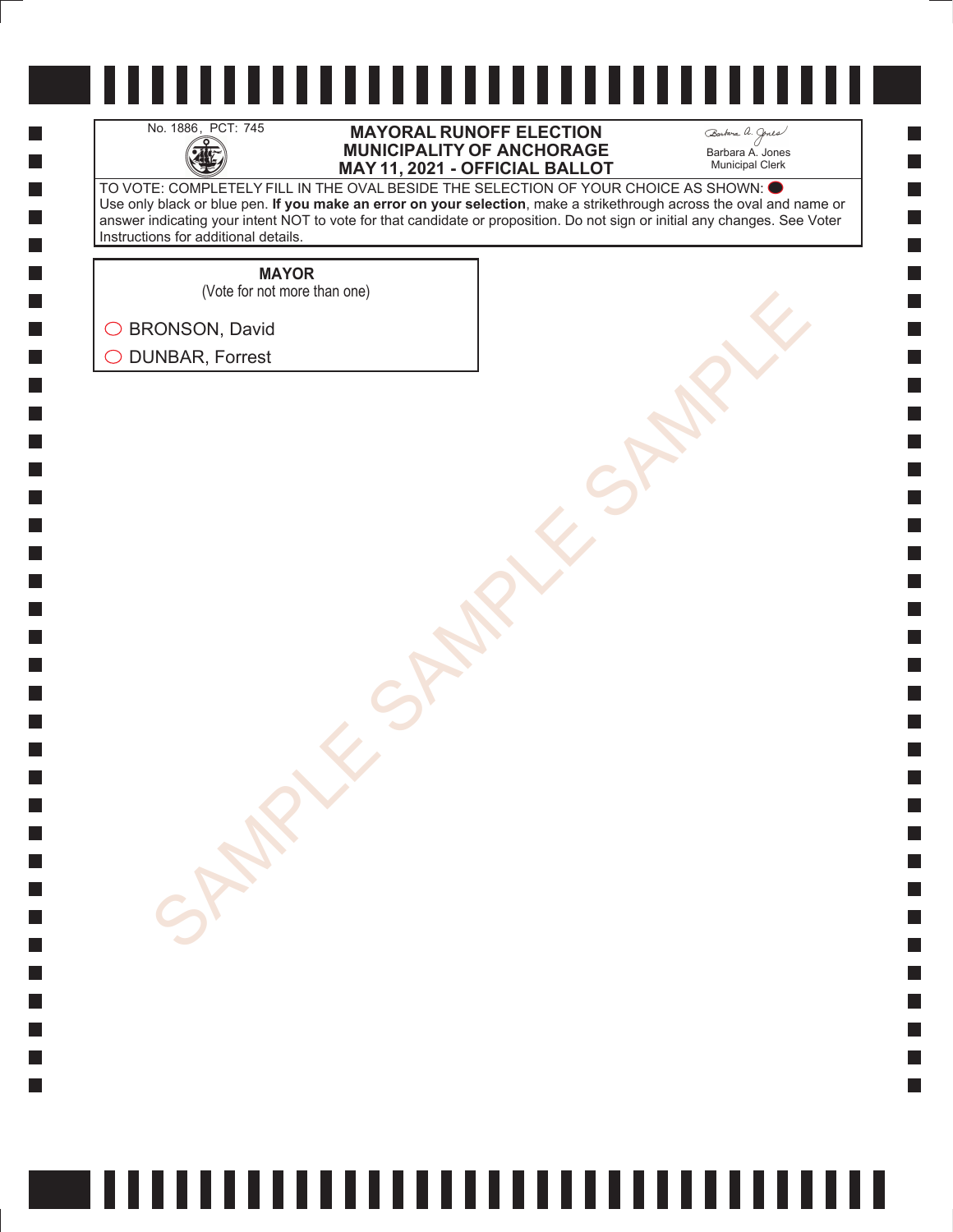H

 $\Box$  $\Box$  $\mathcal{L}_{\mathcal{A}}$  $\Box$ 

### No. 1887, PCT: 750 **MAYORAL RUNOFF ELECTION**<br>MUNICIPALITY OF ANCHORAGE<br>MAY 11. 2021 - OFFICIAL BALLO **MUNICIPALITY OF ANCHORAGE MAY 11, 2021 - OFFICIAL BALLOT**

Barbara A. Jones Municipal Clerk

**College** 

TO VOTE: COMPLETELY FILL IN THE OVAL BESIDE THE SELECTION OF YOUR CHOICE AS SHOWN: Use only black or blue pen. **If you make an error on your selection**, make a strikethrough across the oval and name or answer indicating your intent NOT to vote for that candidate or proposition. Do not sign or initial any changes. See Voter Instructions for additional details.

**MAYOR**

SONSON, David<br>AMBAR, Forrest<br>SAMPLE SAMPLE SAMPLE SAMPLE (Vote for not more than one)

◯ BRONSON, David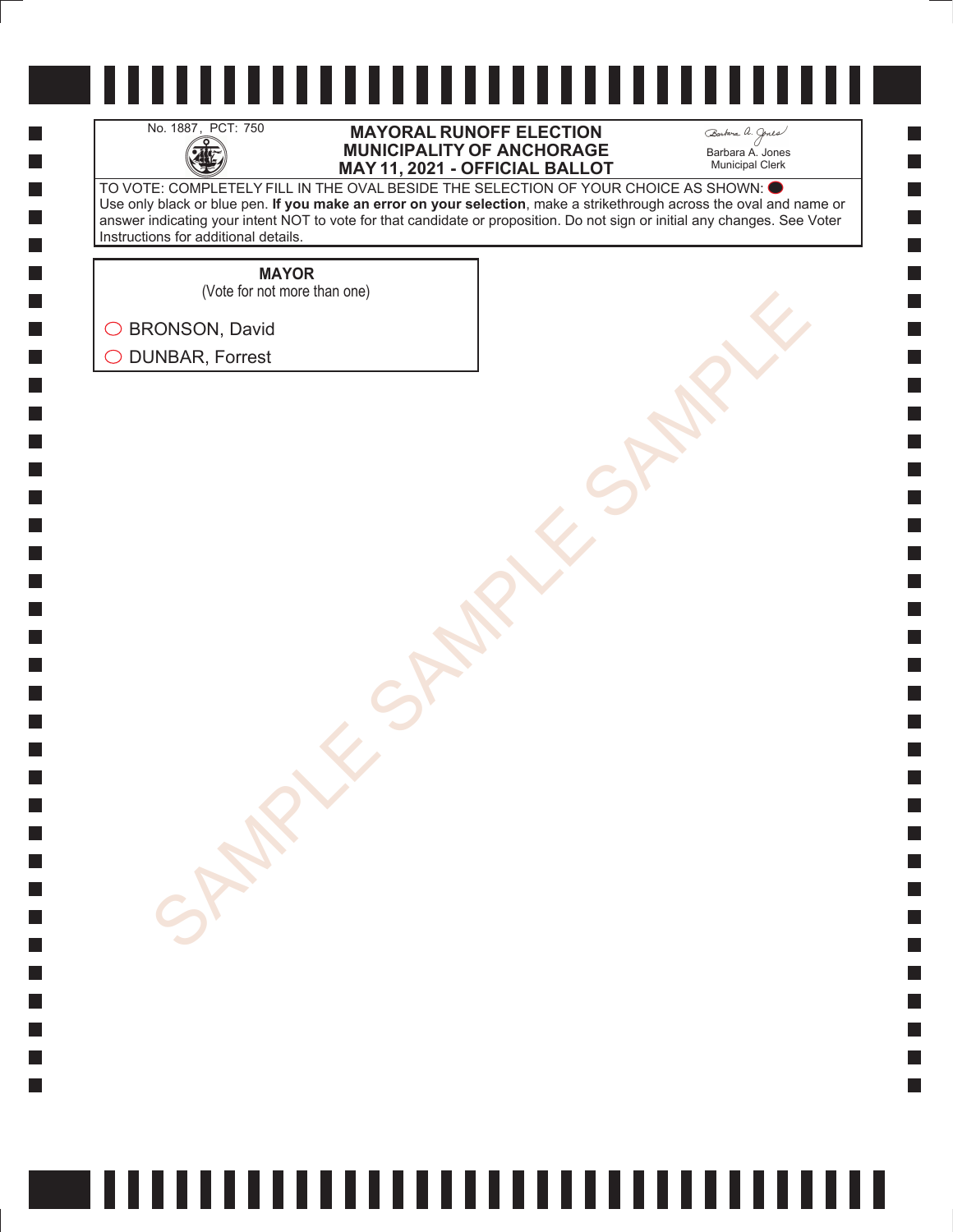H

 $\Box$  $\Box$  $\mathcal{L}_{\mathcal{A}}$  $\Box$ 

### No. 1888, PCT: 755 **MAYORAL RUNOFF ELECTION**<br>MUNICIPALITY OF ANCHORAGE<br>MAY 11. 2021 - OFFICIAL BALLO **MUNICIPALITY OF ANCHORAGE MAY 11, 2021 - OFFICIAL BALLOT**

Barbara A. Jones Municipal Clerk

**College** 

TO VOTE: COMPLETELY FILL IN THE OVAL BESIDE THE SELECTION OF YOUR CHOICE AS SHOWN: Use only black or blue pen. **If you make an error on your selection**, make a strikethrough across the oval and name or answer indicating your intent NOT to vote for that candidate or proposition. Do not sign or initial any changes. See Voter Instructions for additional details.

**MAYOR**

SONSON, David<br>AMBAR, Forrest<br>SAMPLE SAMPLE SAMPLE SAMPLE (Vote for not more than one)

◯ BRONSON, David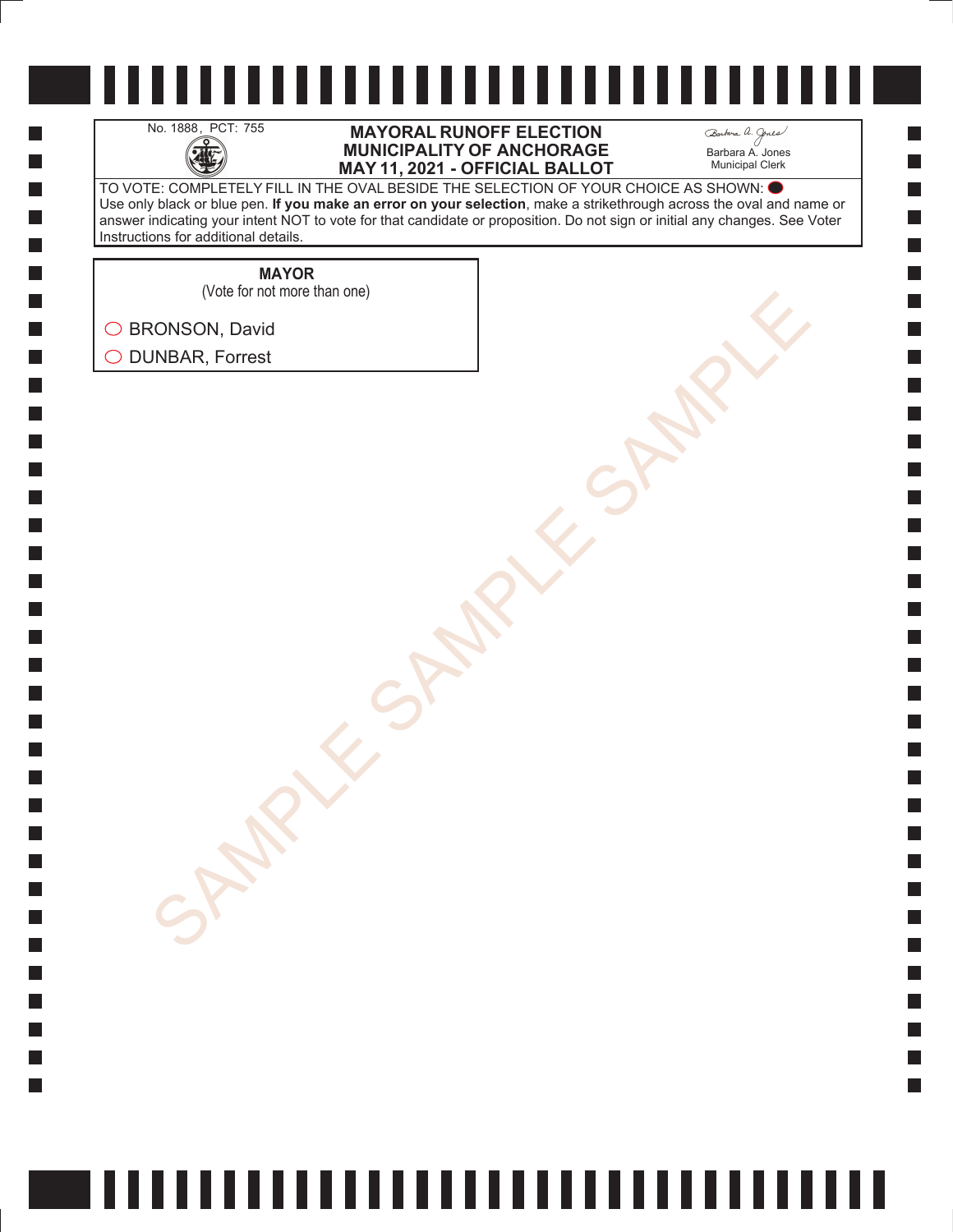H

 $\Box$  $\Box$  $\mathcal{L}_{\mathcal{A}}$  $\Box$ 

#### No. 1889, PCT: 760 **MAYORAL RUNOFF ELECTION**<br>MUNICIPALITY OF ANCHORAGE<br>MAY 11. 2021 - OFFICIAL BALLO **MUNICIPALITY OF ANCHORAGE MAY 11, 2021 - OFFICIAL BALLOT**

Barbara A. Jones Municipal Clerk

TO VOTE: COMPLETELY FILL IN THE OVAL BESIDE THE SELECTION OF YOUR CHOICE AS SHOWN: Use only black or blue pen. **If you make an error on your selection**, make a strikethrough across the oval and name or answer indicating your intent NOT to vote for that candidate or proposition. Do not sign or initial any changes. See Voter Instructions for additional details.

**MAYOR**

(Vote for not more than one)

SONSON, David<br>AMBAR, Forrest<br>SAMPLE SAMPLE SAMPLE SAMPLE ◯ BRONSON, David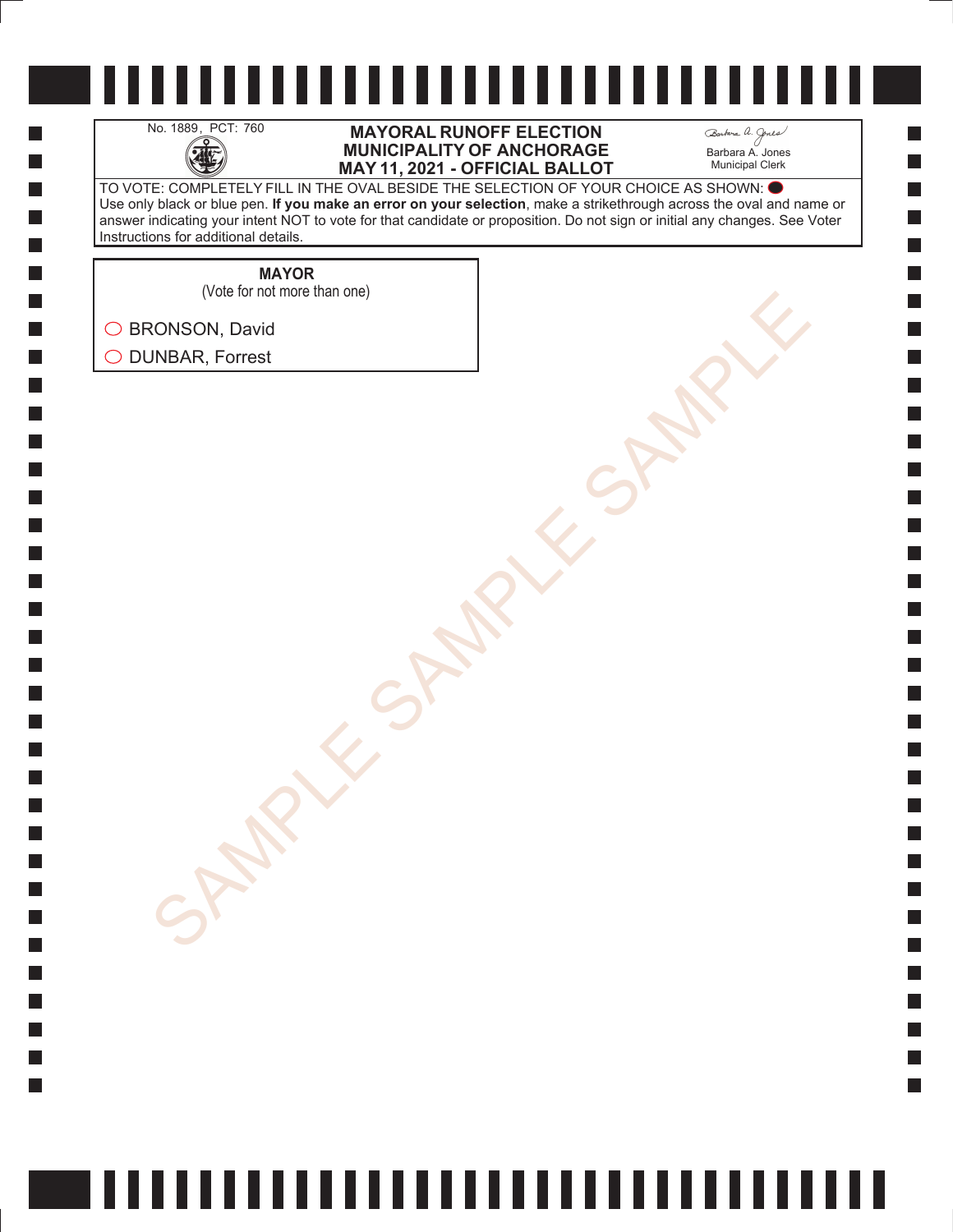H

 $\Box$  $\Box$  $\mathcal{L}_{\mathcal{A}}$  $\Box$ 

### No. 1890, PCT: 765 **MAYORAL RUNOFF ELECTION**<br>MUNICIPALITY OF ANCHORAGE<br>MAY 11. 2021 - OFFICIAL BALLO **MUNICIPALITY OF ANCHORAGE MAY 11, 2021 - OFFICIAL BALLOT**

Barbara A. Jones Municipal Clerk

TO VOTE: COMPLETELY FILL IN THE OVAL BESIDE THE SELECTION OF YOUR CHOICE AS SHOWN: Use only black or blue pen. **If you make an error on your selection**, make a strikethrough across the oval and name or answer indicating your intent NOT to vote for that candidate or proposition. Do not sign or initial any changes. See Voter Instructions for additional details.

**MAYOR**

(Vote for not more than one)

SONSON, David<br>AMBAR, Forrest<br>SAMPLE SAMPLE SAMPLE SAMPLE ◯ BRONSON, David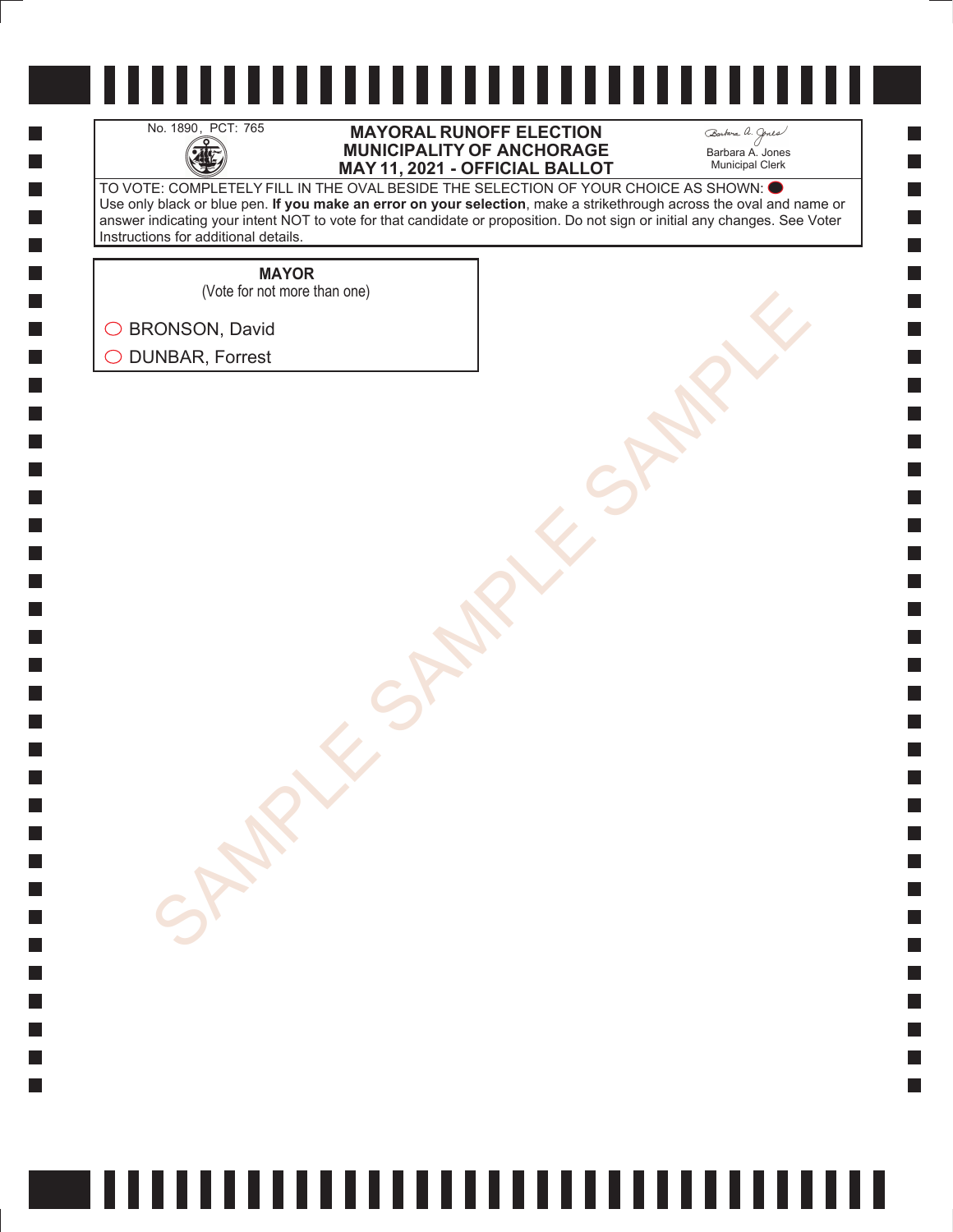H

 $\Box$  $\Box$  $\mathcal{L}_{\mathcal{A}}$  $\Box$ 

### No. 1891, PCT: 770 **MAYORAL RUNOFF ELECTION**<br>MUNICIPALITY OF ANCHORAGE<br>MAY 11. 2021 - OFFICIAL BALLO **MUNICIPALITY OF ANCHORAGE MAY 11, 2021 - OFFICIAL BALLOT**

Barbara A. Jones Municipal Clerk

**College** 

TO VOTE: COMPLETELY FILL IN THE OVAL BESIDE THE SELECTION OF YOUR CHOICE AS SHOWN: Use only black or blue pen. **If you make an error on your selection**, make a strikethrough across the oval and name or answer indicating your intent NOT to vote for that candidate or proposition. Do not sign or initial any changes. See Voter Instructions for additional details.

**MAYOR**

SONSON, David<br>AMBAR, Forrest<br>SAMPLE SAMPLE SAMPLE SAMPLE (Vote for not more than one)

◯ BRONSON, David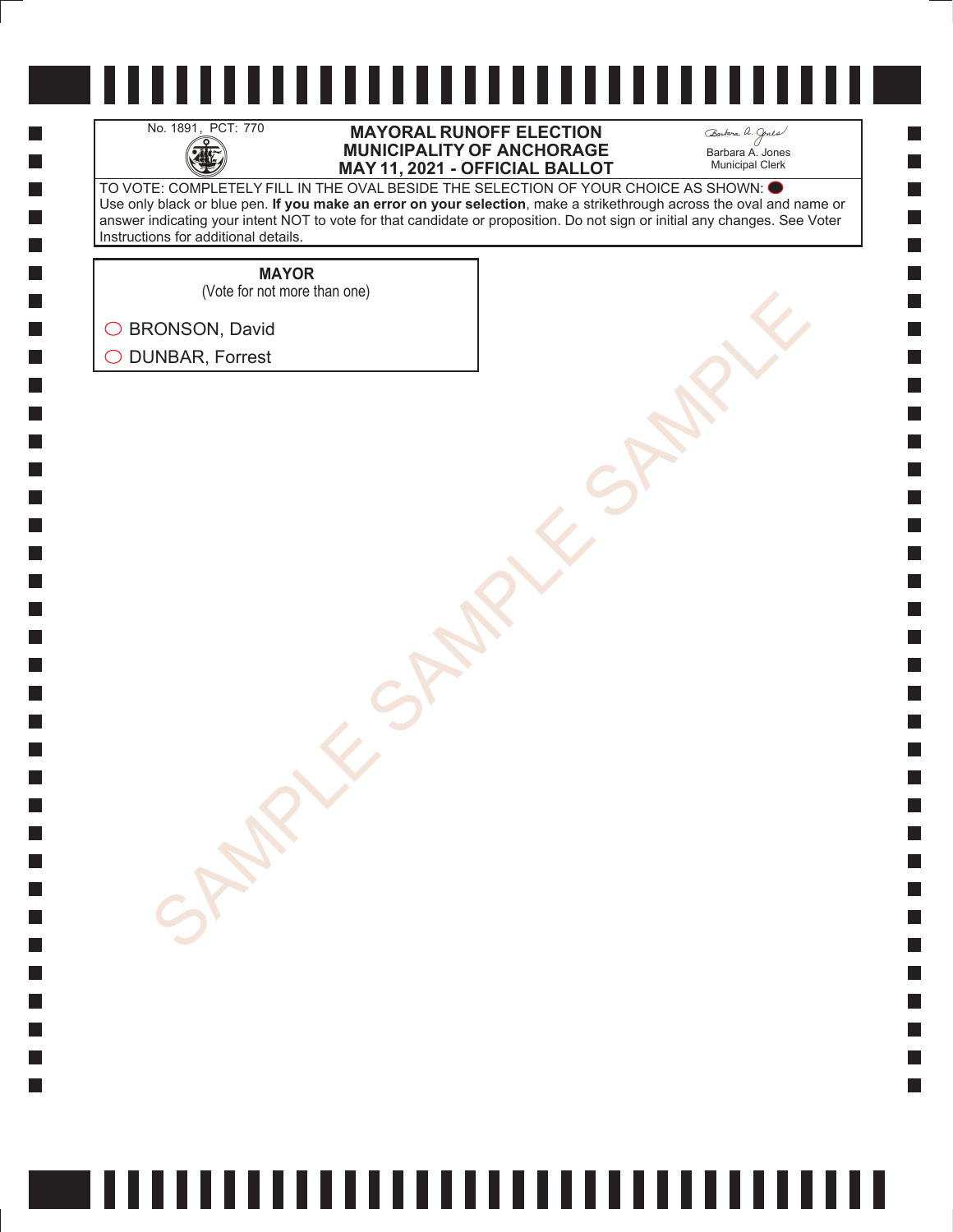H

 $\Box$  $\Box$  $\mathcal{L}_{\mathcal{A}}$  $\Box$ 

#### No. 1892, PCT: 800 **MAYORAL RUNOFF ELECTION**<br>MUNICIPALITY OF ANCHORAGE<br>MAY 11. 2021 - OFFICIAL BALLO **MUNICIPALITY OF ANCHORAGE MAY 11, 2021 - OFFICIAL BALLOT**

Barbara A. Jones Municipal Clerk

**College** 

TO VOTE: COMPLETELY FILL IN THE OVAL BESIDE THE SELECTION OF YOUR CHOICE AS SHOWN: Use only black or blue pen. **If you make an error on your selection**, make a strikethrough across the oval and name or answer indicating your intent NOT to vote for that candidate or proposition. Do not sign or initial any changes. See Voter Instructions for additional details.

**MAYOR**

(Vote for not more than one)

SONSON, David<br>AMBAR, Forrest<br>SAMPLE SAMPLE SAMPLE SAMPLE ◯ BRONSON, David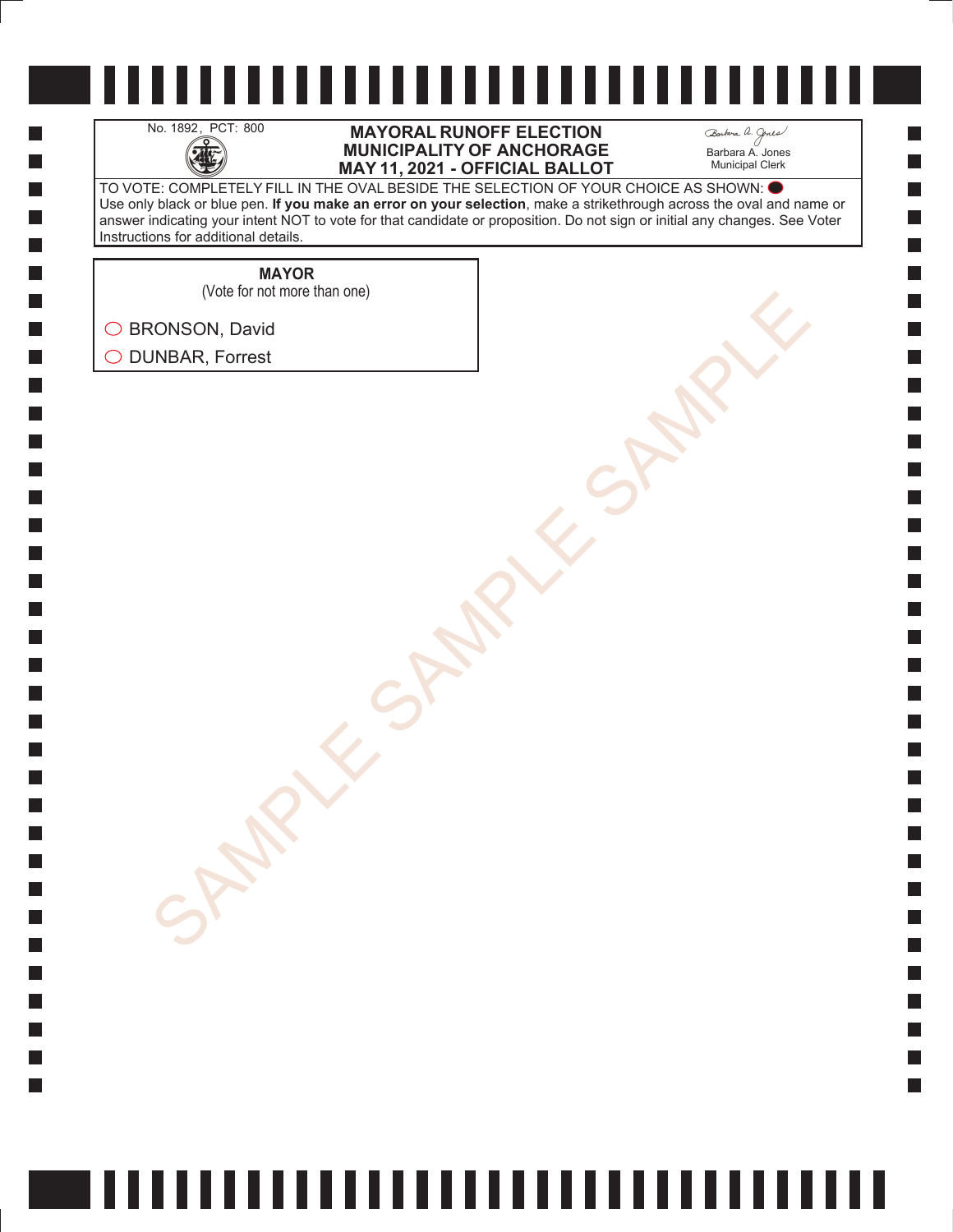H

 $\Box$  $\Box$  $\mathcal{L}_{\mathcal{A}}$  $\Box$ 

#### No. 1893, PCT: 805 **MAYORAL RUNOFF ELECTION**<br>MUNICIPALITY OF ANCHORAGE<br>MAY 11. 2021 - OFFICIAL BALLO **MUNICIPALITY OF ANCHORAGE MAY 11, 2021 - OFFICIAL BALLOT**

Barbara A. Jones Municipal Clerk

**College** 

TO VOTE: COMPLETELY FILL IN THE OVAL BESIDE THE SELECTION OF YOUR CHOICE AS SHOWN: Use only black or blue pen. **If you make an error on your selection**, make a strikethrough across the oval and name or answer indicating your intent NOT to vote for that candidate or proposition. Do not sign or initial any changes. See Voter Instructions for additional details.

**MAYOR**

(Vote for not more than one)

SONSON, David<br>AMBAR, Forrest<br>SAMPLE SAMPLE SAMPLE SAMPLE ◯ BRONSON, David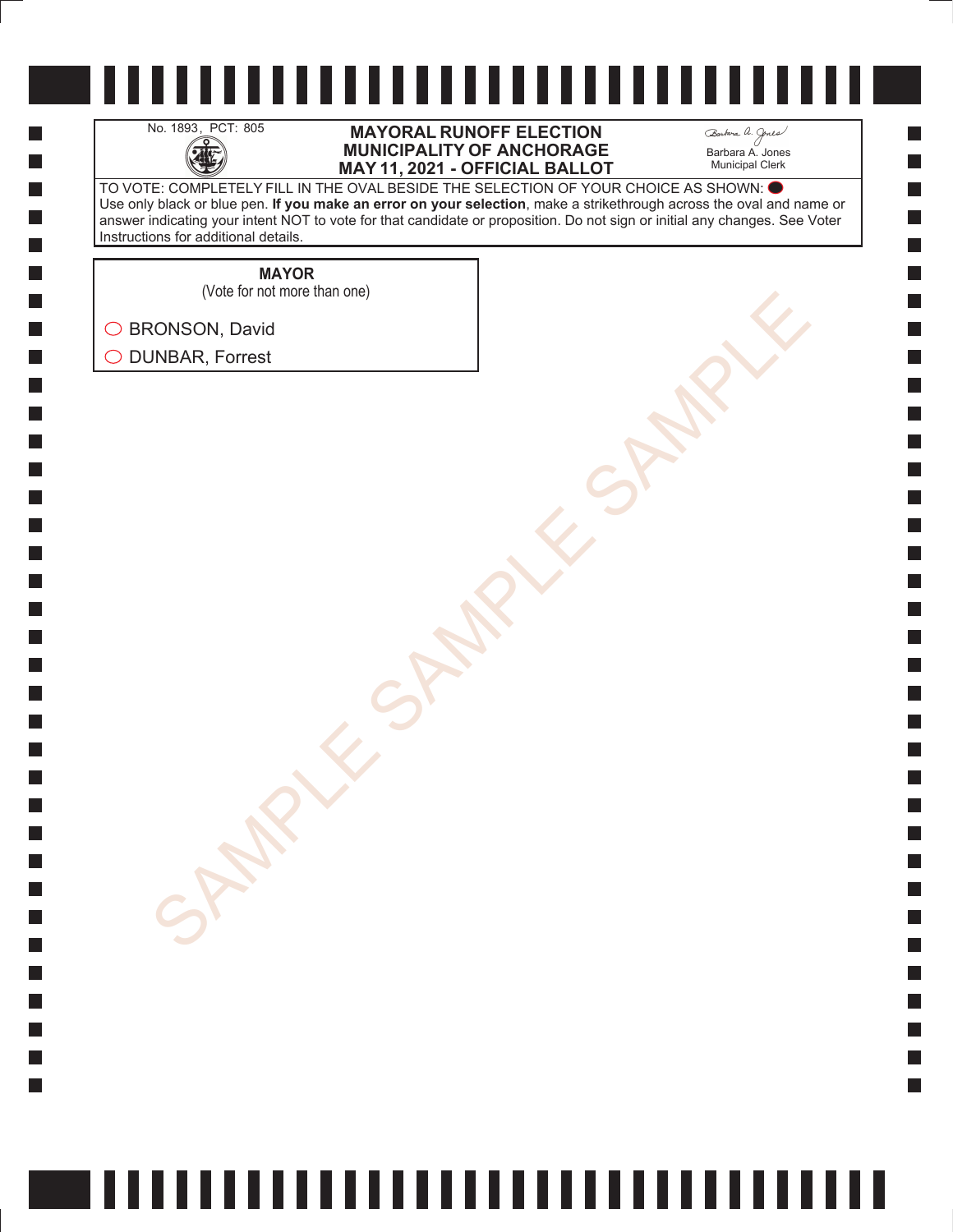H

 $\Box$  $\Box$  $\mathcal{L}_{\mathcal{A}}$  $\Box$ 

### No. 1894, PCT: 810 **MAYORAL RUNOFF ELECTION**<br>MUNICIPALITY OF ANCHORAGE<br>MAY 11. 2021 - OFFICIAL BALLO **MUNICIPALITY OF ANCHORAGE MAY 11, 2021 - OFFICIAL BALLOT**

Barbara A. Jones Municipal Clerk

**College** 

TO VOTE: COMPLETELY FILL IN THE OVAL BESIDE THE SELECTION OF YOUR CHOICE AS SHOWN: Use only black or blue pen. **If you make an error on your selection**, make a strikethrough across the oval and name or answer indicating your intent NOT to vote for that candidate or proposition. Do not sign or initial any changes. See Voter Instructions for additional details.

**MAYOR**

SONSON, David<br>AMBAR, Forrest<br>SAMPLE SAMPLE SAMPLE SAMPLE (Vote for not more than one)

◯ BRONSON, David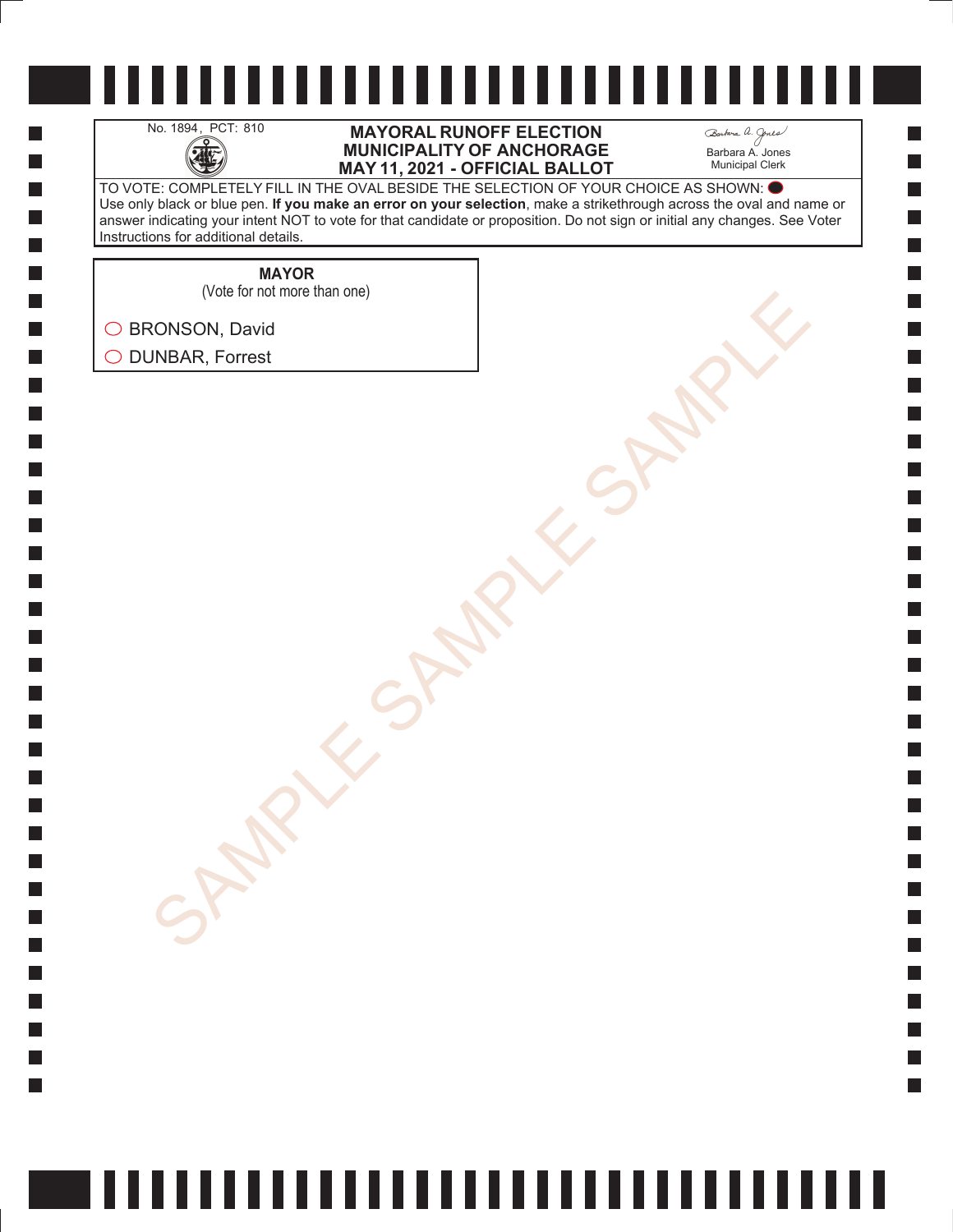H

 $\Box$  $\Box$  $\mathcal{L}_{\mathcal{A}}$  $\Box$ 

### No. 1895, PCT: 815 **MAYORAL RUNOFF ELECTION**<br>MUNICIPALITY OF ANCHORAGE<br>MAY 11. 2021 - OFFICIAL BALLO **MUNICIPALITY OF ANCHORAGE MAY 11, 2021 - OFFICIAL BALLOT**

Barbara A. Jones Municipal Clerk

**College** 

TO VOTE: COMPLETELY FILL IN THE OVAL BESIDE THE SELECTION OF YOUR CHOICE AS SHOWN: Use only black or blue pen. **If you make an error on your selection**, make a strikethrough across the oval and name or answer indicating your intent NOT to vote for that candidate or proposition. Do not sign or initial any changes. See Voter Instructions for additional details.

**MAYOR**

(Vote for not more than one)

SONSON, David<br>AMBAR, Forrest<br>SAMPLE SAMPLE SAMPLE SAMPLE ◯ BRONSON, David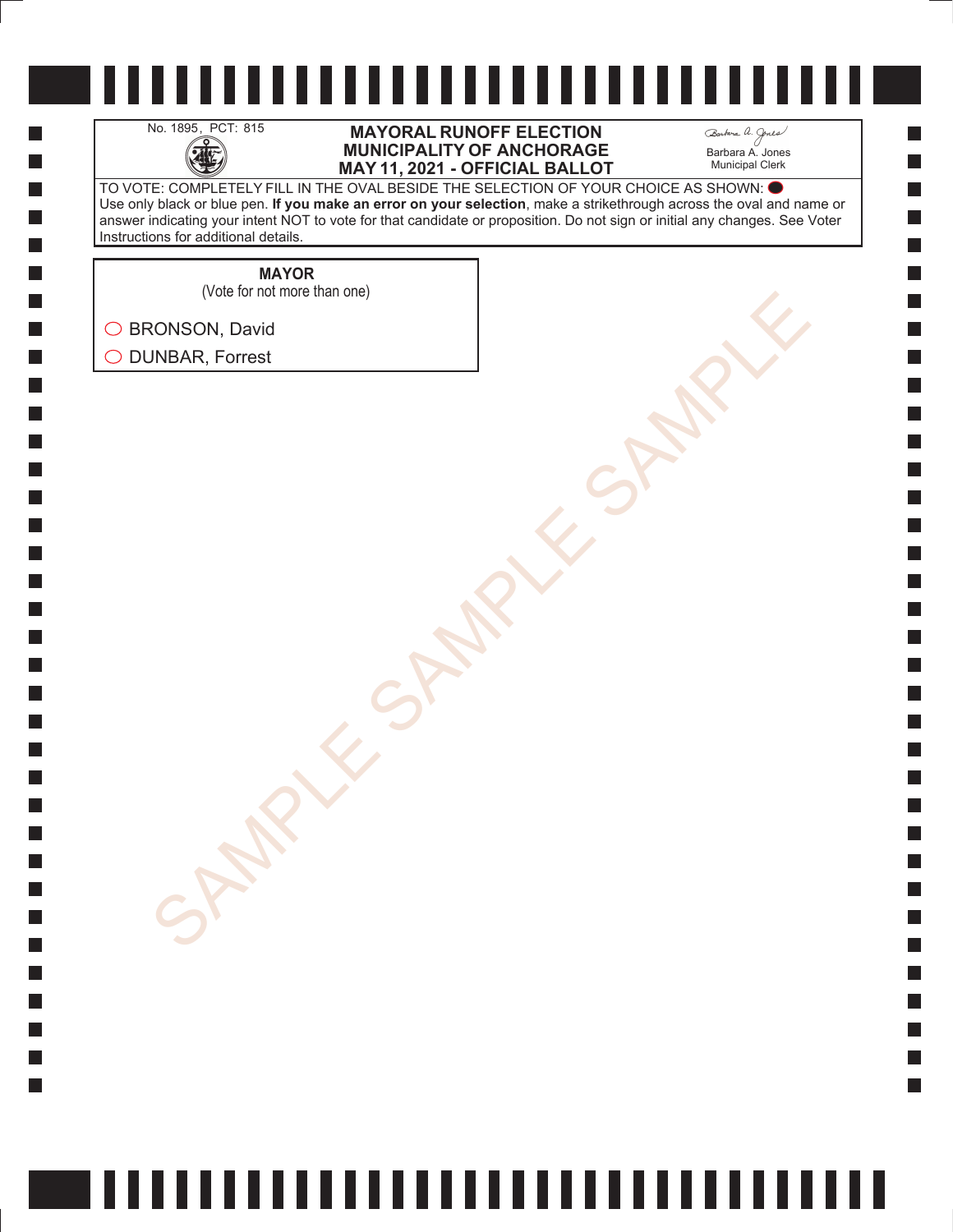H

 $\Box$  $\Box$  $\mathcal{L}_{\mathcal{A}}$  $\Box$ 

#### No. 1896, PCT: 820 **MAYORAL RUNOFF ELECTION**<br>MUNICIPALITY OF ANCHORAGE<br>MAY 11. 2021 - OFFICIAL BALLO **MUNICIPALITY OF ANCHORAGE MAY 11, 2021 - OFFICIAL BALLOT**

Barbara A. Jones Municipal Clerk

**College** 

TO VOTE: COMPLETELY FILL IN THE OVAL BESIDE THE SELECTION OF YOUR CHOICE AS SHOWN: Use only black or blue pen. **If you make an error on your selection**, make a strikethrough across the oval and name or answer indicating your intent NOT to vote for that candidate or proposition. Do not sign or initial any changes. See Voter Instructions for additional details.

**MAYOR**

(Vote for not more than one)

SONSON, David<br>AMBAR, Forrest<br>SAMPLE SAMPLE SAMPLE SAMPLE ◯ BRONSON, David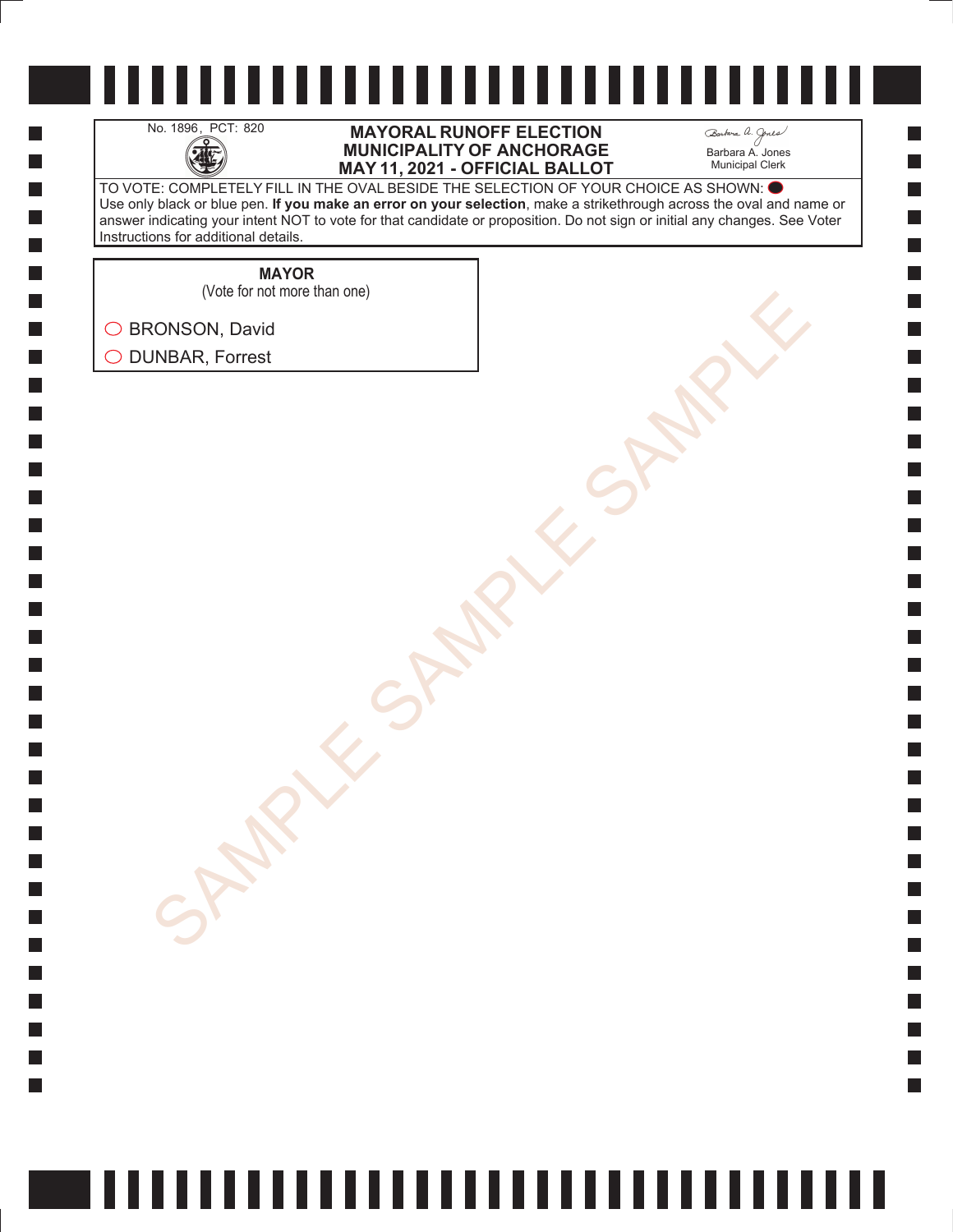H

 $\Box$  $\Box$  $\mathcal{L}_{\mathcal{A}}$  $\Box$ 

### No. 1897, PCT: 825 **MAYORAL RUNOFF ELECTION**<br>MUNICIPALITY OF ANCHORAGE<br>MAY 11. 2021 - OFFICIAL BALLO **MUNICIPALITY OF ANCHORAGE MAY 11, 2021 - OFFICIAL BALLOT**

Barbara A. Jones Municipal Clerk

**College** 

TO VOTE: COMPLETELY FILL IN THE OVAL BESIDE THE SELECTION OF YOUR CHOICE AS SHOWN: Use only black or blue pen. **If you make an error on your selection**, make a strikethrough across the oval and name or answer indicating your intent NOT to vote for that candidate or proposition. Do not sign or initial any changes. See Voter Instructions for additional details.

> **MAYOR** (Vote for not more than one)

SONSON, David<br>AMBAR, Forrest<br>SAMPLE SAMPLE SAMPLE SAMPLE

◯ BRONSON, David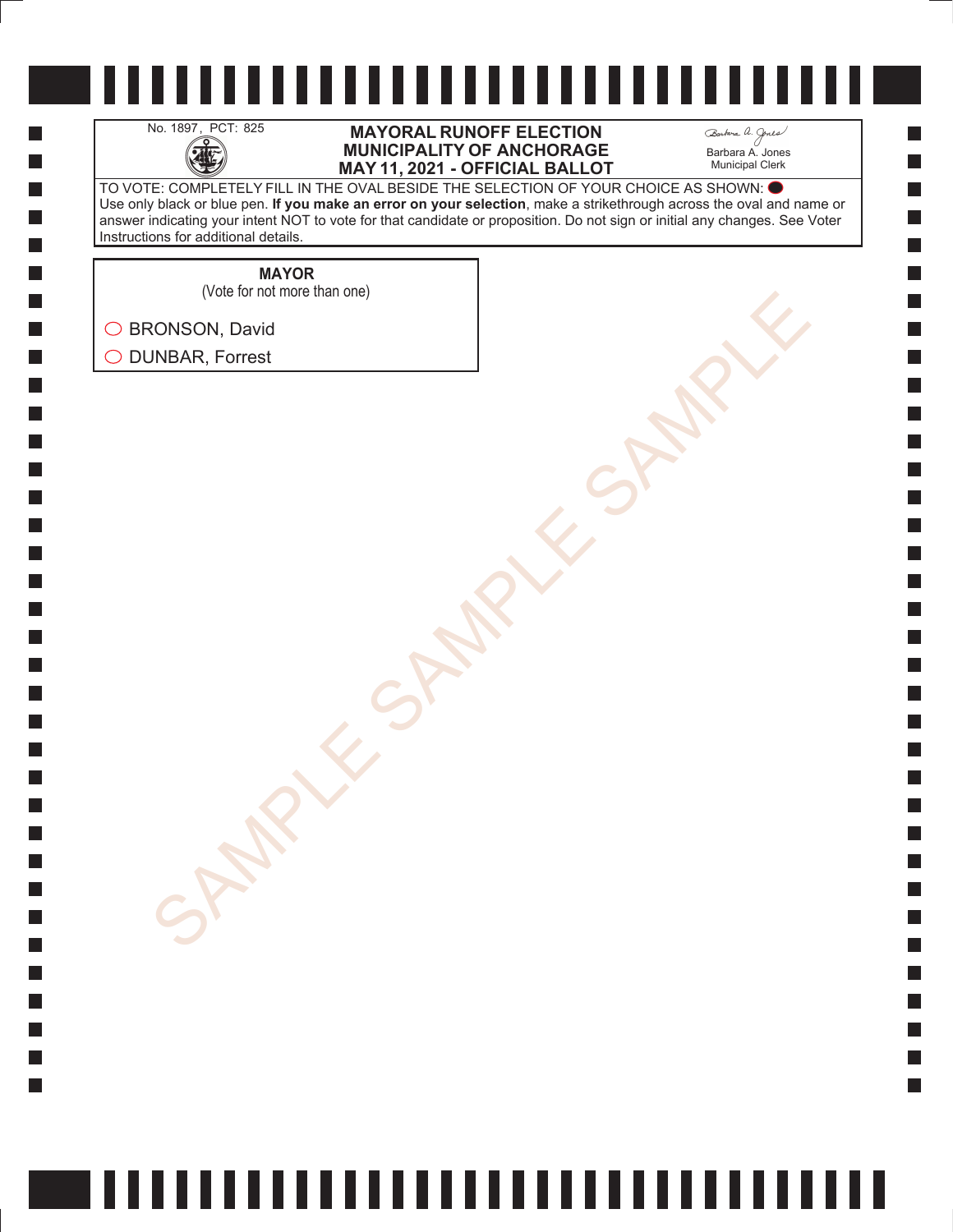H

 $\Box$  $\Box$  $\mathcal{L}_{\mathcal{A}}$  $\Box$ 

#### No. 1898, PCT: 830 **MAYORAL RUNOFF ELECTION**<br>MUNICIPALITY OF ANCHORAGE<br>MAY 11. 2021 - OFFICIAL BALLO **MUNICIPALITY OF ANCHORAGE MAY 11, 2021 - OFFICIAL BALLOT**

Barbara A. Jones Municipal Clerk

**College** 

TO VOTE: COMPLETELY FILL IN THE OVAL BESIDE THE SELECTION OF YOUR CHOICE AS SHOWN: Use only black or blue pen. **If you make an error on your selection**, make a strikethrough across the oval and name or answer indicating your intent NOT to vote for that candidate or proposition. Do not sign or initial any changes. See Voter Instructions for additional details.

**MAYOR**

SONSON, David<br>AMBAR, Forrest<br>SAMPLE SAMPLE SAMPLE SAMPLE (Vote for not more than one)

◯ BRONSON, David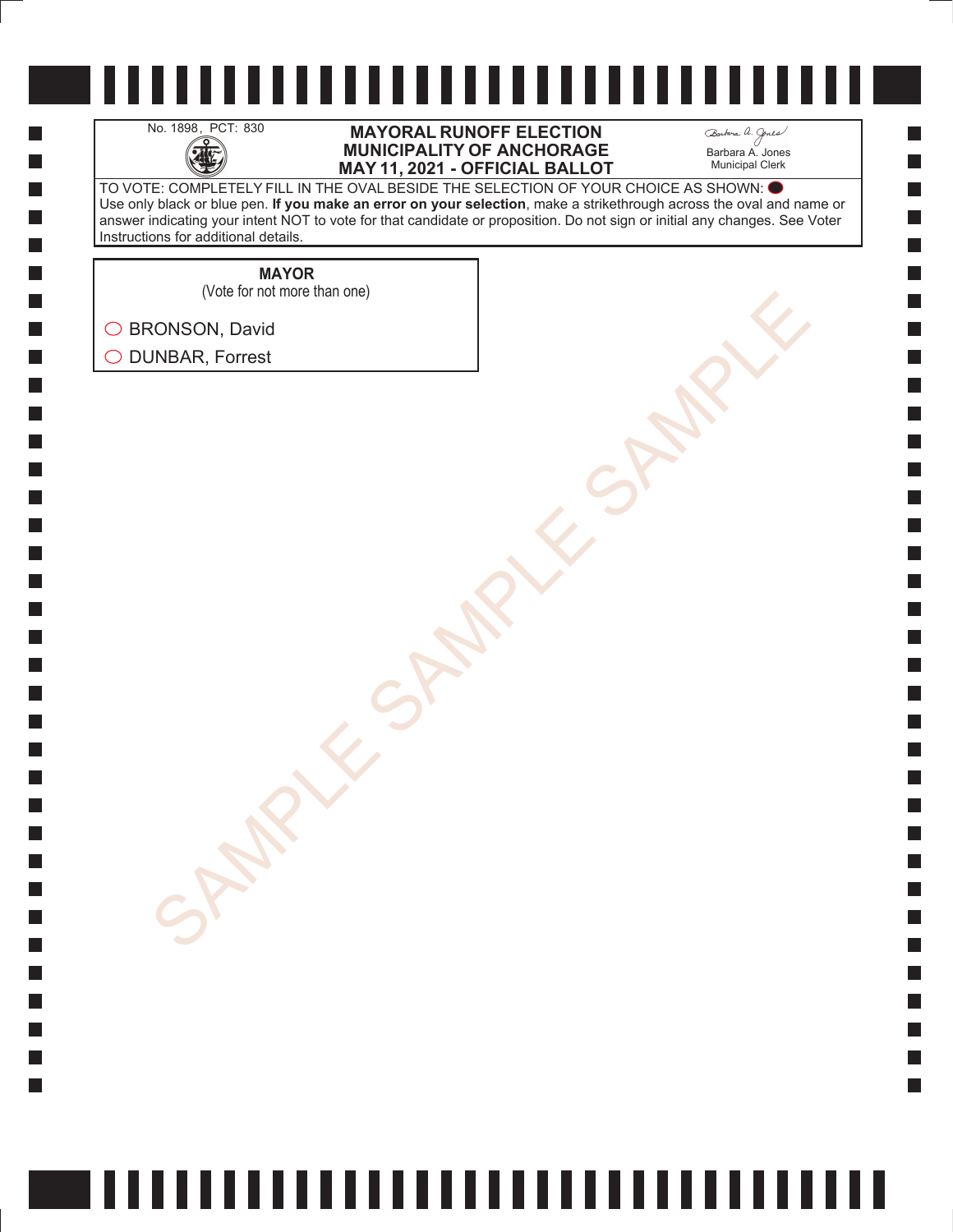H

 $\Box$  $\Box$  $\mathcal{L}_{\mathcal{A}}$  $\Box$ 

### No. 1899, PCT: 835 **MAYORAL RUNOFF ELECTION**<br>MUNICIPALITY OF ANCHORAGE<br>MAY 11. 2021 - OFFICIAL BALLO **MUNICIPALITY OF ANCHORAGE MAY 11, 2021 - OFFICIAL BALLOT**

Barbara A. Jones Municipal Clerk

**College** 

TO VOTE: COMPLETELY FILL IN THE OVAL BESIDE THE SELECTION OF YOUR CHOICE AS SHOWN: Use only black or blue pen. **If you make an error on your selection**, make a strikethrough across the oval and name or answer indicating your intent NOT to vote for that candidate or proposition. Do not sign or initial any changes. See Voter Instructions for additional details.

**MAYOR**

(Vote for not more than one)

SONSON, David<br>AMBAR, Forrest<br>SAMPLE SAMPLE SAMPLE SAMPLE ◯ BRONSON, David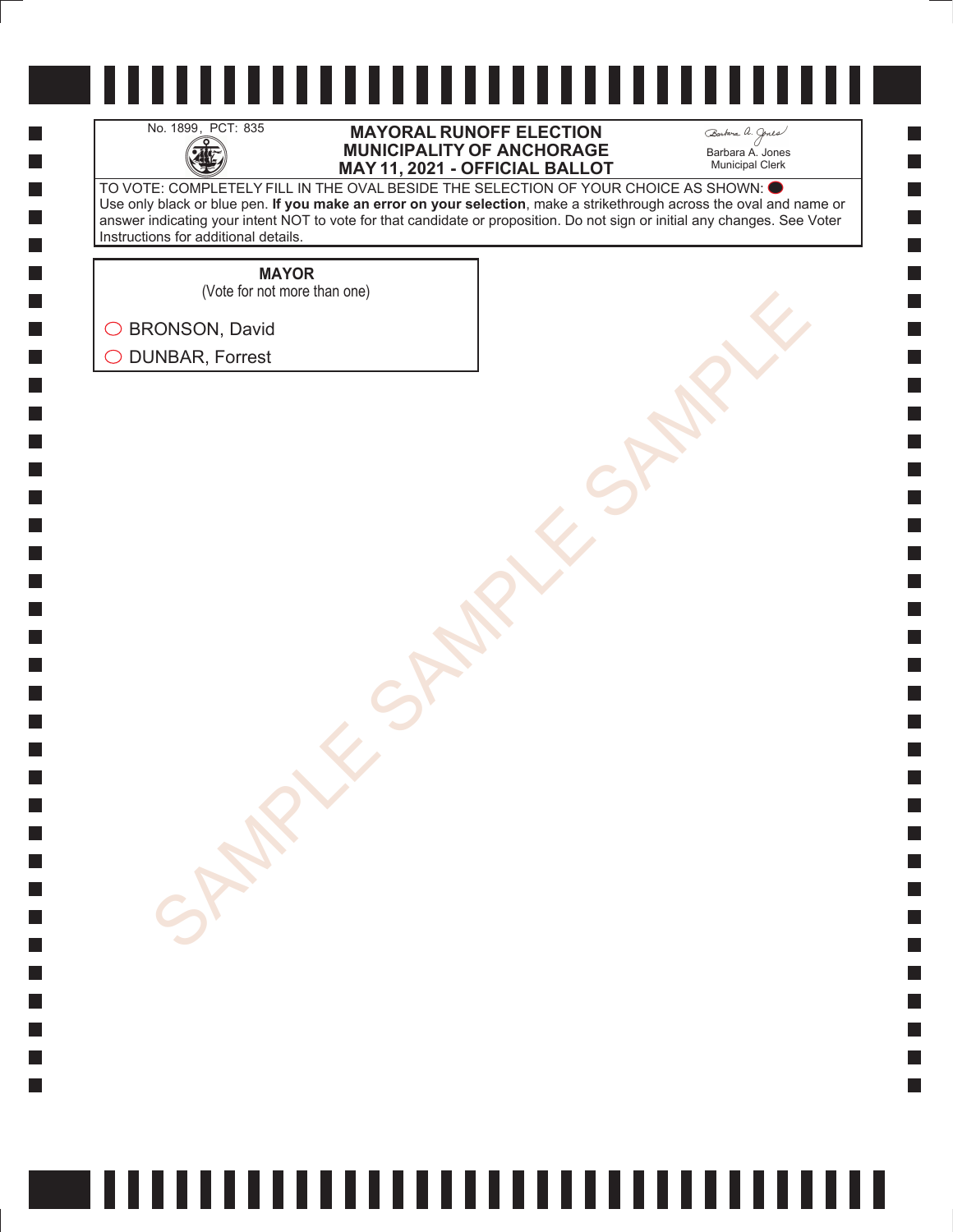H

 $\Box$  $\Box$  $\mathcal{L}_{\mathcal{A}}$  $\Box$ 

#### No. 1900, PCT: 840 **MAYORAL RUNOFF ELECTION**<br>MUNICIPALITY OF ANCHORAGE<br>MAY 11. 2021 - OFFICIAL BALLO **MUNICIPALITY OF ANCHORAGE MAY 11, 2021 - OFFICIAL BALLOT**

Barbara A. Jones Municipal Clerk

**College** 

TO VOTE: COMPLETELY FILL IN THE OVAL BESIDE THE SELECTION OF YOUR CHOICE AS SHOWN: Use only black or blue pen. **If you make an error on your selection**, make a strikethrough across the oval and name or answer indicating your intent NOT to vote for that candidate or proposition. Do not sign or initial any changes. See Voter Instructions for additional details.

**MAYOR**

SONSON, David<br>AMBAR, Forrest<br>SAMPLE SAMPLE SAMPLE SAMPLE (Vote for not more than one)

◯ BRONSON, David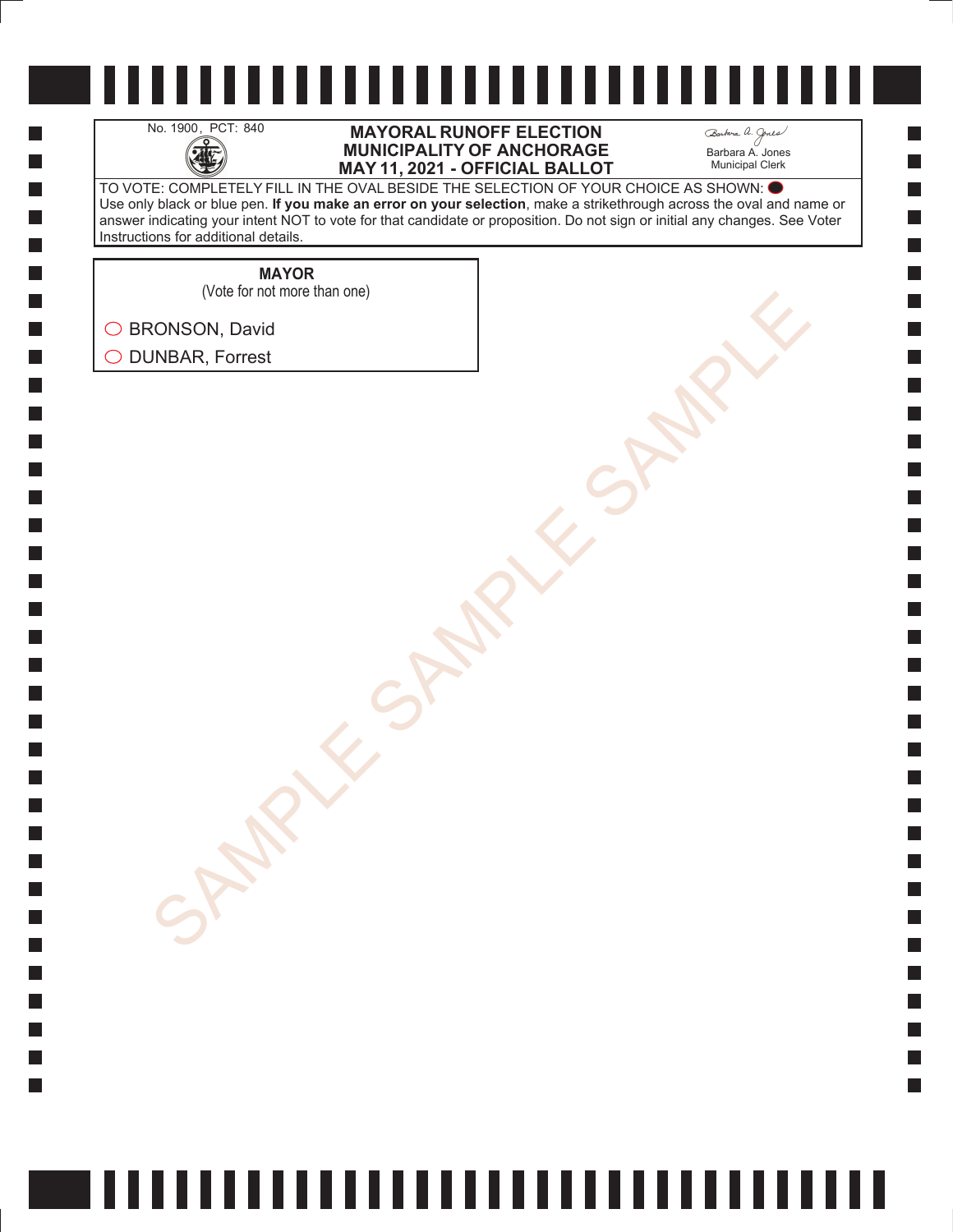H

 $\Box$  $\Box$  $\mathcal{L}_{\mathcal{A}}$  $\Box$ 

#### No. 1901, PCT: 845 **MAYORAL RUNOFF ELECTION**<br>MUNICIPALITY OF ANCHORAGE<br>MAY 11. 2021 - OFFICIAL BALLO **MUNICIPALITY OF ANCHORAGE MAY 11, 2021 - OFFICIAL BALLOT**

Barbara A. Jones Municipal Clerk

**College** 

TO VOTE: COMPLETELY FILL IN THE OVAL BESIDE THE SELECTION OF YOUR CHOICE AS SHOWN: Use only black or blue pen. **If you make an error on your selection**, make a strikethrough across the oval and name or answer indicating your intent NOT to vote for that candidate or proposition. Do not sign or initial any changes. See Voter Instructions for additional details.

**MAYOR**

SONSON, David<br>AMBAR, Forrest<br>SAMPLE SAMPLE SAMPLE SAMPLE (Vote for not more than one)

◯ BRONSON, David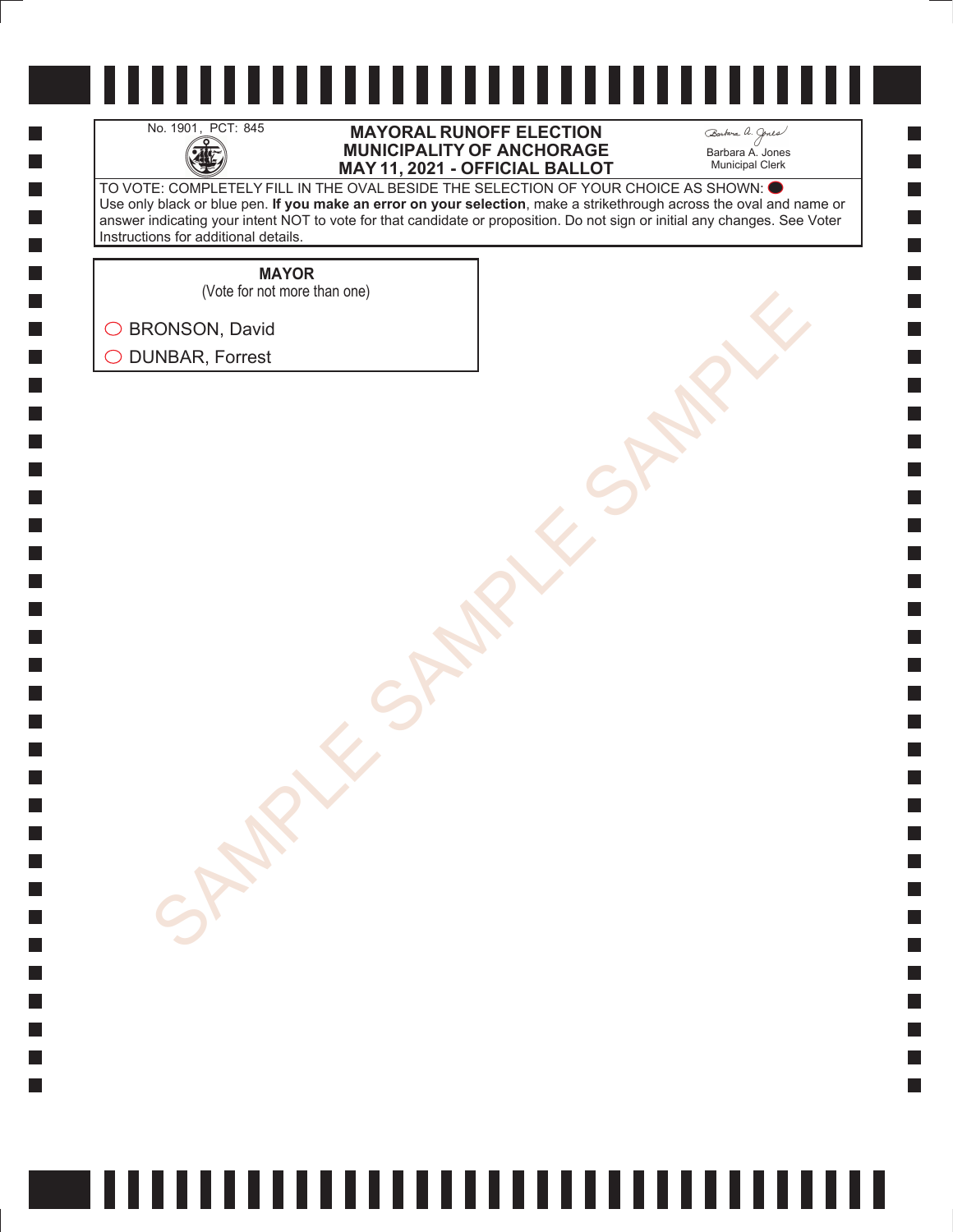H

 $\Box$  $\Box$  $\mathcal{L}_{\mathcal{A}}$  $\Box$ 

### No. 1902, PCT: 850 **MAYORAL RUNOFF ELECTION**<br>MUNICIPALITY OF ANCHORAGE<br>MAY 11. 2021 - OFFICIAL BALLO **MUNICIPALITY OF ANCHORAGE MAY 11, 2021 - OFFICIAL BALLOT**

Barbara A. Jones Municipal Clerk

**College** 

TO VOTE: COMPLETELY FILL IN THE OVAL BESIDE THE SELECTION OF YOUR CHOICE AS SHOWN: Use only black or blue pen. **If you make an error on your selection**, make a strikethrough across the oval and name or answer indicating your intent NOT to vote for that candidate or proposition. Do not sign or initial any changes. See Voter Instructions for additional details.

**MAYOR**

SONSON, David<br>AMBAR, Forrest<br>SAMPLE SAMPLE SAMPLE SAMPLE (Vote for not more than one)

◯ BRONSON, David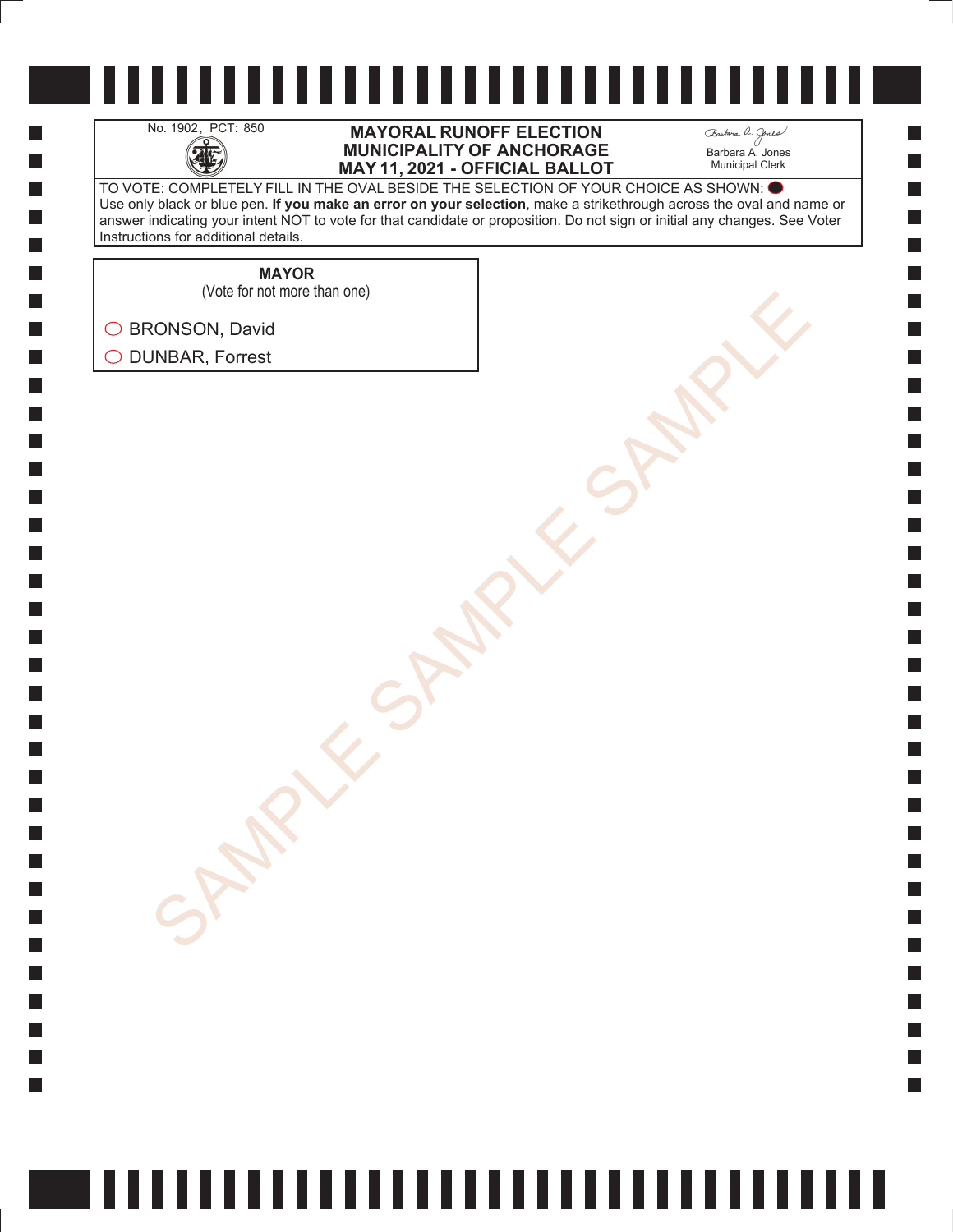H

 $\Box$  $\Box$  $\mathcal{L}_{\mathcal{A}}$  $\Box$ 

#### No. 1903, PCT: 855 **MAYORAL RUNOFF ELECTION**<br>MUNICIPALITY OF ANCHORAGE<br>MAY 11. 2021 - OFFICIAL BALLO **MUNICIPALITY OF ANCHORAGE MAY 11, 2021 - OFFICIAL BALLOT**

Barbara A. Jones Municipal Clerk

**College** 

TO VOTE: COMPLETELY FILL IN THE OVAL BESIDE THE SELECTION OF YOUR CHOICE AS SHOWN: Use only black or blue pen. **If you make an error on your selection**, make a strikethrough across the oval and name or answer indicating your intent NOT to vote for that candidate or proposition. Do not sign or initial any changes. See Voter Instructions for additional details.

**MAYOR**

SONSON, David<br>AMBAR, Forrest<br>SAMPLE SAMPLE SAMPLE SAMPLE (Vote for not more than one)

◯ BRONSON, David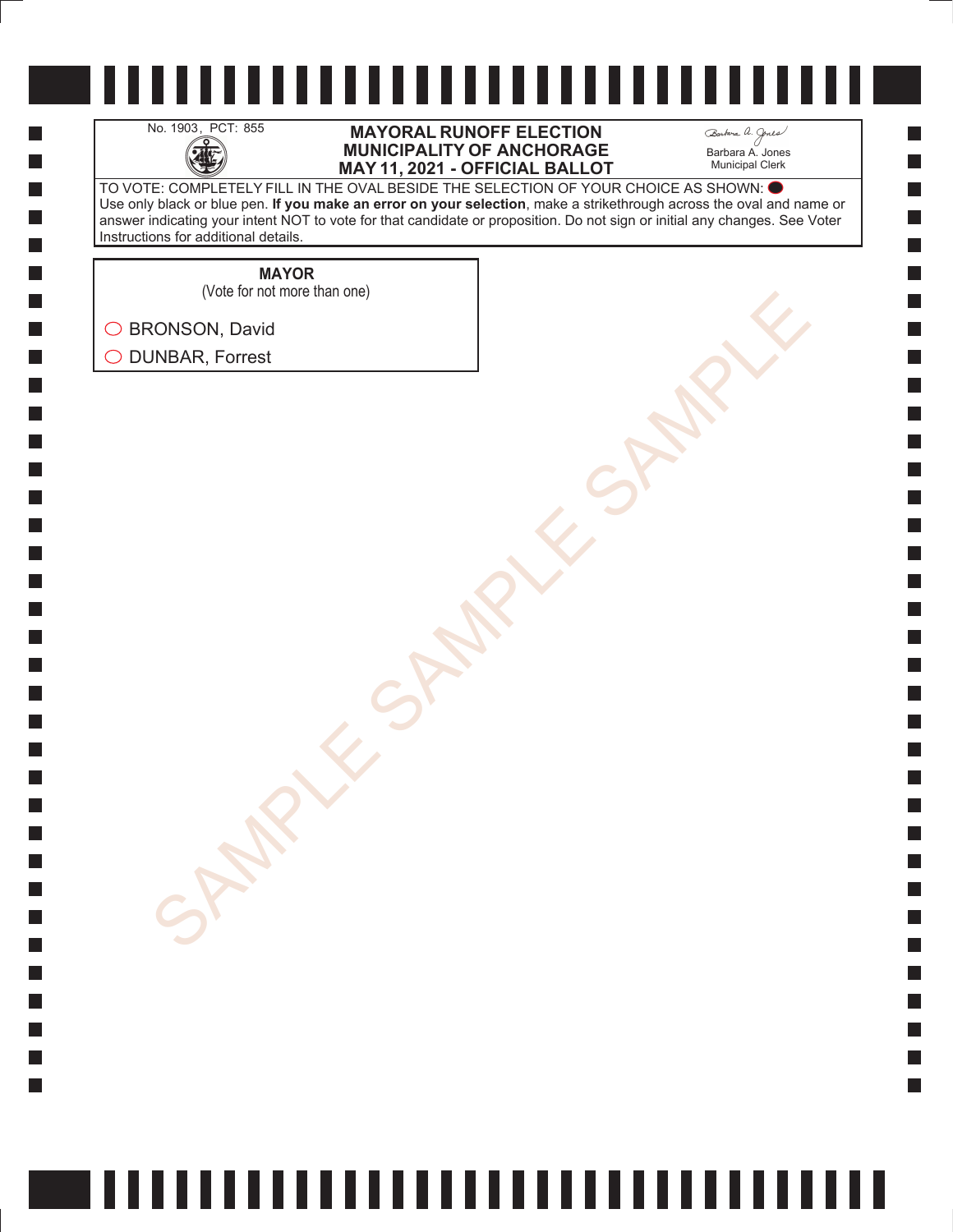H

 $\Box$  $\Box$  $\mathcal{L}_{\mathcal{A}}$  $\Box$ 

#### No. 1904, PCT: 860 **MAYORAL RUNOFF ELECTION**<br>MUNICIPALITY OF ANCHORAGE<br>MAY 11. 2021 - OFFICIAL BALLO **MUNICIPALITY OF ANCHORAGE MAY 11, 2021 - OFFICIAL BALLOT**

Barbara A. Jones Municipal Clerk

**College** 

TO VOTE: COMPLETELY FILL IN THE OVAL BESIDE THE SELECTION OF YOUR CHOICE AS SHOWN: Use only black or blue pen. **If you make an error on your selection**, make a strikethrough across the oval and name or answer indicating your intent NOT to vote for that candidate or proposition. Do not sign or initial any changes. See Voter Instructions for additional details.

**MAYOR**

(Vote for not more than one)

SONSON, David<br>AMBAR, Forrest<br>SAMPLE SAMPLE SAMPLE SAMPLE ◯ BRONSON, David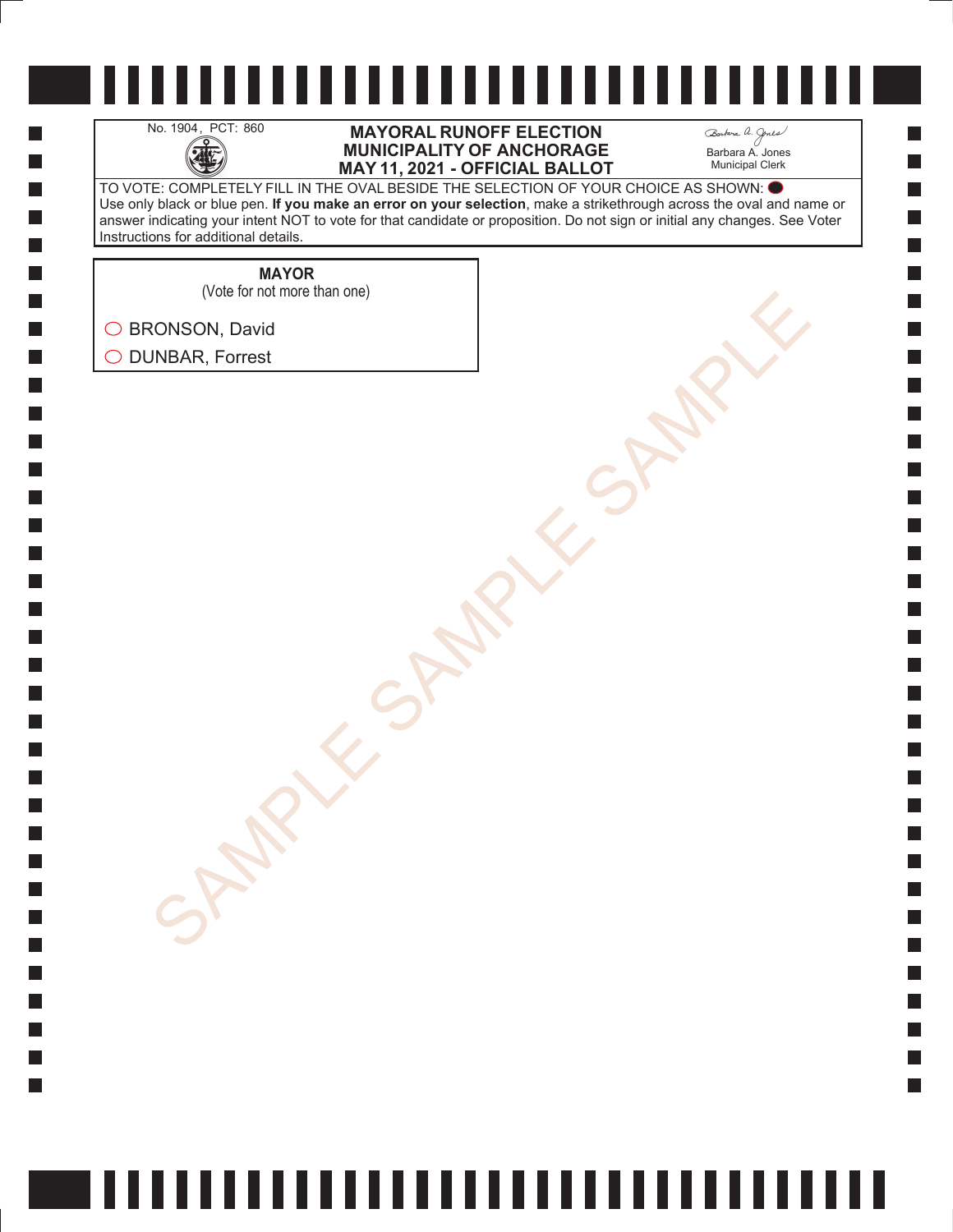H

 $\Box$  $\Box$  $\mathcal{L}_{\mathcal{A}}$  $\Box$ 

#### No. 1905, PCT: 865 **MAYORAL RUNOFF ELECTION**<br>MUNICIPALITY OF ANCHORAGE<br>MAY 11. 2021 - OFFICIAL BALLO **MUNICIPALITY OF ANCHORAGE MAY 11, 2021 - OFFICIAL BALLOT**

Barbara A. Jones Municipal Clerk

**College** 

TO VOTE: COMPLETELY FILL IN THE OVAL BESIDE THE SELECTION OF YOUR CHOICE AS SHOWN: Use only black or blue pen. **If you make an error on your selection**, make a strikethrough across the oval and name or answer indicating your intent NOT to vote for that candidate or proposition. Do not sign or initial any changes. See Voter Instructions for additional details.

**MAYOR**

SONSON, David<br>AMBAR, Forrest<br>SAMPLE SAMPLE SAMPLE SAMPLE (Vote for not more than one)

◯ BRONSON, David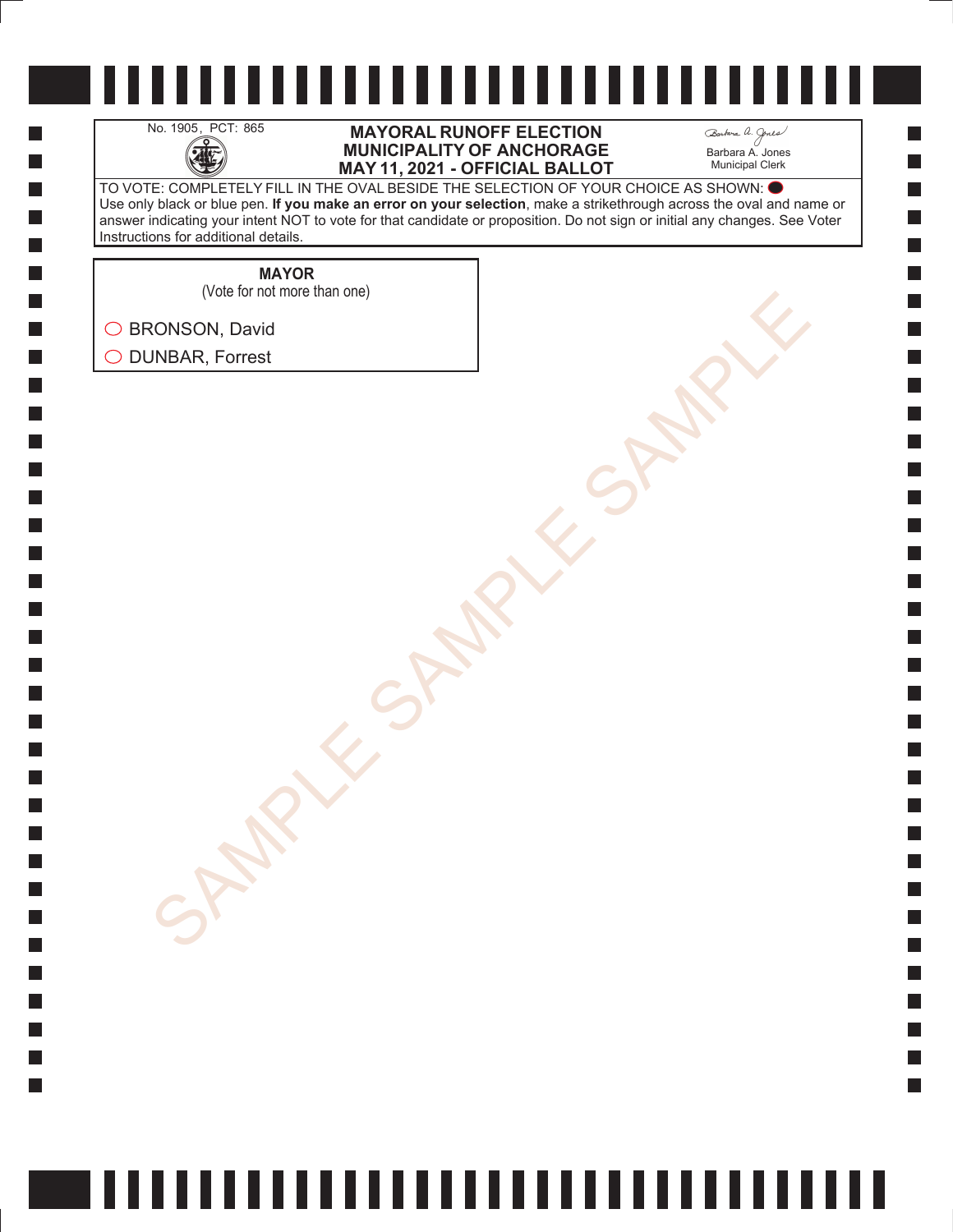H

 $\Box$  $\Box$  $\mathcal{L}_{\mathcal{A}}$  $\Box$ 

#### No. 1906, PCT: 870 **MAYORAL RUNOFF ELECTION**<br>MUNICIPALITY OF ANCHORAGE<br>MAY 11. 2021 - OFFICIAL BALLO **MUNICIPALITY OF ANCHORAGE MAY 11, 2021 - OFFICIAL BALLOT**

Barbara A. Jones Municipal Clerk

**College** 

TO VOTE: COMPLETELY FILL IN THE OVAL BESIDE THE SELECTION OF YOUR CHOICE AS SHOWN: Use only black or blue pen. **If you make an error on your selection**, make a strikethrough across the oval and name or answer indicating your intent NOT to vote for that candidate or proposition. Do not sign or initial any changes. See Voter Instructions for additional details.

**MAYOR**

(Vote for not more than one)

SONSON, David<br>AMBAR, Forrest<br>SAMPLE SAMPLE SAMPLE SAMPLE ◯ BRONSON, David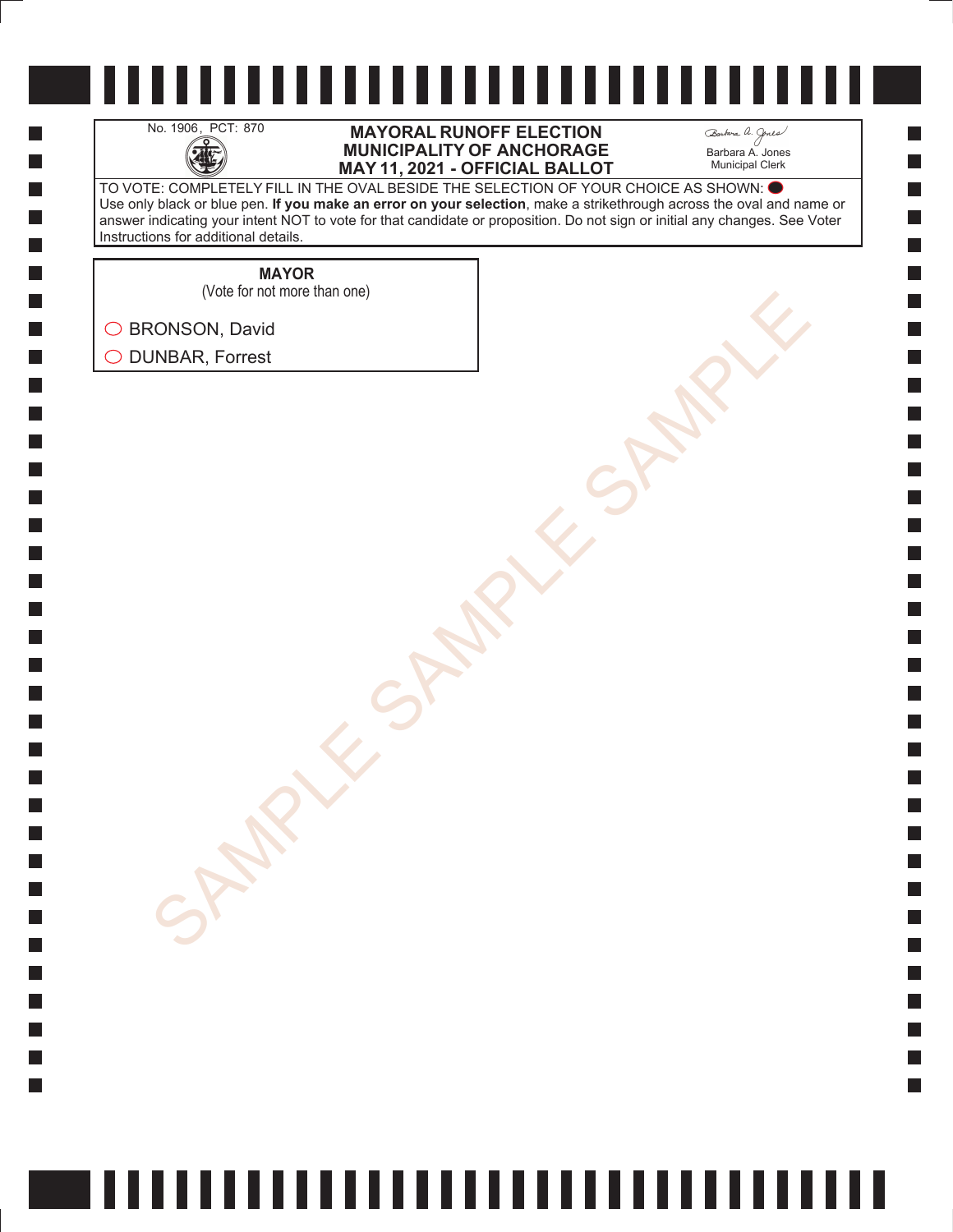H

 $\Box$  $\Box$  $\mathcal{L}_{\mathcal{A}}$  $\Box$ 

### No. 1907, PCT: 900 **MAYORAL RUNOFF ELECTION**<br>MUNICIPALITY OF ANCHORAGE<br>MAY 11. 2021 - OFFICIAL BALLO **MUNICIPALITY OF ANCHORAGE MAY 11, 2021 - OFFICIAL BALLOT**

Barbara A. Jones Municipal Clerk

**College** 

TO VOTE: COMPLETELY FILL IN THE OVAL BESIDE THE SELECTION OF YOUR CHOICE AS SHOWN: Use only black or blue pen. **If you make an error on your selection**, make a strikethrough across the oval and name or answer indicating your intent NOT to vote for that candidate or proposition. Do not sign or initial any changes. See Voter Instructions for additional details.

**MAYOR**

SONSON, David<br>AMBAR, Forrest<br>SAMPLE SAMPLE SAMPLE SAMPLE (Vote for not more than one)

◯ BRONSON, David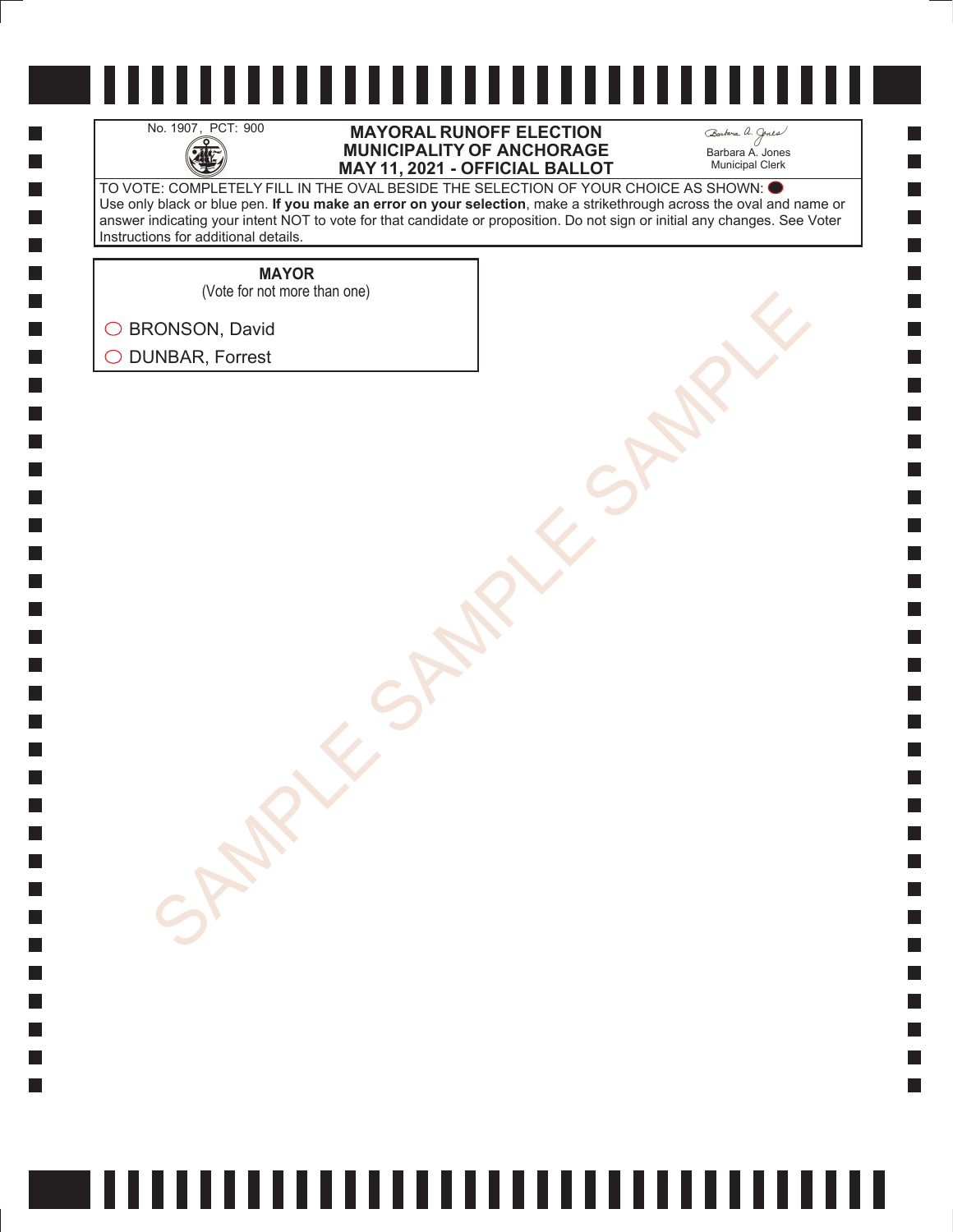H

 $\Box$  $\Box$  $\mathcal{L}_{\mathcal{A}}$  $\Box$ 

### No. 1908, PCT: 905 **MAYORAL RUNOFF ELECTION**<br>MUNICIPALITY OF ANCHORAGE<br>MAY 11. 2021 - OFFICIAL BALLO **MUNICIPALITY OF ANCHORAGE MAY 11, 2021 - OFFICIAL BALLOT**

Barbara A. Jones Municipal Clerk

**College** 

TO VOTE: COMPLETELY FILL IN THE OVAL BESIDE THE SELECTION OF YOUR CHOICE AS SHOWN: Use only black or blue pen. **If you make an error on your selection**, make a strikethrough across the oval and name or answer indicating your intent NOT to vote for that candidate or proposition. Do not sign or initial any changes. See Voter Instructions for additional details.

**MAYOR**

SONSON, David<br>AMBAR, Forrest<br>SAMPLE SAMPLE SAMPLE SAMPLE (Vote for not more than one)

◯ BRONSON, David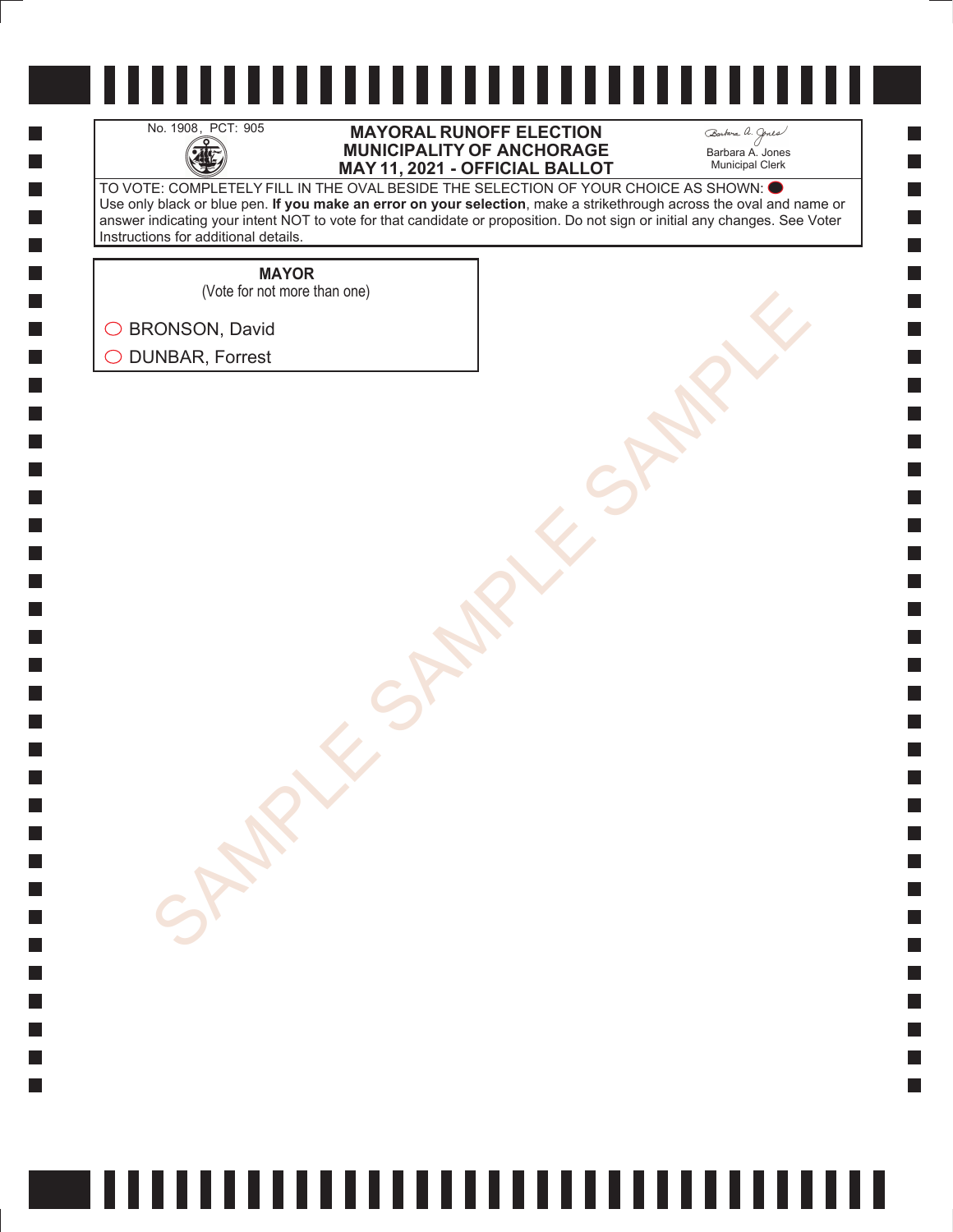

H

 $\Box$  $\Box$  $\mathcal{L}_{\mathcal{A}}$  $\Box$ 

#### No. 1909, PCT: 910 **MAYORAL RUNOFF ELECTION**<br>MUNICIPALITY OF ANCHORAGE<br>MAY 11. 2021 - OFFICIAL BALLO **MUNICIPALITY OF ANCHORAGE MAY 11, 2021 - OFFICIAL BALLOT**

Barbara A. Jones Municipal Clerk

**College** 

TO VOTE: COMPLETELY FILL IN THE OVAL BESIDE THE SELECTION OF YOUR CHOICE AS SHOWN: Use only black or blue pen. **If you make an error on your selection**, make a strikethrough across the oval and name or answer indicating your intent NOT to vote for that candidate or proposition. Do not sign or initial any changes. See Voter Instructions for additional details.

**MAYOR**

SONSON, David<br>AMBAR, Forrest<br>SAMPLE SAMPLE SAMPLE SAMPLE (Vote for not more than one)

◯ BRONSON, David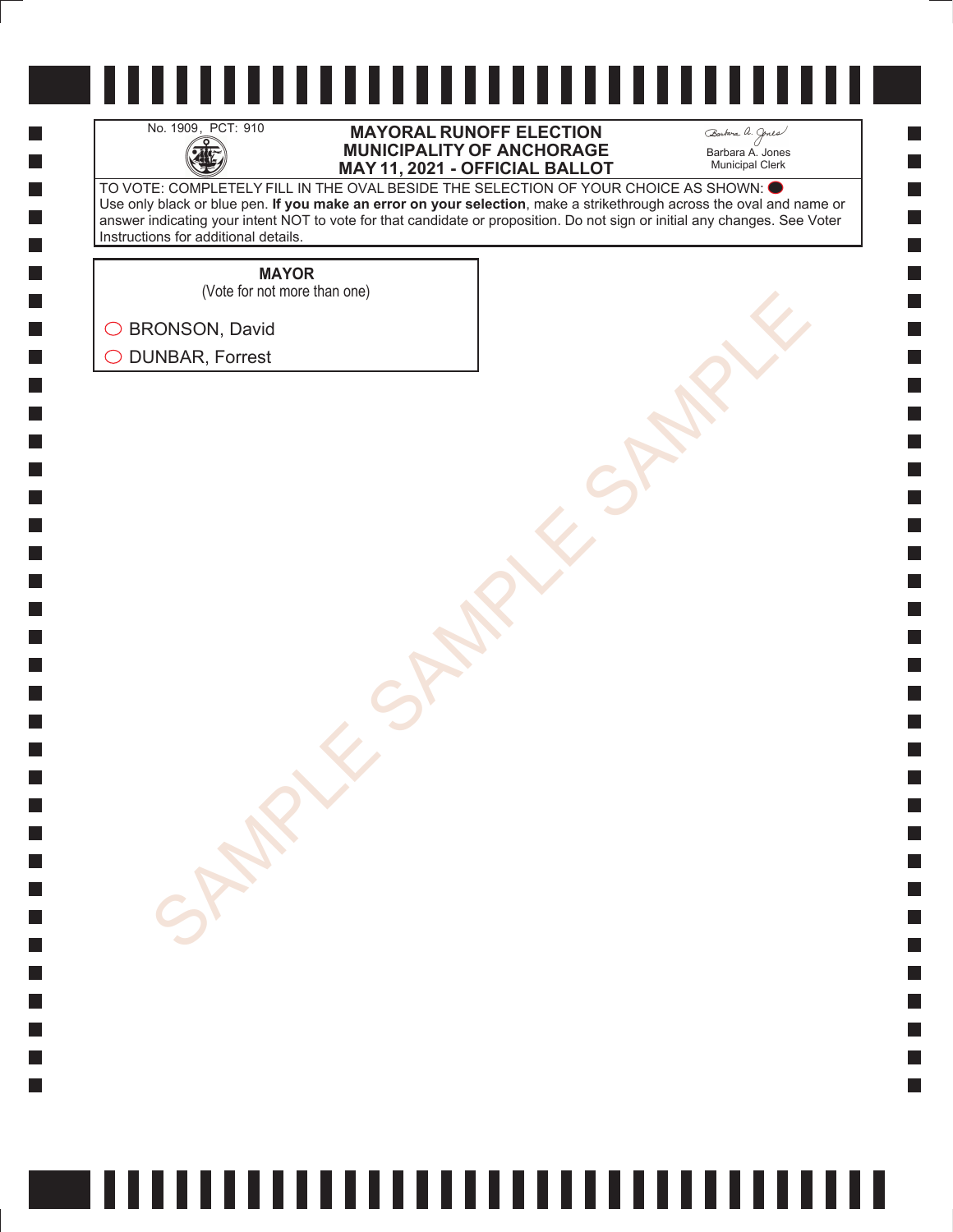H

 $\Box$  $\Box$  $\mathcal{L}_{\mathcal{A}}$  $\Box$ 

### No. 1910, PCT: 915 **MAYORAL RUNOFF ELECTION**<br>MUNICIPALITY OF ANCHORAGE<br>MAY 11. 2021 - OFFICIAL BALLO **MUNICIPALITY OF ANCHORAGE MAY 11, 2021 - OFFICIAL BALLOT**

Barbara A. Jones Municipal Clerk

**College** 

TO VOTE: COMPLETELY FILL IN THE OVAL BESIDE THE SELECTION OF YOUR CHOICE AS SHOWN: Use only black or blue pen. **If you make an error on your selection**, make a strikethrough across the oval and name or answer indicating your intent NOT to vote for that candidate or proposition. Do not sign or initial any changes. See Voter Instructions for additional details.

**MAYOR**

(Vote for not more than one)

SONSON, David<br>AMBAR, Forrest<br>SAMPLE SAMPLE SAMPLE SAMPLE ◯ BRONSON, David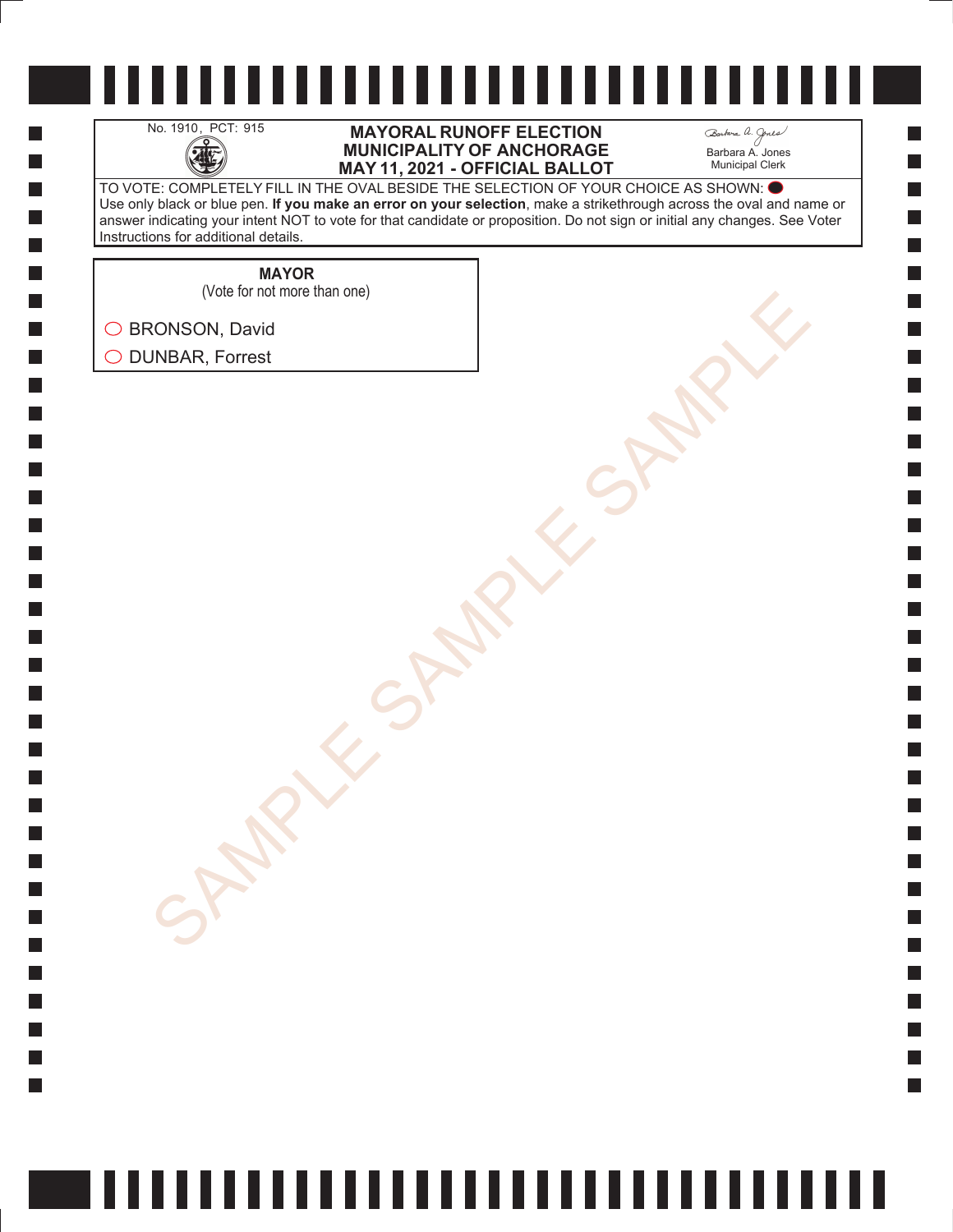H

 $\Box$  $\Box$  $\mathcal{L}_{\mathcal{A}}$  $\Box$ 

### No. 1911, PCT: 920 **MAYORAL RUNOFF ELECTION**<br>MUNICIPALITY OF ANCHORAGE<br>MAY 11. 2021 - OFFICIAL BALLO **MUNICIPALITY OF ANCHORAGE MAY 11, 2021 - OFFICIAL BALLOT**

Barbara A. Jones Municipal Clerk

**College** 

TO VOTE: COMPLETELY FILL IN THE OVAL BESIDE THE SELECTION OF YOUR CHOICE AS SHOWN: Use only black or blue pen. **If you make an error on your selection**, make a strikethrough across the oval and name or answer indicating your intent NOT to vote for that candidate or proposition. Do not sign or initial any changes. See Voter Instructions for additional details.

**MAYOR**

SONSON, David<br>AMBAR, Forrest<br>SAMPLE SAMPLE SAMPLE SAMPLE (Vote for not more than one)

◯ BRONSON, David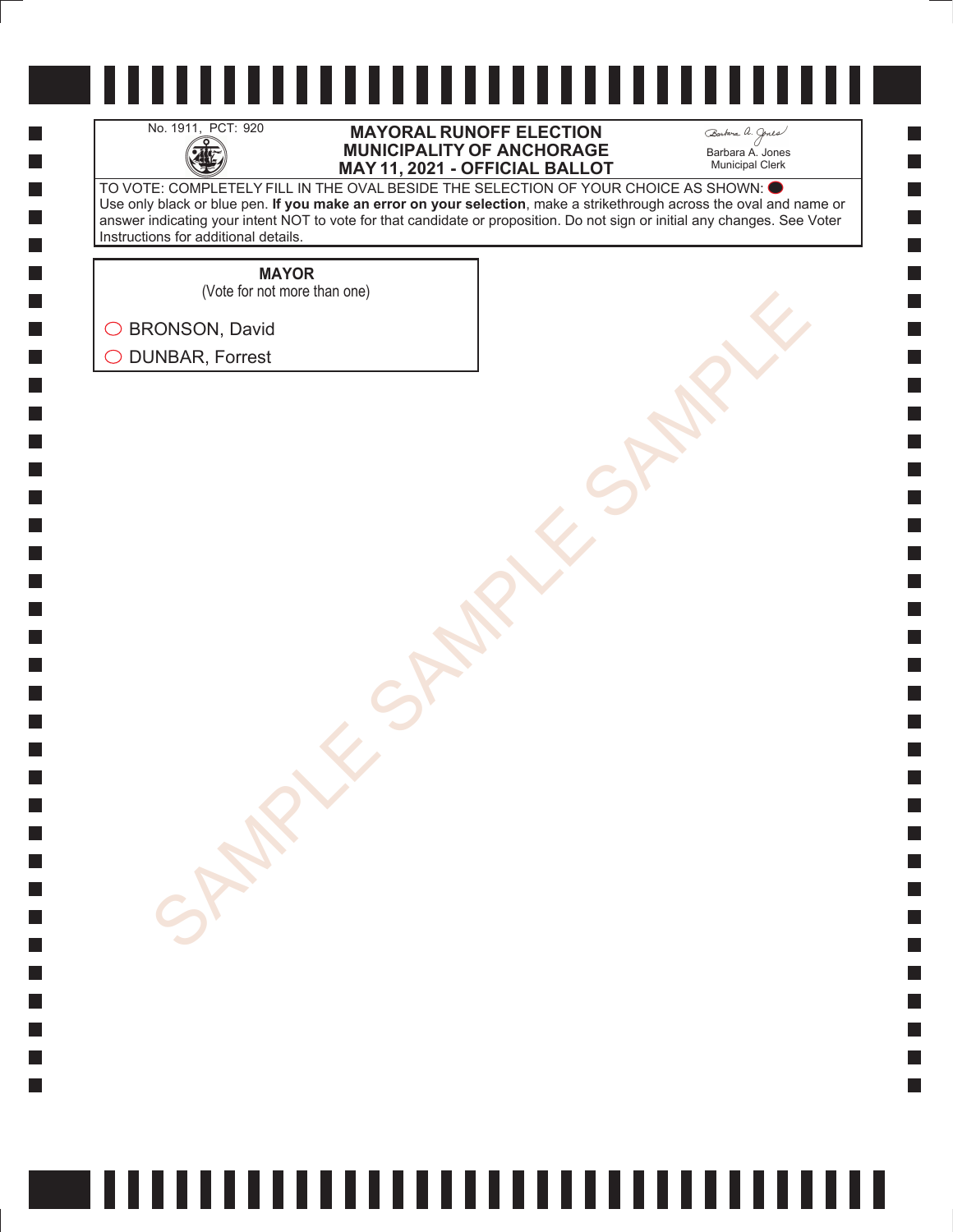H

 $\Box$  $\Box$  $\mathcal{L}_{\mathcal{A}}$  $\Box$ 

### No. 1912, PCT: 925 **MAYORAL RUNOFF ELECTION**<br>MUNICIPALITY OF ANCHORAGE<br>MAY 11. 2021 - OFFICIAL BALLO **MUNICIPALITY OF ANCHORAGE MAY 11, 2021 - OFFICIAL BALLOT**

Barbara A. Jones Municipal Clerk

**College** 

TO VOTE: COMPLETELY FILL IN THE OVAL BESIDE THE SELECTION OF YOUR CHOICE AS SHOWN: Use only black or blue pen. **If you make an error on your selection**, make a strikethrough across the oval and name or answer indicating your intent NOT to vote for that candidate or proposition. Do not sign or initial any changes. See Voter Instructions for additional details.

**MAYOR**

SONSON, David<br>AMBAR, Forrest<br>SAMPLE SAMPLE SAMPLE SAMPLE (Vote for not more than one)

◯ BRONSON, David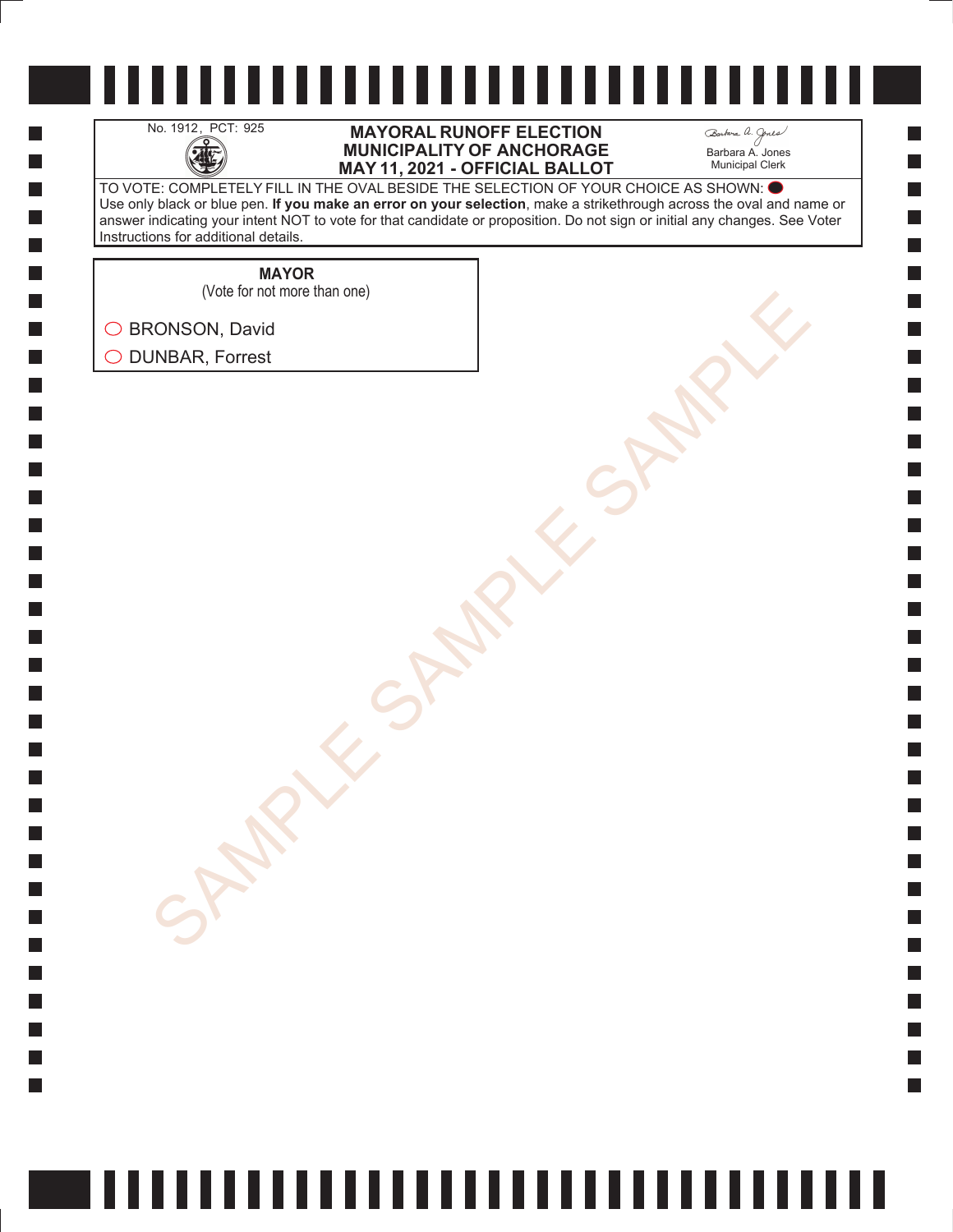H

 $\Box$  $\Box$  $\mathcal{L}_{\mathcal{A}}$  $\Box$ 

### No. 1913, PCT: 930 **MAYORAL RUNOFF ELECTION**<br>MUNICIPALITY OF ANCHORAGE<br>MAY 11. 2021 - OFFICIAL BALLO **MUNICIPALITY OF ANCHORAGE MAY 11, 2021 - OFFICIAL BALLOT**

Barbara A. Jones Municipal Clerk

**College** 

TO VOTE: COMPLETELY FILL IN THE OVAL BESIDE THE SELECTION OF YOUR CHOICE AS SHOWN: Use only black or blue pen. **If you make an error on your selection**, make a strikethrough across the oval and name or answer indicating your intent NOT to vote for that candidate or proposition. Do not sign or initial any changes. See Voter Instructions for additional details.

**MAYOR**

(Vote for not more than one)

SONSON, David<br>AMBAR, Forrest<br>SAMPLE SAMPLE SAMPLE SAMPLE ◯ BRONSON, David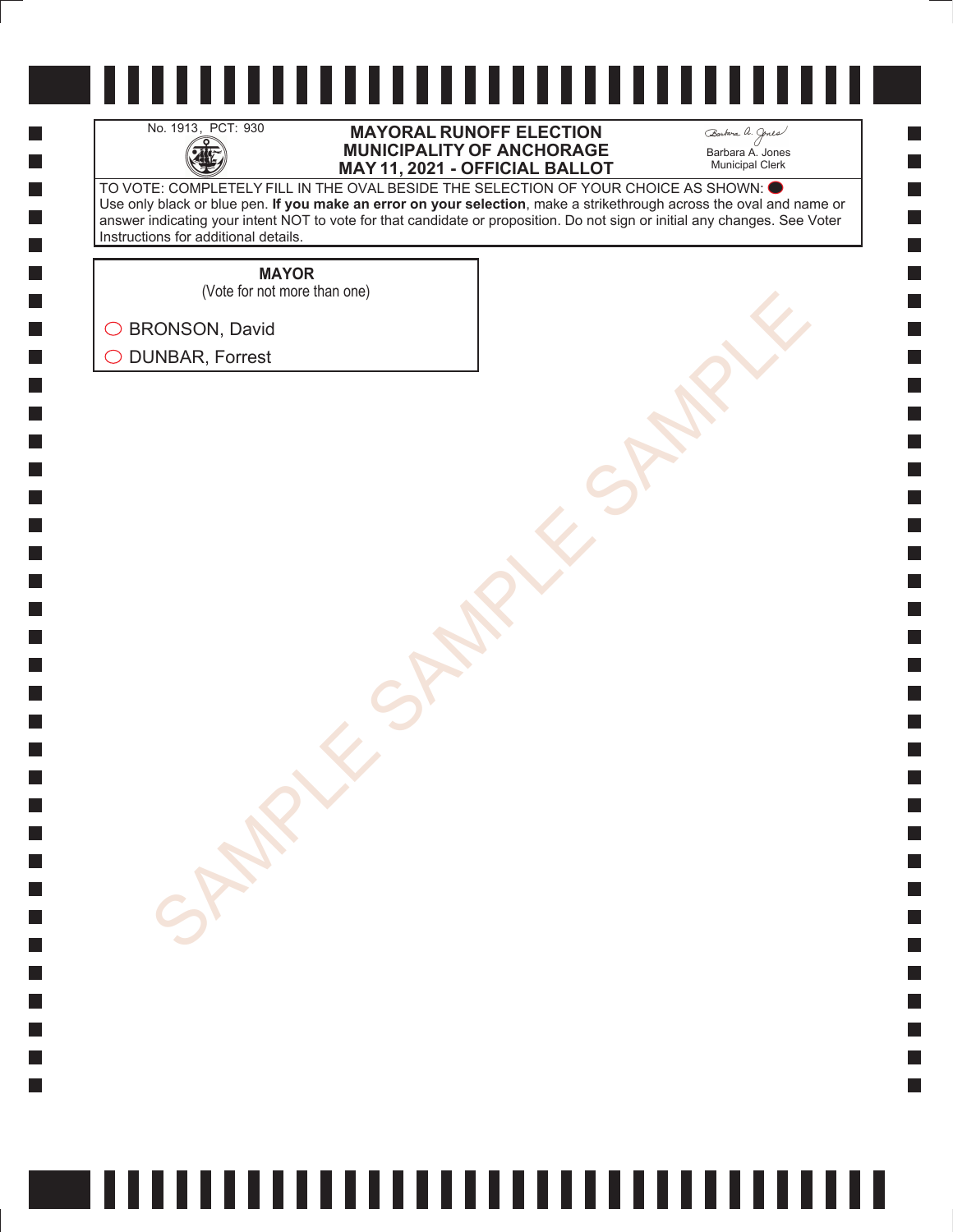H

 $\Box$  $\Box$  $\mathcal{L}_{\mathcal{A}}$  $\Box$ 

### No. 1914, PCT: 935 **MAYORAL RUNOFF ELECTION**<br>MUNICIPALITY OF ANCHORAGE<br>MAY 11. 2021 - OFFICIAL BALLO **MUNICIPALITY OF ANCHORAGE MAY 11, 2021 - OFFICIAL BALLOT**

Barbara A. Jones Municipal Clerk

**College** 

TO VOTE: COMPLETELY FILL IN THE OVAL BESIDE THE SELECTION OF YOUR CHOICE AS SHOWN: Use only black or blue pen. **If you make an error on your selection**, make a strikethrough across the oval and name or answer indicating your intent NOT to vote for that candidate or proposition. Do not sign or initial any changes. See Voter Instructions for additional details.

> **MAYOR** (Vote for not more than one)

SONSON, David<br>AMBAR, Forrest<br>SAMPLE SAMPLE SAMPLE SAMPLE ◯ BRONSON, David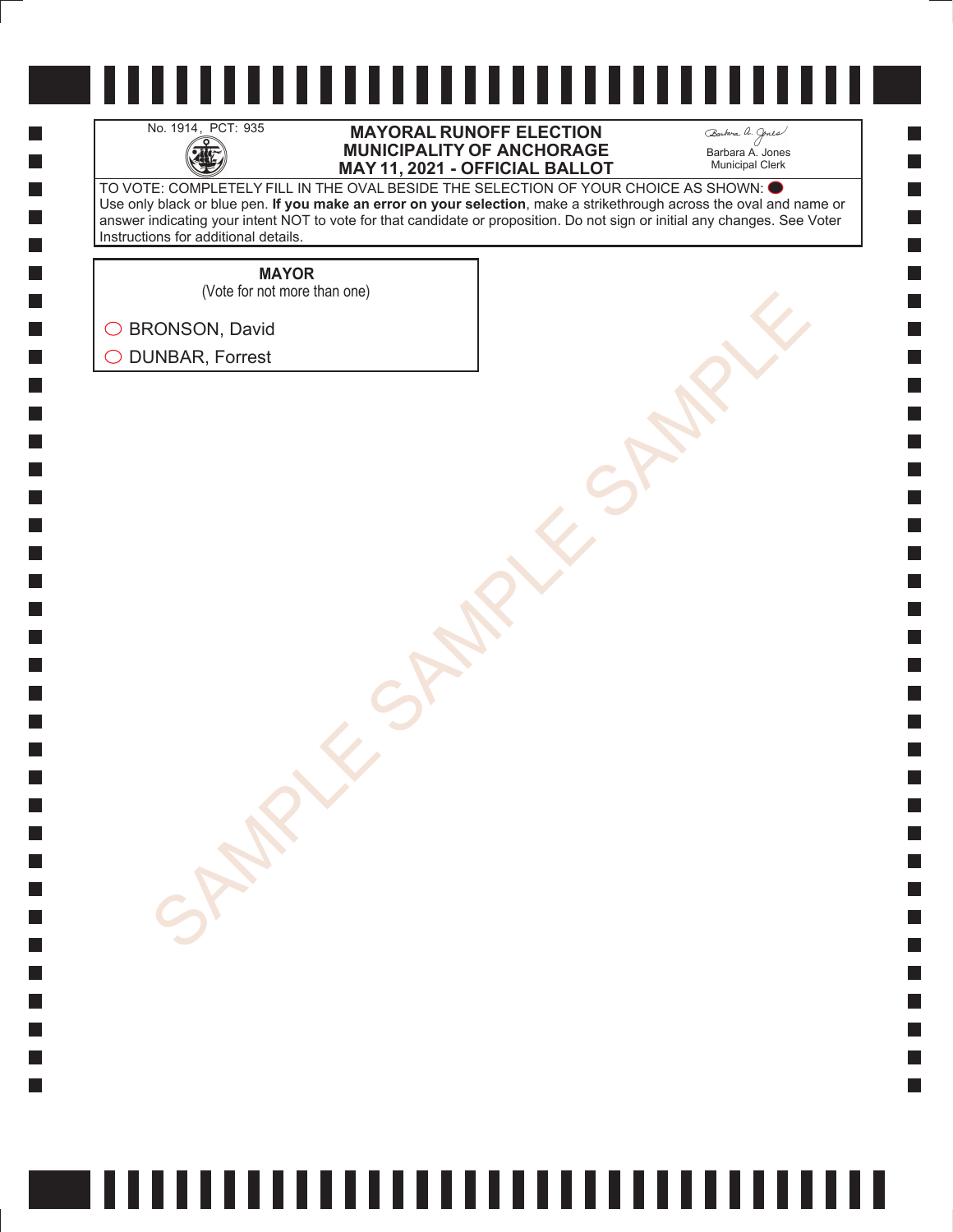H

 $\Box$  $\Box$  $\mathcal{L}_{\mathcal{A}}$  $\Box$ 

### No. 1915, PCT: 940 **MAYORAL RUNOFF ELECTION**<br>MUNICIPALITY OF ANCHORAGE<br>MAY 11. 2021 - OFFICIAL BALLO **MUNICIPALITY OF ANCHORAGE MAY 11, 2021 - OFFICIAL BALLOT**

Barbara A. Jones Municipal Clerk

**College** 

TO VOTE: COMPLETELY FILL IN THE OVAL BESIDE THE SELECTION OF YOUR CHOICE AS SHOWN: Use only black or blue pen. **If you make an error on your selection**, make a strikethrough across the oval and name or answer indicating your intent NOT to vote for that candidate or proposition. Do not sign or initial any changes. See Voter Instructions for additional details.

**MAYOR**

SONSON, David<br>AMBAR, Forrest<br>SAMPLE SAMPLE SAMPLE SAMPLE (Vote for not more than one)

◯ BRONSON, David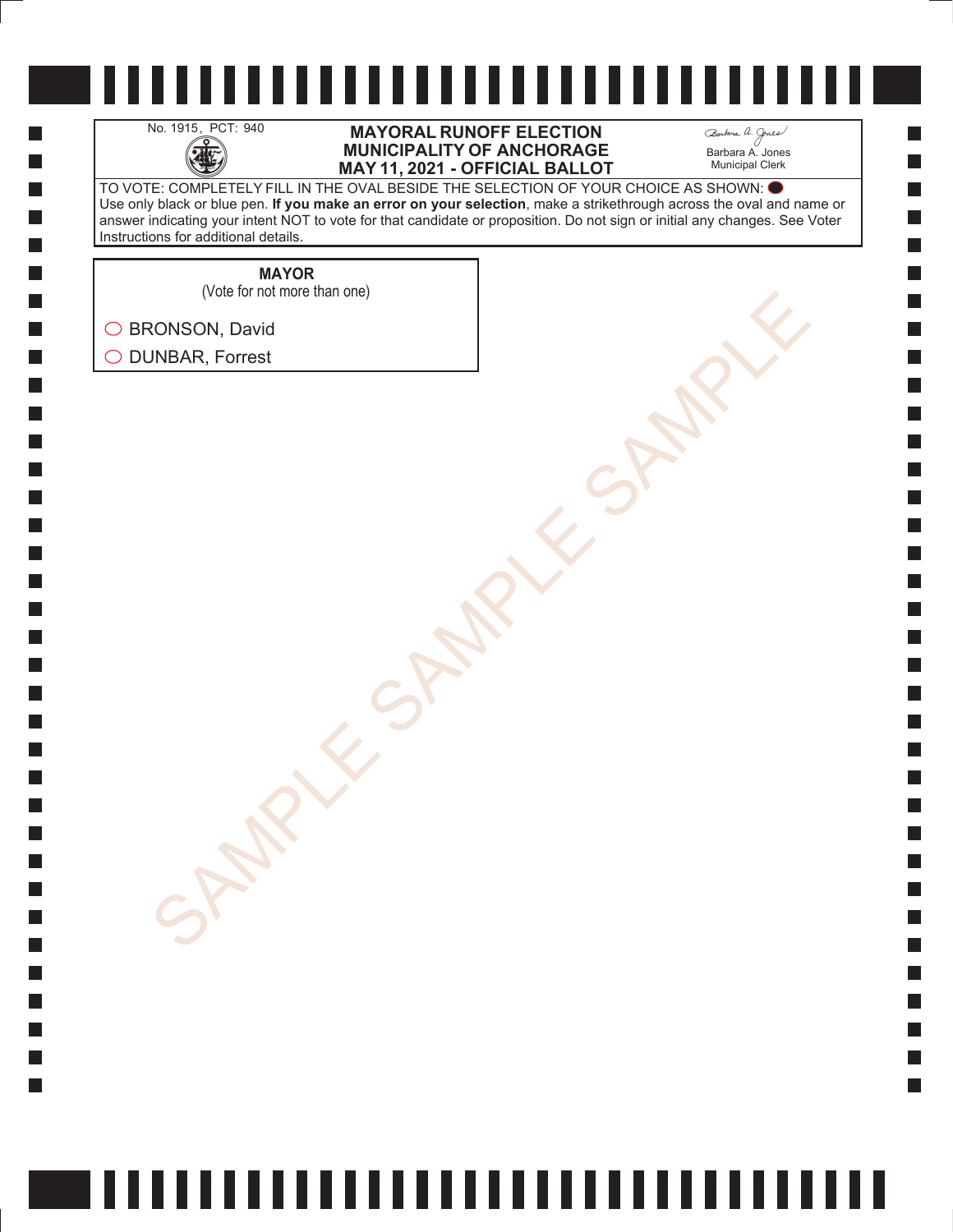H

 $\Box$  $\Box$  $\mathcal{L}_{\mathcal{A}}$  $\Box$ 

### No. 1916, PCT: 945 **MAYORAL RUNOFF ELECTION**<br>MUNICIPALITY OF ANCHORAGE<br>MAY 11. 2021 - OFFICIAL BALLO **MUNICIPALITY OF ANCHORAGE MAY 11, 2021 - OFFICIAL BALLOT**

Barbara A. Jones Municipal Clerk

**College** 

TO VOTE: COMPLETELY FILL IN THE OVAL BESIDE THE SELECTION OF YOUR CHOICE AS SHOWN: Use only black or blue pen. **If you make an error on your selection**, make a strikethrough across the oval and name or answer indicating your intent NOT to vote for that candidate or proposition. Do not sign or initial any changes. See Voter Instructions for additional details.

> **MAYOR** (Vote for not more than one)

SONSON, David<br>AMBAR, Forrest<br>SAMPLE SAMPLE SAMPLE SAMPLE ◯ BRONSON, David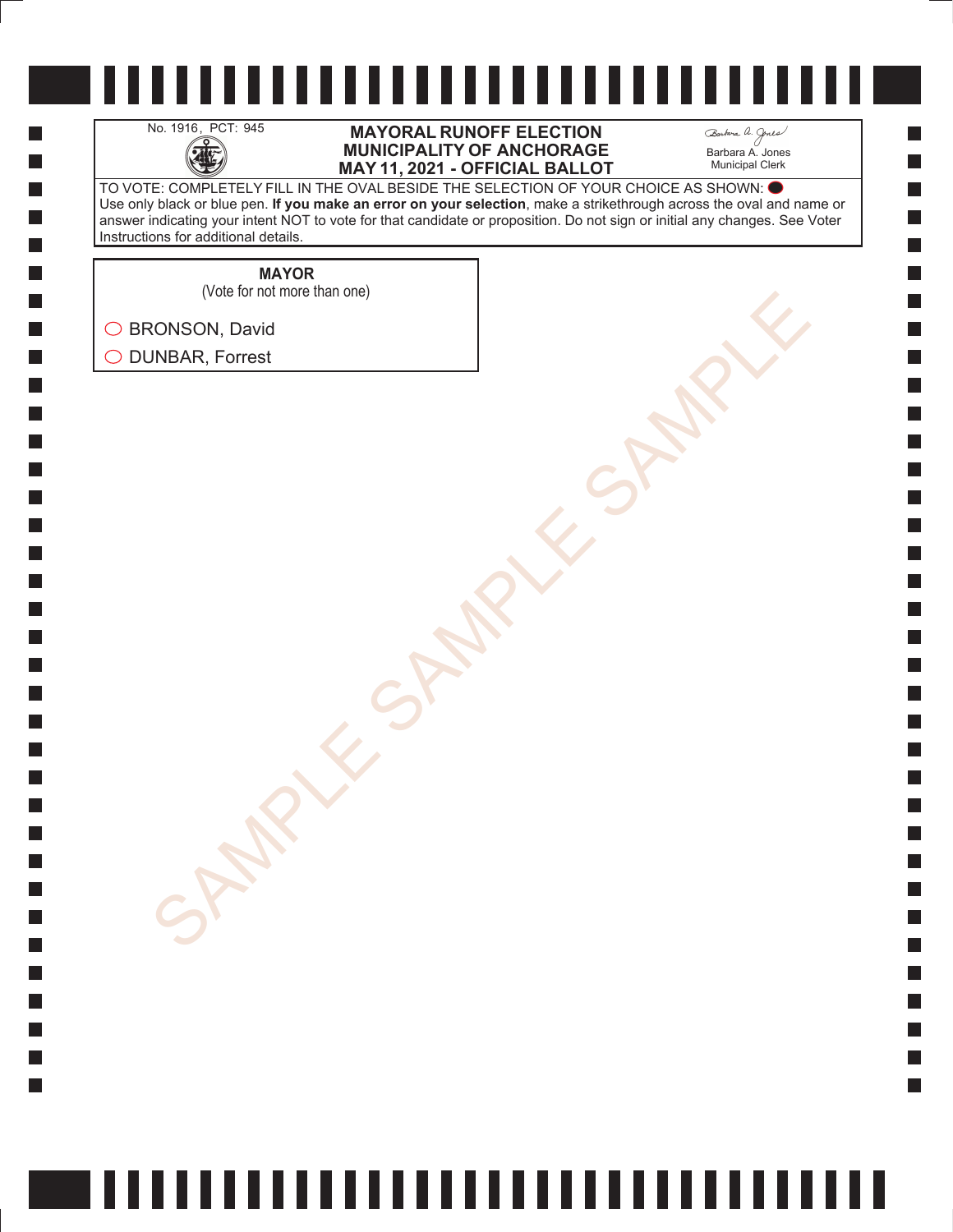H

 $\Box$  $\Box$  $\mathcal{L}_{\mathcal{A}}$  $\Box$ 

### No. 1917, PCT: 950 **MAYORAL RUNOFF ELECTION**<br>MUNICIPALITY OF ANCHORAGE<br>MAY 11. 2021 - OFFICIAL BALLO **MUNICIPALITY OF ANCHORAGE MAY 11, 2021 - OFFICIAL BALLOT**

Barbara A. Jones Municipal Clerk

**College** 

TO VOTE: COMPLETELY FILL IN THE OVAL BESIDE THE SELECTION OF YOUR CHOICE AS SHOWN: Use only black or blue pen. **If you make an error on your selection**, make a strikethrough across the oval and name or answer indicating your intent NOT to vote for that candidate or proposition. Do not sign or initial any changes. See Voter Instructions for additional details.

**MAYOR**

(Vote for not more than one)

SONSON, David<br>AMBAR, Forrest<br>SAMPLE SAMPLE SAMPLE SAMPLE ◯ BRONSON, David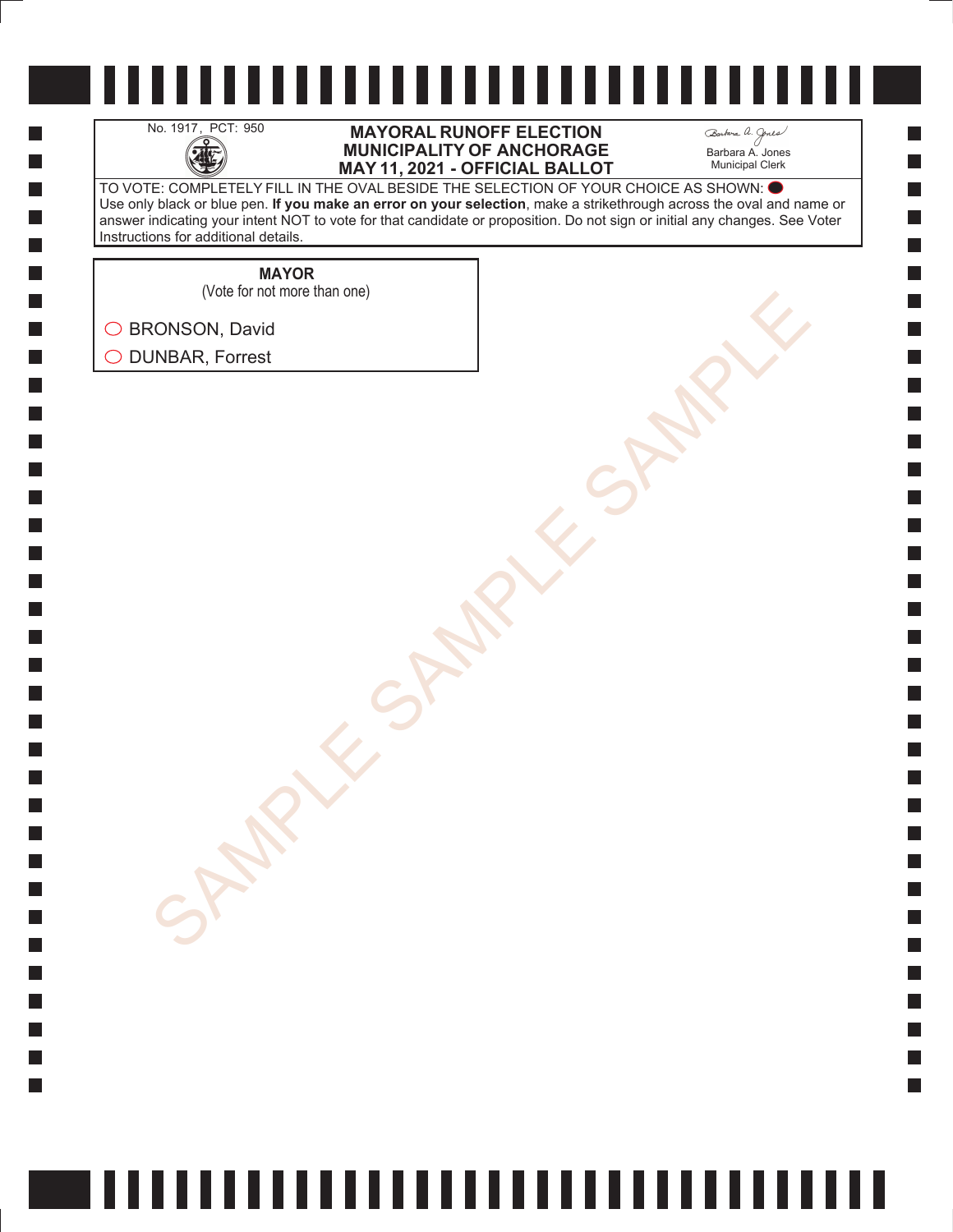H

 $\Box$  $\Box$  $\mathcal{L}_{\mathcal{A}}$  $\Box$ 

### No. 1918, PCT: 955 **MAYORAL RUNOFF ELECTION**<br>MUNICIPALITY OF ANCHORAGE<br>MAY 11. 2021 - OFFICIAL BALLO **MUNICIPALITY OF ANCHORAGE MAY 11, 2021 - OFFICIAL BALLOT**

Barbara A. Jones Municipal Clerk

**College** 

TO VOTE: COMPLETELY FILL IN THE OVAL BESIDE THE SELECTION OF YOUR CHOICE AS SHOWN: Use only black or blue pen. **If you make an error on your selection**, make a strikethrough across the oval and name or answer indicating your intent NOT to vote for that candidate or proposition. Do not sign or initial any changes. See Voter Instructions for additional details.

> **MAYOR** (Vote for not more than one)

SONSON, David<br>AMBAR, Forrest<br>SAMPLE SAMPLE SAMPLE SAMPLE ◯ BRONSON, David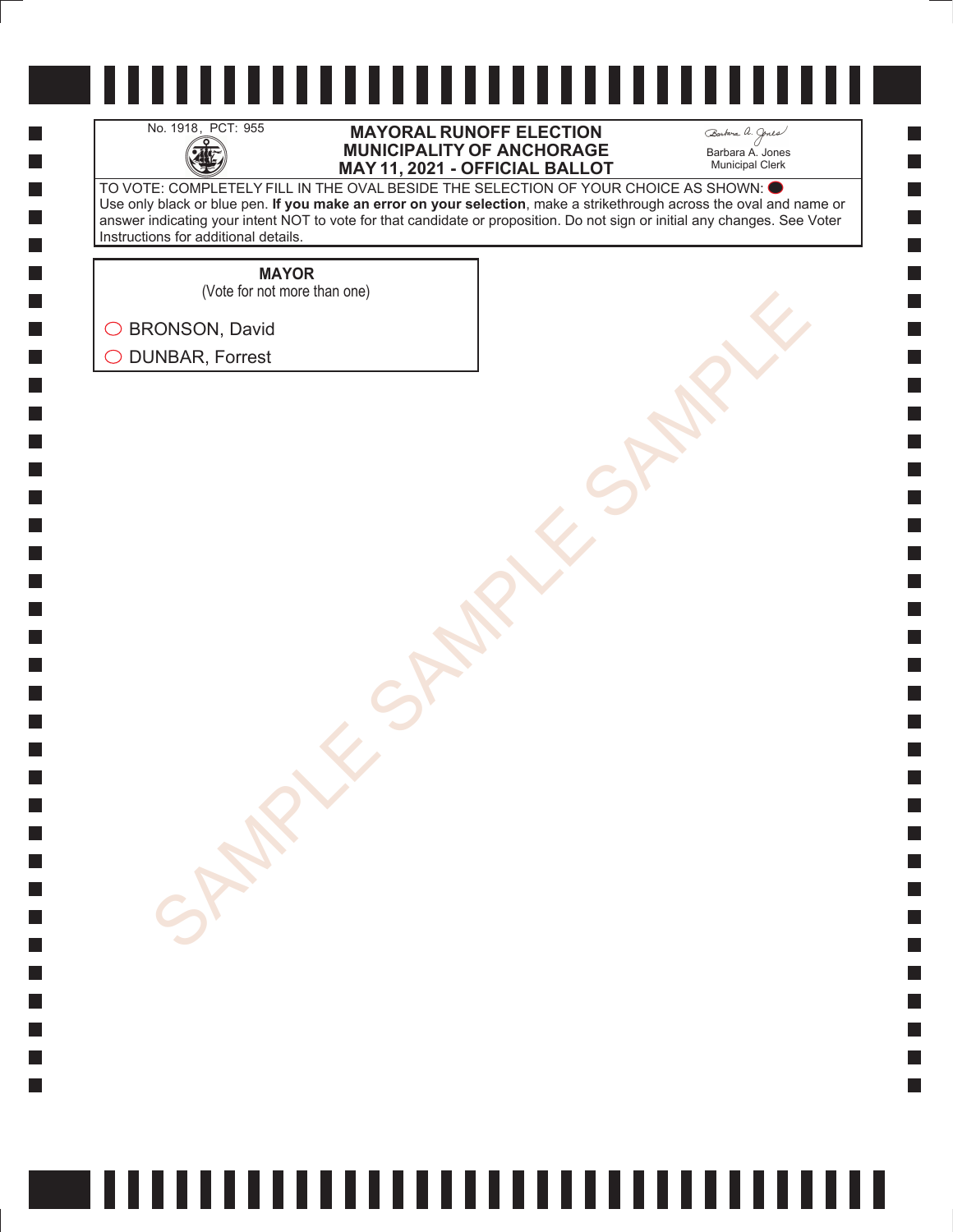H

 $\Box$  $\Box$  $\mathcal{L}_{\mathcal{A}}$  $\Box$ 

### No. 1919, PCT: 960 **MAYORAL RUNOFF ELECTION**<br>MUNICIPALITY OF ANCHORAGE<br>MAY 11. 2021 - OFFICIAL BALLO **MUNICIPALITY OF ANCHORAGE MAY 11, 2021 - OFFICIAL BALLOT**

Barbara A. Jones Municipal Clerk

**College** 

TO VOTE: COMPLETELY FILL IN THE OVAL BESIDE THE SELECTION OF YOUR CHOICE AS SHOWN: Use only black or blue pen. **If you make an error on your selection**, make a strikethrough across the oval and name or answer indicating your intent NOT to vote for that candidate or proposition. Do not sign or initial any changes. See Voter Instructions for additional details.

**MAYOR**

SONSON, David<br>AMBAR, Forrest<br>SAMPLE SAMPLE SAMPLE SAMPLE (Vote for not more than one)

◯ BRONSON, David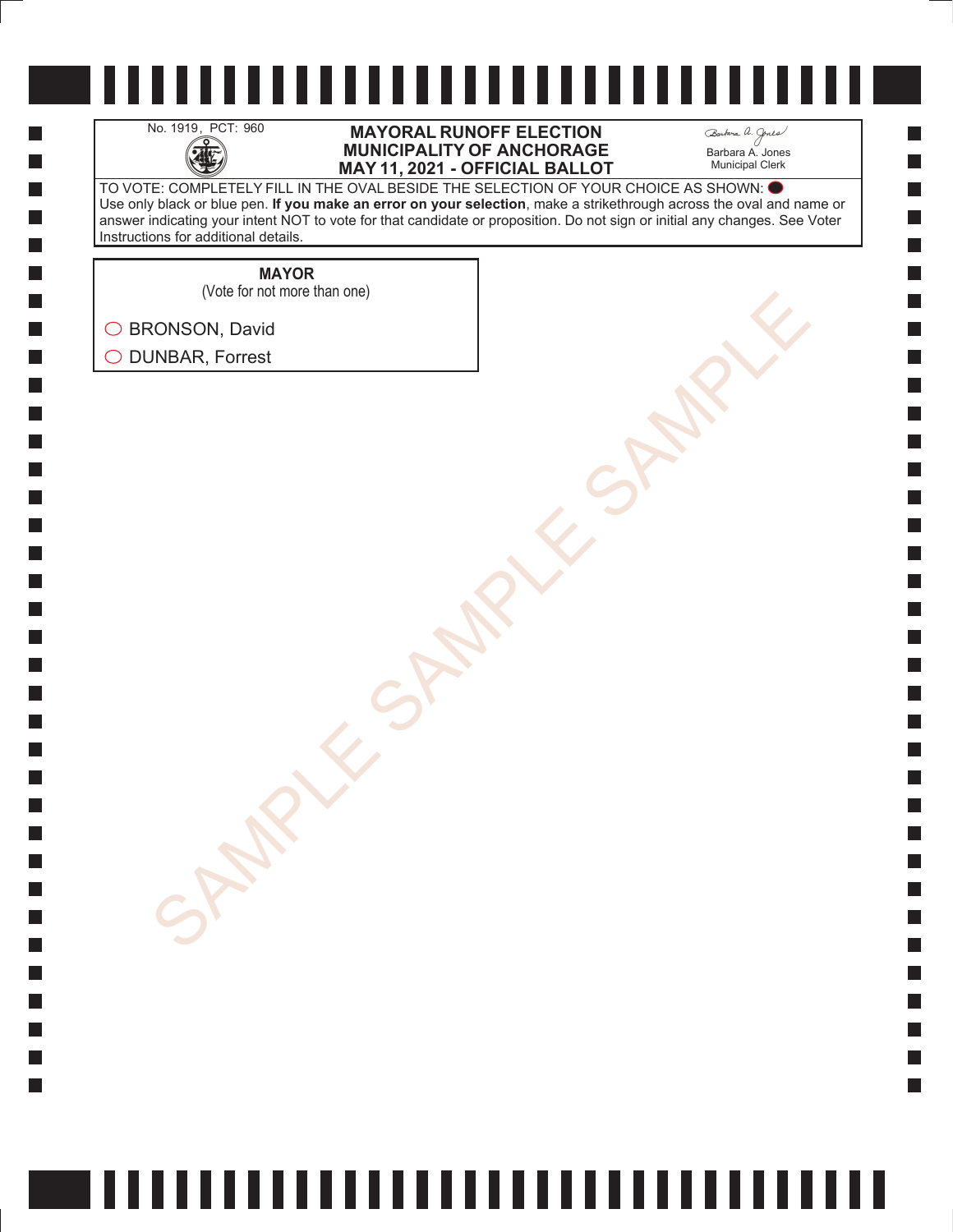H

 $\Box$  $\Box$  $\mathcal{L}_{\mathcal{A}}$  $\Box$ 

### No. 1920, PCT: 965 **MAYORAL RUNOFF ELECTION**<br>MUNICIPALITY OF ANCHORAGE<br>MAY 11. 2021 - OFFICIAL BALLO **MUNICIPALITY OF ANCHORAGE MAY 11, 2021 - OFFICIAL BALLOT**

Barbara A. Jones Municipal Clerk

**College** 

TO VOTE: COMPLETELY FILL IN THE OVAL BESIDE THE SELECTION OF YOUR CHOICE AS SHOWN: Use only black or blue pen. **If you make an error on your selection**, make a strikethrough across the oval and name or answer indicating your intent NOT to vote for that candidate or proposition. Do not sign or initial any changes. See Voter Instructions for additional details.

**MAYOR**

SONSON, David<br>AMBAR, Forrest<br>SAMPLE SAMPLE SAMPLE SAMPLE (Vote for not more than one)

◯ BRONSON, David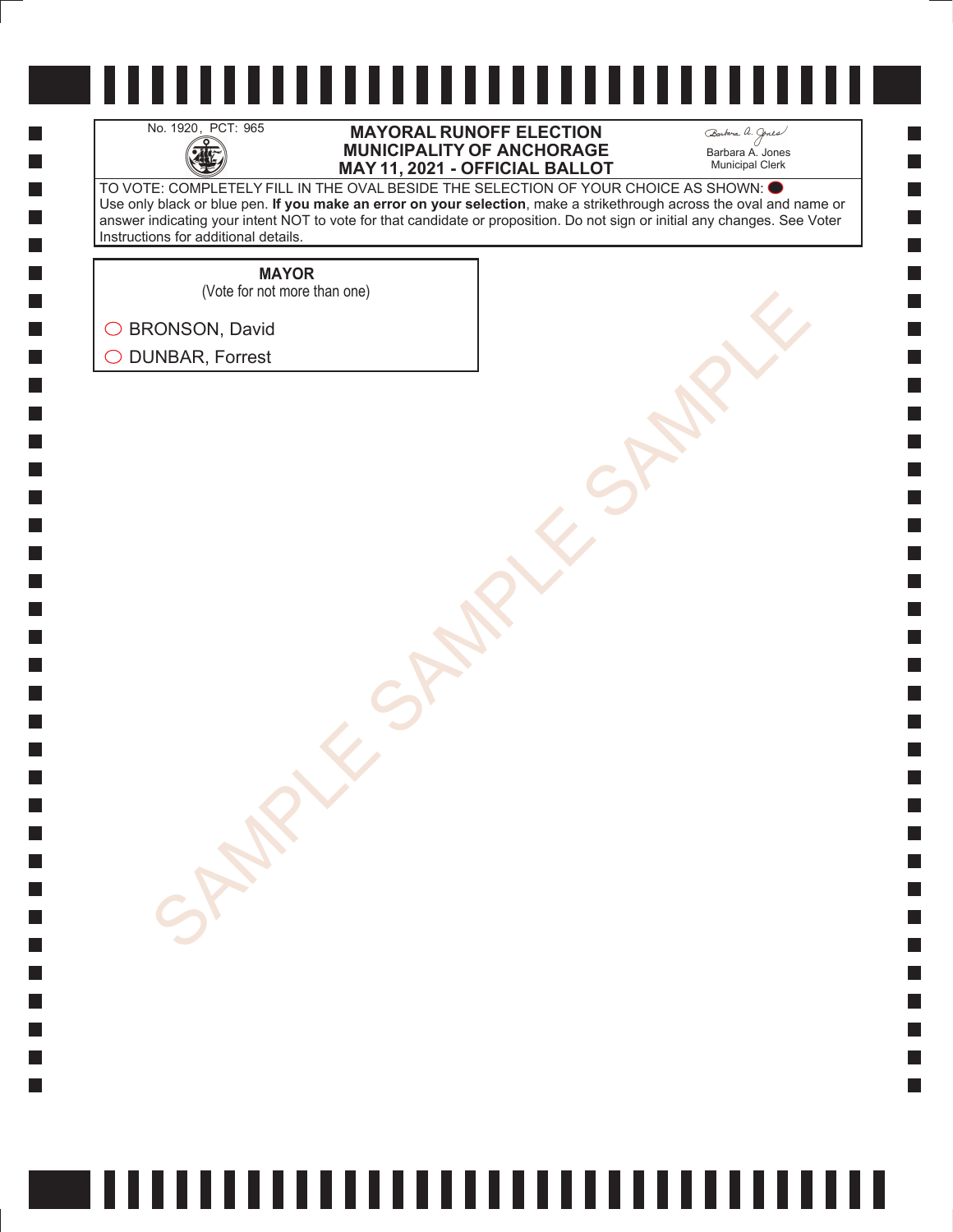H

 $\Box$  $\Box$  $\mathcal{L}_{\mathcal{A}}$  $\Box$ 

### No. 1921, PCT: 970 **MAYORAL RUNOFF ELECTION**<br>MUNICIPALITY OF ANCHORAGE<br>MAY 11. 2021 - OFFICIAL BALLO **MUNICIPALITY OF ANCHORAGE MAY 11, 2021 - OFFICIAL BALLOT**

Barbara A. Jones Municipal Clerk

**College** 

TO VOTE: COMPLETELY FILL IN THE OVAL BESIDE THE SELECTION OF YOUR CHOICE AS SHOWN: Use only black or blue pen. **If you make an error on your selection**, make a strikethrough across the oval and name or answer indicating your intent NOT to vote for that candidate or proposition. Do not sign or initial any changes. See Voter Instructions for additional details.

> **MAYOR** (Vote for not more than one)

SONSON, David<br>AMBAR, Forrest<br>SAMPLE SAMPLE SAMPLE SAMPLE

◯ BRONSON, David